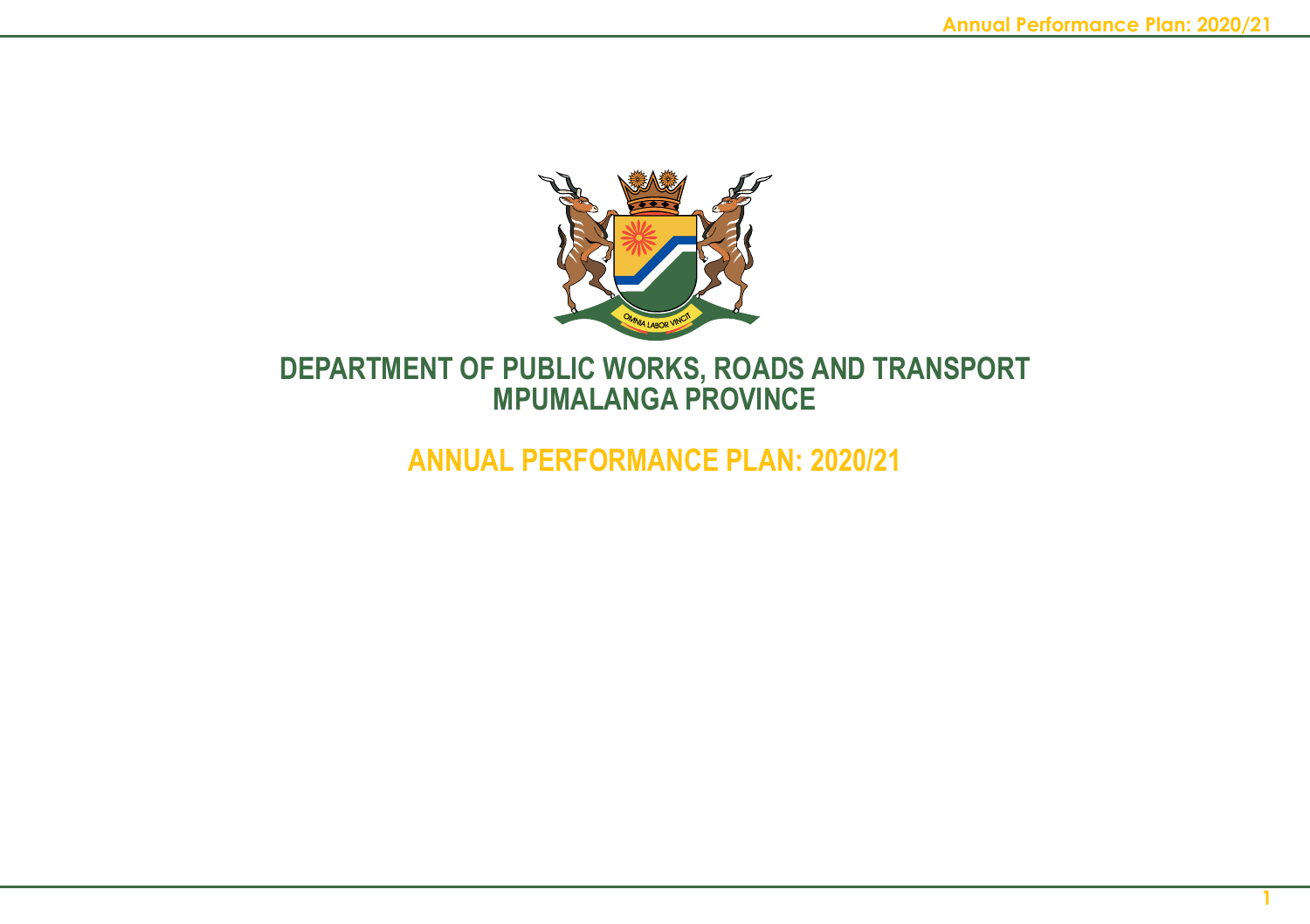#### **EXECUTIVE AUTHORITY STATEMENT**



The abrupt and brutal disruption by the COVID-19 pandemic has thrown the feasibility of the initial plans into doubt. With the rapidly evolving coronavirus situation, government had to mitigate the impacts on both the immediate and longer terms. However, the measures taken to control the spread of the virus and have had wider economic impacts. In July 2020, the Department's budget was adjusted from R5, 087 billion to R4,720 billion thus indicating a 7% reduction. The subsequent adjustment of planned outputs and further revisions of the Framework for Strategic Plans and Annual Performance Plans have made it necessary to re-table the Strategic Plan 2020 – 2025 and APP for 2020/21.

The APP 2020/21 is an ambitious programme of work that describes the Department's planned outputs in pursuit of its mandate(s). This plan used empowerment legislation and regulation to include broad-based black economic empowerment targets in support of radical economic transformation. It further takes into consideration the impacts of the 4th Industrial Revolution (4IR) and thus creates a platform to revolutionise the public service. More importantly, this document indicates what is within the capabilities of the State and at the same time highlights, the collaborations required from other stakeholders. Working with these social partners, will enhance Mpumalanga's capacity of meeting the desired socio-economic outcomes.

The socio-economic challenges faced by the country as a result of the coronavirus outbreak and financial recession put public sector performance under immense scrutiny. There are also documented shortcomings in previous service delivery models, which necessitated a new approach that is more practical, achievable, implementable, and measurable. To address these, the new District Development Model (DDM) provides a streamlined and well-co-ordinated approach between Government departments and municipalities when responding to a multitude of development needs of communities. This paradigm shift is aimed at improving planning, implementation, monitoring and oversight of Government's programmes and projects.

The commitments in this APP are borne out of a collective understanding of the responsibilities and obligations placed on DPWRT by the Constitution and the aspirations of the people of Mpumalanga - we dare not fail the people! In the future aspired in the Mpumalanga Vision 2030, the Department of Public Works, Roads and Transport has a significant role to play and this role includes realisation of economic transformation and job creation. It is therefore not a coincidence that the plans in this document are geared towards improving the lives of the people. Every rand and cent appropriated to this Department will go towards improving the living conditions of the people and creating a better for a life.

**Mr Gillion Mashego (MPL) Member of the Executive Council**

**\_\_\_\_\_\_\_\_\_\_\_\_\_\_\_\_\_ Mr GP Mashego Executive Authority: Public Works, Roads and Transport**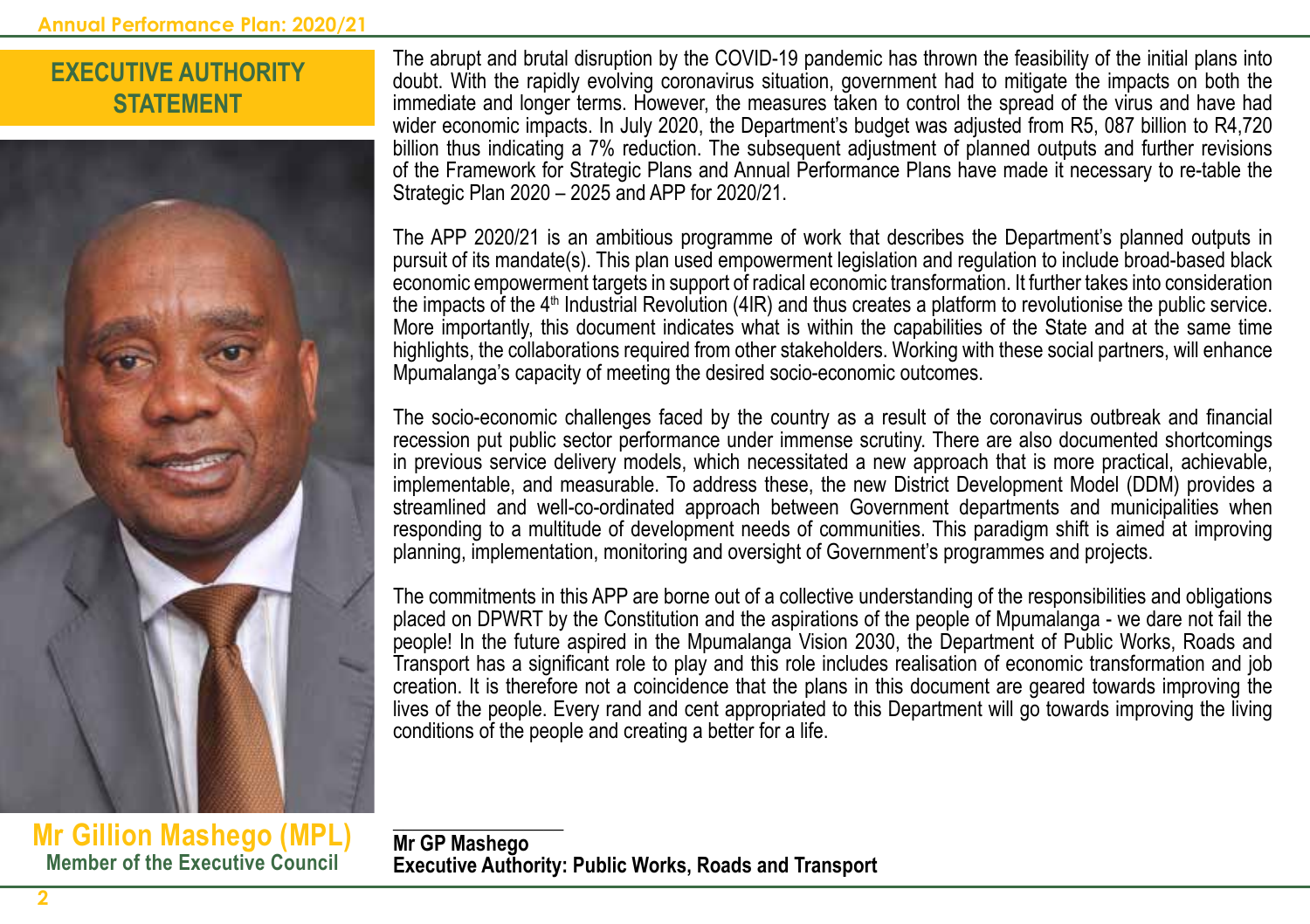#### **ACCOUNTING OFFICER STATEMENT**



This Annual Performance Plan (APP) guides the Department's performance over the year ahead. It further indicates how DPWRT will use the adjusted budget during the current financial year. As required by the Constitution and Public Finance Management Act, these resources should be utilised only for their intended purpose. To realise this calls for a renewed sense of purpose and commitment to Batho Pele which is so urgent and critical to the public service. Now more than ever, public servants have a huge role to play in halting the spread and recovering from the coronavirus pandemic. As custodians of public goods, public servants are indispensable conduits for the recovery.

As part of government's response to address the pandemic, various departments had various roles and mandates to fulfil to safely navigate the country through this trying time. In terms of the regulations, DPWRT's role is to identify and make quarantine sites available to the Department of Health. Over and above this, the Expanded Public Works Programme (EPWP) plays a vital role in government's comprehensive COVID-19 response and mitigation strategy. For this reason, there is a need for competencies that will enable the Department to deliver on its evolving mandate. A special breed of technocrats is required to develop and implement an effective economic recovery plan post the pandemic.

Experience with different types of past crisis has clearly demonstrated that increased fiscal spending on infrastructure, emergency employment schemes and Public Employment Programmes (PEPs) are an effective and indispensable part of such responses. They remain the most viable instruments for governments to generate immediate employment opportunities. The infrastructure projects earmarked to revive the economy post COVID -19 will include public works, transport due to their high job absorption capacity. It is important that measures are developed to minimise the specific challenges related to the health risks of participants in such programmes.

Government's interventions against unemployment can only be achieved through collaboration with a number of key delivery partners. The private sector and civil society should collaborate with government in the design of programmes to ensure that they are effective and respond to societal needs while creating assets and jobs. In addition, the Department will leverage on state procurement to achieve targeted enterprise development in the built environment value chain. Through its bias support for local manufacturing and supply, SEDP will play a crucial role in the economic recovery post the pandemic. The importance of this boost for the economy of the Province and for its residents cannot be overstated.

**\_\_\_\_\_\_\_\_\_\_\_\_\_\_\_\_\_ Mr MC Morolo (A) Head: Public Works, Roads and Transport Mr Charles Morolo (A) Head: Public Works, Roads and Transport**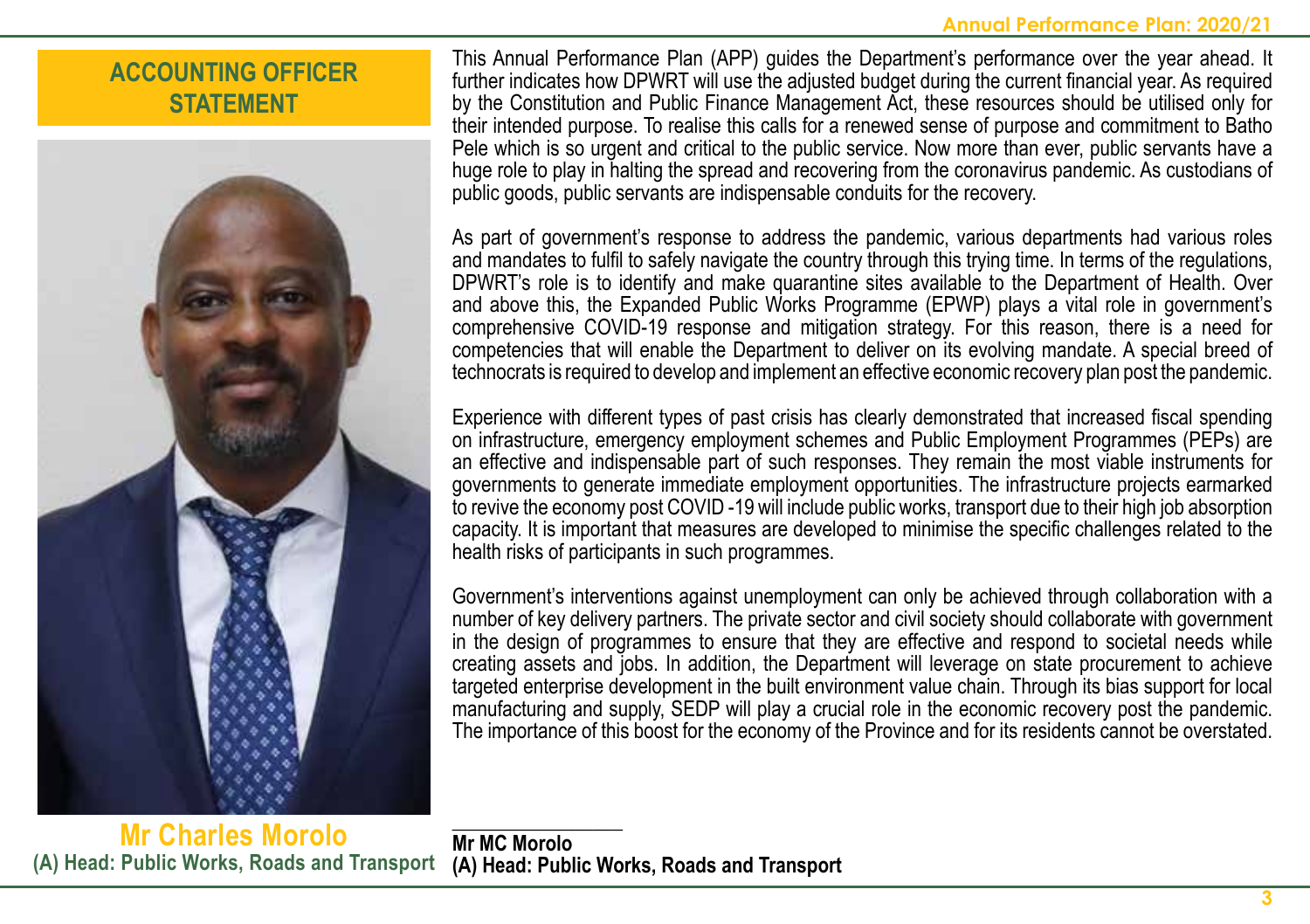It is hereby certified that this Annual Performance Plan:

- was developed by the management of the Department of Public Works, Roads and Transport under the guidance of Mr GP Mashego, the
- takes into account all the relevant policies, legislation and other mandates for which the Department of Public Works, Roads and Transport is responsible.
- \* accurately reflects the outcomes and outputs which the Department of Public Works, Roads and Transport will endeavour to achieve over the 2020/21 financial year.





 $\blacksquare$  Mr PM Khoza  $\blacksquare$ **Chief Director: Human Resource Management and Development <b>Signature Signature** 

Ms BP Mojapelo<br>
Chief Director: Government Motor Transport<br>
Chief Director: Government Motor Transport **Chief Director: Government Motor Transport** 

Mr D Awogu  $\hspace{1.6cm}$   $\hspace{1.6cm}$   $\hspace{1.6cm}$   $\hspace{1.6cm}$   $\hspace{1.6cm}$   $\hspace{1.6cm}$   $\hspace{1.6cm}$   $\hspace{1.6cm}$   $\hspace{1.6cm}$   $\hspace{1.6cm}$   $\hspace{1.6cm}$   $\hspace{1.6cm}$   $\hspace{1.6cm}$   $\hspace{1.6cm}$   $\hspace{1.6cm}$   $\hspace{1.6cm}$   $\hspace{1.6cm}$   $\hspace{1$ **Chief Director: Building Infrastructure** *Signature**Signature* **<b>Signature Signature** 

Mr SR Monareng \_\_\_\_\_\_\_\_\_\_\_\_\_\_\_\_\_\_\_\_\_ **(A) Chief Director: Immovable Asset Management** Signature

Mr NMD Malatji **Chief Director: Transport Infrastructure Chief Director: Transport Infrastructure Chief Director: Transport Infrastructure Signature** 

ட **OFFICIAL SIGN-OFFDFFICIAL SIGN-OF** 

**4**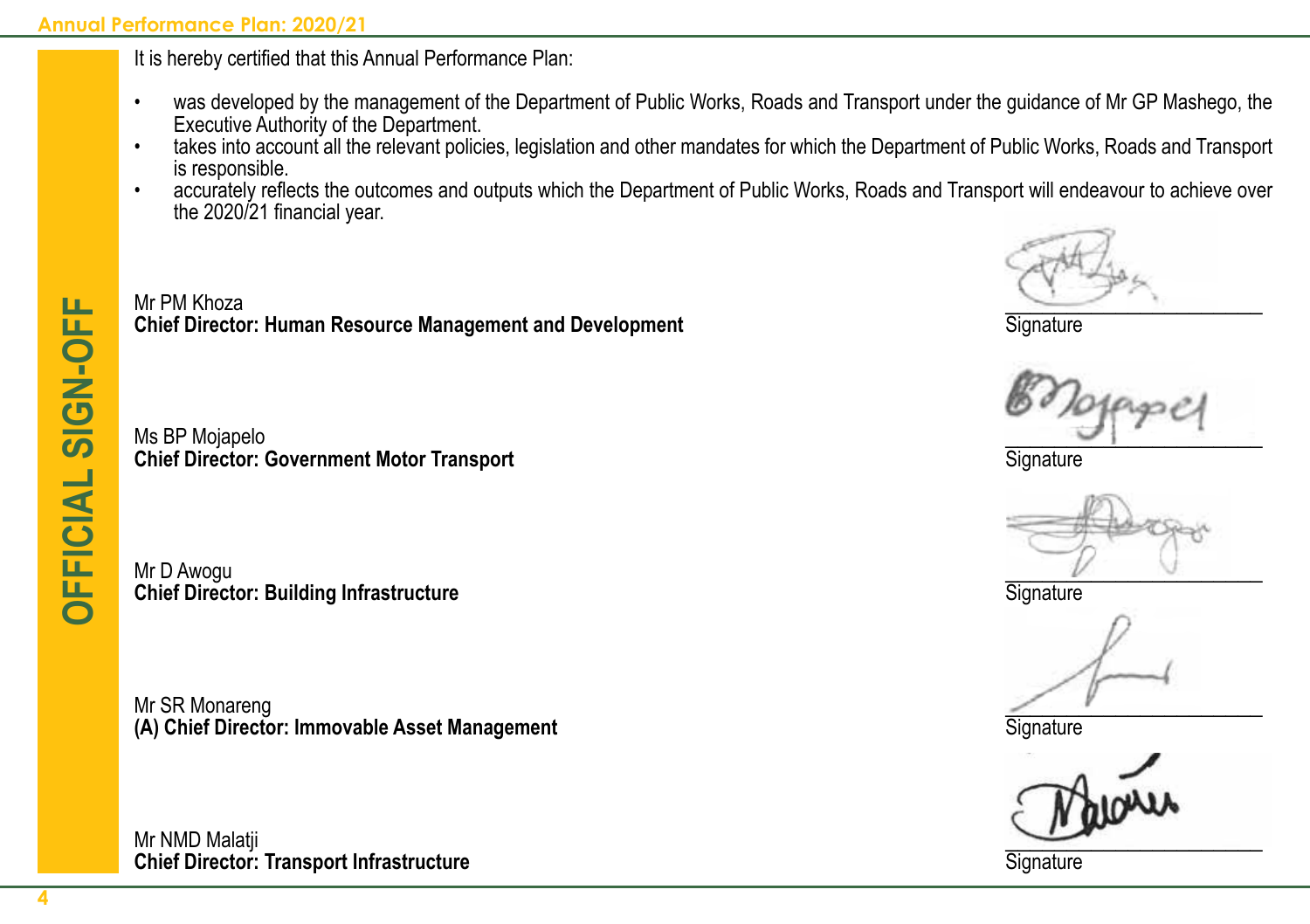Vacant \_\_\_\_\_\_\_\_\_\_\_\_\_\_\_\_\_\_\_\_\_ **Chief Director: Transport Operations Chief Director: Transport Operations** 

Mr BP Mahlangu<br>
(A) Chief Director: Community Based Programmes<br>
Gignature (A) Chief Director: Community Based Programmes

Ms HN Mdaka \_\_\_\_\_\_\_\_\_\_\_\_\_\_\_\_\_\_\_\_\_ **Chief Financial Officer** Signature

Mr SB Mona **Chief Director: Integrated Planning <b>Chief Director: Integrated Planning Chief Director: Integrated Planning** 

Mr MC Morolo **Number of Automatic Infrastructure Deputy Director General: Public Infrastructure Signature Deputy Director General: Public Infrastructure** 

Mr MC Morolo **Accounting Officer Contract Contract Contract Contract Contract Contract Contract Contract Contract Contract Contract Contract Contract Contract Contract Contract Contract Contract Contract Contract Contrac** 

**Approved by:** 

Mr GP Mashego \_\_\_\_\_\_\_\_\_\_\_\_\_\_\_\_\_\_\_\_\_ **Executive Authority Signature** 













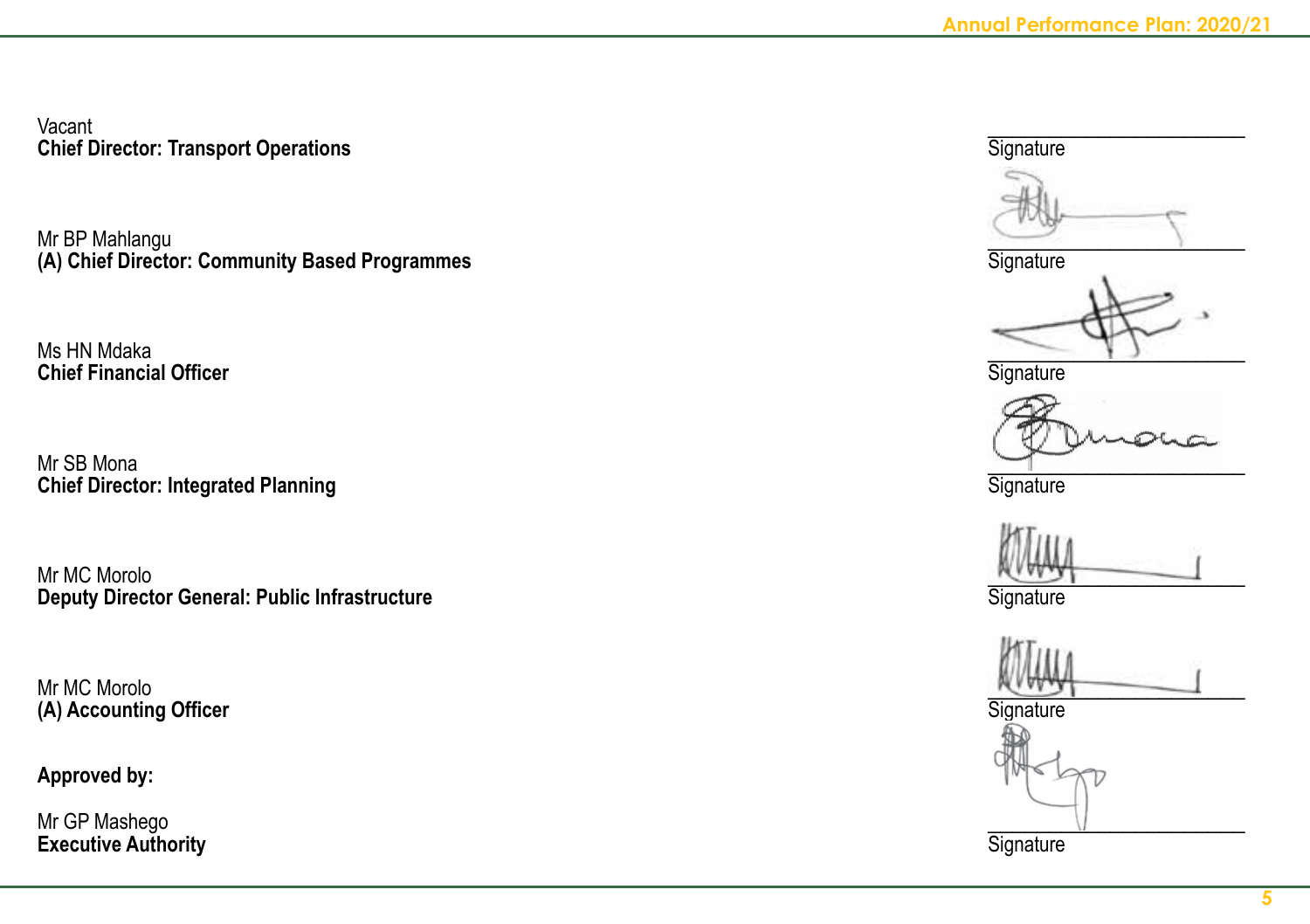| APP          | : Annual Performance Plan                         |
|--------------|---------------------------------------------------|
| 4IR          | ∶ 4 <sup>th</sup> Industrial Revolution           |
| <b>BBBEE</b> | : Broad Based Black Economic Empowerment          |
| BEE          | : Black Economic Empowerment                      |
| CAMP         | : Custodian Asset Management Plan                 |
| <b>CBO</b>   | : Community Based Organisation                    |
| COVID-19     | : Corona Virus Disease of 2019                    |
| DDM          | : District Development Model                      |
| DOT          | : Department of Transport                         |
| DPWRT        | : Department of Public Works, Roads and Transport |
| <b>EPWP</b>  | : Extended Public Works Programme                 |
| FTE          | : Full Time Equivalent                            |
| GIAMA        | : Government Immovable Asset Management Act       |
| IAR          | : Immovable Asset Register                        |
| <b>IDIP</b>  | : Infrastructure Delivery Programme               |
| <b>IDMS</b>  | : Infrastructure Delivery Management System       |
| <b>IPIP</b>  | : Infrastructure Programme Implementation Plan    |
| <b>IPMPs</b> | : Infrastructure Project Management Plans         |
| <b>IPTN</b>  | : Integrated Public Transport Network             |
| <b>IRMA</b>  | : Integrated Rural Mobility and Access            |
| MEC          | : Member of Executive Council                     |
| MIMP         | : Mpumalanga Infrastructure Master Plan           |
| MIMP         | : Mpumalanga Infrastructure Master Plan           |
| MMS          | : Maintenance Management System                   |
| MRTT         | : Mpumalanga Regional Training Trust              |
| MTEF         | : Medium Term Expenditure Framework               |
| <b>MTSF</b>  | : Medium Term Strategic Framework                 |
| NGO          | : Non-Governmental Organisation                   |
| <b>NLTA</b>  | : National Land Transport Act                     |
| OHSA         | : Occupational Health and Safety Act              |
| PAIA         | : Promotion of Access to Information Act          |
| PAJA         | : Promotion of Administrative Justice Act         |
| <b>PFMA</b>  | : Public Finance Management Act                   |
| <b>PICC</b>  | : Premier's Infrastructure Coordinating Committee |
| PPoA         | : Provincial Programme of Action                  |
| <b>PRMG</b>  | : Provincial Road Maintenance Grant               |
| PSA          | : Public Service Act                              |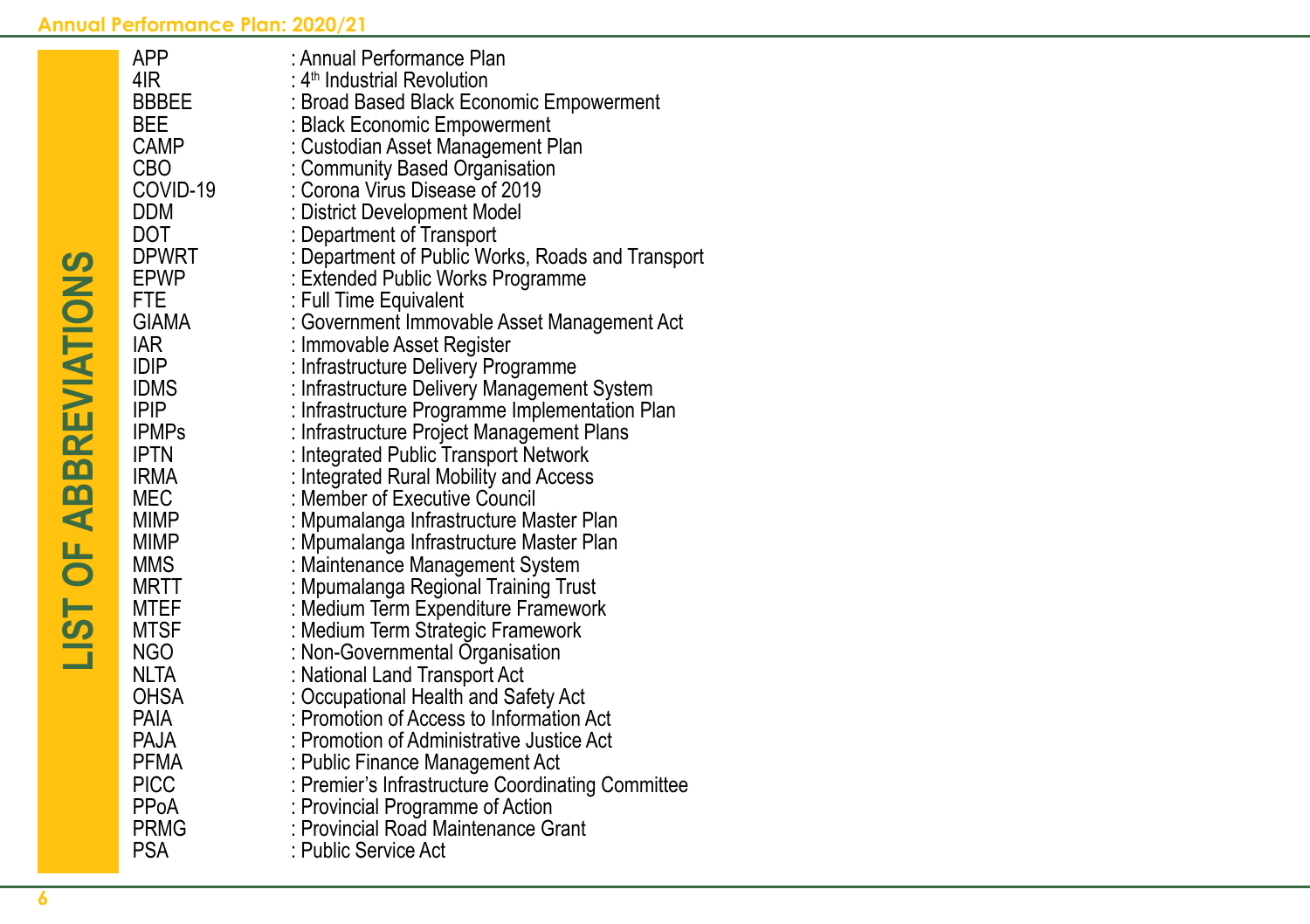PTOG : Public Transport Operations Grant<br>PVPA : Property Valuers Profession Act PVPA : Property Valuers Profession Act<br>RAMS : Road Asset Management Syster RAMS : Road Asset Management System<br>
SCM : Supply Chain Management<br>
SEDP : Social Enterprise Development Pro SCM : Supply Chain Management SEDP : Social Enterprise Development Programme SERO : Socio-Economic Review and Outlook<br>
SMME's : Small Medium Micro Enterprises SMME's : Small Medium Micro Enterprises<br>SPLUMA : Spatial Planning and Land Use M SPLUMA : Spatial Planning and Land Use Management Act<br>TMH : Technical Manual for Highways TMH : Technical Manual for Highways TVET : Technical and Vocational Education and Training UAMP : User Asset Management Plan<br>
SDG : Sustainable Development Goa SDG : Sustainable Development Goals<br>
YOE : Youth Owned Enterprise : Youth Owned Enterprise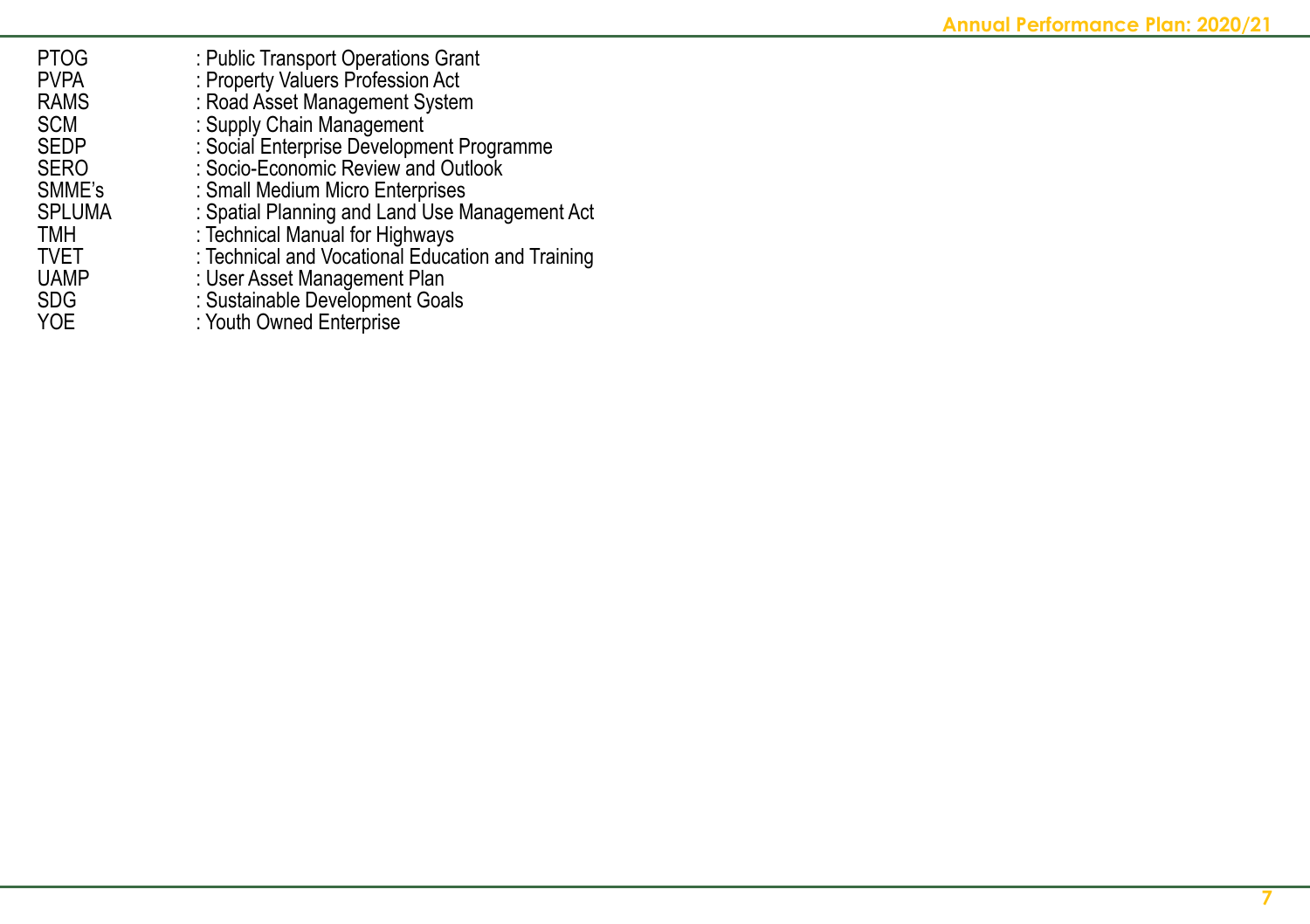| <b>PART A: OUR MANDATE</b><br>$\mathbf{1}$ .<br>Relevant Legislative and Policy Mandates<br>2.<br>Institutional Policies and Strategies<br>3.<br><b>Relevant Court Rulings</b><br><b>PART B: OUR STRATEGIC FOCUS</b><br>1.<br><b>Updated Situational Analysis</b><br>2.<br><b>External Environment Analysis</b><br>3.<br><b>Internal Environment Analysis</b><br><b>PART C MEASURING OUR PERFOMANCE</b><br>1.                                                                       | 12<br>16<br>17<br>22<br>25<br>27                         |
|-------------------------------------------------------------------------------------------------------------------------------------------------------------------------------------------------------------------------------------------------------------------------------------------------------------------------------------------------------------------------------------------------------------------------------------------------------------------------------------|----------------------------------------------------------|
| Institutional Programme Performance Information<br>1.1<br>Programme 1: ADMINISTRATION<br>1.2<br>Programme 2: PUBLIC WORKS INFRASTRUCTURE<br>1.3<br>Programme 3: TRANSPORT INFRASTRUCTURE<br>1.4<br>Programme 4: TRANSPORT OPERATIONS<br>1.5<br>Programme 5: COMMUNITY BASED PROGRAMME<br>2.<br>Key Risks and Mitigation from the Strategic Plan<br>3.<br><b>Public Entities</b><br>4.<br>Infrastructure Projects and District Development Model<br>5.<br>Public Private Partnership | 34<br>34<br>40<br>46<br>52<br>57<br>62<br>62<br>63<br>85 |
| <b>PART D TECHNICAL INDICATOR DESCRIPTION</b><br>$1_{-}$<br><b>Technical Indicator Descriptions</b>                                                                                                                                                                                                                                                                                                                                                                                 | 87                                                       |
| <b>ANNEXURES</b><br>Annexure A<br>Annexure B<br>Annexure C<br>Annexure D<br>Annexure E                                                                                                                                                                                                                                                                                                                                                                                              | 114<br>114<br>114<br>115<br>115                          |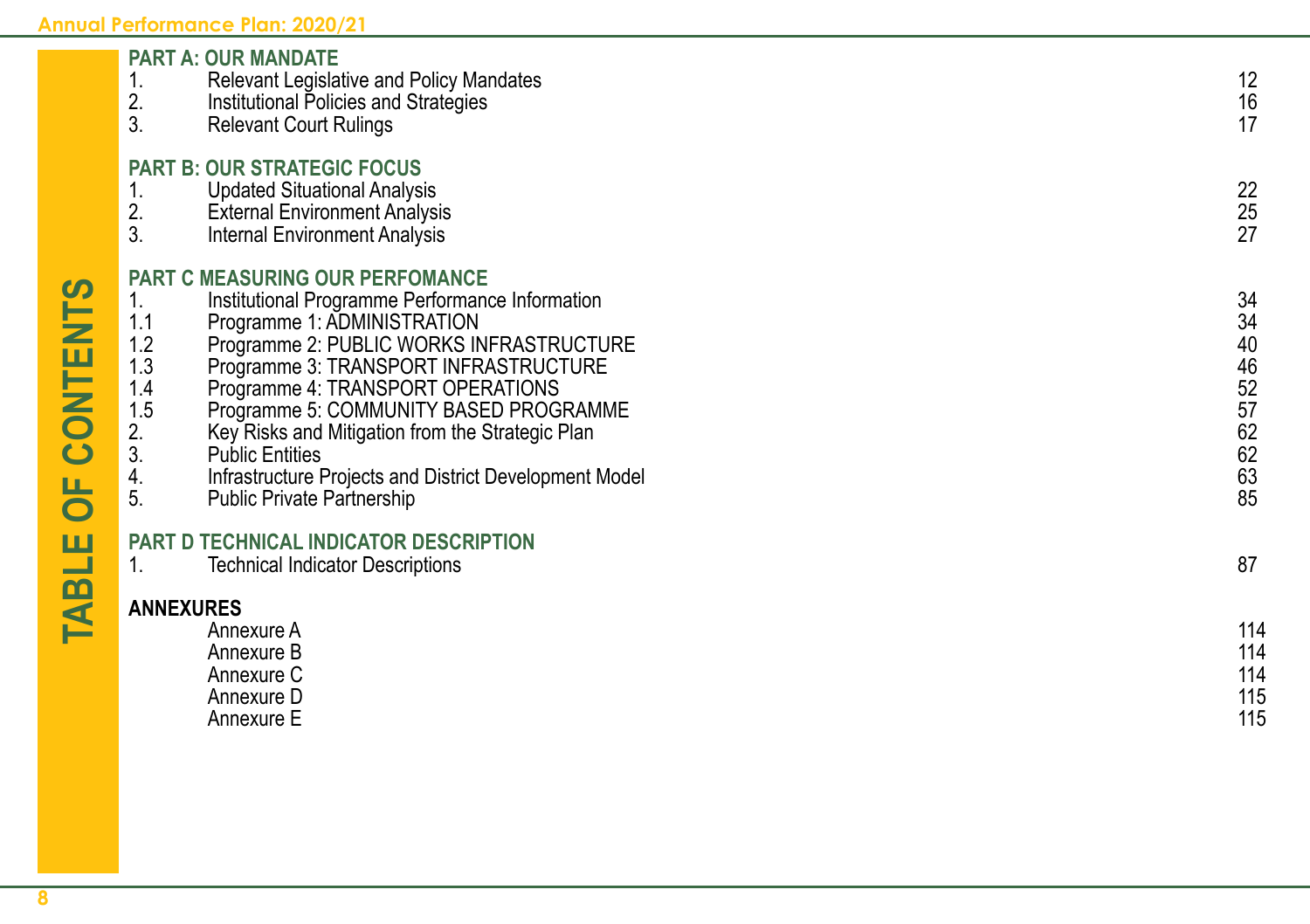







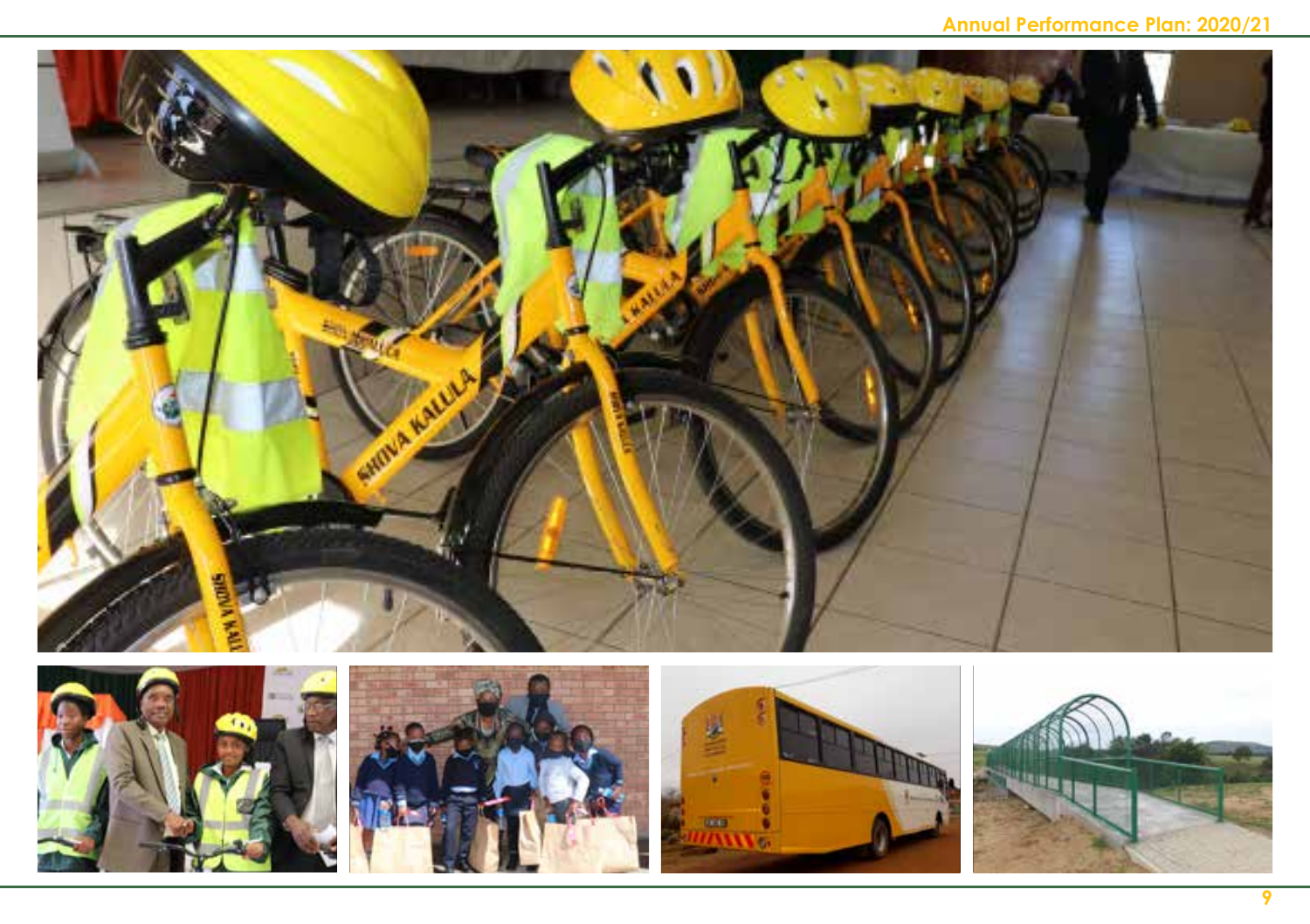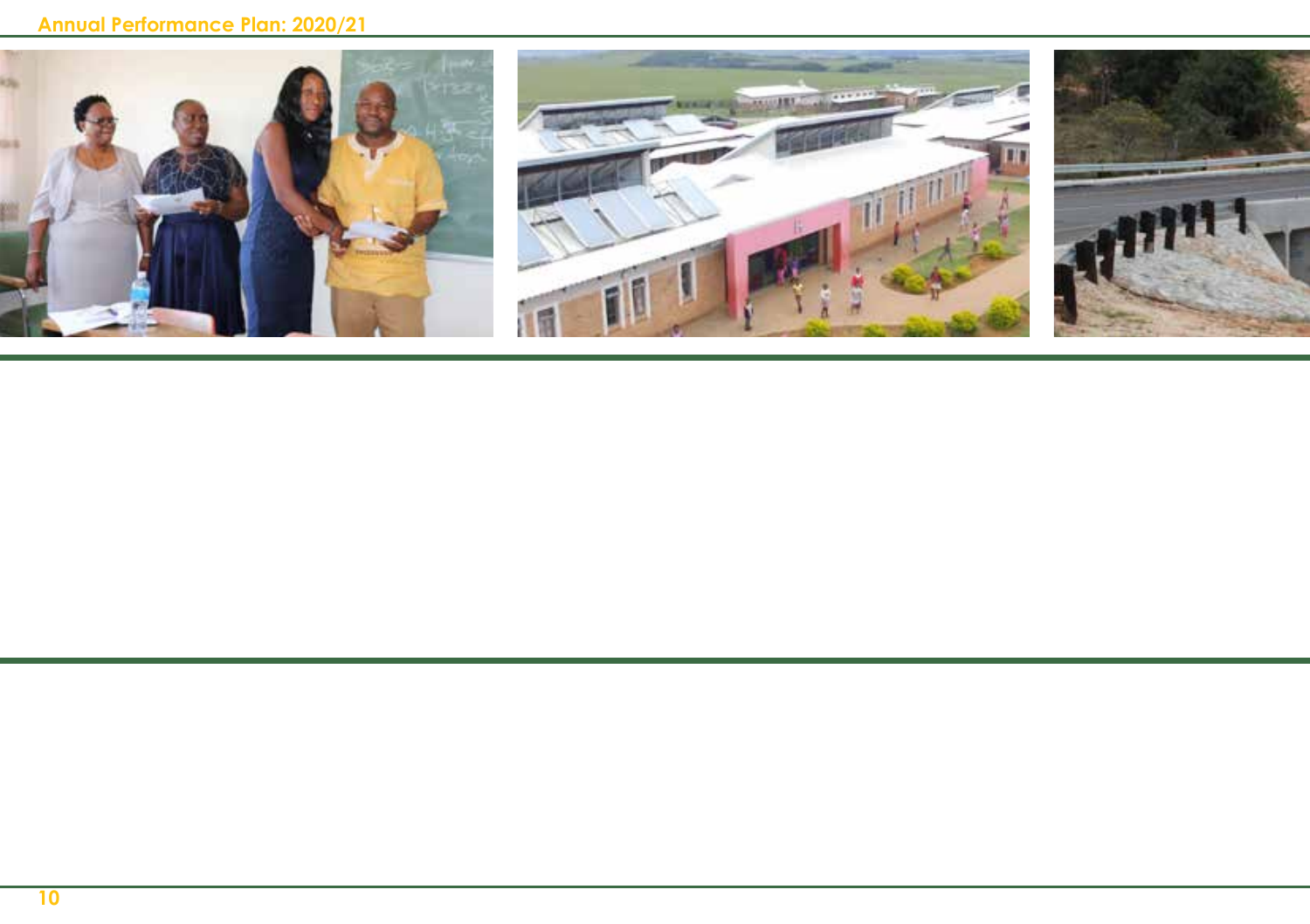

# PART

# OUR MANDATE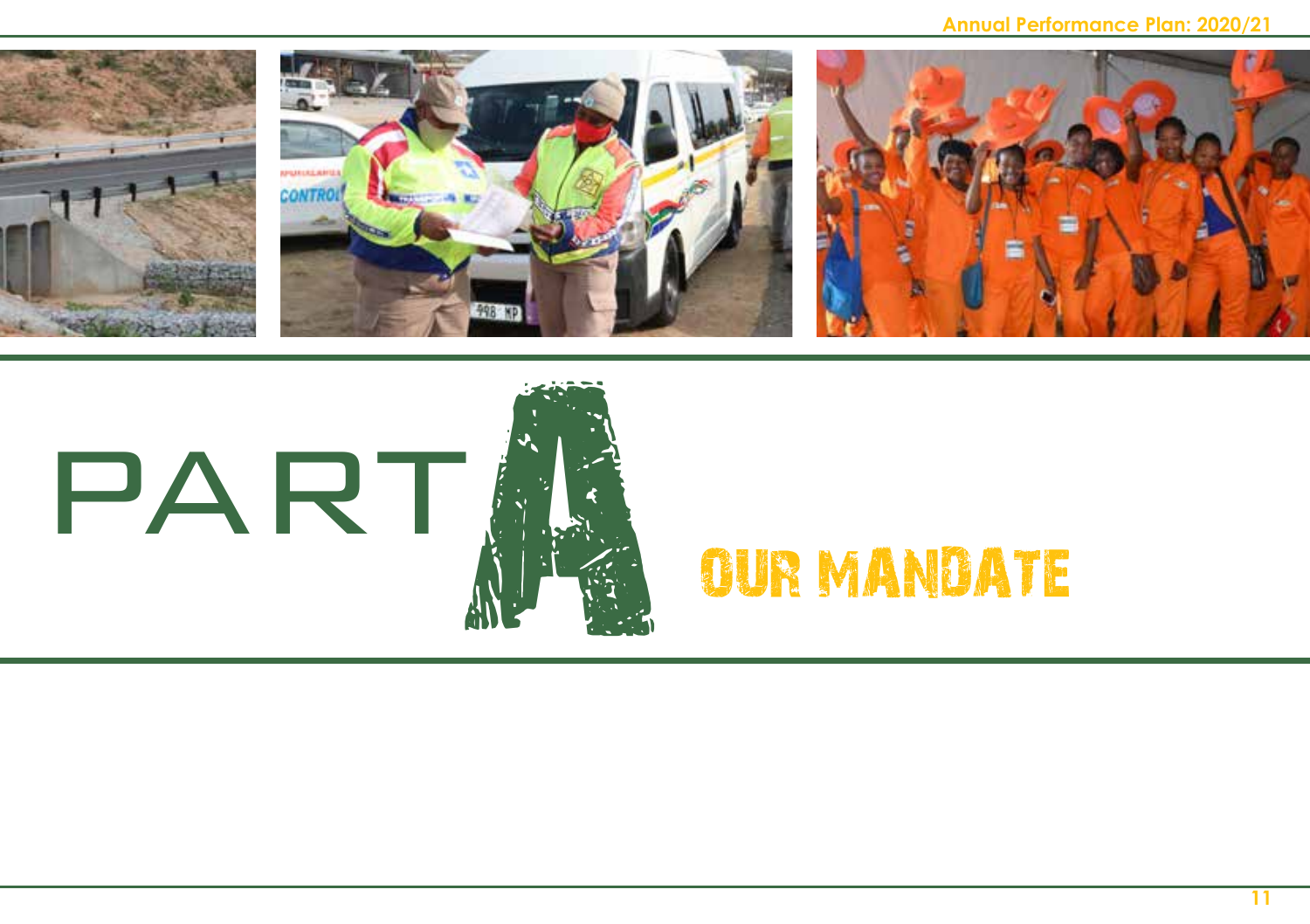#### **1. LEGISLATIVE AND POLICY MANDATES**

The Department is responsible for implementing, managing or overseeing the following legislations:

#### **Broad-Based Black Economic Empowerment Act (Act 53 of 2003)**

The Act provides a legislative framework for the promotion of BEE, empowering the Minister of Trade and Industry to issue Codes of Good Practice and publish Transformation Charters, and paving the way for the establishment of the B-BBEE Advisory Council.

#### **Construction Industry Development Board Act, (Act 38 of 2000)**

Provides for the establishment of the Construction Industry Development Board; to implement an integrated strategy for the reconstruction, growth and development of the construction industry and to provide for matters connected therewith.

#### **Cross-Border Road Transport Act, 1994 (Act 4 of 1998)**

Provides for co-operative and co-ordinated provision of advice, regulation, facilitation and law enforcement in respect of cross-border road transport by the public and the private sectors; to that end, to provide for the establishment of the Cross-Border Road Transport Agency; to repeal certain laws; and to provide for matter connected therewith.

#### **Deeds Registries Act, (Act no 47 OF 1937)**

To consolidate and amend the laws in force in the Republic relating to the registration of deeds.

#### **Expropriation Act, 1975 (Act 63 of 1975)**

Provides for the expropriation of land and other property for public and certain other purposes; and to provide for matters connected therewith.

#### **Extension of Security of Tenure Act, 1997 (Act no 62 of 1997)**

ESTA deals with the eviction of lawful occupiers or occupiers of rural or peri-urban land whose occupation was previously lawful, subject to certain conditions

#### **Fencing Act, 1963 (Act 31 of 1963)**

Consolidates the laws relating to fences and the fencing of farms and other holdings and matters incidental thereto.

#### **Government Immovable Asset Management Act (GIAMA), 2007 (Act no. 19 of 2007)**

Aims to promote Government's service delivery objectives through the sound management of immovable assets they use or control. GIAMA gives clear responsibilities of the user and that of the custodian, which is Provincial Department of Public Works, Roads and Transport in Mpumalanga.

#### **Infrastructure Development Act, 2014 (Act 23 of 2014)**

Provides for the facilitation and coordination of public infrastructure development, which is of significant economic or social importance to the Republic.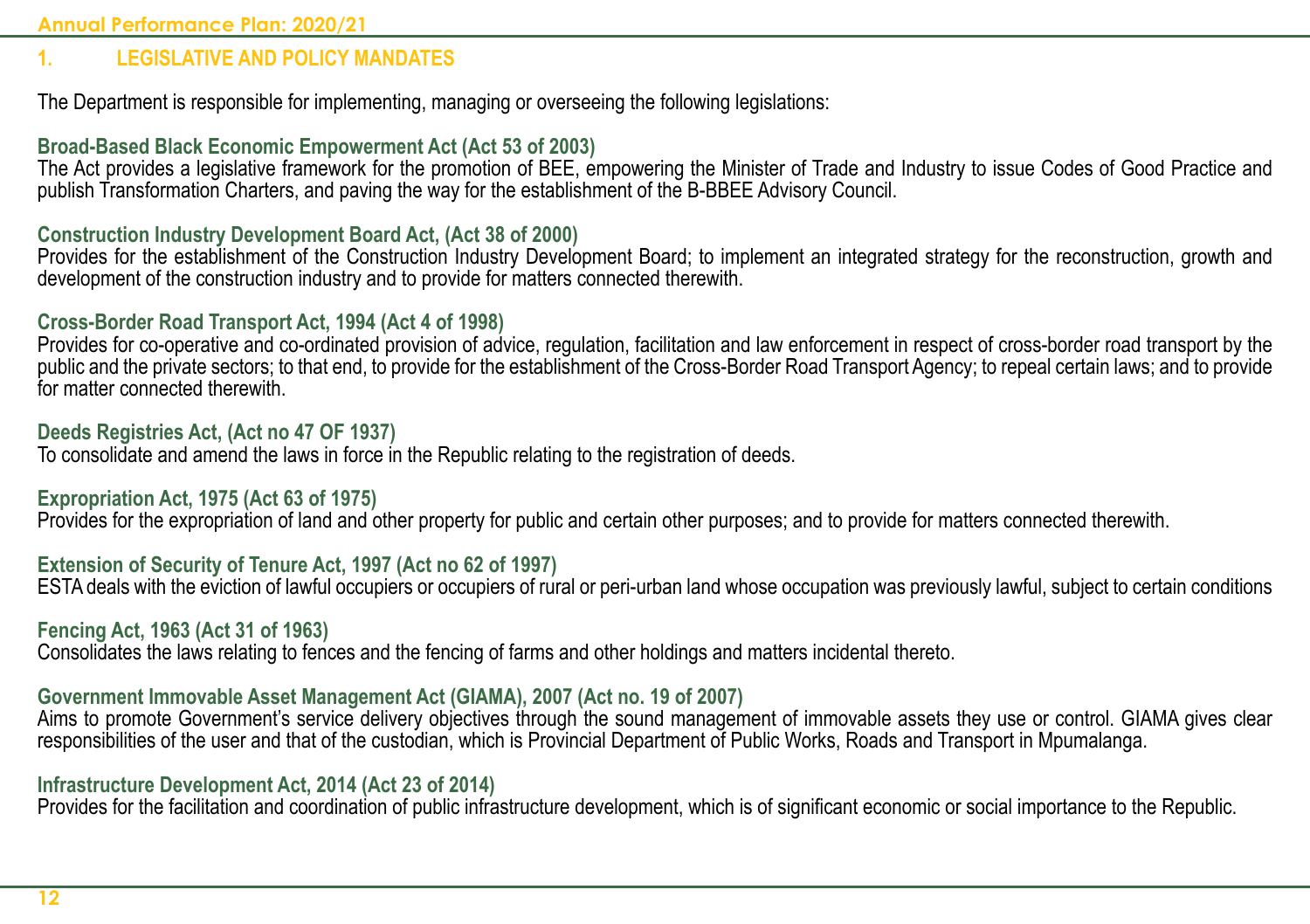#### **Mpumalanga Archives Act, (Act 14 of 1998)**

Provides for the establishment of Mpumalanga records services, provides for proper management and care of the records of provincial governmental bodies and the preservation and use of provincial archival heritage.

#### **Mpumalanga Road Act, (Act 1 of 2008**)

Provides for the establishment, transformation, restructuring and control of the Mpumalanga Provincial road network; to develop and implement Provincial road policy and standards;

#### **Mpumalanga Road Traffic Act (Act 4 of 1998)**

Consolidates and amend the provisions relating to road traffic and to provide for matters connected therewith.

#### **National Archives and Records Services Act (Act No. 43 of 1996)**

Provides for a National Archives and Record Service; the proper management and care of the records of government bodies; and the preservation and use of national archival heritage; and to provide for matters connected therewith.

#### **National Building Regulations and Building Standards Act, 1977 (Act 103, of 1997)**

Ensures that all building and construction on government property, irrespective of by whom is undertaken, complies with the legislation.

#### **National Environment Management Act, 1998 (Act 107 of 1998)**

Provides for co-operative environmental governance by establishing principles for decision-making on matters affecting the environment, institutions that will promote co-operative governance and procedures for co-ordinating environmental functions exercised by organs of state, to provide for certain aspects of the administration and enforcement of other environmental management laws; and to provide for matter connected therewith.

#### **National Land Transport Act, (Act 5 of 2009)**

Provides further the process of transformation and restructuring the National land transport system initiated by the national land transport transition Act, 2000 (Act No. 22 of 2000); and to provide for matters connected therewith.

#### **National Road Traffic Act, 1996 (Act 93 of 1996)**

Provides for road traffic matters, which shall apply uniformly throughout the Republic for matters connected therewith.

#### **National Veld and Forest Fire Act, 1998 (Act 101 of 1998)**

Reforms the law on veld and forest fires; to repeal certain provisions of Forest Acts 1984; and to provide for related matters.

#### **Public Finance Management Act (PFMA), (Act 29 of 1999)**

Regulates financial management in the national government and provincial government, to ensure that all revenue, expenditure, assets and liabilities of those governments are managed efficiently and effectively, to provide for the responsibilities persons entrusted with financial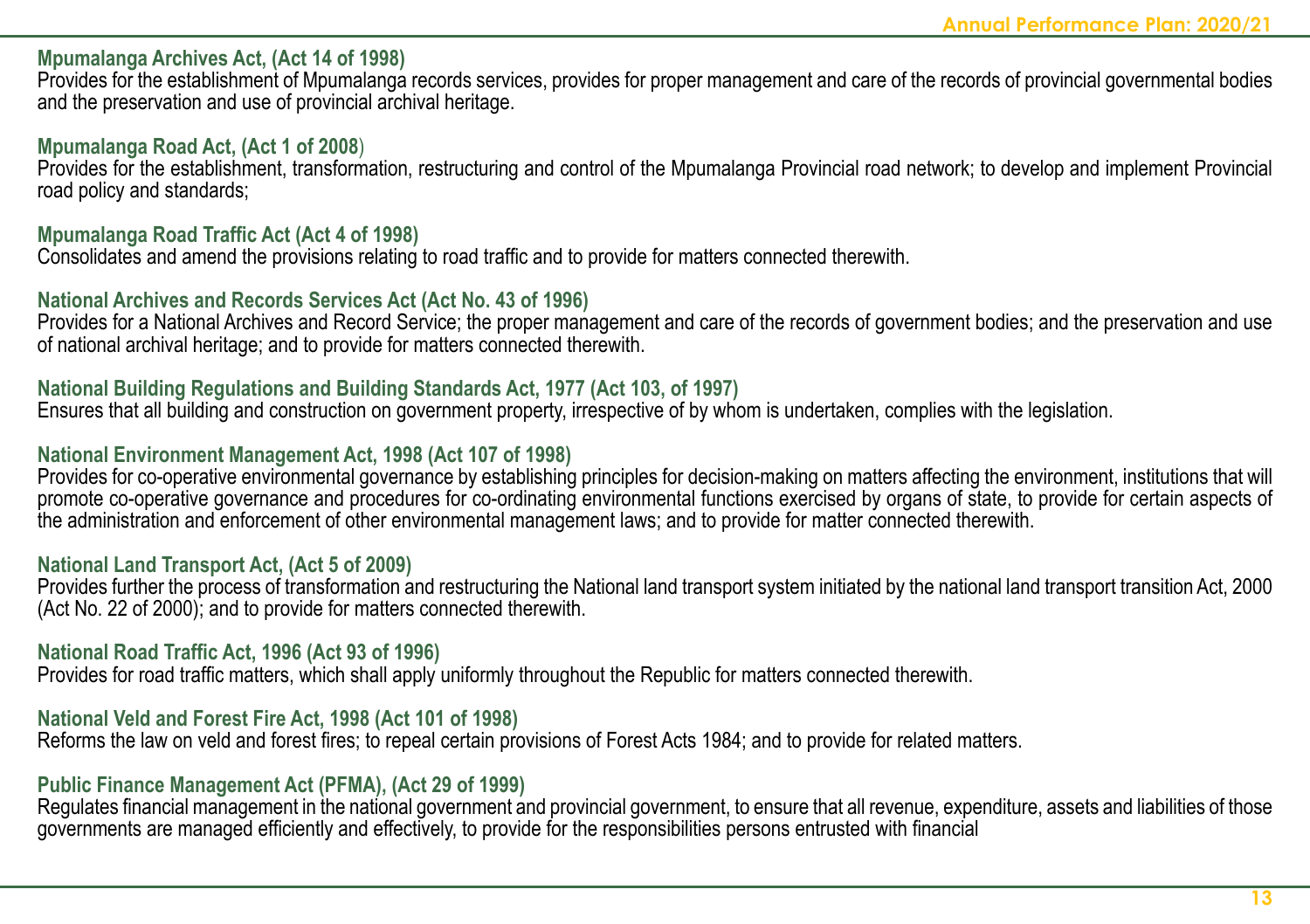#### **Public Service Act (PSA), 1994**

Provides the organisation and administration of the public service, the regulation of the conditions of employment, terms of office, discipline, retirement and discharge of members of the public service, and matters connected therewith.

#### **Preferential Procurement Regulations**

The revised regulations were gazetted on 20 January 2017 and took effect 01 April 2017. In the main, these provide a mechanism to empower SMME's, cooperatives, township and rural enterprises, designated groups and promotion of local industrial development through government procurement.

#### **Protection of Personal Information Act, 2013**

To promote the protection of personal information processed by public and private bodies. This includes the introduction of certain conditions so as to establish minimum requirements for the processing of personal information.

#### **Promotion of Access to Information Act (PAIA), 2000 (Act no. 2 of 2000)**

Gives effect to section 32 of the Constitution, 1996. In terms of this provision everyone has the right of access to information held by the State.

#### **Promotion of Administrative Justice Act (PAJA), 2000 (Act no. 3 of 2000)**

Gives effect to section 33 of the Constitution 1996 which stipulates that everyone has the right to administrative action that is lawful, reasonable, and procedurally fair.

#### **Road Safety Act, 1972 (Act 9 of 1972)**

Promotes and regulates road safety.

#### **Municipal Property Rate Act 2004** *(Act 6 of 2004)*

To make provision for municipalities to implement a transparent and fair system of exemptions, reductions and rebates through their rating policies. To make provision for fair and equitable valuation methods of properties, to make provision for an objections and appeals process.

#### **Occupational Health and Safety Act, 1983 (Act no 85 of 1993)**

To provide for the health and safety of persons at work and for the health and safety of persons in connection with the use of plant and machinery.

#### **Property Valuers Profession Act (PVPA), 2000 (Act 47 of 2000)**

To provide for the establishment of a juristic person to be known as the South African Council for the Property Valuers Profession; to provide for the registration of professionals, candidates and specified categories in the property valuation profession; to provide for the regulation of the relationship between the South, African Council for the Property Valuers Profession and the Council for the Built Environment; and to provide for matters connected therewith

#### **State Land Disposal Act, 1961 (Act no 48 of 1961)**

To provide for the disposal of certain State land and for matters incidental thereto, and to prohibit the acquisition of State land by prescription.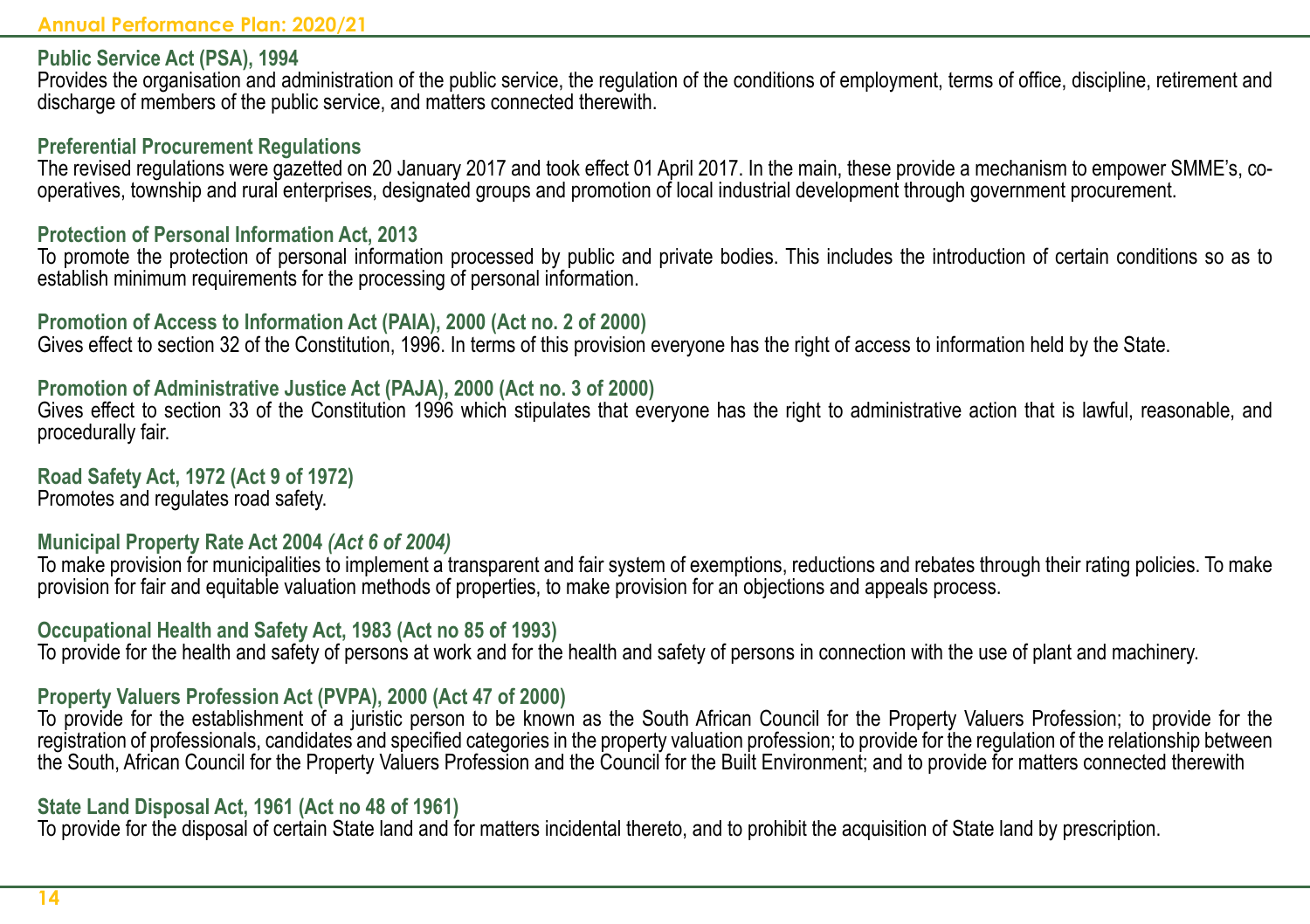#### **State Affairs Agency Act of 1976**

To provide for the establishment of an Estate Agency Affairs Board and an Estate Agents Fidelity Fund; for the control of certain activities of estate agents in the public interest; and for incidental matters.

#### **Sectional Titles Act, 1986 (Act no 95 of 1986)**

To provide for the division of buildings into sections and common property and for the acquisition of separate ownership in sections coupled with joint ownership in common property; the control of certain incidents attaching to separate ownership in sections and joint ownership in common property; the transfer of ownership of sections and the registration of sectional mortgage bonds over, and real rights in, sections; the conferring and registration of rights in, and the disposal of, common property; the establishment of bodies corporate to control common property and for that purpose to apply rules; and the establishment of a sectional titles regulation board; and to provide for incidental matters.

#### **Rental Housing Act, 1999 (Act no 50 of 1999)**

To create mechanisms to promote the provision of rental housing property; to promote access to adequate housing through creating mechanisms to ensure the proper functioning of the rental housing market; to make provision for the establishment of Rental Housing Tribunals; to define the functions, powers and duties of such Tribunals; to lay down general principles governing conflict resolution in the rental housing sector; to provide for the facilitation of sound relations between tenants and landlords and for this purpose to lay down general requirement relating to leases; to repeal the Rent Control Act, 1976; and to provide for matters connected therewith.

#### **Spatial Planning and Land Use Management Act (SPLUMA), 2013 (Act No. 16 of 2013)**

SPLUMA aims to develop a new framework to govern planning permissions and approvals, sets parameters for new developments and provides for different lawful land uses in South Africa.

#### **Land Survey Act, 1997 (Act 8 of 1997**

To regulate the survey of land in the Republic; and to provide for matters connected therewith.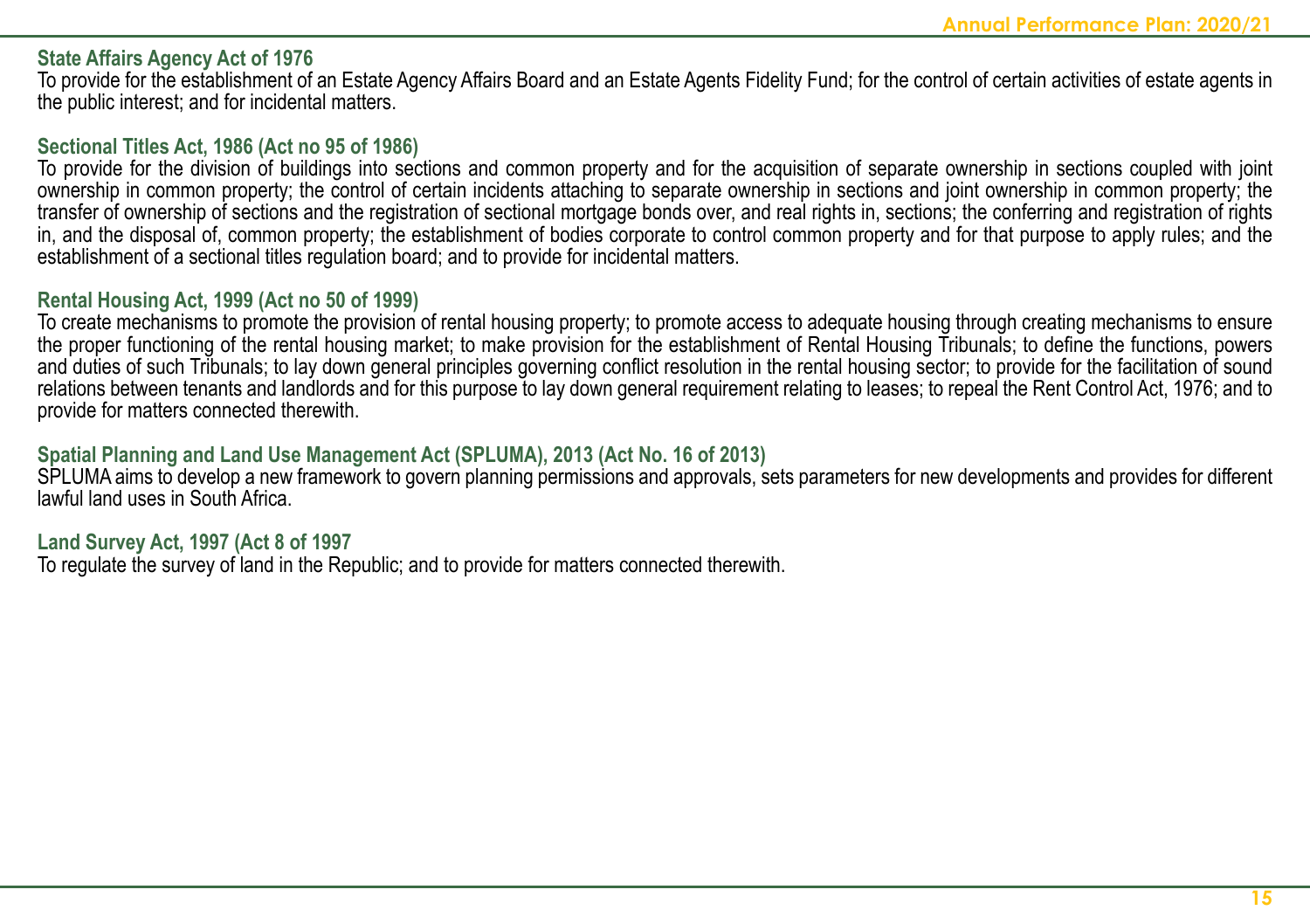#### **2. INSTITUTIONAL POLICIES AND STRATEGIES RELATED TO THE FIVE-YEAR PLANNING PERIOD**

| Source                                                                    | <b>Purpose</b>                                                                                                                                                                                                                     |
|---------------------------------------------------------------------------|------------------------------------------------------------------------------------------------------------------------------------------------------------------------------------------------------------------------------------|
| National Development Plan (NDP 2030)                                      | The NDP is a long-term vision for the country which provides a broad strategic framework to guide key<br>government choices and actions, and focuses on the critical capabilities needed to transform the economy<br>and society.  |
| MTSF: 2019 -2024                                                          | The MTSF outlines the country priorities of the 6th administration and provides a medium-term roadmap for<br>developing five-year institutional plans to enable the NDP's goals to be achieved.                                    |
| 2019 Election Manifesto of the ANC                                        | It is a coherent and bold people's plan for a better life for all, addressing the persistent realities of<br>unemployment, poverty and inequality.                                                                                 |
| Agenda 2063                                                               | Agenda 2063, published by the African Union Commission in 2015, is a strategic framework for the socio-<br>economic transformation of Africa over the next 50 years.                                                               |
| <b>United Nations Sustainable</b><br><b>Development Goals (SDGs)</b>      | The SDGs aim to create the conditions for sustainable, inclusive and sustained economic growth, shared<br>prosperity and decent work for all, taking into account different levels of national development and capacities.         |
| National Infrastructure Plan                                              | The plan aims to transform our economic landscape while simultaneously creating significant numbers of<br>new jobs, and strengthen the delivery of basic services. The plan also supports the integration of African<br>economies. |
| <b>Mpumalanga Vision 2030</b>                                             | It provides a provincial expression of the key priorities, objectives and targets enumerated in the NDP and<br>expressed within the manifesto.                                                                                     |
| Mpumalanga's Economic Growth and<br>Development Path (MEGDP)              | The MEGDP illustrates the current economic landscape of Mpumalanga with a view to future economic<br>growth and development.                                                                                                       |
| SERO (Socio -<br>Economic Review &<br><b>Outlook) Report</b>              | It provide an overview of the socio-economic situation and challenges of Mpumalanga for planning, decision<br>making, intervention and budget purposes.                                                                            |
| <b>Spatial Development Frameworks (SDFs)</b>                              | The purpose of SDFs is to optimise, integrate and coordinate strategic interventions in national spaces to<br>achieve spatial development and transformation.                                                                      |
| Mpumalanga Infrastructure Master Plan<br>(MIMP)                           | MIMP serves as guide for government departments, agencies and private sector infrastructure providers in<br>planning, providing, managing and maintaining infrastructure                                                           |
| Standard for an Infrastructure Delivery<br><b>Management System, 2012</b> | IDMS was developed to improve planning, implementation, monitoring and maintenance of infrastructure<br>in government.                                                                                                             |
| <b>District Development Model (DDM)</b>                                   | DDM provides a streamlined and well-co-ordinated approach between government departments and<br>municipalities when responding to a multitude of development needs of communities.                                                 |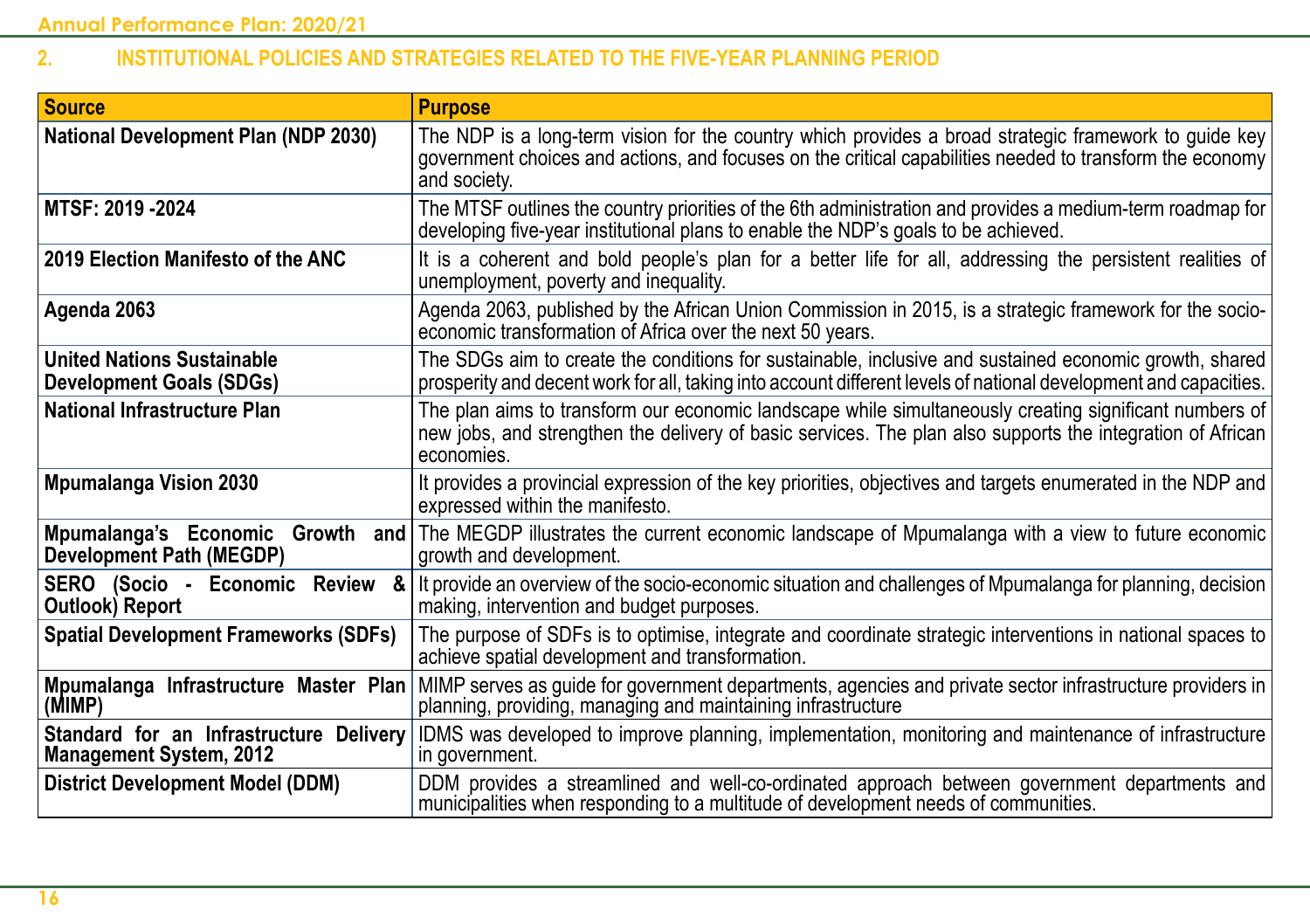#### **3. RELEVANT COURT RULINGS**

Mabaso vs Mpumalanga Provincial Government and another South Gauteng High Court case number 7414/12.<br>Mabaso had instituted proceedings against the Mpumalanga Provincial Government for damages allegedly suffered in an accid over a pothole. The Notice to sue the Respondent was sent by the Applicant's attorneys 2 years and 10 months later. The court found that from the information provided by the Applicant, the Respondent was not able to properly investigate the matter and make a proper assessment on the merits of the Applicant's intended action. The court therefore dismissed the application for condonation with costs.

#### **Raubex Joint Venture and Others vs Mpumalanga MEC Public Works, Roads and Transport.**

This was an urgent application for an order to set aside the first respondent (MEC)'s decision to award a tender for alterations, renovations and new addition to Mmamehlake hospital to the third respondent (Clear Choice Builders Pty (Ltd)). The applicant argued that the inclusion of locality as a functionality criteria resulted in the third respondent being able, and on that aspect only, to satisfy the requirements of the tender process without which they would not. The judge found that the statement by the applicant about locality was ambiguous ant the applicant could have clarified the issue at the compulsory briefing session. The application could still have sought clarity in respect of unclear issue and they decided not to. The application was dismissed with costs,

#### **Eastern Cape MEC for Public Works, Roads and Transport vs Loretta Botha.**

The widow of the deceased, who was killed while driving on a public road during severe rain and storm thereby colliding with a tree that fell across the road, instituted an action against the MEC for damages for loss of support. The court of first instance found that the appellant (MEC) or his employees had failed to maintain the road by removing the trees that constantly grow and cause potential damages to road users. They also failed to close the road in time before a collision occurred. The respondent's claim was successful but the MEC appealed the court decision but the appeal was dismissed with costs.

#### **Kwazulu Natal MEC for Transport v Eastman and Others.**

This is an appeal by the KZN MEC for transport against judgement by the Pietermaritzburg high court. The MEC was found negligent in that he failed to take reasonable steps to maintain the road, which led to it to being excessively dangerous. The first defendant, who was the driver was also found to have driven at an excessive speed and therefore the damages were apportioned on 70/30. Both the first and second defendant appealed and on appeal the court found that there is no acceptable evidence that any omission on the part of the employees of the MEC caused or contributed to the accident. As for the first defended the driver, the court concluded that it was the speed at which the second defended was driving that caused the vehicle to slide off the road. The court upheld the appeal by the MEC with costs. The first defended was held to be solely liable for the cause of the accident.

#### **Engelbrecht vs Mpumalanga MEC for Public Works, Roads and Transport.**

Marin Engelbrecht was employed as an ambulance driver and on 16 March 2012 she was driving to an accident scene and alleged, drove through a pothole and one of the ambulance's tyres burst. She lost control of the vehicle and it rolled down an embankment. She claimed more than R1m in damages as a result of injuries that she sustained. She stated in her court papers that should have ensured that tarred surfaces on the roads were smooth and free of potholes. The Department argued that even though the Department has a duty to maintain the roads, it could not reasonably be expected to be aware of each and every pothole on the roads. In this case the court agreed that Engelbrecht was partially responsible for the accident as she drove too fast, given the prevailing circumstances. The legal principle of "apportionment of damages" and awarded Engelbrecht 40% of her damages.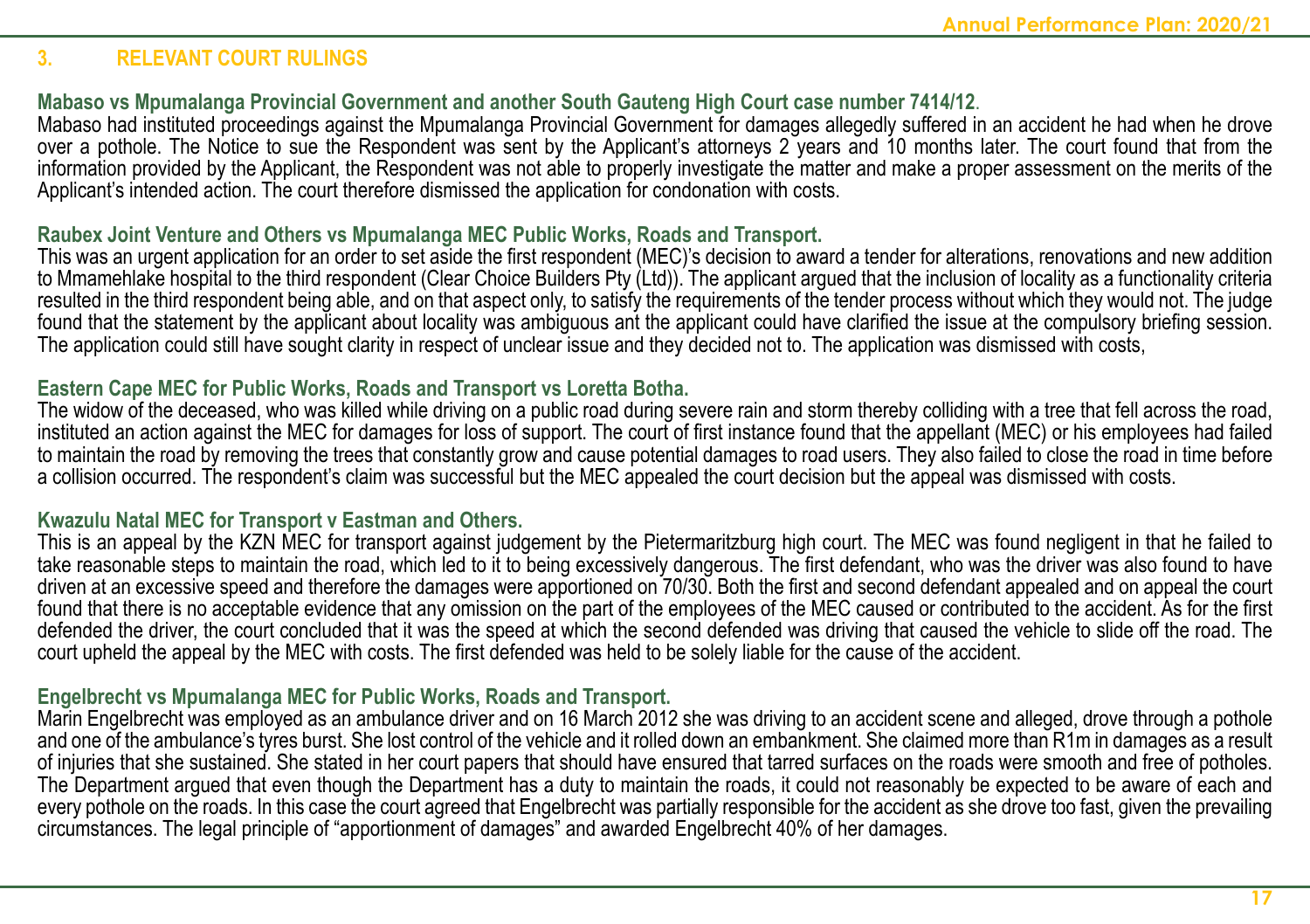#### **Occupiers of Erven 87 and 88 Berea and Christiaan Frederick De Wet and Others, CCT 108/16**

Mr Maseko bought land which he intended to upgrade and lease as a residential accommodation. The liquidators of the property served on the occupiers a notice of termination of their rights of occupation of the property. The court found that the eviction order falls to be rescinded for the following reasons: Although there was factual consent to the eviction order on the part of the occupiers, their consent was not valid. Accordingly the court set aside the court order in terms of the common law. In respect of the other occupiers who were not present when the court order was made, the court found that the liquidator had failed to establish a mandate between these occupiers and the ward committee member. As a remedy the court ruled that without the local authority being part of the proceedings, it was unable to grant a just and equitable remedy that will bring finality to the matter. The court joined the local authority to the proceedings and remitted the matter to the court a quo to deal with the matter on an expedited basis.

#### **McIntosh vs. Premier KZN**

A keen cyclist in his late forties, sustained serious bodily injuries when he fell from his bicycle while swerving to avoid a large pothole in a road under the management and control of the respondents. He subsequently sued the respondents for damages in the High Court, Pietermaritzburg, alleging that they had been negligent, *inter alia*, for failing to ensure that potholes in the road were timeously repaired or signs were erected warning road users of the danger. The matter came before Kruger J who was asked to decide only the issue of liability and to defer the issue of the appellant's damages for later determination. The ruling provides guidelines regarding how to deal with pothole claims against the Department.

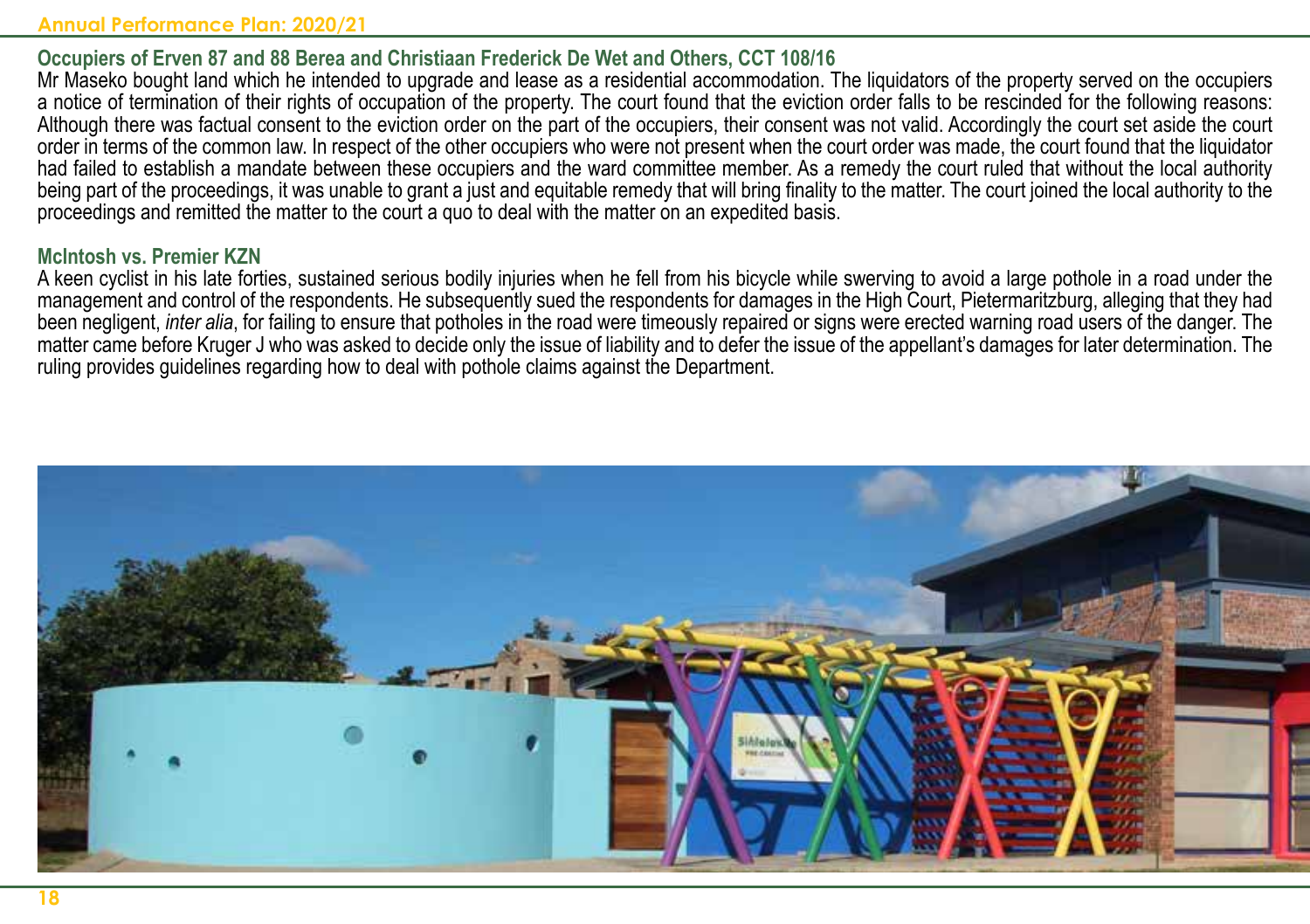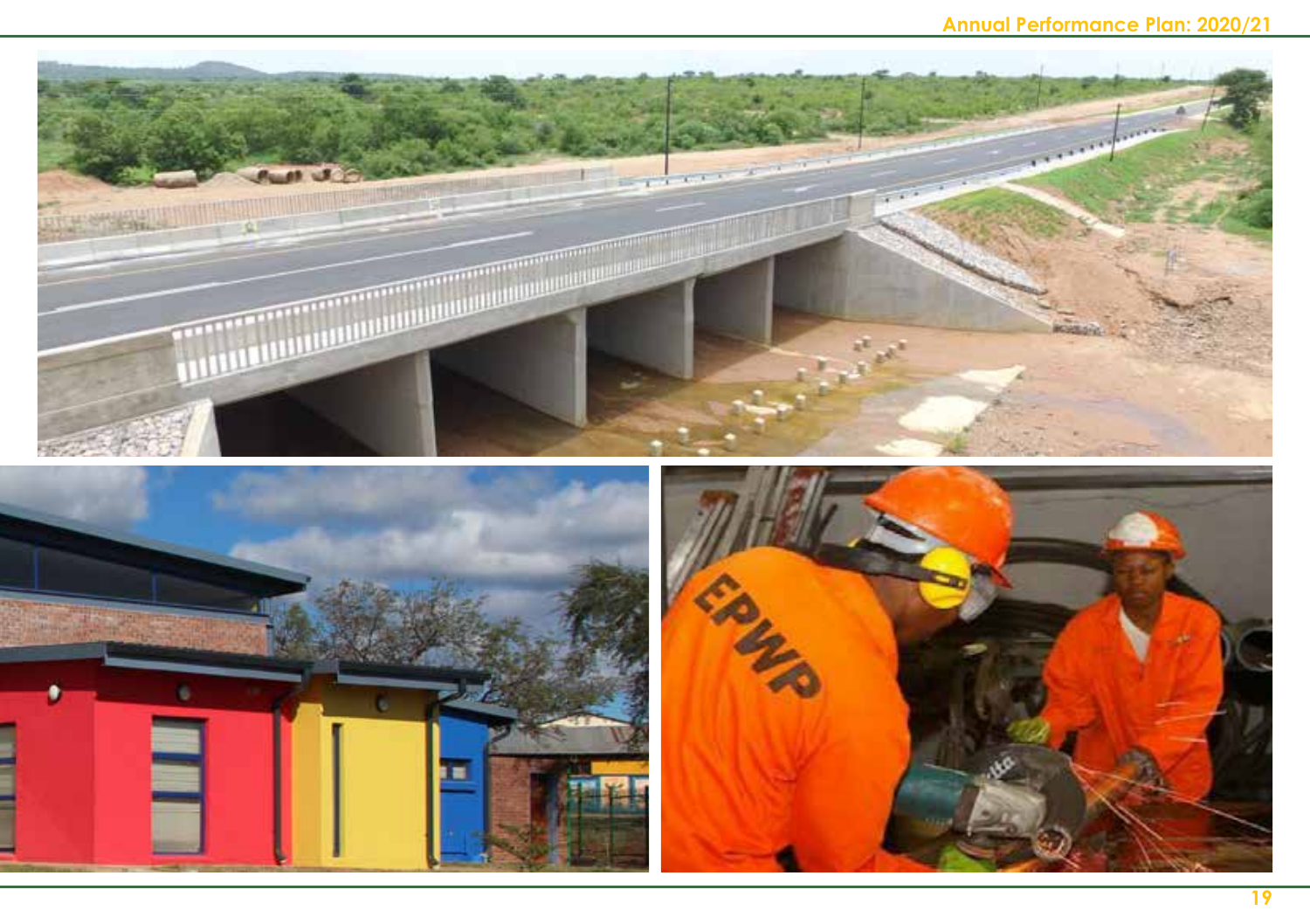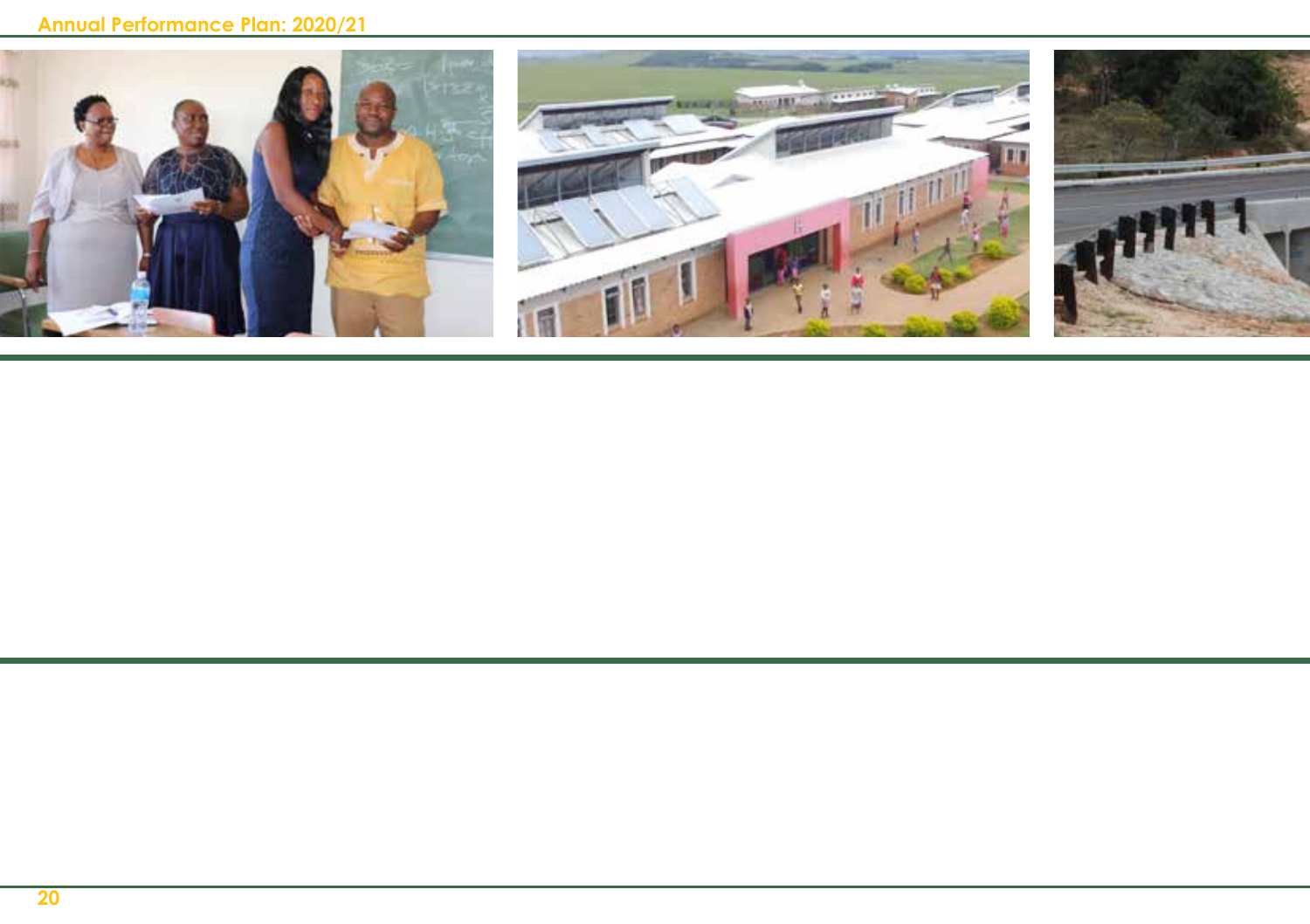

# PART



# OUR STRATEGIC FOCUS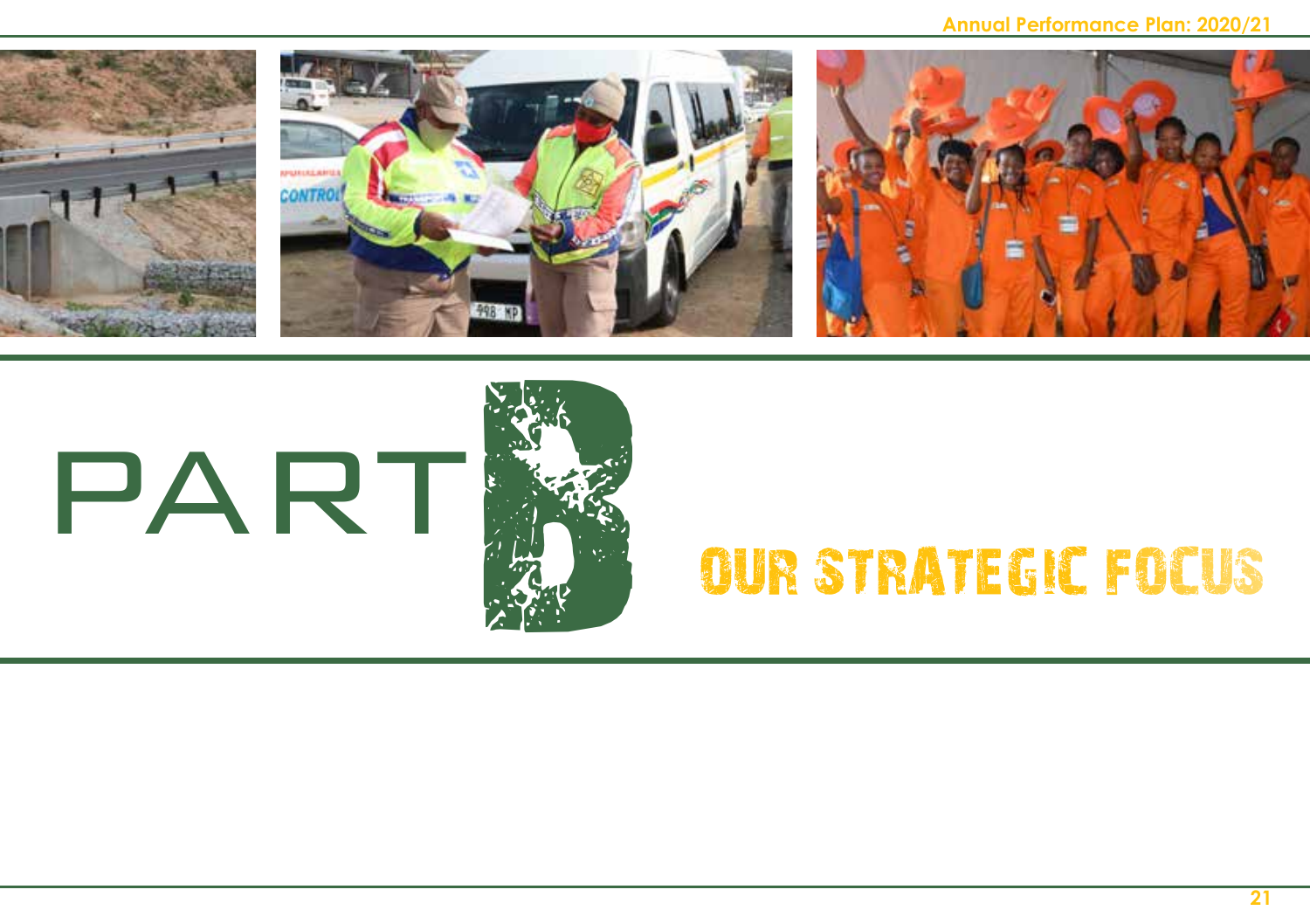#### **1. SITUATIONAL ANALYSIS**

#### **1.1 Medium Term and Long Term Policy Environment**

The **National Development Plan (NDP**) sets out the overarching goals for realization by 2030 and amongst these identifies infrastructure investment as a catalyst for economic growth and job creation. It is for this reason that since 1994, Government has placed an increasing emphasis on implementing a long-term infrastructure investment programme. Over this period, Government has leveraged on its capital investment, which saw increased participation of business, labour and civil society. In the remaining 10 years of the NDP, Government aims to expedite transformation of the economy to ensure that it serves all the people.

Over the **past 25 years**, the Mpumalanga Government has invested billions of rands on social and economic infrastructure in order to boost its economic competitiveness. Today, the Province has a World-Class Stadium, High Court and in the process has also managed to build more roads, schools, clinics, libraries and housing units. Although much has been achieved, there are still certain geographical locations in the Province that still lack infrastructure hence the growing demand for more delivery. Unfortunately, this comes at a time when the country is facing poor economic outlook, which means there will be less money to fund government programmes.

The **MTSF: 2019-2024** identifies critical actions and key outcomes aimed at putting the country on a positive trajectory towards achievement of NDP. This is a second instalment of the five-year implementation plan for the NDP and it builds upon success and lessons learnt from the 5<sup>th</sup> Administration. To meet the required economic growth targets, bold actions are required to broaden ownership of the economy. More importantly, the economy needs to create more jobs for the youth, women and people with disabilities in order to tackle the triple challenges of poverty, inequality and unemployment. These ambitions are expressed in Government *Priority 2 of the current MTSF: Economic Transformation and Job Creation.*

**The Social Enterprise Development Programme (SEDP)** seeks to transform the built environment sector while addressing issues of job creation and boosting township and rural economies. It is against this background that the Programme was conceived and adopted by the Mpumalanga Provincial Government (MPG). Since inception, a total of 611 Small Medium and Micro Enterprises (SMME's) have benefitted from the Programme through the supply of locally manufactured building material. As a result, these enterprises have become the main employment creators and in turn enabled human capital development and improved the chances of class and social mobility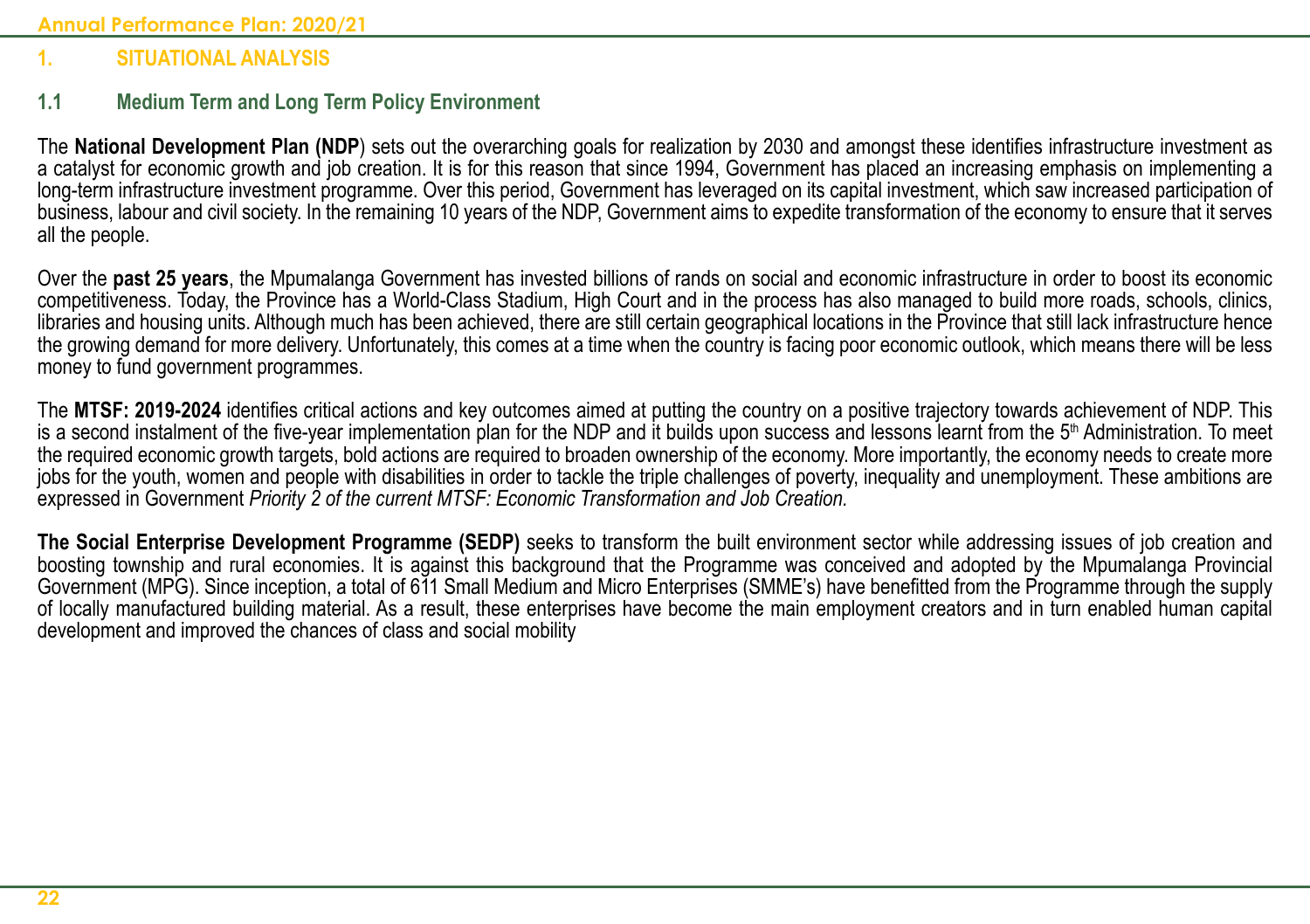#### **1.2 Spatial information, Statistics and Demographic data on Provincial road network**



**Mpumalanga Provincial Road Network** *(excluding roads under the jurisdiction of SANRAL and municipalities)*

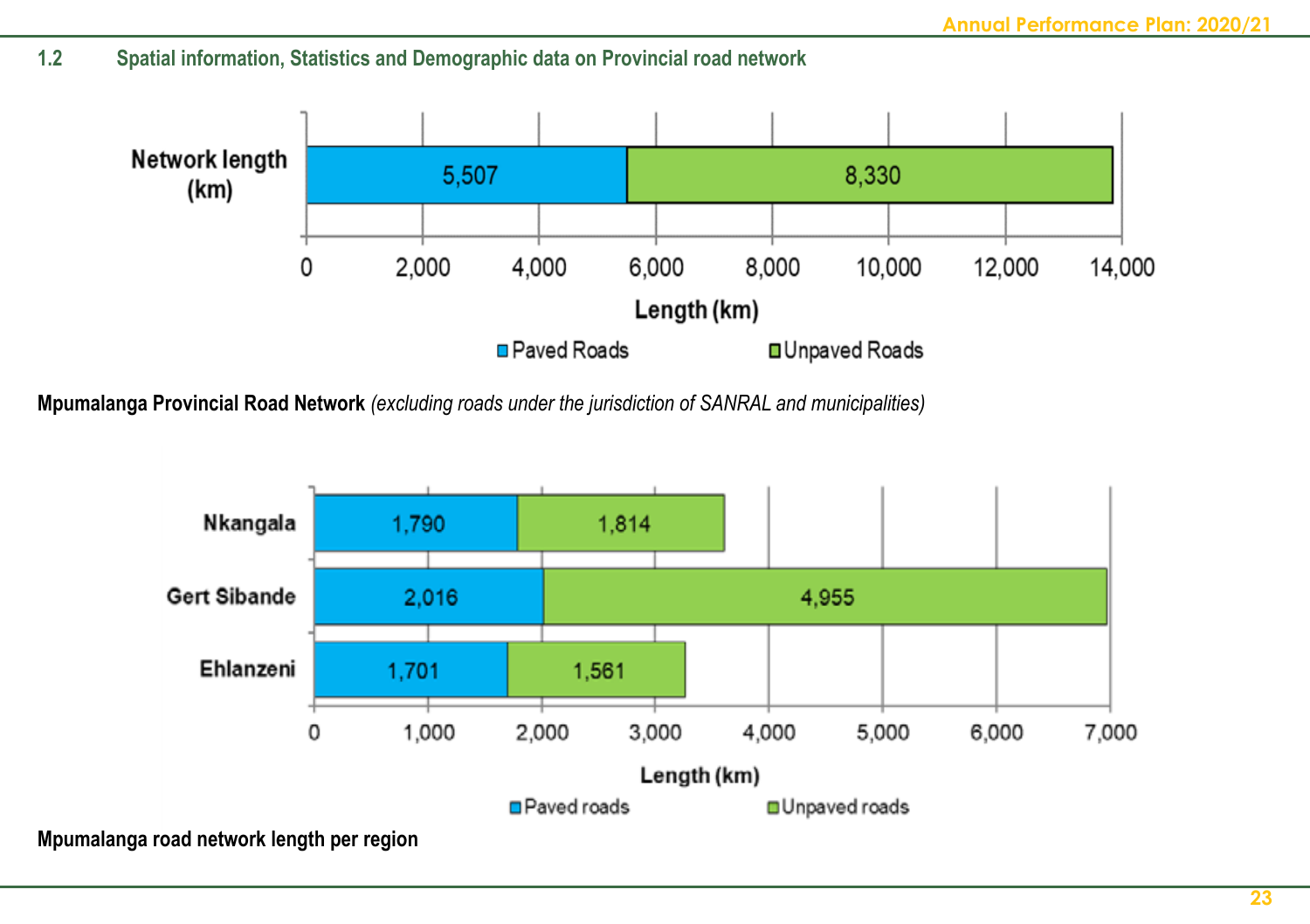DPWRT is responsible for the Provincial road infrastructure network that interconnects within the Province and that connects the Province with the rest of the country, neighbouring countries and municipal areas. This infrastructure also plays a key role in the growth of the tourism sector and provision of sustainable energy in South Africa Therefore, the Provincial road network is an economic resource and a valuable asset to the Province and needs to be carefully managed as such. In recognition of this, the Department has developed the Road Asset Management System (RAMS) which provides valuable information for road network management and planning.

The Medium Term Expenditure Framework (MTEF) budget for Transport Infrastructure is on average, R2 billion per annum. Of this budget R761 million (38%) and R500 million (25%) are allocated towards the preventive maintenance of non-coal and coal haul roads respectively whilst approximately (R740 million) 37% is for items such as salaries, overheads, bush clearance, etc. The current funding levels for transport infrastructure are insufficient to address the increasing demands, backlogs or delay further deterioration of the network. Therefore, there is an urgent need to review the funding models and also explore alternative funding options for transport infrastructure projects.

#### **1.3 Key stakeholders which contributes to the organisational ability to achieve its outcomes**

According to the Mpumalanga Executive Council (EXCO), DPWRT is considered as the sole implementing agent of the Provincial building infrastructure programme on behalf of the following Departments: Education, Health Social Development, Culture, Sport & Recreation, Economic Development & Tourism and the Legislature. Most of what the Department sets out to do in the building infrastructure portfolio relies on inputs and budgets from several client departments. Ideally, all the proposed projects should be subjected to the Infrastructure Delivery Management System (IDMS) protocols in order to ensure adequate time for planning, resource allocation, procurement and implementation.

As set out in the Government Immovable Asset Management Act, (GIAMA), the Department of Public Works, Roads and Transport is mandated to be the custodian and portfolio manager of Government's immovable assets. The Department's role consists of policy formulation, coordination, regulation and oversight relating to the provision of accommodation to client departments. To ensure adherence to GIAMA, the Mpumalanga Provincial Government directed all departments to set aside 2% of their budgets for infrastructure maintenance. This decision paves the way for Provincial Treasury to ring-fence budgets in the endeavour to implement the "user-charge" principle.

The Department is further mandated to coordinate Government's job creation initiatives through the implementation of the Expanded Public Works Programme (EPWP). This programme involves participation of 30 public bodies (i.e. departments and municipalities) who are collectively tasked with the creation of 220 575 work opportunities during the current MTSF. These opportunities will be created across four sectors, namely: (i) Infrastructure, (ii) Environment & Culture, (iii) Social and (vi) Non-State. It is critical to note that the budgets for implementation of the projects and programmes earmarked for use of labour-intensive methods are allocated to the budget vote of each public body.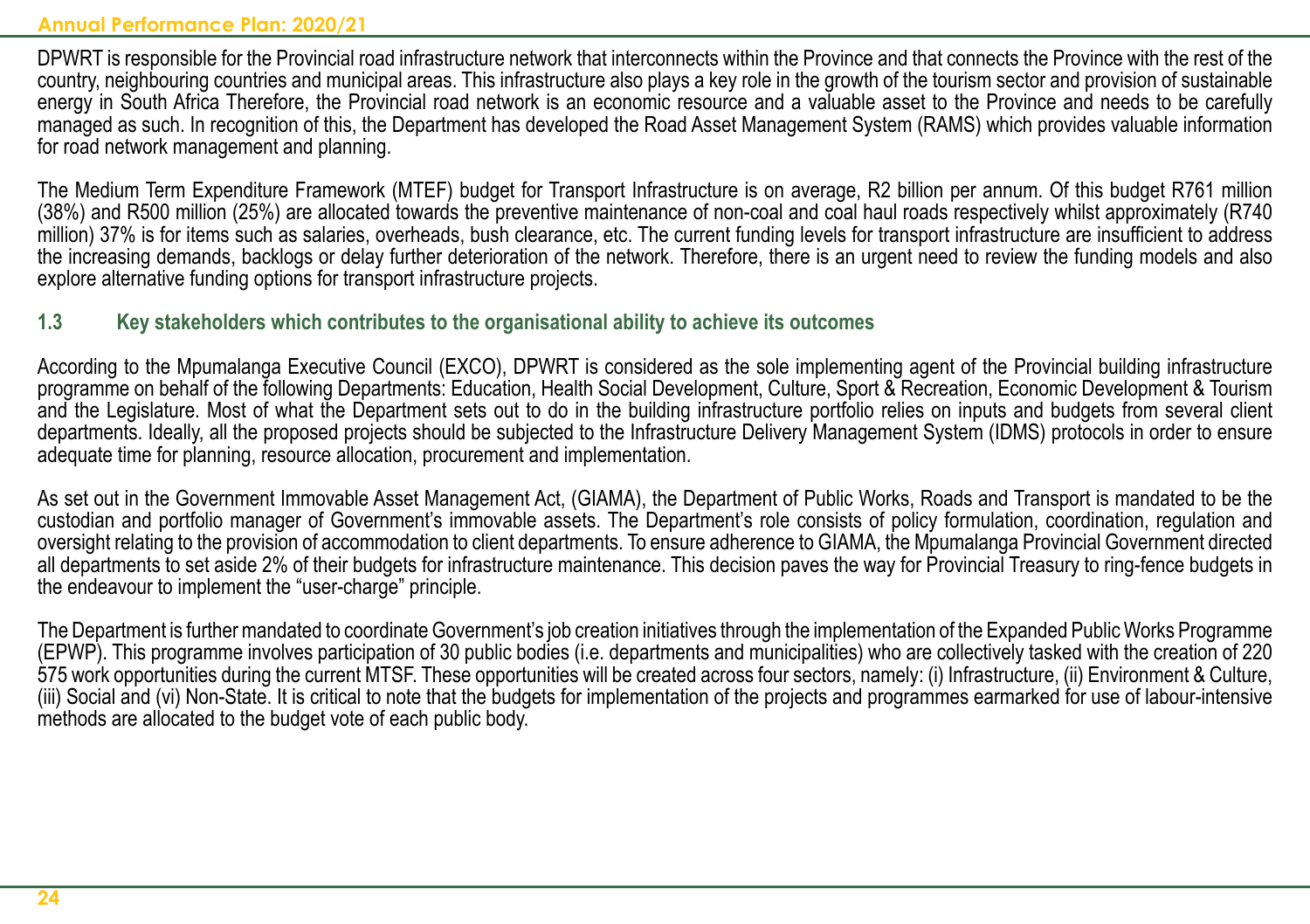#### **2. EXTERNAL ENVIRONMENT ANALYSIS**

#### **2.1 Economic Growth**

 Mpumalanga has invested billions of rands on social and economic infrastructure in order to address the injustice of the past. However, this is not sustainable during the current constrained economic climate and as a result, there are certain geographical locations in the Province that still lacks infrastructure hence the growing demand for better roads, access to schools, clinics, hospitals and other public amenities. Consequently, the private sector and foreign investment become key social partners to stimulate growth and serve as investors for identified catalytic projects. However, this collaboration should be structured in a manner that is sustainable and affordable to both government and the users of the infrastructure.

#### **2.2 Unemployment**

Unemployment is arguably the single most significant obstacle to poverty reduction. As at the end Quarter 4 of 2019, Mpumalanga had the third highest unemployment rate (33.6%) amongst the 9 provinces. This picture was aggravated by youth unemployment which stood at 43,6% and this is mainly due to the fact that most young people are generally low-skilled and have little to no experience of formal employment. To address this, Government is pursuing a long-term infrastructure investment programme combined with growing local procurement and public employment programmes. These policy initiatives are considered as critical inputs for creating opportunities for inclusive economic growth and employment.

#### **2.3 Coal Haulage Network**

In April 2011, special funding was made available to the Department of Public Works, Roads and Transport as part of a Government's initiative to safeguard sustainable energy provision. This decision was informed by the fact that Mpumalanga generates almost 75% of South Africa's electricity hence the strategic importance of its coal haulage network. It is the understating of the Province that this funding would remain available until the transportation of coal is moved from road to rail - this has not yet happened. The sudden withdrawal of the coal haulage funding without warning does not only put pressure on the strained provincial fiscus but deepens the energy crisis in the country.

#### **2.4 Moloto Rail Development Corridor**

The R573 (Moloto Road) links Gauteng, Limpopo and Mpumalanga and carries some 50 000 passengers daily. Therefore, the move to bring this road under one Authority (South African National Roads Agency (SANRAL) was always expected to bring more improvements, better coordination and improved investment. To date, certain sections of the road have been completed and the implementation of other short-term interventions is ongoing. An additional R4,5 billion has been allocated to SANRAL over the next five years and this investment will be used to improve safety on this road. Despite the significant progress, Mpumalanga remains convinced that rail is ultimately the best solution for this corridor.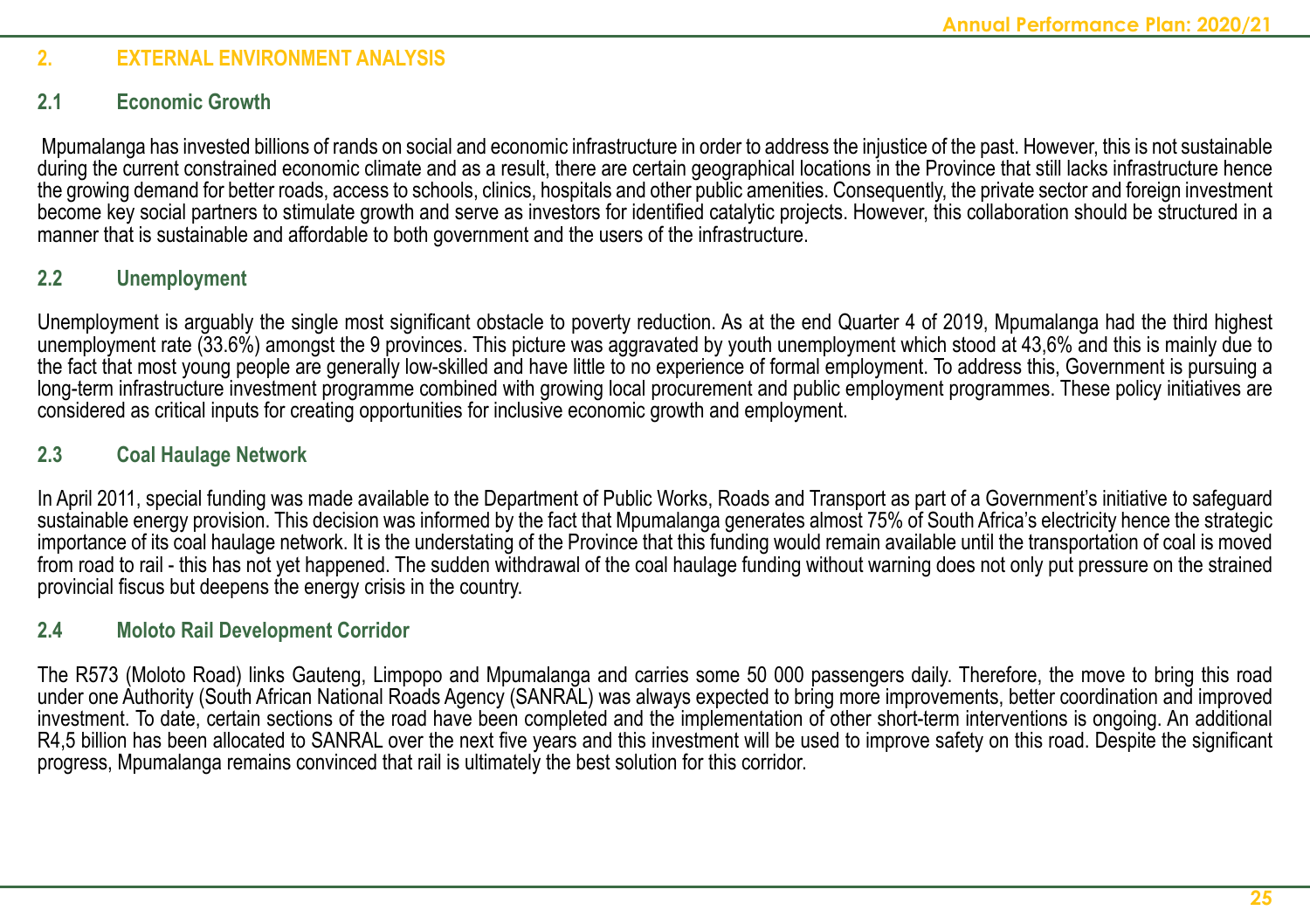#### **2.5 Climate Change**

The impacts of climate change are current and more severe as recently witnessed across the Province and many parts of South Africa. In addition to water and energy constraints, extreme events pose a costly hazard to both infrastructure in terms of degradation, necessary maintenance and potential decrease in lifespan. Mpumalanga therefore, has the task of protecting current and future infrastructure investments and the economic, social, and other functions they serve. To this end, mitigation and draft adaption strategies have been developed to strengthen social and economic resilience to climate impacts. Going forward, attention will be given to the design and construction of sustainable infrastructure.

#### **2.6 Provincial Elective Conference and Local Government Election 2021**

The ANC Provincial Elective Conference has put everyone in suspense due to its multiple and perpetual postponements. However, there are no major policy shifts that are expected from the incoming political leadership since these have been articulated on the January 08 Statement of the ruling party. That said, it is inevitable that the face of the provincial administration would change in line with the outcomes of the conference. Later, the country will also go to the polls for its 6th Local Government Elections which will test the relevancy of many political parties and independent candidates. These two events will have a bearing on the political environment where DPWRT carries out its work.

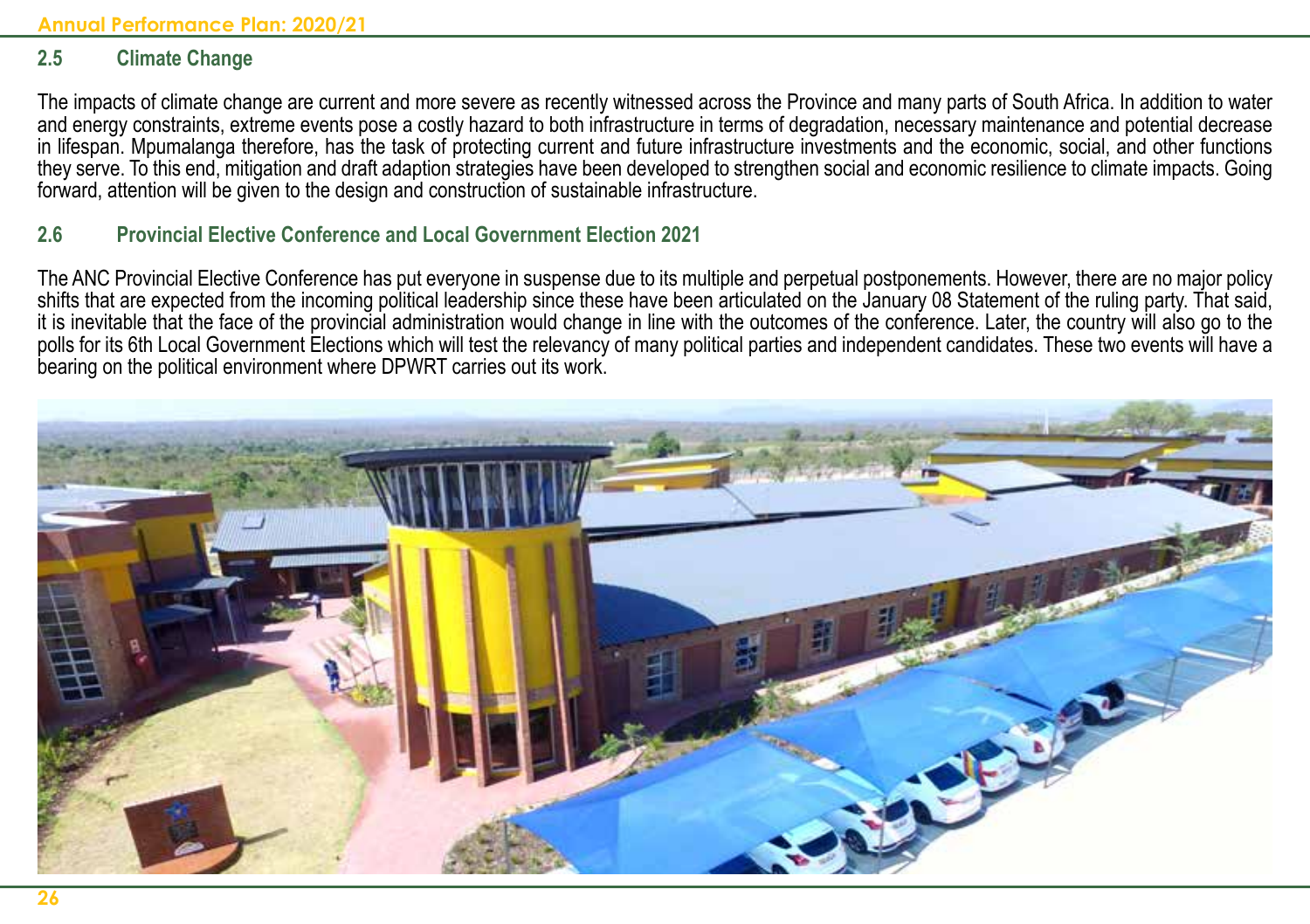#### **3. INTERNAL ENVIRONMENT ANALYSIS**

#### **3.1 Budget Cuts**

The Department must implement its plan under very challenging local and global economic, geopolitical and social environment. The continuous bail-outs of State-Owned Entities has had ripple effect on the Provincial fiscus and the impact on MTEF budgets is clear for all to see - there is less money to spend on government programmes, projects and personnel. This situation is compounded by the current sluggish economy, coronavirus pandemic and unfavourable ratings from international credit rating agencies. In this type of environment, there is a high possibility that DPWRT would not be able to reach its MTSF targets unless there is prioritisation of the funding for critical programmes with high multiplier effects.

#### **3.2 Institutional Capacity**

The envisaged Capable, Ethical and Developmental State requires skilled public servants to plan, deliver, and operate government-wide programmes. On the other hand, Government has to manage the increasing public service wage bill hence the introduction of the provincial moratorium on filling of vacant posts in February 2015. As at 31 March 2020, DPWRT had lost 972 employees and only managed to fill 20 posts during this period. In dealing with the capacity challenges, the Department will request approval from Executive Council to fill critical vacant posts and future replacements. In the meantime, building talent pipelines, succession planning and training is being implemented as part of internal capacity development.

#### **3.3 E-Government**

Information and Communication Technology (ICT) is identified as an enabler towards attaining the ideal Public Service as envisaged in the National Development Plan (NDP). In pursuance of this, the Provincial Treasury embarked on a mission to break the silos amongst government departments and procured an Invoice Tracking System as well as a Leave Management System for the whole Province. All these acquisitions will assist the departments to improve their compliance with associated laws and regulations. There are many other ways that the technological revolution could be harnessed in DPWRT but this will need a radical shift to achieve a more capable department.

#### **3.4 Broad-Based Black Economic Empowerment (BBBEE)**

There has been notable progress in the empowerment legislation aimed at using procurement to promote local industrial development, socio-economic transformation and the empowerment of small business enterprises, cooperatives, and rural and township enterprises. More significantly, Section 10 of the BBBEE Act requires all Government and State entities to integrate BBBEE requirements in awarding contracts to entities that are B-BBEE compliant. To this regard, the Department is committing to set empowerment targets in all its bids. In addition, it has appointed an independent service provider to verify the status of all winning bidders and to identify potential fronting where possible.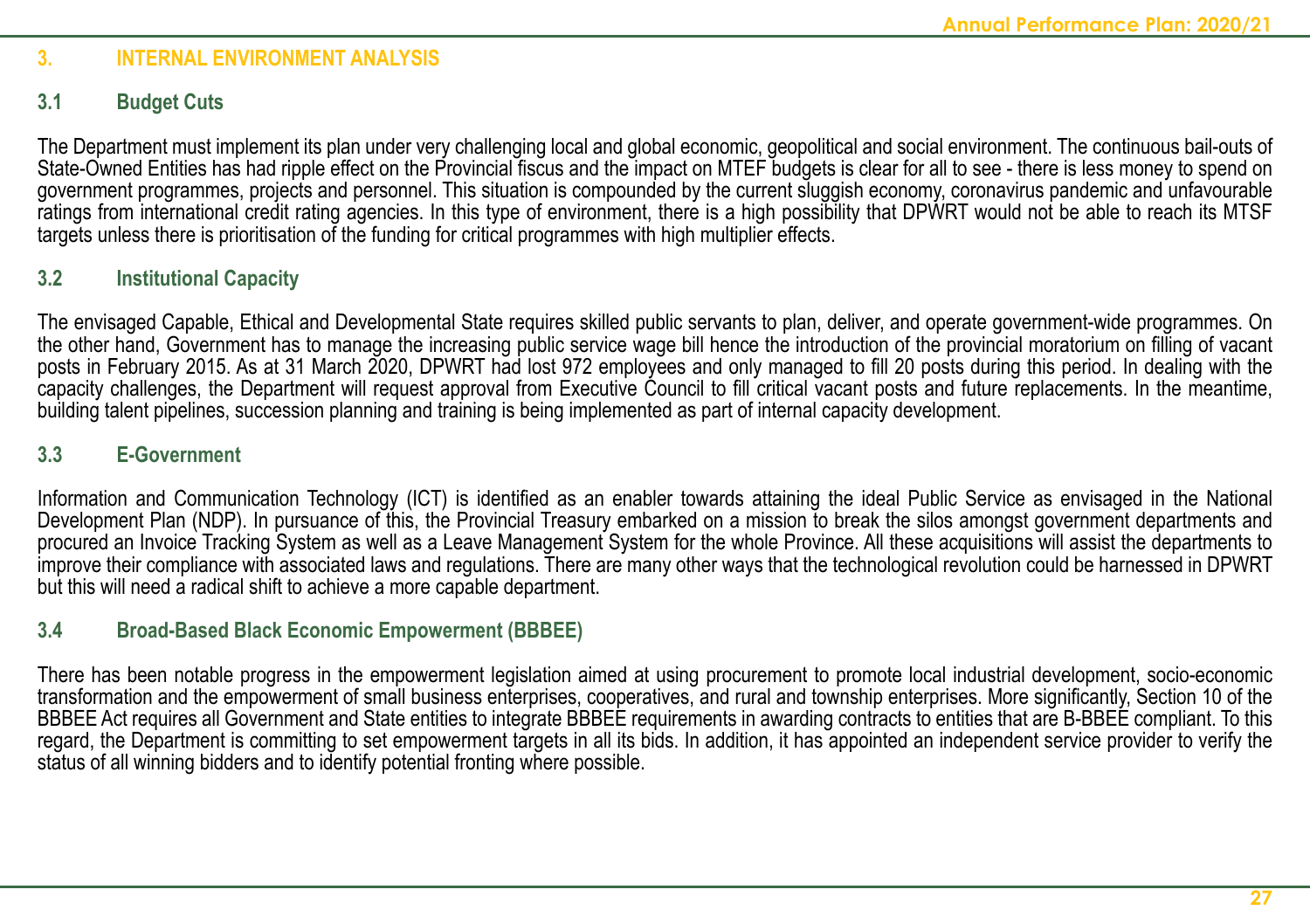#### **(i) Overview of the 2020/21 Budget and Estimates**

| <b>Programmes</b>                   | <b>Audited Outcome</b>  |                  | <b>Voted</b>     | <b>Adjusted</b><br><b>Revised</b><br><b>Estimate</b><br><b>Appropri-</b><br>ation |                  | <b>Medium-Term Budgets</b> |                         |                  |                  |
|-------------------------------------|-------------------------|------------------|------------------|-----------------------------------------------------------------------------------|------------------|----------------------------|-------------------------|------------------|------------------|
|                                     | 2016/17<br><b>R'000</b> | 2017/18<br>R'000 | 2018/19<br>R'000 |                                                                                   | 2019/20<br>R'000 |                            | 2020/21<br><b>R'000</b> | 2021/22<br>R'000 | 2022/23<br>R'000 |
| . Administration                    | 321,581                 | 319,088          | 316,209          | 362,012                                                                           | 347,760          | 303,158                    | 339,062                 | 398,713          | 418,599          |
| 2. Public Works Infrastructure      | 755,720                 | 797.542          | 977,627          | .220,979                                                                          | 1,214,647        | .242,166                   | 1,127,725               | 964,036          | 983,526          |
| 3. Transport Infrastructure         | 2,352,335               | 2,375,588        | 2,635,594        | 2,477,424                                                                         | 2,511,618        | 2,574,855                  | 900,604                 | 2,011,557        | 2,097,834        |
| 4. Transport Operations             | .094,051                | .174,436         | ,200,815         | ,308,768                                                                          | 1,308,828        | 1,314,978                  | 1,271,914               | ,454,950         | ,509,834         |
| 5. Community Based Programmes       | 75,891                  | 72,615           | 74,523           | 86,981                                                                            | 75,375           | 75,375                     | 81,235                  | 85,531           | 89,597           |
| <b>Total payments and estimates</b> | 4,599,578               | 4.739.269        | 5,204,768        | 5,456,164                                                                         | 5,458,228        | 5,510,532                  | 4.720.540               | 4,914,787        | 5,099,390        |

#### **(ii) Economic Classification**

| <b>Programmes</b>                 |                  | <b>Audited Outcomes</b> |                         | <b>Adjusted</b><br><b>Voted</b><br><b>Revised</b><br><b>Estimate</b><br><b>Appropri-</b><br>ation |                  | <b>Medium-Term Budgets</b> |                  |                  |                  |
|-----------------------------------|------------------|-------------------------|-------------------------|---------------------------------------------------------------------------------------------------|------------------|----------------------------|------------------|------------------|------------------|
|                                   | 2016/17<br>R'000 | 2017/18<br>R'000        | 2018/19<br><b>R'000</b> |                                                                                                   | 2019/20<br>R'000 |                            | 2020/21<br>R'000 | 2021/22<br>R'000 | 2022/23<br>R'000 |
| Current payments                  | 2,588,546        | 2,781,237               | 3,051,868               | 2,969,279                                                                                         | 2,918,327        | 2,912,113                  | 2,444,289        | 2,858,005        | 2,962,956        |
| Compensation of employees         | 920,740          | 992,316                 | 1,002,042               | 1,124,393                                                                                         | 1,025,393        | 1,019,445                  | ,057,532         | 1,156,183        | 1,217,964        |
| Salaries and wages                | 781,593          | 844,048                 | 850,940                 | 935,145                                                                                           | 871,679          | 861,770                    | 888,971          | 992,899          | 1,046,045        |
| Social contributions              | 139,147          | 148,268                 | 151,102                 | 189,248                                                                                           | 153,714          | 157,675                    | 168,561          | 163,284          | 171,919          |
| Goods and services                | ,667,806         | 1,788,921               | 2,049,826               | ,844,886                                                                                          | ,892,934         | ,892,668                   | 1,386,757        | 1,701,822        | ,744,992         |
| Administrative fees               | 1,094            | 703                     | 1,434                   | 1,700                                                                                             | 1,780            | 1,892                      | 2,370            | 2,210            | 2,316            |
| Advertising                       | 2,695            | 824                     | 622                     | 644                                                                                               | 644              | 1,240                      | 879              | 716              | 750              |
| <b>Minor Assets</b>               | 9,144            | 768                     | 491                     | 4,073                                                                                             | 4,008            | 4,439                      | 3,270            | 3,897            | 3,999            |
| Audit cost: External              | 10,036           | 9,712                   | 9,396                   | 11,977                                                                                            | 11,977           | 11,977                     | 14,800           | 15,006           | 12,238           |
| Catering: Departmental activities | 976              | 1,364                   | 1,876                   | 1,965                                                                                             | 1,767            | 2,301                      | 1,957            | 2,566            | 2,690            |
| Communication (G&S)               | 17,862           | 16,761                  | 15,595                  | 13,775                                                                                            | 13,775           | 13,931                     | 13,826           | 14,872           | 15,585           |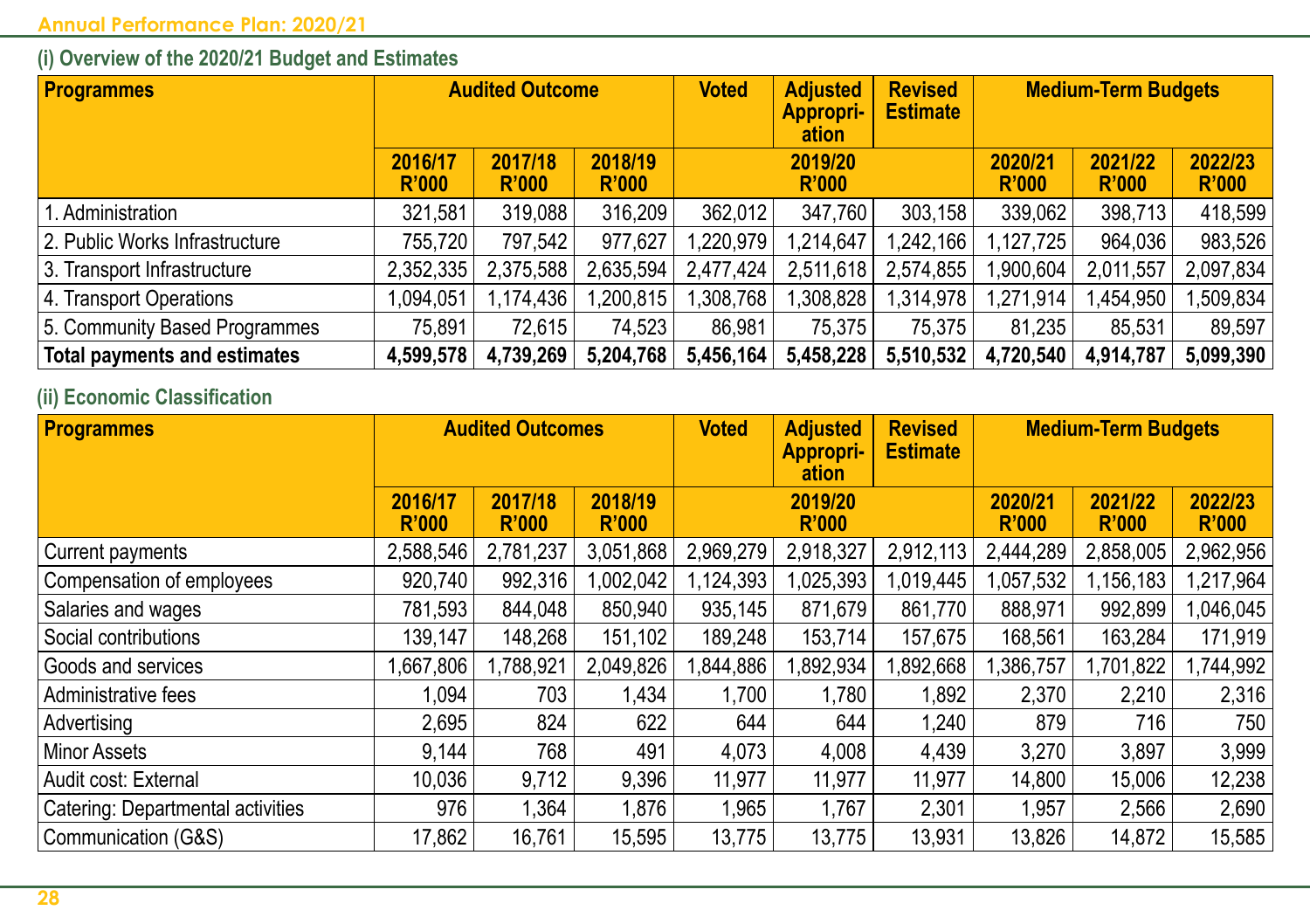| Programmes                                                               | <b>Audited Outcomes</b> |                         | <b>Voted</b><br><b>Revised</b><br><b>Adjusted</b><br><b>Estimate</b><br><b>Appropri-</b><br>ation |         |                         | <b>Medium-Term Budgets</b> |                         |                         |                         |
|--------------------------------------------------------------------------|-------------------------|-------------------------|---------------------------------------------------------------------------------------------------|---------|-------------------------|----------------------------|-------------------------|-------------------------|-------------------------|
|                                                                          | 2016/17<br><b>R'000</b> | 2017/18<br><b>R'000</b> | 2018/19<br><b>R'000</b>                                                                           |         | 2019/20<br><b>R'000</b> |                            | 2020/21<br><b>R'000</b> | 2021/22<br><b>R'000</b> | 2022/23<br><b>R'000</b> |
| Computer services                                                        | 942                     | 1,093                   | 1,253                                                                                             | 1,557   | 1,557                   | 1,483                      | 2,248                   | 1,564                   | 1,592                   |
| Consultants and professional services:<br>Business and advisory services | 30,633                  | 33,967                  | 26,107                                                                                            | 26,443  | 26,443                  | 25,524                     | 26,786                  | 29,170                  | 30,199                  |
| Infrastructure and planning                                              | 65,440                  | 65,841                  | 57,994                                                                                            | 141,160 | 49,283                  | 68,096                     | 71,073                  | 80,139                  | 83,985                  |
| Legal costs                                                              | 6,898                   | 12,727                  | 9,367                                                                                             | 12,457  | 12,457                  | 12,457                     | 14,969                  | 17,266                  | 18,094                  |
| Contractors                                                              | 634,050                 | 714,508                 | 897,648                                                                                           | 621,164 | 724,568                 | 704,056                    | 331,869                 | 412,113                 | 423,199                 |
| Agency and support / outsourced<br>services                              | 48,614                  | 32,756                  | 37,338                                                                                            | 62,287  | 62,287                  | 59,710                     | 62,558                  | 65,927                  | 69,091                  |
| Fleet services (including government<br>motor transport)                 | 60,182                  | 85,106                  | 69,928                                                                                            | 59,610  | 54,610                  | 49,859                     | 46,502                  | 66,485                  | 66,189                  |
| Inventory: Clothing material and<br>accessories                          | 5,326                   | 16,014                  | 16,329                                                                                            | 9,602   | 9,602                   | 9,779                      | 11,336                  | 10,782                  | 11,299                  |
| Inventory: Chemicals, fuel, oil, gas, wood<br>and coal                   | 8,863                   | 12,450                  | 17,803                                                                                            | 17,336  | 17,336                  | 15,534                     | 16,939                  | 18,188                  | 19,061                  |
| Inventory: Materials and supplies                                        | 55,883                  | 76,726                  | 100,786                                                                                           | 52,175  | 51,512                  | 60,509                     | 50,271                  | 53,149                  | 55,700                  |
| Inventory: Other supplies                                                | 350                     | 28                      | 178                                                                                               | 1,507   | 1,507                   | 371                        | 1,431                   | 1,675                   | 1,756                   |
| Consumable supplies                                                      | 13,883                  | 4,613                   | 5,971                                                                                             | 2,380   | 2,415                   | 1,725                      | 4,214                   | 3,650                   | 3,826                   |
| Consumable: Stationery printing and<br>office supplies                   | 13,767                  | 13,367                  | 14,956                                                                                            | 13,689  | 13,681                  | 13,761                     | 13,757                  | 18,613                  | 19,506                  |
| Operating leases                                                         | 40,545                  | 56,755                  | 42,407                                                                                            | 42,004  | 42,004                  | 41,547                     | 43,513                  | 46,750                  | 36,855                  |
| Property payments                                                        | 168,255                 | 153,952                 | 221,699                                                                                           | 201,209 | 216,210                 | 216,068                    | 174,665                 | 216,975                 | 231,899                 |
| Transport provided: Departmental<br>activity                             | 361,979                 | 373,051                 | 383,924                                                                                           | 459,909 | 486,150                 | 486,458                    | 394,925                 | 524,200                 | 534,987                 |
| Travel and subsistence                                                   | 81,401                  | 77,894                  | 92,414                                                                                            | 44,576  | 45,657                  | 52,360                     | 52,235                  | 63,848                  | 66,913                  |
| Training and development                                                 | 20,926                  | 20,238                  | 18,227                                                                                            | 33,070  | 33,070                  | 30,351                     | 22,780                  | 22,496                  | 23,239                  |
| Operating payments                                                       | 7,572                   | 7,489                   | 5,806                                                                                             | 8,188   | 8,187                   | 6,895                      | 7,089                   | 9,097                   | 9,534                   |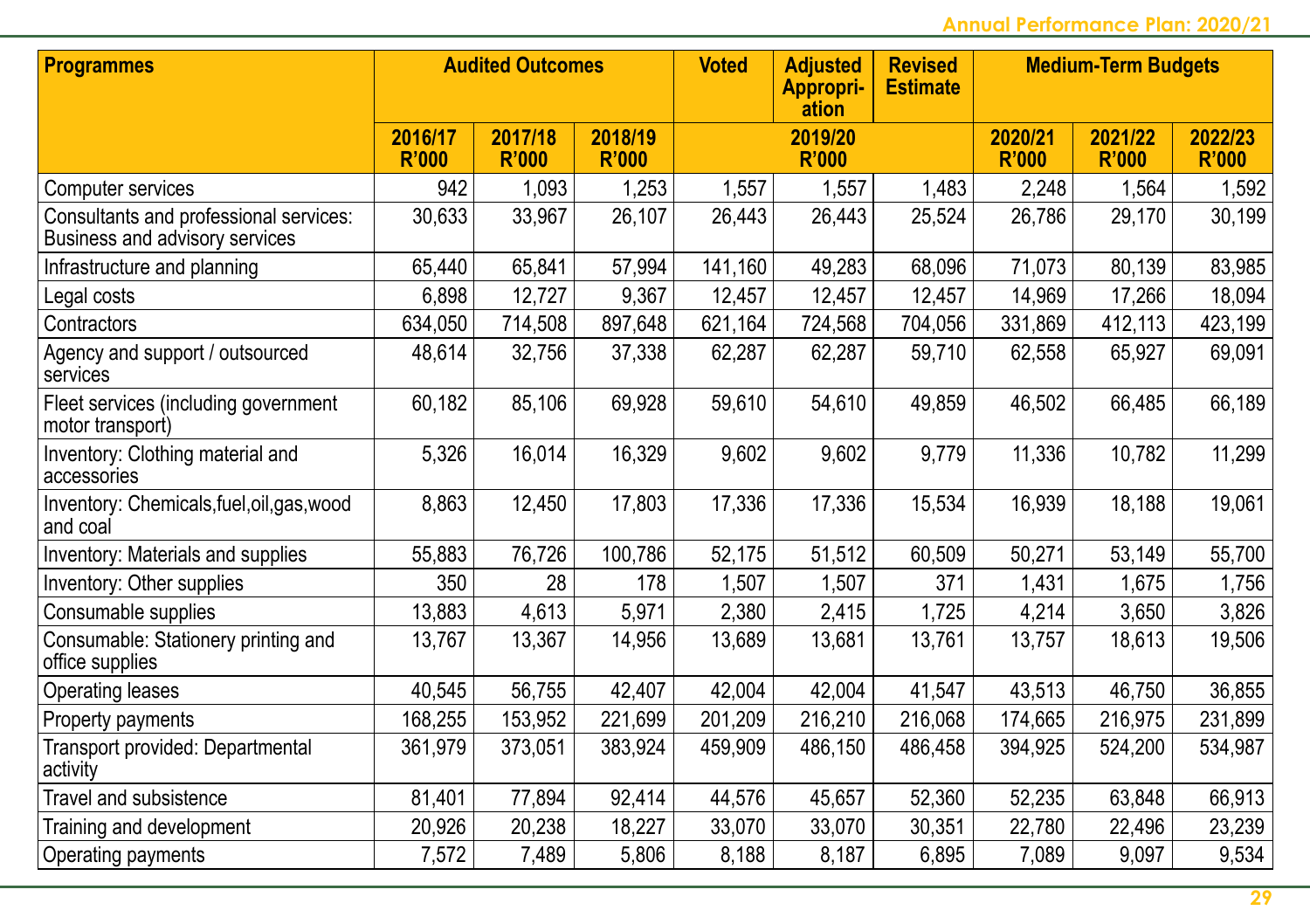| <b>Programmes</b>                              | <b>Audited Outcomes</b> |                         |                         | <b>Voted</b><br><b>Revised</b><br><b>Adjusted</b><br><b>Estimate</b><br><b>Appropri-</b><br>ation |                         |           | <b>Medium-Term Budgets</b> |                  |                         |  |
|------------------------------------------------|-------------------------|-------------------------|-------------------------|---------------------------------------------------------------------------------------------------|-------------------------|-----------|----------------------------|------------------|-------------------------|--|
|                                                | 2016/17<br><b>R'000</b> | 2017/18<br><b>R'000</b> | 2018/19<br><b>R'000</b> |                                                                                                   | 2019/20<br><b>R'000</b> |           | 2020/21<br>R'000           | 2021/22<br>R'000 | 2022/23<br><b>R'000</b> |  |
| Venues and facilities                          | 490                     | 214                     | 277                     | 429                                                                                               | 447                     | 345       | 495                        | 468              | 490                     |  |
| Transfers and subsidies                        | 758,194                 | 811,908                 | 854,259                 | 889,810                                                                                           | 898,835                 | 932,568   | 995,341                    | 1,039,263        | 1,115,703               |  |
| Provinces<br>and municipalities                | 169,077                 | 186,316                 | 210,064                 | 205,480                                                                                           | 209,480                 | 236,999   | 273,546                    | 269,552          | 309,179                 |  |
| Provinces                                      |                         |                         |                         |                                                                                                   |                         |           | 1,000                      | 1,048            | 1,098                   |  |
| Municipalities                                 | 169,077                 | 186,316                 | 210,064                 | 205,480                                                                                           | 209,480                 | 236,999   | 272,546                    | 268,504          | 308,081                 |  |
| Public corporations and private<br>enterprises | 574,982                 | 609,971                 | 626,070                 | 670,527                                                                                           | 670,527                 | 670,527   | 707,231                    | 754,345          | 790,554                 |  |
| Private corporations                           | 574 982                 | 609 971                 | 626 761                 | 670 527                                                                                           | 670 527                 | 670 199   | 707,231                    | 751 947          | 788 040                 |  |
| Other transfers to private enterprises         | 574,982                 | 609,971                 | 626,070                 | 670,527                                                                                           | 670,527                 | 670,527   | 707,231                    | 754,345          | 790,554                 |  |
| Departmental agencies and accounts             |                         | 43                      | 36                      | 48                                                                                                | 37                      | 37        | 51                         | 54               | 57                      |  |
| Households                                     | 14,135                  | 15,578                  | 18,089                  | 13,755                                                                                            | 18,791                  | 25,005    | 14,513                     | 15,312           | 15,913                  |  |
| Social benefits                                | 10,514                  | 10,257                  | 10,558                  | 8,782                                                                                             | 8,818                   | 8,954     | 9,267                      | 9,777            | 10,112                  |  |
| Other transfers to households                  | 3,621                   | 5,321                   | 7,531                   | 4,973                                                                                             | 9,973                   | 16,051    | 5,246                      | 5,535            | 5,801                   |  |
| Payments for capital assets                    | ,249,838                | 1,143,166               | 1,293,937               | 1,597,075                                                                                         | 1,641,066               | ,665,851  | 1,280,910                  | 1,017,519        | 1,020,731               |  |
| Buildings and other fixed structures           | 1,183,621               | 1,027,663               | ,222,212                | 1,491,394                                                                                         | 1,562,052               | 1,586,784 | 1,222,390                  | 934,163          | 933,209                 |  |
| <b>Buildings</b>                               | 8,971                   | 7,044                   | 121,419                 | 385,846                                                                                           | 370,349                 | 370,296   | 283,962                    | 48,860           | 6,522                   |  |
| Other fixed structures                         | 1,174,650               | 1,020,619               | 1,100,793               | 1,105,548                                                                                         | 1,191,703               | 1,216,488 | 938,428                    | 885,303          | 926,687                 |  |
| Machinery and equipment                        | 66,217                  | 115,503                 | 71,725                  | 105,681                                                                                           | 79,014                  | 79,067    | 58,520                     | 83,356           | 87,522                  |  |
| Transport equipment                            | 48,336                  | 61,834                  | 60,798                  | 78,486                                                                                            | 51,496                  | 52,021    | 55,774                     | 57,365           | 60,118                  |  |
| Other machinery and equipment                  | 17,881                  | 53,669                  | 10,927                  | 27,195                                                                                            | 27,518                  | 27,046    | 2,746                      | 25,991           | 27,404                  |  |
| Payments for financial assets                  | 3 0 0 0                 | 2958                    | 4 704                   |                                                                                                   |                         |           |                            |                  |                         |  |
| <b>TOTAL</b>                                   | 4,599,578               | 4,739,269               | 5,204,768               | 5,456,164                                                                                         | 5,458,228               | 5,510,532 | 4,720,540                  | 4,914,787        | 5,099,390               |  |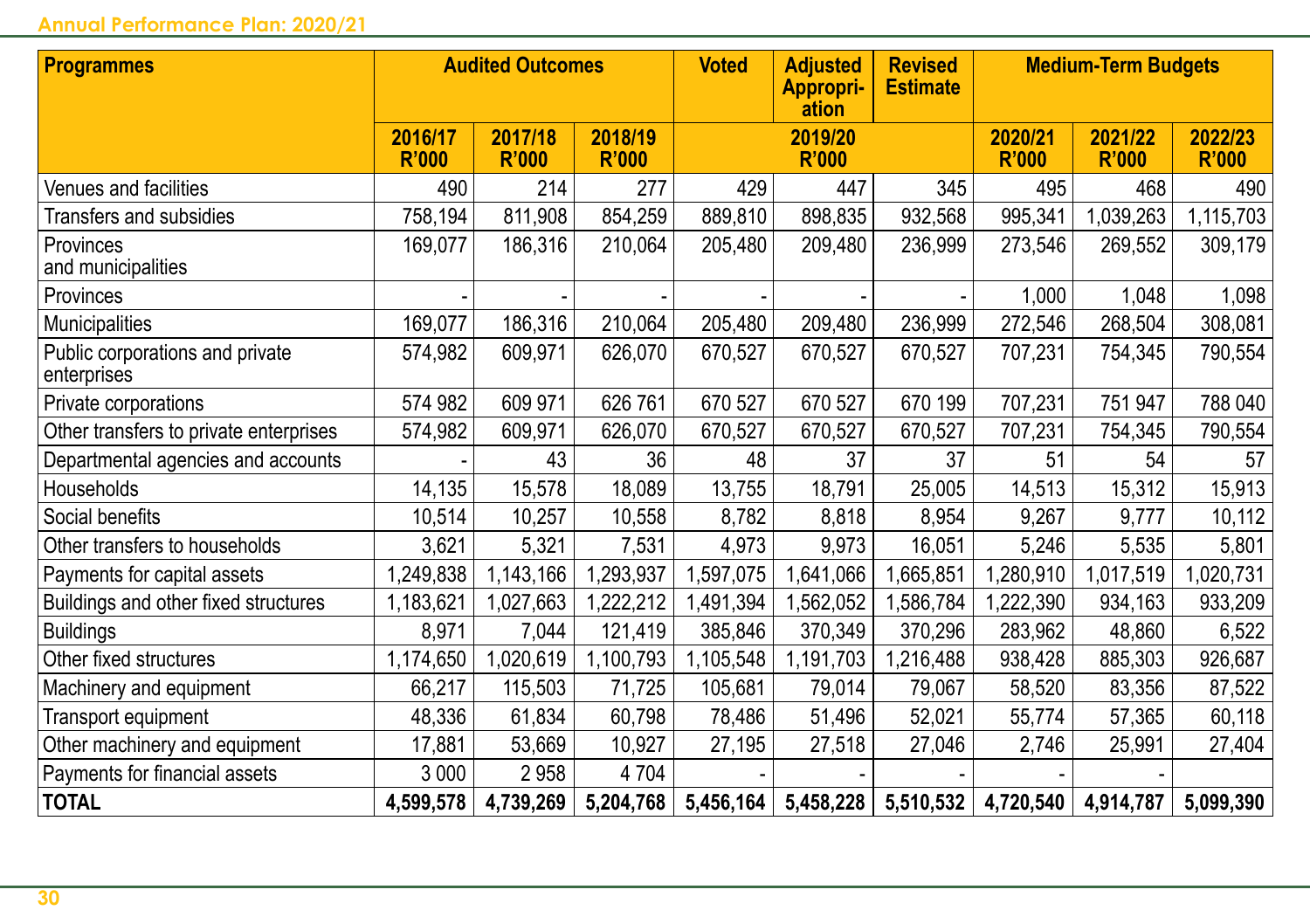#### **(iii) Explanation of the Resource Contribution to Achieving the Outputs**

The Department's overall budget allocation for 2020/21 experienced a decrease of R735.6 million or 13% when compared to the main appropriation budget in 2019/20 financial year. Initial reduction on main appropriation was R338.6 million (7%) and reduction on special adjustment amounted to R366.9 million. In essence, this means that any additional resources required to implement the plans will have to be funded by reductions/reprioritization other programmes, within the budget baseline ceiling. The key guiding principle in prioritizing the budget is funding of existing commitments over new commitments and resource allocation to programmes and projects that have potential for inclusive economic growth and job creation.

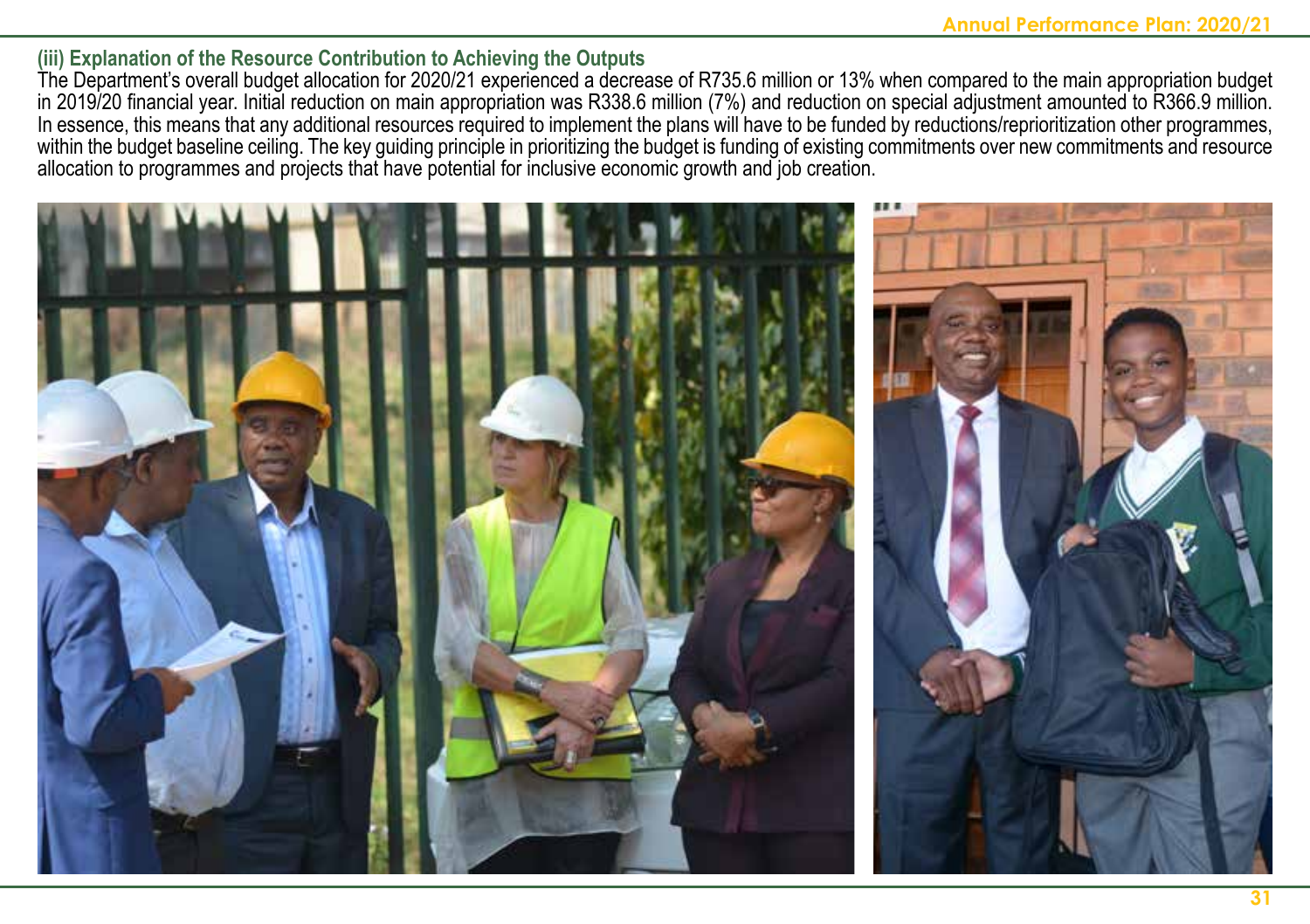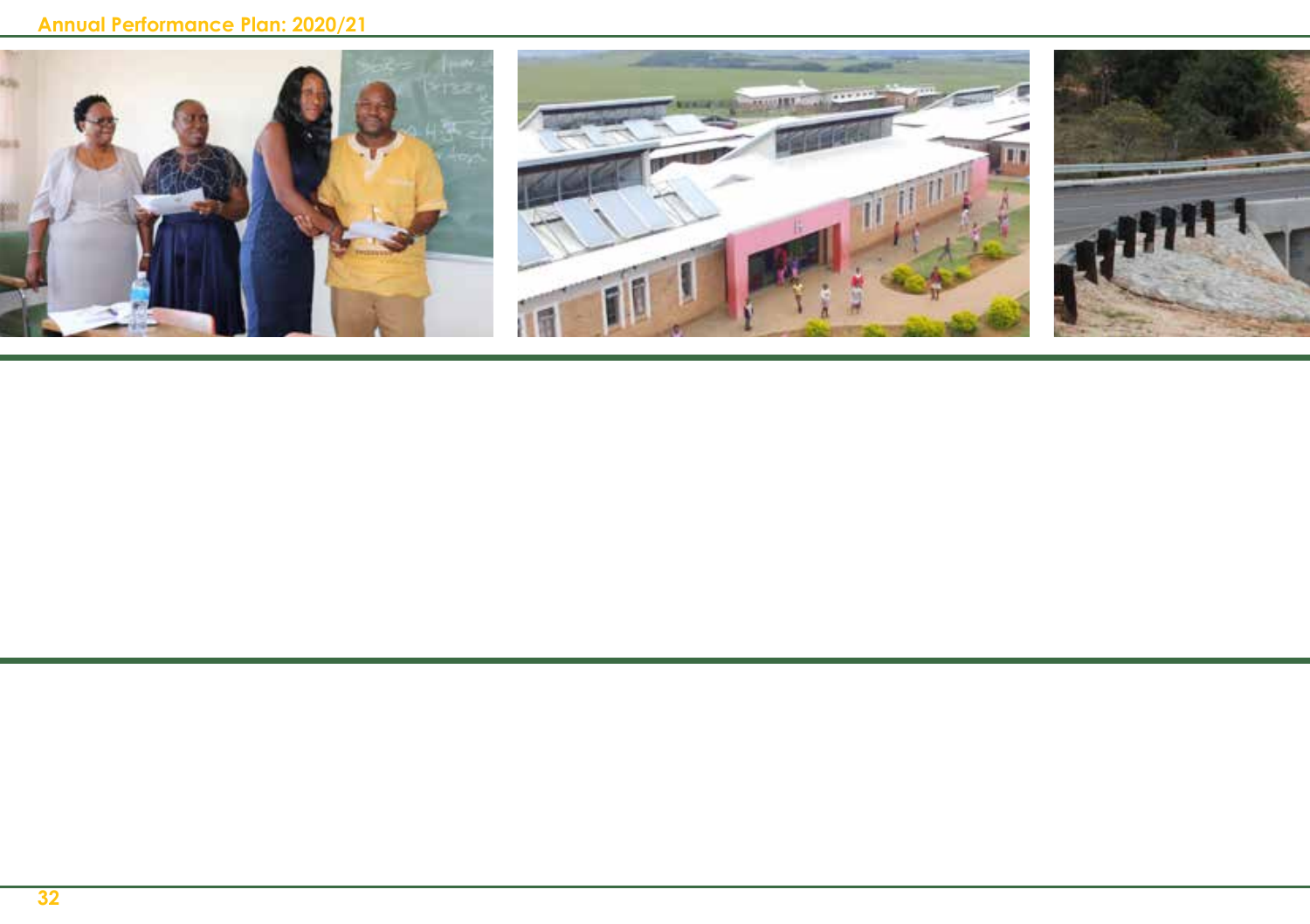



### MEASURING OUR **PERFORMANCE**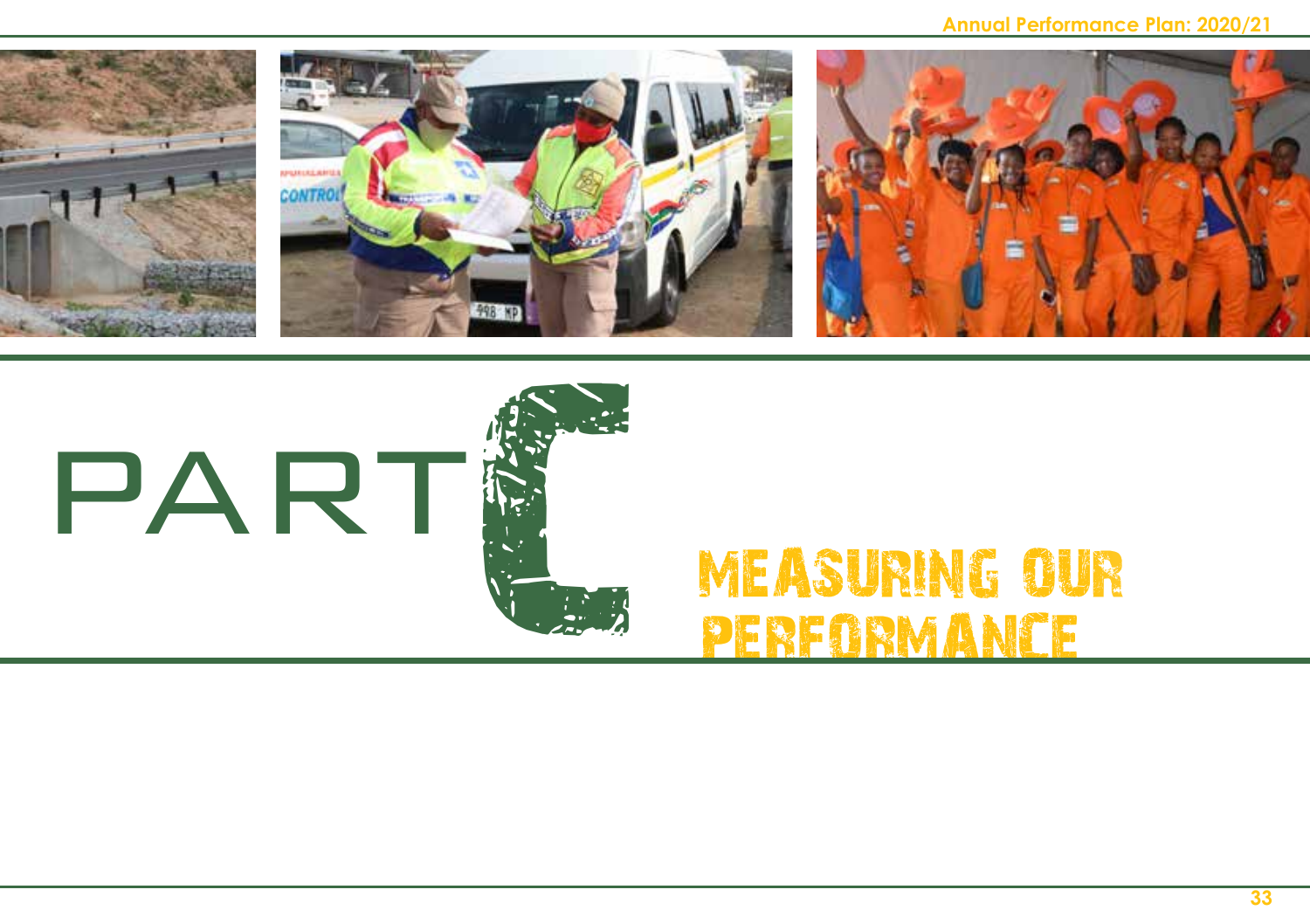- **1. INSTITUTIONAL PROGRAMME PERFORMANCE INFORMATION**
- **1.1 PROGRAMME 1: ADMINISTRATION**

#### **1.1.1 Purpose**

The purpose of the Programme is to provide the Department with administrative, strategic and corporate support services in order to ensure that it delivers on its mandate in an integrated, efficient, effective and sustainable manner.

#### **1.1.2 Outcomes, Outputs, Output Indicators and Targets**

| <b>Outcomes</b>                              | <b>Outputs</b>                                                                 | <b>Output Indicators</b>                                  |                  | <b>Audited Performance</b>   |                              | <b>Estimated</b>             |                              | <b>MTEF targets</b> |                  |
|----------------------------------------------|--------------------------------------------------------------------------------|-----------------------------------------------------------|------------------|------------------------------|------------------------------|------------------------------|------------------------------|---------------------|------------------|
|                                              |                                                                                |                                                           | 2016/17          | 2017/18                      | 2018/19                      | perfor-<br>mance<br>2019/20  | 2020/21                      | 2021/22             | 2022/23          |
| <b>Corporate Support</b>                     |                                                                                |                                                           |                  |                              |                              |                              |                              |                     |                  |
| Improved<br>governance and<br>accountability | 1. Compliance to<br>the Performance<br>Management and<br>Development<br>System | % of performance<br>agreements signed                     | 100%             | 100%                         | 100%                         | 100%                         | 100%                         | 100%                | 100%             |
|                                              | 2. Skills development   Number of interns<br>trough Internship                 | enrolled                                                  | 53               | 120                          | 143                          | 100                          | 100                          | 100                 | 100              |
|                                              | 3. Skills development   Number of leaners<br>through<br>learnership            | enrolled                                                  | 72               | 70                           | 70                           | 70                           | 70                           | 70                  | 70               |
|                                              | 4. Enhancement of<br>revenue collection                                        | Total amount of<br>revenue collected                      | R27.3<br>million | R <sub>28.3</sub><br>million | R <sub>25.2</sub><br>million | R <sub>26.5</sub><br>million | R <sub>28.5</sub><br>million | R30<br>million      | R31.5<br>million |
|                                              | 5. Effective fleet<br>management                                               | Percentage of<br>vehicles fitted with<br>tracking devices |                  |                              |                              |                              | 80%                          | 90%                 | 100%             |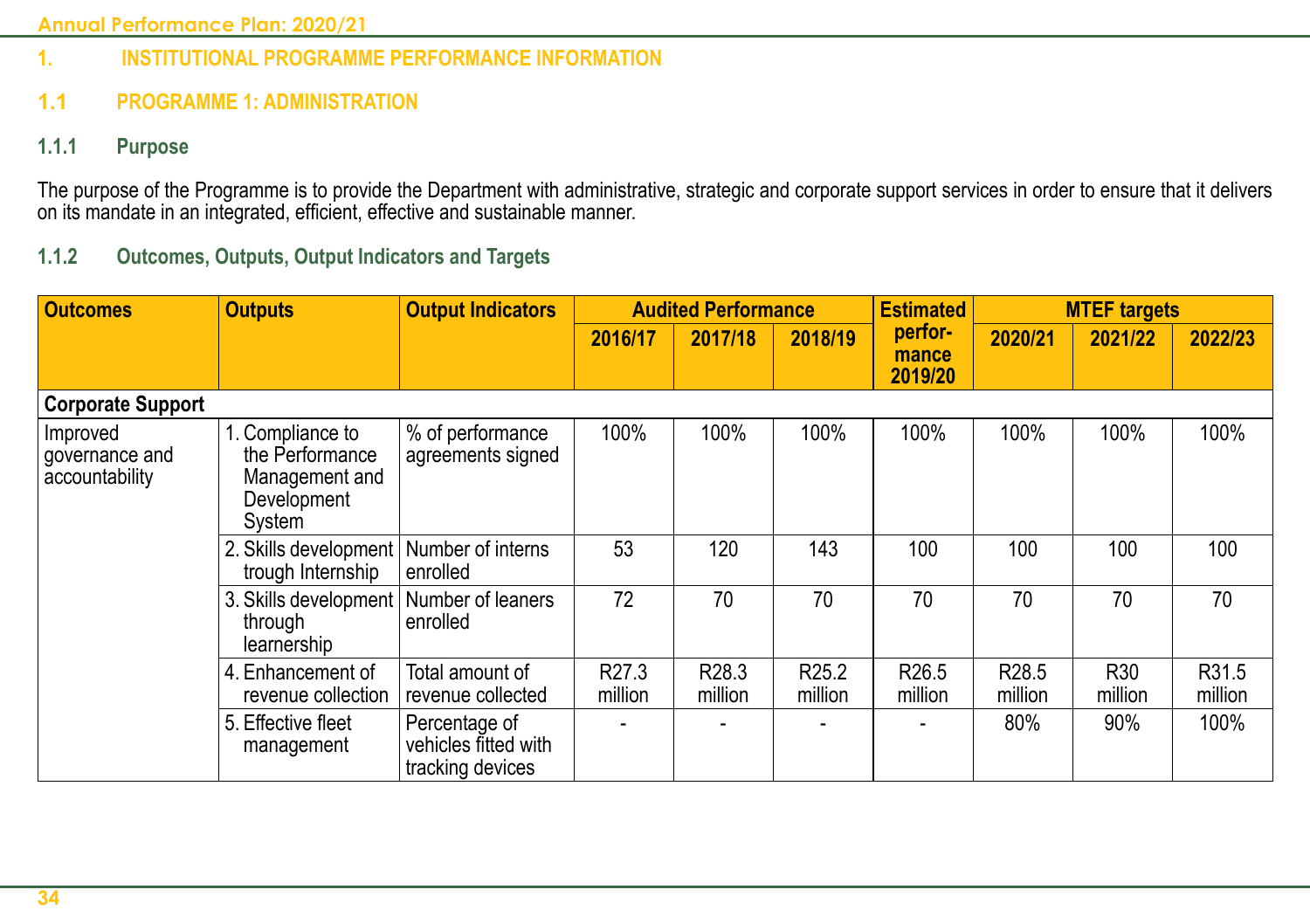| <b>Outcomes</b>                                                                                                                                          | <b>Outputs</b>                              | <b>Output Indicators</b>                                                                                                                     | <b>Audited Performance</b> |         |         | <b>Estimated</b>            | <b>MTEF targets</b> |         |         |
|----------------------------------------------------------------------------------------------------------------------------------------------------------|---------------------------------------------|----------------------------------------------------------------------------------------------------------------------------------------------|----------------------------|---------|---------|-----------------------------|---------------------|---------|---------|
|                                                                                                                                                          |                                             |                                                                                                                                              | 2016/17                    | 2017/18 | 2018/19 | perfor-<br>mance<br>2019/20 | 2020/21             | 2021/22 | 2022/23 |
| Increased economic<br>participation,<br>ownership and<br>access to resources<br>and opportunities<br>by women, youth<br>and persons with<br>disabilities | 6. Payment of<br>invoices within 30<br>days | Percentage of<br>invoices paid within<br>30 days                                                                                             | 95.2%                      | 99.9%   | 100%    | 100%                        | 100%                | 100%    | 100%    |
|                                                                                                                                                          | Empowerment of<br>black people              | Value of contracts<br>awarded to black<br>people expressed<br>as a percentage of<br>the total value of<br>contracts awarded                  | 83%                        | 86.7%   | 70%     | 75%                         | 80%                 | 80%     | 80%     |
|                                                                                                                                                          | 8. Empowerment of<br>black women            | Value of contracts<br>awarded to black<br>women expressed<br>as a percentage of<br>the total value of<br>contracts awarded                   | 44%                        | 35%     | 35%     | 40%                         | 40%                 | 40%     | 40%     |
|                                                                                                                                                          | 9. Empowerment of<br>black youth            | Value of contracts<br>awarded to black<br>people who are<br>youth expressed<br>as a percentage of<br>the total value of<br>contracts awarded |                            | 30%     | 30%     | 15%                         | 30%                 | 30%     | 30%     |
|                                                                                                                                                          | 10. Em powerment<br>of military<br>veterans | Value of contracts<br>awarded military<br>veterans expressed<br>as a percentage of<br>the total value of<br>contracts awarded                |                            |         |         | 2%                          | 2%                  | 2%      | 2%      |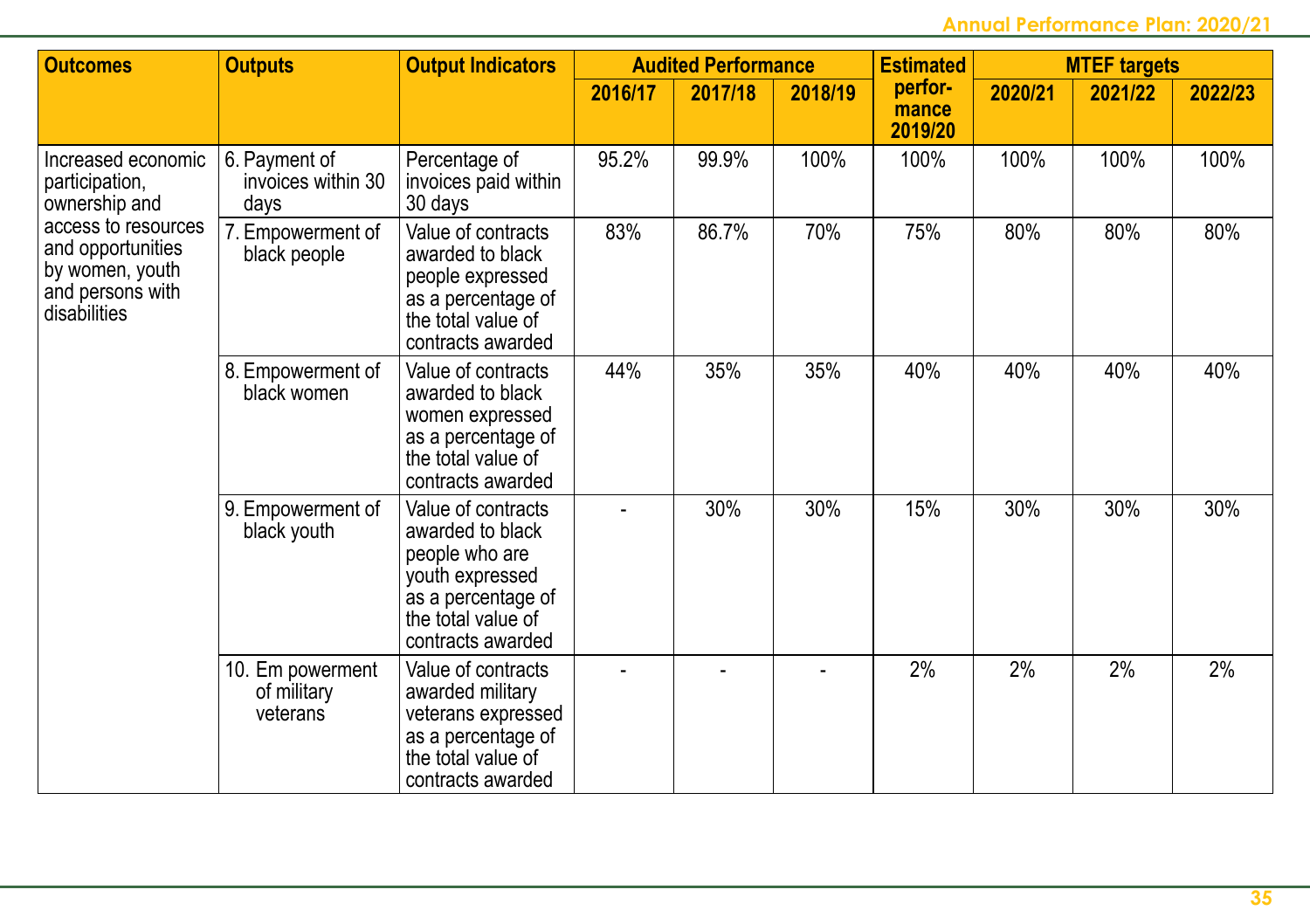| <b>Outcomes</b> | <b>Output Indicators</b><br><b>Outputs</b>              |                                                                                                                                                     |         |         | <b>Estimated</b><br><b>Audited Performance</b> |                             |         | <b>MTEF targets</b> |         |
|-----------------|---------------------------------------------------------|-----------------------------------------------------------------------------------------------------------------------------------------------------|---------|---------|------------------------------------------------|-----------------------------|---------|---------------------|---------|
|                 |                                                         |                                                                                                                                                     | 2016/17 | 2017/18 | 2018/19                                        | perfor-<br>mance<br>2019/20 | 2020/21 | 2021/22             | 2022/23 |
|                 | 11. Empowerment<br>of black people<br>with disabilities | Value of contracts<br>awarded to<br>black people<br>with disabilities<br>expressed as a<br>percentage of<br>the total value of<br>contracts awarded |         |         |                                                | 2%                          | 2%      | 2%                  | 2%      |

#### **1.1.3 Output Indicators: Annual and Quarterly Targets**

| <b>Output Indicators</b>                                                                                                         | <b>Annual</b>             | <b>Quarterly Targets</b> |                 |                 |                          |
|----------------------------------------------------------------------------------------------------------------------------------|---------------------------|--------------------------|-----------------|-----------------|--------------------------|
|                                                                                                                                  | <b>Targets</b><br>2020/21 | 1 <sub>st</sub>          | 2 <sub>nd</sub> | 3 <sub>rd</sub> | $\mathbf{A}^{\text{th}}$ |
| <b>Corporate Support</b>                                                                                                         |                           |                          |                 |                 |                          |
| 1. Percentage of performance agreements signed                                                                                   | 100%                      | 100%                     |                 |                 |                          |
| 2. Number of interns enrolled                                                                                                    | 100                       | 100                      |                 |                 |                          |
| 3. Number of learners enrolled                                                                                                   | 70                        | 70                       |                 |                 |                          |
| 4. Total amount of revenue collected                                                                                             | R28.5 m                   | R4.1m                    | R4.8m           | R6.8m           | R <sub>12.8</sub> m      |
| 5. Percentage of vehicles fitted with tracking devices                                                                           | 80%                       | 78%                      | 78%             | 79%             | 80%                      |
| 6. Percentage of invoices paid within 30 days                                                                                    | 100%                      | 100%                     | 100%            | 100%            | 100%                     |
| 7. Value of contracts awarded to black people expressed as a percentage of the total<br>value of contracts awarded               | 80%                       |                          |                 |                 | 80%                      |
| 8. Value of contracts awarded to black women expressed as a percentage of the total<br>value of contracts awarded                | 40%                       |                          |                 |                 | 40%                      |
| 9. Value of contracts awarded to black people who are youth expressed as a percentage<br>of the total value of contracts awarded | 30%                       |                          |                 |                 | 30%                      |
| 10. Value of contracts awarded to military veterans expressed as a percentage of the<br>total value of contracts awarded         | 2%                        |                          |                 |                 | 2%                       |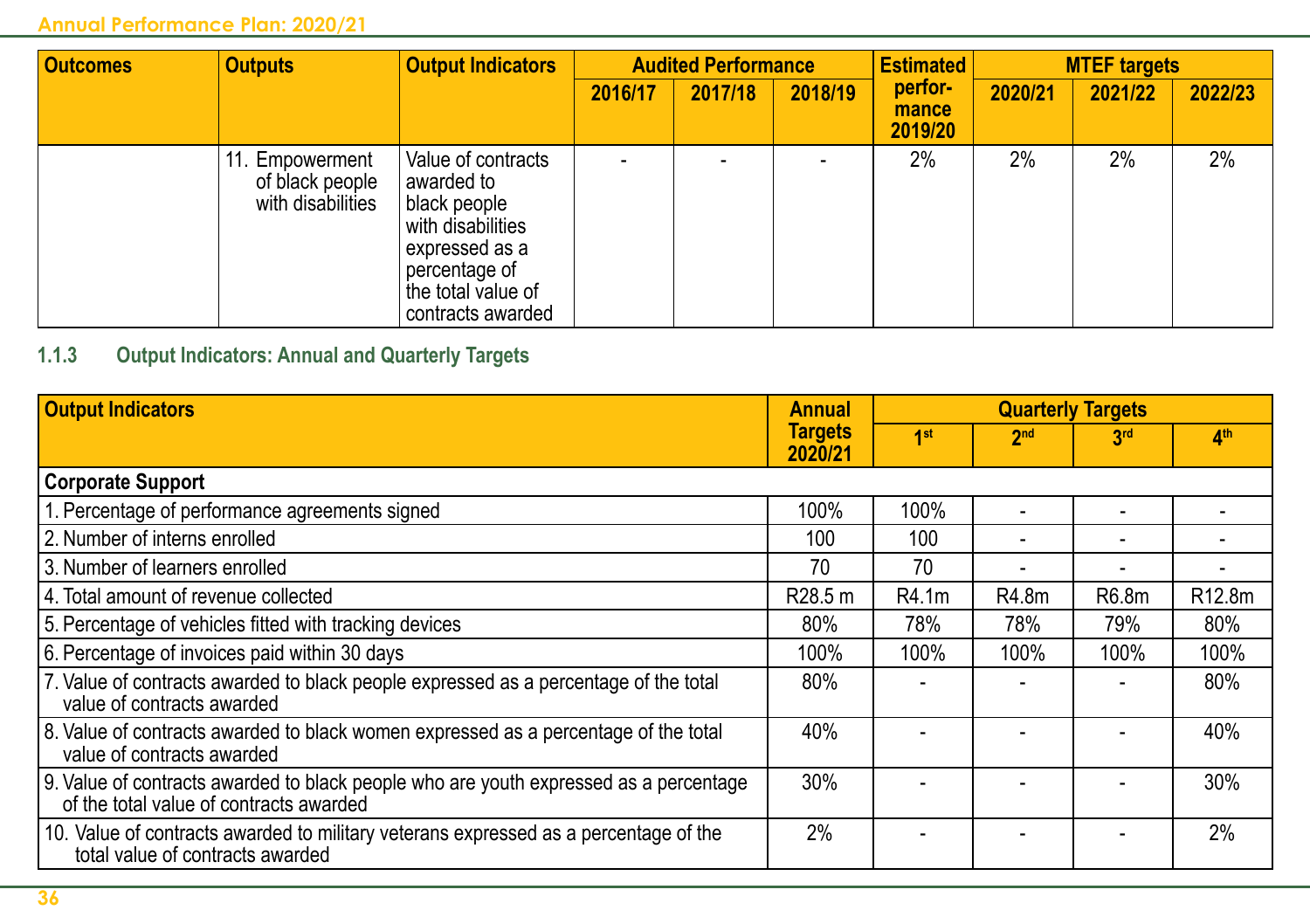| <b>Output Indicators</b>                                                                                                          | Annual             |            |     | <b>Quarterly Targets</b> |    |
|-----------------------------------------------------------------------------------------------------------------------------------|--------------------|------------|-----|--------------------------|----|
|                                                                                                                                   | Targets<br>2020/21 | <b>4st</b> | 2nd | 2rd                      | 41 |
| Value of contracts awarded to black people with disabilities expressed as a<br>percentage of the total value of contracts awarded | 2%                 |            |     |                          | 2% |

### **1.1.4 Explanation of Planned Performance over the Medium-Term Period**

There is a need for competencies that will enable the Department to deliver the socio-economic priorities espoused in the NDP and MP Vision 2030. Apart from seeking approval from EXCO to fill the identified critical post, DPWRT is planning effective use of its internship and learnerships programmes to address the organisations long-term skill needs. When it comes to improving government performance, the Province has made great strides through the acquisition of technological solutions for leave management and invoice tracking. These solutions would not only ensure compliance to laws and regulations but also bring the efficiencies that are desperately required to improve service delivery.

Government is intensifying efforts to improve its procurement systems and leverage public procurement to promote economic transformation imperatives. The Preferential Procurement Regulations that took effect on 1 April 2017 provide policy instruments in promoting government's objective of an inclusive economy. These regulations have broadened the scope for black businesses to participate in government procurement opportunities. In line with these imperatives, the SEDP enables transformation of the built industry through its bias support for emerging businesses especially those owned by women, youth and persons with disabilities.

| 1.1.5 |  |  | <b>Programme Resource Considerations</b> |
|-------|--|--|------------------------------------------|
|-------|--|--|------------------------------------------|

| <b>Programmes</b>            | <b>Audited Outcome</b> |                         |                  | <b>Voted</b><br><b>Adjusted</b><br><b>Revised</b><br><b>Estimate</b><br><b>Appropri-</b><br>ation |                  |         | <b>Medium-Term Budgets</b> |                  |                  |  |
|------------------------------|------------------------|-------------------------|------------------|---------------------------------------------------------------------------------------------------|------------------|---------|----------------------------|------------------|------------------|--|
|                              | 2016/17<br>R'000       | 2017/18<br><b>R'000</b> | 2018/19<br>R'000 |                                                                                                   | 2019/20<br>R'000 |         | 2020/21<br>R'000           | 2021/22<br>R'000 | 2022/23<br>R'000 |  |
| Office of the MEC            | 6,898                  | 7.456                   | 6,568            | 9,133                                                                                             | 8,220            | 8,220   | 8,022                      | 9,141            | 9,579            |  |
| Management of the Department | 3,756                  | 4,871                   | 3,934            | 5,396                                                                                             | 5,396            | 5,396   | 4,284                      | 5,718            | 5,993            |  |
| Corporate Support            | 289,246                | 283,371                 | 281,491          | 320,112                                                                                           | 306,773          | 262,171 | 302,109                    | 357,195          | 375,089          |  |
| Departmental Strategy        | 21,681                 | 23,390                  | 24,216           | 27,371                                                                                            | 27,371           | 27,371  | 24,647                     | 26,659           | 27,938           |  |
| <b>TOTAL</b>                 | 321,581                | 319,088                 | 316,209          | 362,012                                                                                           | 347,760          | 303,158 | 339,062                    | 398,713          | 418,599          |  |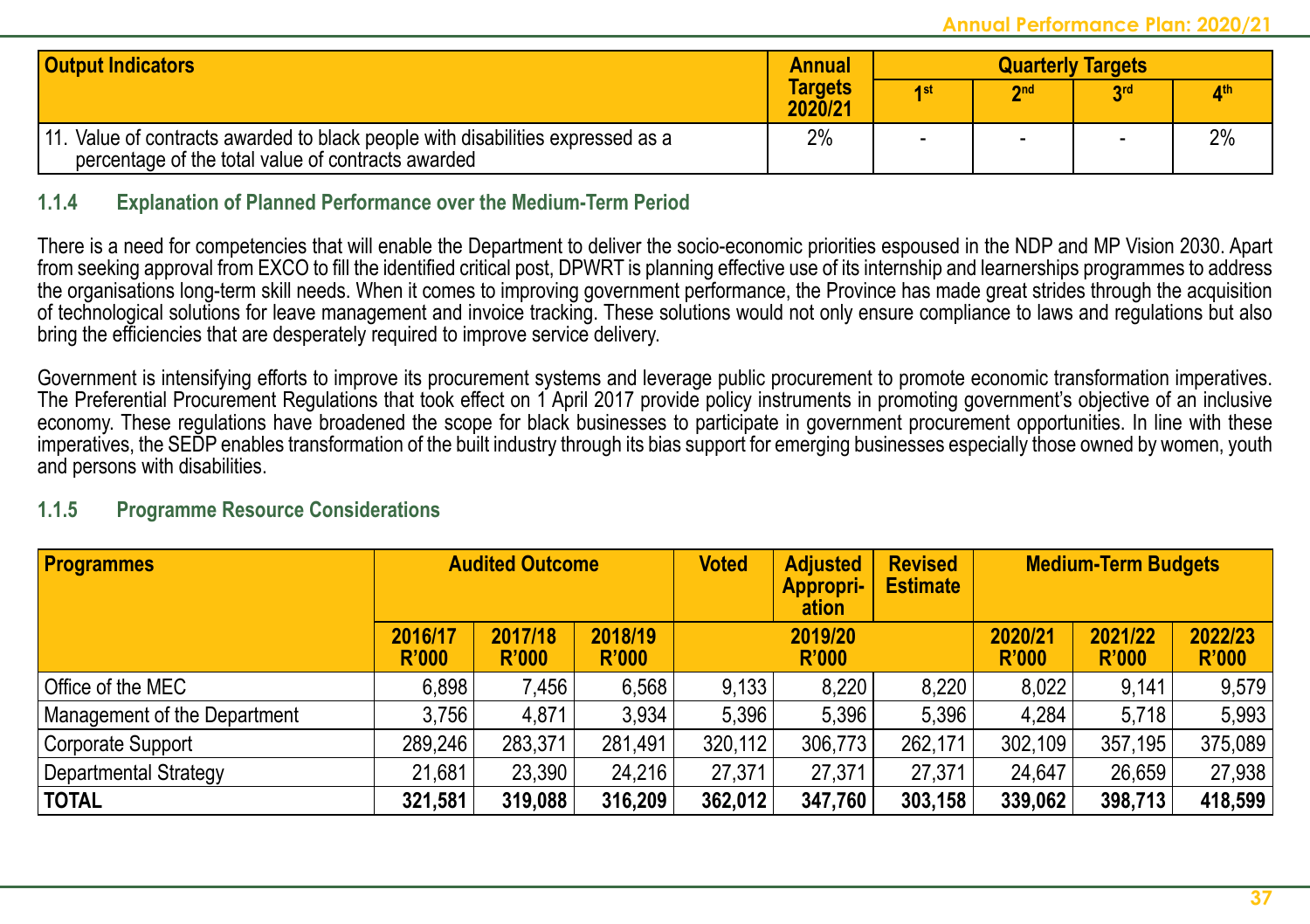# **(a) Economic Classification**

| <b>Programmes</b>                                                        |                  | <b>Audited Outcomes</b> |                         | <b>Revised</b><br><b>Voted</b><br><b>Adjusted</b><br><b>Estimate</b><br><b>Appropri-</b><br>ation |                         |         | <b>Medium-Term Budgets</b> |                         |                         |
|--------------------------------------------------------------------------|------------------|-------------------------|-------------------------|---------------------------------------------------------------------------------------------------|-------------------------|---------|----------------------------|-------------------------|-------------------------|
|                                                                          | 2016/17<br>R'000 | 2017/18<br><b>R'000</b> | 2018/19<br><b>R'000</b> |                                                                                                   | 2019/20<br><b>R'000</b> |         | 2020/21<br><b>R'000</b>    | 2021/22<br><b>R'000</b> | 2022/23<br><b>R'000</b> |
| Current payments                                                         | 317,265          | 311,470                 | 309,670                 | 351,714                                                                                           | 337,437                 | 292,835 | 329,760                    | 386,556                 | 405,693                 |
| Compensation of employees                                                | 170,028          | 160,613                 | 152,560                 | 205,334                                                                                           | 192,532                 | 186,382 | 199,565                    | 224,780                 | 243,651                 |
| Salaries and wages                                                       | 143,723          | 140,822                 | 132,700                 | 162,467                                                                                           | 163,432                 | 163,788 | 157,404                    | 197,082                 | 217,130                 |
| Social contributions                                                     | 26,305           | 19,791                  | 19,860                  | 42,867                                                                                            | 29,100                  | 22,594  | 42,161                     | 27,698                  | 26,521                  |
| Goods and services                                                       | 147,237          | 150,857                 | 157,110                 | 146,380                                                                                           | 144,905                 | 106,453 | 130,195                    | 161,776                 | 162,042                 |
| Administrative fees                                                      | 592              | 407                     | 834                     | 1,333                                                                                             | 1,413                   | 1,414   | 1,933                      | 1,749                   | 1,833                   |
| Advertising                                                              | 1,651            | 471                     | 238                     | 35                                                                                                | 35                      | 35      | 237                        | 39                      | 41                      |
| <b>Minor Assets</b>                                                      | 63               | 147                     | 89                      | 1,372                                                                                             | 1,352                   | 1,352   |                            | 22                      | 23                      |
| Audit cost: External                                                     | 10,036           | 9,712                   | 9,396                   | 11,977                                                                                            | 11,977                  | 11,977  | 14,800                     | 15,006                  | 12,238                  |
| Catering: Departmental activities                                        | 699              | 755                     | 1,134                   | 1,229                                                                                             | 1,020                   | 1,023   | 539                        | 919                     | 963                     |
| Communication (G&S)                                                      | 1,338            | 3,080                   | 4,115                   | 4,454                                                                                             | 4,454                   | 4,471   | 6,028                      | 4,535                   | 4,752                   |
| Computer services                                                        | 938              | 1,093                   | 1,253                   | 1,460                                                                                             | 1,460                   | 1,460   | 2,046                      | 1,348                   | 1,366                   |
| Consultants and professional services:<br>Business and advisory services | 12,801           | 2,689                   | 1,924                   | 371                                                                                               | 371                     | 371     | 2,613                      | 2,266                   | 2,375                   |
| Legal costs                                                              | 6,679            | 12,674                  | 8,391                   | 8,951                                                                                             | 8,951                   | 8,951   | 11,270                     | 13,364                  | 14,005                  |
| Contractors                                                              | 9                | 484                     | 761                     | 53                                                                                                | 53                      | 53      | 1,216                      | 1,652                   | 1,731                   |
| Agency and support / outsourced<br>services                              | 57,823           | 70,169                  | 66,897                  | 55,149                                                                                            | 53,759                  | 15,307  | 41,516                     | 60,959                  | 60,398                  |
| Fleet services including government<br>motor transport                   |                  |                         | 255                     | 347                                                                                               | 347                     | 347     | 1,472                      | 372                     | 390                     |
| Inventory: Clothing material and<br>accessories                          |                  | 27                      | 98                      | 272                                                                                               | 272                     | 272     | 59                         | 244                     | 256                     |
| Inventory: Materials and supplies                                        | 691              | 29                      | 136                     | 713                                                                                               | 713                     | 713     | 751                        | 627                     | 657                     |
| Inventory: Other consumables                                             | 350              | 28                      | 150                     | 150                                                                                               | 150                     | 150     |                            | 165                     | 174                     |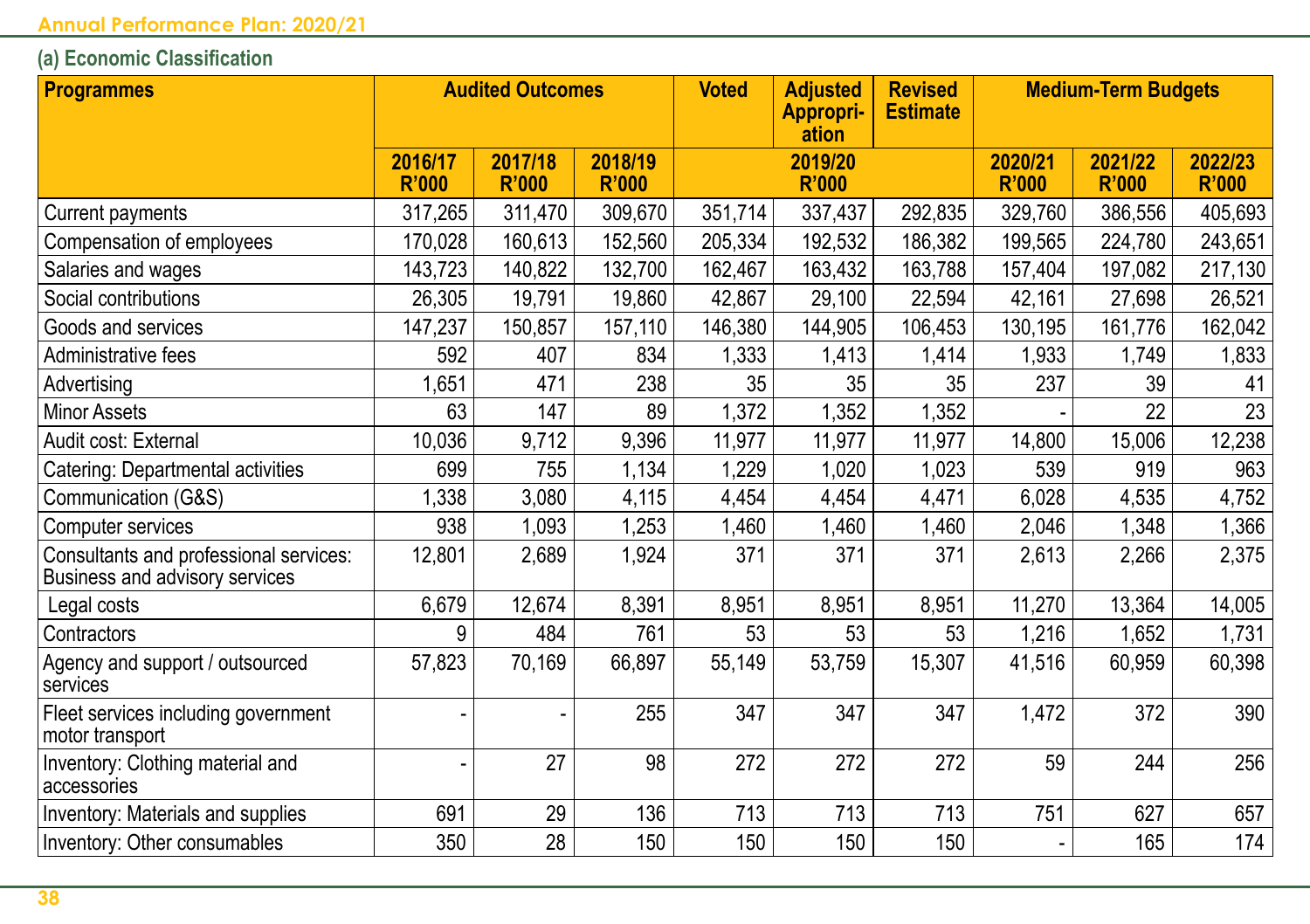| <b>Programmes</b>                  |                         | <b>Audited Outcomes</b><br><b>Voted</b><br><b>Adjusted</b><br><b>Revised</b><br><b>Medium-Term Budgets</b><br><b>Estimate</b><br><b>Appropri-</b><br>ation |                  |         |                         |         |                  |                  |                  |
|------------------------------------|-------------------------|------------------------------------------------------------------------------------------------------------------------------------------------------------|------------------|---------|-------------------------|---------|------------------|------------------|------------------|
|                                    | 2016/17<br><b>R'000</b> | 2017/18<br><b>R'000</b>                                                                                                                                    | 2018/19<br>R'000 |         | 2019/20<br><b>R'000</b> |         | 2020/21<br>R'000 | 2021/22<br>R'000 | 2022/23<br>R'000 |
| Inventory: Stationery and printing | 1,989                   | 641                                                                                                                                                        | 1,126            | 908     | 922                     | 922     | 958              | 1,269            | 1,330            |
| Operating leases                   | 11,844                  | 12,378                                                                                                                                                     | 13,721           | 13,409  | 13,401                  | 13,401  | 13,316           | 18,148           | 19,019           |
| Property payments                  | 2,168                   | 2,268                                                                                                                                                      | 2,154            | 3,496   | 3,496                   | 3,496   | 3,888            | 3,891            | 3,938            |
| Travel and subsistence             | 33,789                  | 29,698                                                                                                                                                     | 35,777           | 16,572  | 16,613                  | 16,592  | 15,409           | 21,538           | 22,572           |
| Training and development           | 389                     | 105                                                                                                                                                        | 5,025            | 8,695   | 8,695                   | 8,695   | 8,113            | 9,468            | 9,585            |
| Operating payments                 | 3,208                   | 3,813                                                                                                                                                      | 3,073            | 3,661   | 3,660                   | 3,660   | 3,850            | 4,057            | 4,252            |
| Venues and facilities              | 174                     | 184                                                                                                                                                        | 266              | 220     | 238                     | 238     | 181              | 138              | 144              |
| Transfers and subsidies            | 1,305                   | 2,626                                                                                                                                                      | 2,416            | 2,374   | 2,374                   | 2,374   | 3,505            | 3,691            | 3,868            |
| Provinces and Municipalities       |                         |                                                                                                                                                            |                  |         |                         |         | 1,000            | 1,048            | 1,098            |
| Households                         | ,304                    | 2,626                                                                                                                                                      | 2,415            | 2,374   | 2,374                   | 2,374   | 2,505            | 2,643            | 2,770            |
| Social benefits                    | 1,304                   | 2,626                                                                                                                                                      | 2,415            | 2,374   | 2,374                   | 2,374   | 2,505            | 2,643            | 2,770            |
| Payments for capital assets        | 3,011                   | 2,034                                                                                                                                                      | 4,123            | 7,924   | 7,949                   | 7,949   | 5,797            | 8,466            | 9,038            |
| Machinery and equipment            | 3,011                   | 2,034                                                                                                                                                      | 4,123            | 7,924   | 7,949                   | 7,949   | 5,797            | 8,466            | 9,038            |
| <b>Transport Equipment</b>         | 2,229                   | 1,666                                                                                                                                                      | 2,799            | 6,200   | 6,200                   | 6,200   | 5,797            | 6,552            | 6,866            |
| Other machinery and equipment      | 782                     | 368                                                                                                                                                        | 1,324            | 1,724   | 1,749                   | 1,749   |                  | 1,914            | 2,172            |
| Payments for financial assets      |                         | 2958                                                                                                                                                       |                  |         |                         |         |                  |                  |                  |
| <b>TOTAL</b>                       | 321,581                 | 319,088                                                                                                                                                    | 316,209          | 362,012 | 347,760                 | 303,158 | 339,062          | 398,713          | 418,599          |

## **1.1.6 Explanation of the Resource Contribution to Achieving the Outputs**

The budget for Programme 1 (Administration) has decreased by R23 million (6.78%) from the main appropriated budget of R362 million to R339 million. Government Motor Transport (GMT) has been transferred from Programme 4 (Transport Operations) to this Programme. This transfer supports operational efficiencies that are required to enhance Government Garage and overall fleet management within the Province. Apart from the number of interns and learners to be appointed, the rest of this Programme's budget is not directly linked to the planned outputs. Instead, it relates to the support that is provided to the other Programmes in pursuance of their outputs.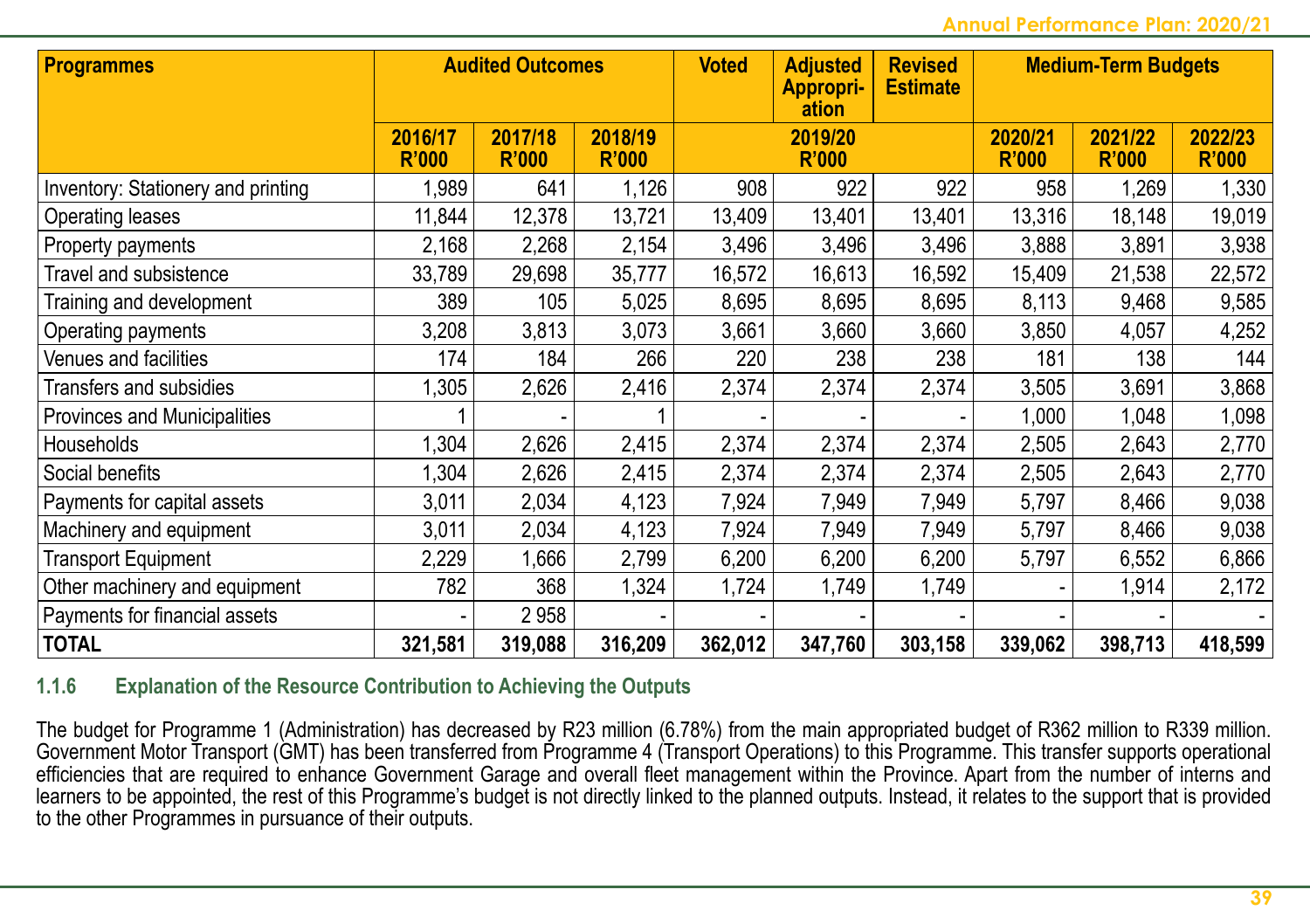## **1.2 PROGRAMME 2: PUBLIC WORKS INFRASTRUCTURE**

## **1.2.1 Purpose**

The purpose of the Programme is to provide a balanced and equitable provincial government-building infrastructure by promoting accessibility that is sustainable, integrated and environmentally sensitive which supports economic development and social empowerment.

## **1.2.2 Outcomes, Outputs, Output Indicators and Targets**

| <b>Outcomes</b>                                                    | <b>Outputs</b>                                         | <b>Output Indicators</b>                                   |         | <b>Audited Performance</b> |         | <b>Estimated</b>            |                | <b>MTEF targets</b> |         |
|--------------------------------------------------------------------|--------------------------------------------------------|------------------------------------------------------------|---------|----------------------------|---------|-----------------------------|----------------|---------------------|---------|
|                                                                    |                                                        |                                                            | 2016/17 | 2017/18                    | 2018/19 | perfor-<br>mance<br>2019/20 | 2020/21        | 2021/22             | 2022/23 |
| More decent                                                        | Design                                                 |                                                            |         |                            |         |                             |                |                     |         |
| jobs created and<br>sustained, with<br>youth, women<br>and persons | 1. Building<br>infrastructure<br>designs approved      | Number of<br>infrastructure<br>designs ready for<br>tender | 344     | 52                         | 198     | 195                         | 388            | 160                 | 160     |
| with disabilities<br>prioritised                                   | <b>Construction</b>                                    |                                                            |         |                            |         |                             |                |                     |         |
|                                                                    | 2. Building<br>infrastructure<br>projects<br>completed | Number of capital<br>infrastructure<br>projects completed  | 286     | 241                        | 245     | 254                         | 478            | 200                 | 200     |
|                                                                    | Maintenance                                            |                                                            |         |                            |         |                             |                |                     |         |
|                                                                    | 3. Building<br>maintenance<br>projects awarded         | Number of planned<br>maintenance<br>projects awarded       | 23      | 5                          | 14      | 16                          | $\overline{2}$ | 8                   | 10      |
|                                                                    | 4. Building<br>maintenance<br>projects<br>completed    | Number of planned<br>maintenance<br>projects completed     | 23      | 5                          | 14      | 16                          | $\mathfrak{p}$ | 8                   | 10      |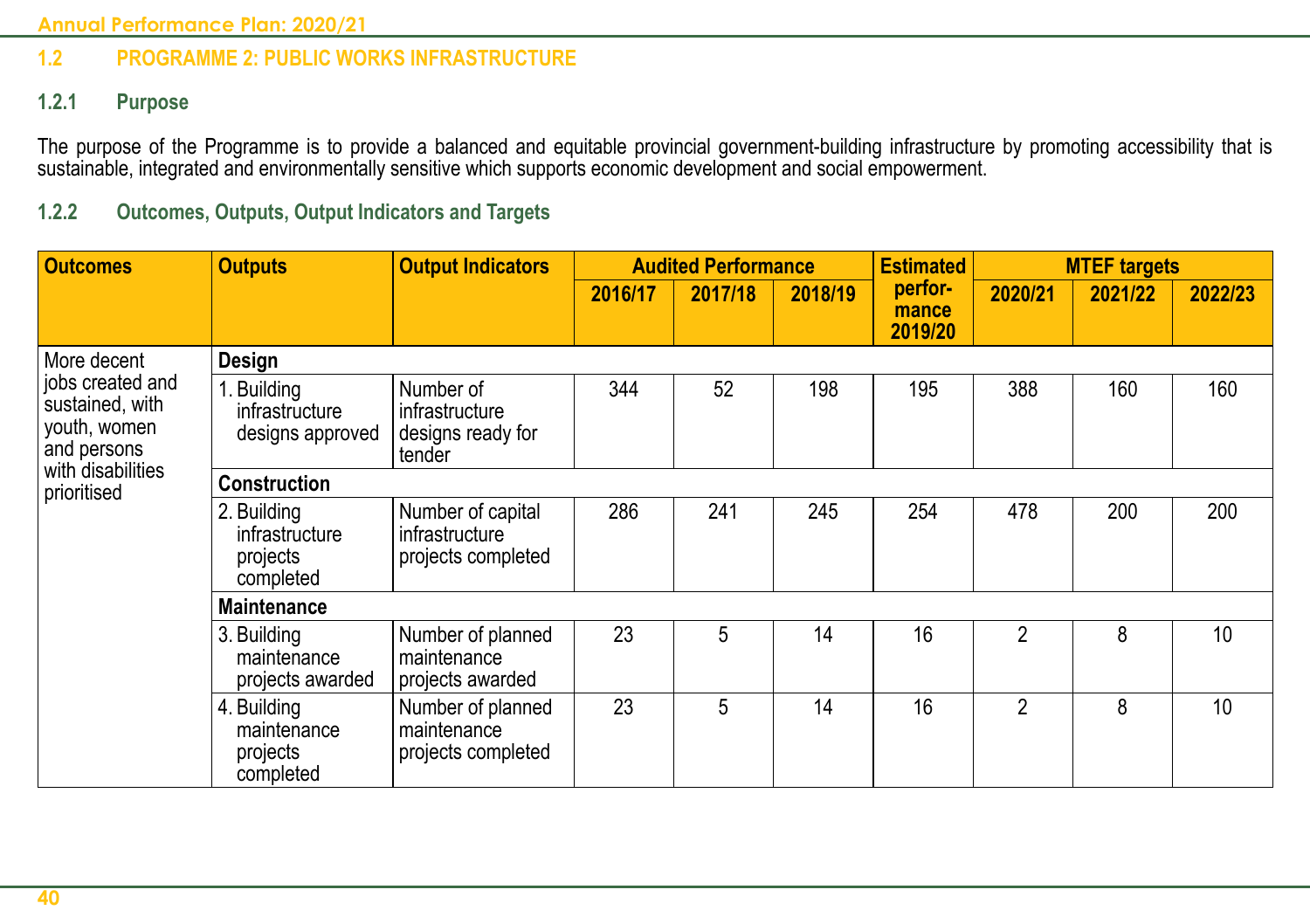| <b>Outcomes</b> | <b>Outputs</b>                                                        | <b>Output Indicators</b>                                                     |         | <b>Audited Performance</b> |         | <b>Estimated</b>            |         | <b>MTEF targets</b> |         |
|-----------------|-----------------------------------------------------------------------|------------------------------------------------------------------------------|---------|----------------------------|---------|-----------------------------|---------|---------------------|---------|
|                 |                                                                       |                                                                              | 2016/17 | 2017/18                    | 2018/19 | perfor-<br>mance<br>2019/20 | 2020/21 | 2021/22             | 2022/23 |
|                 | <b>Immovable Asset Management</b>                                     |                                                                              |         |                            |         |                             |         |                     |         |
|                 | 5. Effective property<br>management                                   | Number of condition<br>assessments<br>conducted on state-<br>owned buildings | 100     | 300                        | 300     | 100                         | 100     | 150                 | 150     |
|                 | 6. Effective facilities<br>management                                 | Number of properties<br>receiving facilities<br>management<br>services       | 9       | 8                          | 8       | 8                           | 8       | 8                   | 10      |
|                 | 7. Effective<br>management<br>of office<br>accommodation<br>portfolio | Number of leases<br>concluded in<br>respect of office<br>accommodation       | 11      | 8                          | 16      | 10                          | 9       | 2                   | 8       |

# **1.2.3 Output Indicators: Annual and Quarterly Targets**

| <b>Output Indicators</b>                             | <b>Annual</b>             | <b>Quarterly Targets</b> |                 |                 |                 |
|------------------------------------------------------|---------------------------|--------------------------|-----------------|-----------------|-----------------|
|                                                      | <b>Targets</b><br>2020/21 | 1st                      | 2 <sub>nd</sub> | 3 <sub>rd</sub> | 4 <sup>th</sup> |
| Design                                               |                           |                          |                 |                 |                 |
| 1. Number of infrastructure designs ready for tender | 388                       | 29                       | 31              | 245             | 83              |
|                                                      | DoE =384                  | 28                       | 30              | 244             | 82              |
|                                                      | $DOH = 1$                 |                          |                 |                 |                 |
|                                                      | $DSD = 3$                 |                          |                 |                 |                 |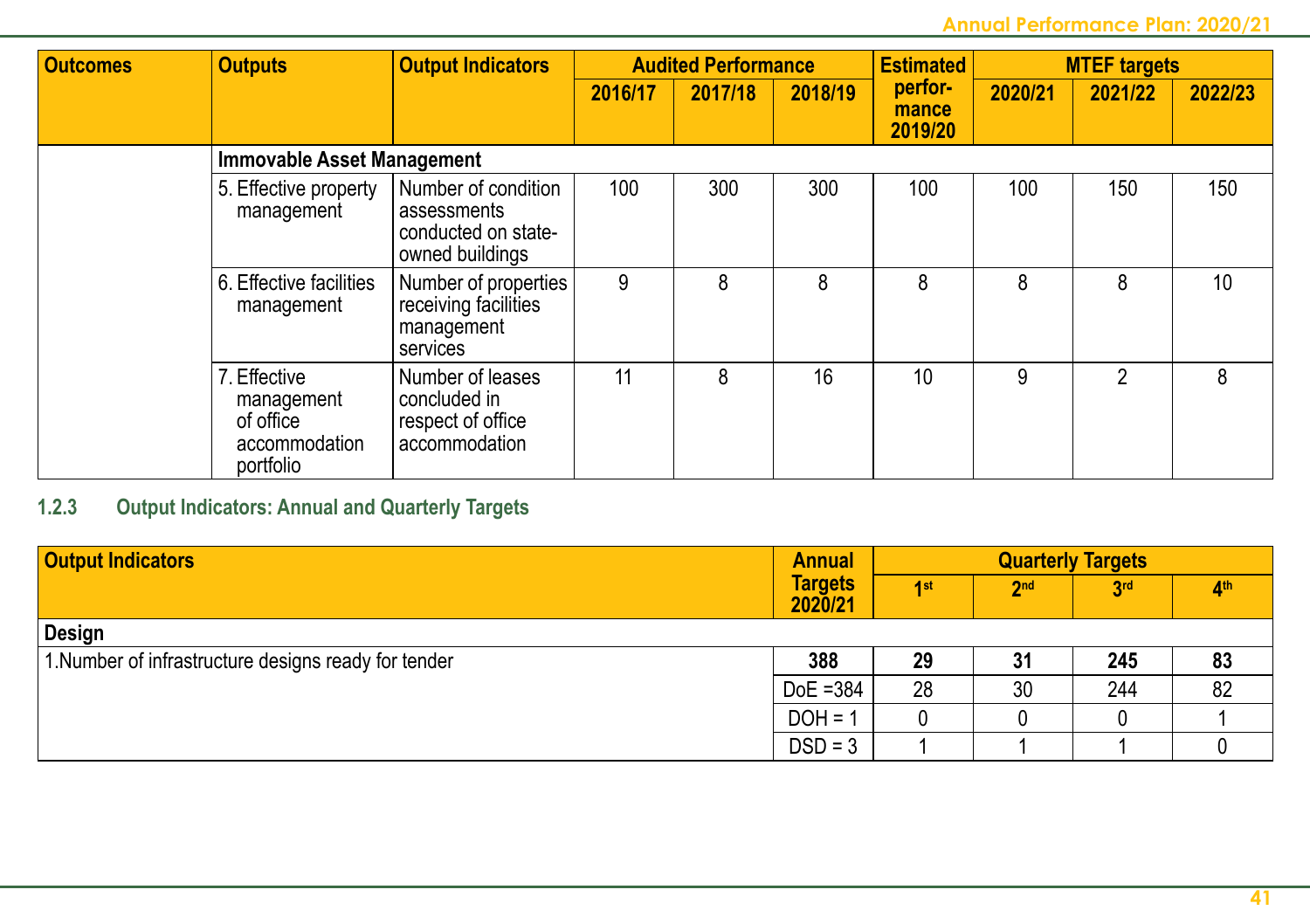**Annual Performance Plan: 2020/21**

| <b>Output Indicators</b>                                               | <b>Annual</b>                        |          |                 | <b>Quarterly Targets</b> |                 |
|------------------------------------------------------------------------|--------------------------------------|----------|-----------------|--------------------------|-----------------|
|                                                                        | <b>Targets</b><br>2020/21            | 1st      | 2 <sub>nd</sub> | 3 <sub>rd</sub>          | 4 <sup>th</sup> |
| <b>Construction</b>                                                    |                                      |          |                 |                          |                 |
| 2. Number of capital infrastructure projects completed                 | 478                                  | 29       | 285             | 84                       | 80              |
|                                                                        | $DoE = 450$                          | 23       | 278             | 78                       | 71              |
|                                                                        | $DOH = 8$                            |          | 3               | 2                        | 2               |
|                                                                        | $DSD = 12$                           | 5        | 3               | 2                        | 2               |
|                                                                        | $DCSR = 6$                           | $\Omega$ |                 | 0                        | 5               |
|                                                                        | Provincial<br>Legisla-<br>ture= $02$ | $\Omega$ | $\Omega$        | 2                        | 0               |
| Maintenance                                                            |                                      |          |                 |                          |                 |
| 3. Number of planned maintenance projects awarded                      | 2                                    | 0        |                 |                          | 0               |
| 4. Number of planned maintenance projects completed                    | 2                                    | 0        | 0               |                          |                 |
| <b>Immovable Asset Management</b>                                      |                                      |          |                 |                          |                 |
| 5. Number of condition assessments conducted on state-owned buildings  | 100                                  | 25       | 25              | 25                       | 25              |
| 6. Number of properties receiving facilities management services       | 8                                    | 0        | 0               | 0                        | 8               |
| 7. Number of leases concluded in respect of office accommodation       | 9                                    | 0        | 0               | 0                        | 9               |
| Number of buildings retrofitted with energy saving lightbulbs- REMOVED |                                      |          |                 |                          |                 |

### **1.2.4 Explanation of Planned Performance over the Medium-Term Period**

The MTSF will see continuous construction of strategic social infrastructure such as the Mkhondo Boarding School, Mapulaneng Hospital, Mmamethlake Hospital and Mpumalanga International Fresh Produce Market amongst others. Furthermore, an extensive building infrastructure works programme has been developed that includes maintenance and construction of more hospitals, clinics, libraries basic sanitation in various schools. To ensure compliance to GIAMA, all departments are expected to set aside 2% of their budgets for maintenance of government-owned buildings. These projects will improve the lives of many communities across the Province as well as facilitate achievement of the socio-economic imperatives related to Education, Skills and Health.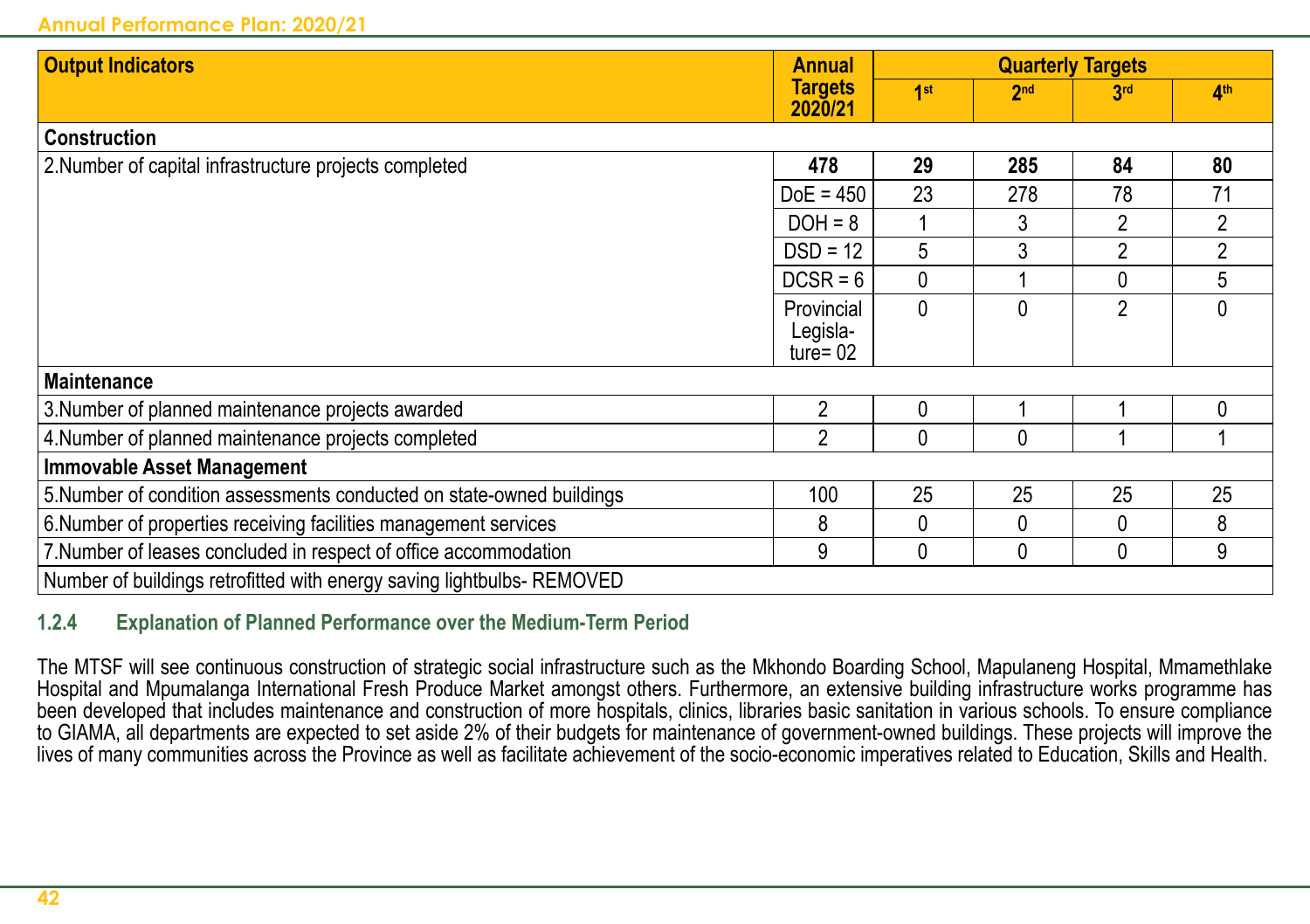# **1.2.5 Programme Resource Considerations**

| <b>Sub-Programmes</b>       |                  | <b>Audited Outcomes</b> |                  | <b>Voted</b><br><b>Adjusted</b><br><b>Appropria-</b><br>tion |                  | <b>Revised</b><br><b>Estimate</b> |                         | <b>Medium-Term Targets</b> |                  |
|-----------------------------|------------------|-------------------------|------------------|--------------------------------------------------------------|------------------|-----------------------------------|-------------------------|----------------------------|------------------|
|                             | 2016/17<br>R'000 | 2017/18<br>R'000        | 2018/19<br>R'000 |                                                              | 2019/20<br>R'000 |                                   | 2020/21<br><b>R'000</b> | 2021/22<br>R'000           | 2022/23<br>R'000 |
| Programme Support           | 4,125            | 4,564                   | 3,376            | 4,510                                                        | 6,306            | 6,306                             | 4,646                   | 4,901                      | 5,131            |
| Design                      | 32,960           | 47,973                  | 24,272           | 22,797                                                       | 19,441           | 19,441                            | 23,715                  | 25,356                     | 26,571           |
| Construction                | 24,046           | 27,821                  | 135,227          | 411,513                                                      | 417,454          | 416,515                           | 304,580                 | 71,141                     | 29,873           |
| Maintenance                 | 284,686          | 291,730                 | 326,726          | 317,445                                                      | 302,118          | 302,118                           | 269,235                 | 304,441                    | 314,132          |
| Immovable Assets Management | 285,516          | 312,642                 | 337,962          | 356,612                                                      | 361,205          | 389,663                           | 405,460                 | 438,855                    | 482,749          |
| Planning                    | 7,339            | 5,581                   | 9,265            | 9,660                                                        | 9,660            | 9,692                             | 9,605                   | 10,269                     | 10,762           |
| Property Management         | 117,048          | 107,231                 | 140.799          | 98,442                                                       | 98,463           | 98,431                            | 110,484                 | 109,073                    | 114,308          |
| <b>TOTAL</b>                | 755,720          | 797,542                 | 977,627          | 1,220,979                                                    | 1,214,647        | 1,242,166                         | 1,127,725               | 964,036                    | 983,526          |

# **(a) Economic Classification**

| <b>Sub-Programmes</b>     |                  | <b>Audited Outcomes</b> |                  | <b>Adjusted</b><br><b>Voted</b><br>Appropri-<br>ation |                  | <b>Revised</b><br><b>Estimate</b> |                  | <b>Medium-Term Budgets</b> |                  |
|---------------------------|------------------|-------------------------|------------------|-------------------------------------------------------|------------------|-----------------------------------|------------------|----------------------------|------------------|
|                           | 2016/17<br>R'000 | 2017/18<br>R'000        | 2018/19<br>R'000 |                                                       | 2019/20<br>R'000 |                                   | 2020/21<br>R'000 | 2021/22<br>R'000           | 2022/23<br>R'000 |
| Current payments          | 559,502          | 590,113                 | 632,515          | 619,979                                               | 607,538          | 607,538                           | 566,111          | 641,078                    | 663,195          |
| Compensation of employees | 272,111          | 294,335                 | 296,608          | 330,891                                               | 303,495          | 303,495                           | 293,508          | 314,534                    | 328,473          |
| Salaries and wages        | 234,615          | 254,314                 | 256,015          | 282,374                                               | 262,461          | 263,396                           | 265,673          | 286,036                    | 295,304          |
| Social contributions      | 37,496           | 40,021                  | 40,593           | 48,517                                                | 41,034           | 40,099                            | 27,835           | 28,498                     | 33,169           |
| Goods and services        | 287,391          | 295,778                 | 335,907          | 289,088                                               | 304,043          | 304,043                           | 272,603          | 326,544                    | 334,722          |
| Administrative fees       | 131              | 98                      | 229              | 122                                                   | 122              | 161                               | 128              | 134                        | 140              |
| Advertising               |                  |                         |                  | 322                                                   | 322              | 184                               | 340              | 358                        | 375              |
| Minor Assets              | 455              | 198                     | 371              | 861                                                   | 816              | 649                               | 500              | 958                        | 999              |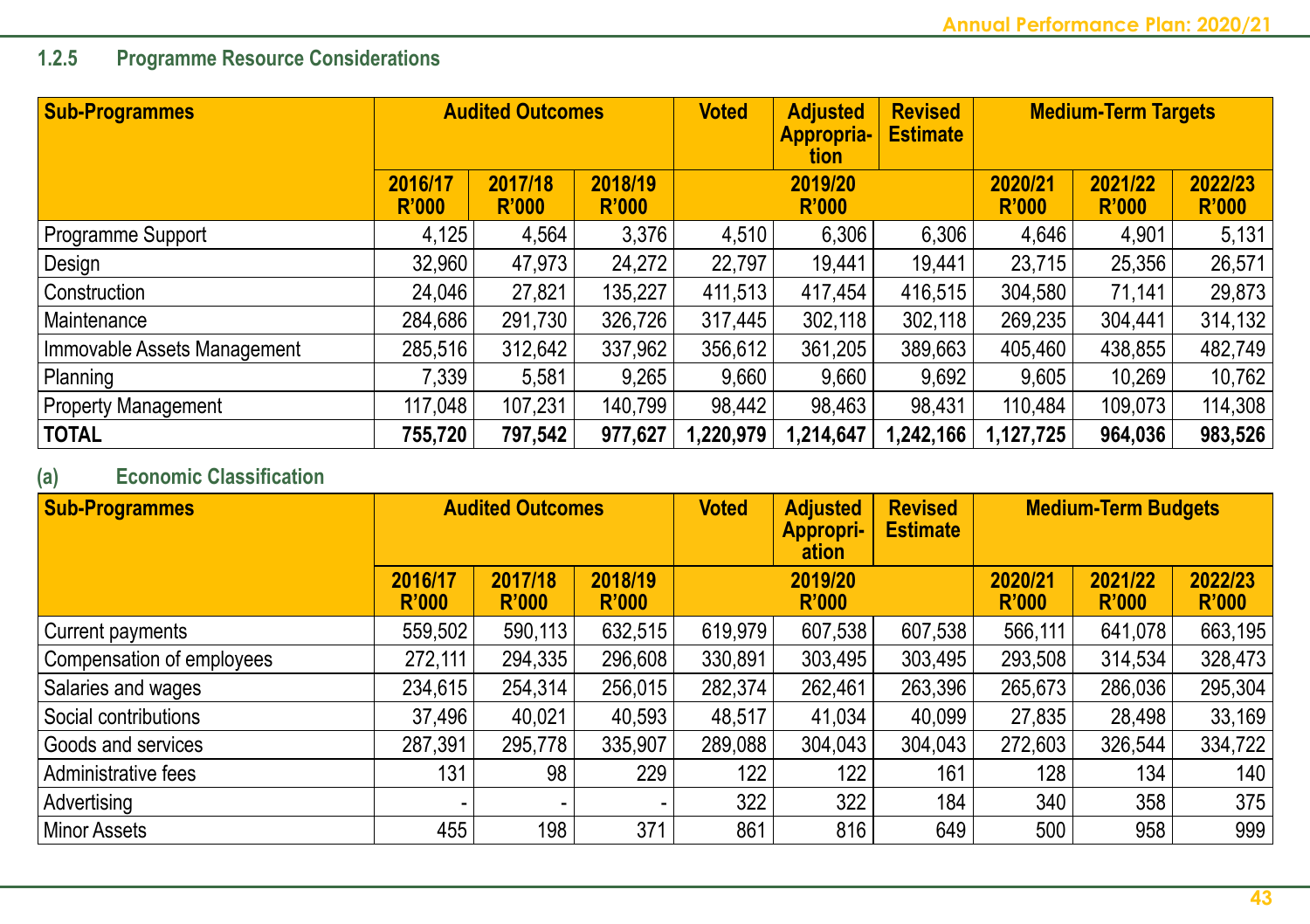| <b>Sub-Programmes</b>                                                    | <b>Voted</b><br><b>Audited Outcomes</b><br><b>Revised</b><br><b>Adjusted</b><br><b>Estimate</b><br><b>Appropri-</b><br>ation |                         |                         |         |                         | <b>Medium-Term Budgets</b> |                         |                         |                         |
|--------------------------------------------------------------------------|------------------------------------------------------------------------------------------------------------------------------|-------------------------|-------------------------|---------|-------------------------|----------------------------|-------------------------|-------------------------|-------------------------|
|                                                                          | 2016/17<br><b>R'000</b>                                                                                                      | 2017/18<br><b>R'000</b> | 2018/19<br><b>R'000</b> |         | 2019/20<br><b>R'000</b> |                            | 2020/21<br><b>R'000</b> | 2021/22<br><b>R'000</b> | 2022/23<br><b>R'000</b> |
| Catering: Departmental activities                                        | 30                                                                                                                           | 57                      | 111                     |         | 11                      | 22                         |                         |                         |                         |
| Communication (G&S)                                                      | 15,561                                                                                                                       | 12,962                  | 11,313                  | 9,287   | 9,287                   | 9,388                      | 7,798                   | 10,337                  | 10,833                  |
| Computer services                                                        |                                                                                                                              |                         |                         | 64      | 64                      |                            | 67                      | 70                      | 73                      |
| Consultants and professional services:<br>Business and advisory services | 2,004                                                                                                                        | 9,307                   | 5,868                   | 5,300   | 5,300                   | 5,156                      | 4,363                   | 5,899                   | 6,182                   |
| Consultants and professional services:<br>Infrastructure and planning    | 17,024                                                                                                                       | 30,941                  | 1,324                   | 7,555   | 7,555                   | 5,409                      | 7,970                   | 8,409                   | 8,812                   |
| Legal costs                                                              | 219                                                                                                                          | 53                      | 926                     | 3,506   | 3,506                   | 3,506                      | 3,699                   | 3,902                   | 4,089                   |
| Contractors                                                              | 13,371                                                                                                                       | 15,633                  | 18,601                  | 12,741  | 12,708                  | 12,708                     | 13,442                  | 14,182                  | 14,863                  |
| Agency and support / outsourced<br>services                              | 1,659                                                                                                                        | 1,583                   | 1,871                   |         |                         |                            |                         |                         |                         |
| Fleet services (including government<br>motor transport)                 | $\overline{2}$                                                                                                               |                         |                         | 156     | 156                     | 156                        | 165                     | 147                     | 154                     |
| Inventory: Clothing material and<br>accessories                          | 613                                                                                                                          | 1,995                   | 1,149                   | 652     | 652                     | 652                        | 688                     | 726                     | 761                     |
| Inventory: Fuel oil and gas                                              |                                                                                                                              | 326                     | 1,119                   | 4,932   | 4,932                   | 4,932                      | 4,081                   | 4,441                   | 4,654                   |
| Inventory: Materials and supplies                                        | 8,655                                                                                                                        | 8,100                   | 7,636                   | 6,375   | 6,375                   | 6,375                      | 6,462                   | 7,096                   | 7,437                   |
| Consumable supplies                                                      | 3,813                                                                                                                        | 2,540                   | 3,733                   | 73      | 94                      | 99                         | 1,077                   | 81                      | 85                      |
| Inventory: Stationery and printing                                       | 689                                                                                                                          | 444                     | 472                     |         |                         | 37                         |                         |                         |                         |
| Operating leases                                                         | 30,491                                                                                                                       | 34,295                  | 32,773                  | 38,195  | 38,195                  | 37,895                     | 39,295                  | 42,511                  | 32,552                  |
| Property payments                                                        | 168,255                                                                                                                      | 153,952                 | 221,412                 | 189,656 | 204,657                 | 204,515                    | 174,665                 | 216,975                 | 231,899                 |
| Transport departmental activities                                        |                                                                                                                              |                         |                         | 2,239   | 2,239                   | 2,239                      |                         |                         |                         |
| Travel and subsistence                                                   | 22,346                                                                                                                       | 21,504                  | 25,327                  | 5,131   | 5,131                   | 8,042                      | 5,835                   | 8,177                   | 8,569                   |
| Training and development                                                 | 26                                                                                                                           | 42                      | 400                     | 493     | 493                     | 448                        | 521                     | 550                     | 577                     |
| Operating payments                                                       | 1,790                                                                                                                        | 1,747                   | 1,271                   | 1,428   | 1,428                   | 1,470                      | 1,507                   | 1,591                   | 1,668                   |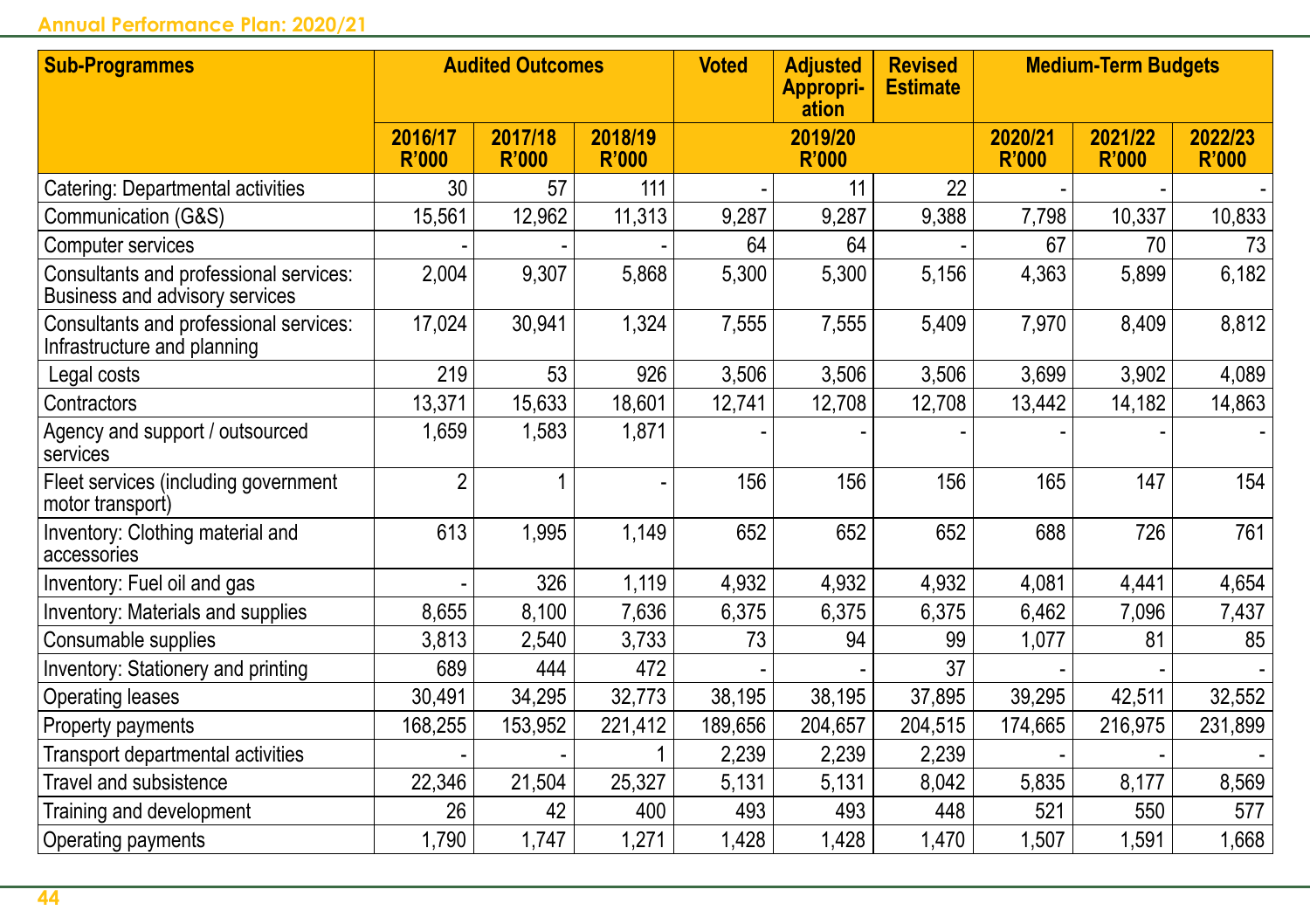| <b>Sub-Programmes</b>                | <b>Audited Outcomes</b> |                         |                         | <b>Voted</b> | <b>Adjusted</b><br><b>Revised</b><br><b>Appropri-</b><br><b>Estimate</b><br>ation |           |                  | <b>Medium-Term Budgets</b> |                         |  |
|--------------------------------------|-------------------------|-------------------------|-------------------------|--------------|-----------------------------------------------------------------------------------|-----------|------------------|----------------------------|-------------------------|--|
|                                      | 2016/17<br><b>R'000</b> | 2017/18<br><b>R'000</b> | 2018/19<br><b>R'000</b> |              | 2019/20<br><b>R'000</b>                                                           |           | 2020/21<br>R'000 | 2021/22<br>R'000           | 2022/23<br><b>R'000</b> |  |
| Venues and facilities                | 257                     |                         |                         |              |                                                                                   |           |                  |                            |                         |  |
| Transfers and subsidies              | 173,271                 | 189,007                 | 212,745                 | 208,883      | 212,883                                                                           | 240,402   | 276,137          | 272,293                    | 311,918                 |  |
| Provinces and municipalities         | 169,076                 | 186,316                 | 210,063                 | 205,480      | 209,480                                                                           | 236,999   | 272,546          | 268,504                    | 308,081                 |  |
| <b>Municipalities</b>                | 169,076                 | 186,316                 | 210,063                 | 205,480      | 209,480                                                                           | 236,999   | 272,546          | 268,504                    | 308,081                 |  |
| Households                           | 4,195                   | 2,648                   | 2,646                   | 3,355        | 3,366                                                                             | 3,366     | 3,540            | 3,735                      | 3,780                   |  |
| Departmental agencies                |                         | 43                      | 36                      | 48           | 37                                                                                | 37        | 51               | 54                         | 57                      |  |
| Households                           | 4,195                   | 2,648                   | 2,646                   | 3,355        | 3,366                                                                             | 3,366     | 3,540            | 3,735                      | 3,780                   |  |
| Payments for capital assets          | 22,947                  | 18,422                  | 127,663                 | 392,117      | 394,226                                                                           | 394,226   | 285,962          | 50,665                     | 8,413                   |  |
| Buildings and other fixed structures | 18,440                  | 15,355                  | 124,700                 | 385,846      | 388,849                                                                           | 388,796   | 283,962          | 48,860                     | 6,522                   |  |
| <b>Buildings</b>                     | 8,971                   | 7,044                   | 121,419                 | 385,846      | 370,349                                                                           | 370,296   | 283,962          | 48,860                     | 6,522                   |  |
| Other fixed structures               | 9,469                   | 8,311                   | 3,281                   |              | 18,500                                                                            | 18,500    |                  |                            |                         |  |
| Machinery and equipment              | 4,507                   | 3,067                   | 2,963                   | 6,271        | 5,377                                                                             | 5,430     | 1,515            | 1,805                      | 1,891                   |  |
| Transport equipment                  |                         | 1,663                   | 478                     |              |                                                                                   |           |                  |                            |                         |  |
| Other machinery and equipment        | 4,507                   | 1,404                   | 2,485                   | 6,271        | 5,377                                                                             | 5,430     | 1,515            | 1,805                      | 1,891                   |  |
| Payments for financial assets        |                         |                         | 4 7 0 4                 |              |                                                                                   |           |                  |                            |                         |  |
| <b>TOTAL</b>                         | 755,720                 | 797,542                 | 977,627                 | 1,220,979    | 1,214,647                                                                         | 1,242,166 | 1,127,725        | 964,036                    | 983,526                 |  |

### **1.2.6 Explanation of the Resource Contribution to Achieving the Outputs**

The budget for Programme 2 (Public Works Infrastructure) has decreased by R93.2 million (8.2%) million, from R1, 221 billion to R1, 128 billion. The reduction is mainly due to reduced allocations for Parliamentary Village and Mkhondo Boarding School. A further R45.7 million was reduced during the special adjustment appropriation due to the low spending on capital assets during the COVID-19 lockdown period. It must be noted that the budgets for construction of the other building infrastructure projects is allocated to each client department. Although, significant efforts were made to increase the budget for Rates and Taxes, this is not sufficient to servicer the arrear debts.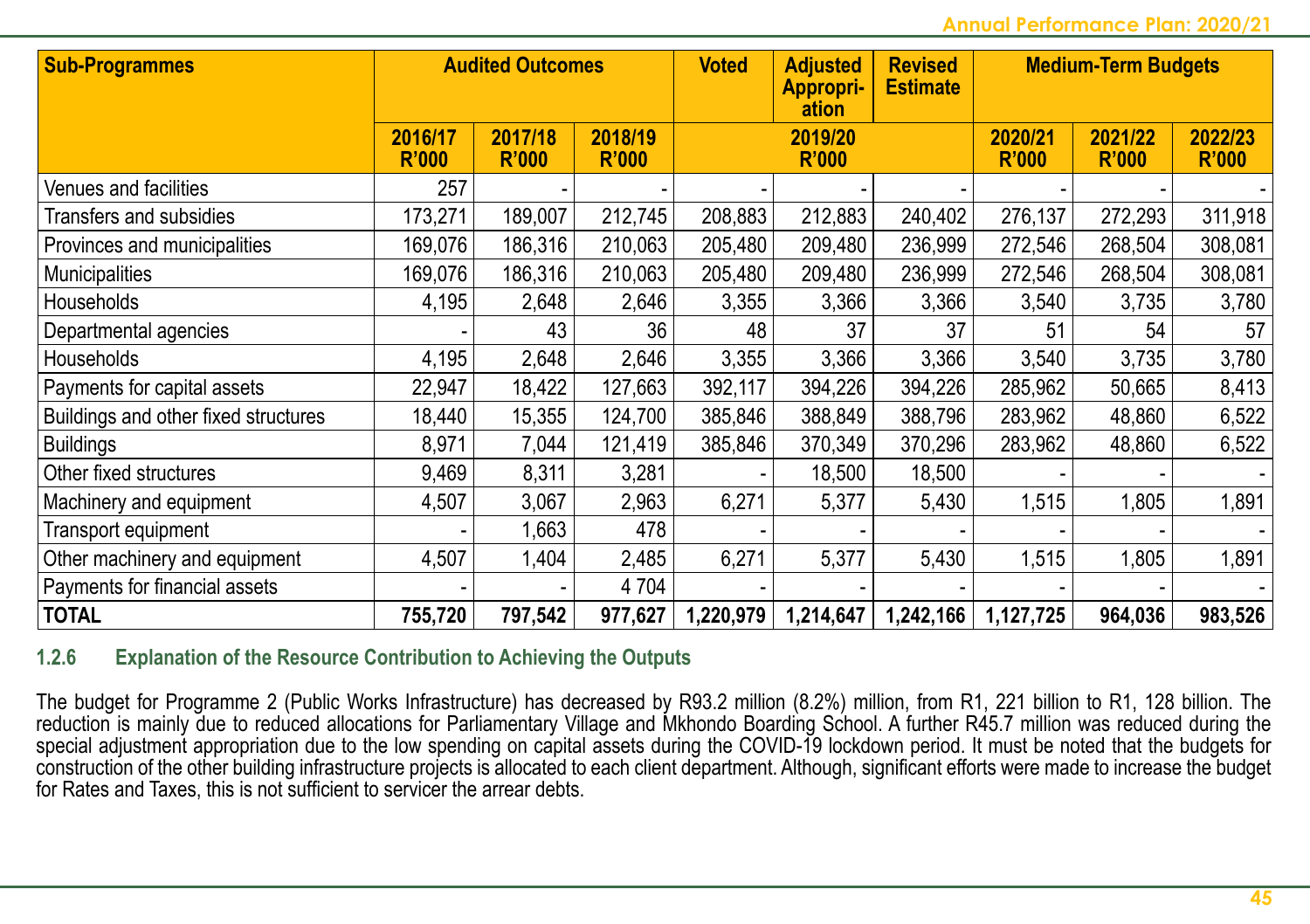## **1.3 PROGRAMME 3: TRANSPORT INFRASTRUCTURE**

### **1.3.1 Purpose**

The purpose of the Programme is to promote accessibility and the safe, affordable movement of people, goods and services through the delivery and maintenance of transport infrastructure that is sustainable, integrated and environmentally sensitive, and which supports and facilitates social empowerment and economic growth.

## **1.3.2 Outcomes, Outputs, Output Indicators and Targets**

| <b>Outcomes</b>                                                                            | <b>Outputs</b>                                                                                      | <b>Output Indicators</b>                                                                                  |         | <b>Audited Performance</b> |         |                             | <b>MTEF targets</b> |         |         |  |  |  |  |
|--------------------------------------------------------------------------------------------|-----------------------------------------------------------------------------------------------------|-----------------------------------------------------------------------------------------------------------|---------|----------------------------|---------|-----------------------------|---------------------|---------|---------|--|--|--|--|
|                                                                                            |                                                                                                     |                                                                                                           | 2016/17 | 2017/18                    | 2018/19 | perfor-<br>mance<br>2019/20 | 2020/21             | 2021/22 | 2022/23 |  |  |  |  |
| An efficient,<br>competitive<br>and responsive<br>economic<br>infrastructure<br>network    | <b>Planning</b>                                                                                     |                                                                                                           |         |                            |         |                             |                     |         |         |  |  |  |  |
|                                                                                            | 1. Visual condition<br>assessment of the<br>provincial surfaced<br>road network<br>conducted        | Number of<br>kilometres of<br>surfaced roads<br>visually assessed as<br>per the applicable<br>TMH manual. | 5 5 0 5 | 5470                       | 5496    | 5 5 0 0                     | 5 5 20              | 5 5 5 0 | 5 5 5 0 |  |  |  |  |
| 2. Visual condition<br>assessment of the<br>provincial gravel<br>road network<br>conducted |                                                                                                     | Number of<br>kilometres of gravel<br>roads visually<br>assessed as per<br>the applicable TMH<br>manual    | 3 1 0 1 | 3076                       | 3 1 0 2 | 3 0 0 0                     | 3 0 0 0             | 3 0 0 0 | 3 0 0 0 |  |  |  |  |
|                                                                                            | Design                                                                                              |                                                                                                           |         |                            |         |                             |                     |         |         |  |  |  |  |
|                                                                                            | Number of<br>3. Roads<br>Infrastructure<br>infrastructure<br>designs completed<br>designs completed |                                                                                                           | 10      | 11                         | 19      | 11                          | 12                  | 8       | 10      |  |  |  |  |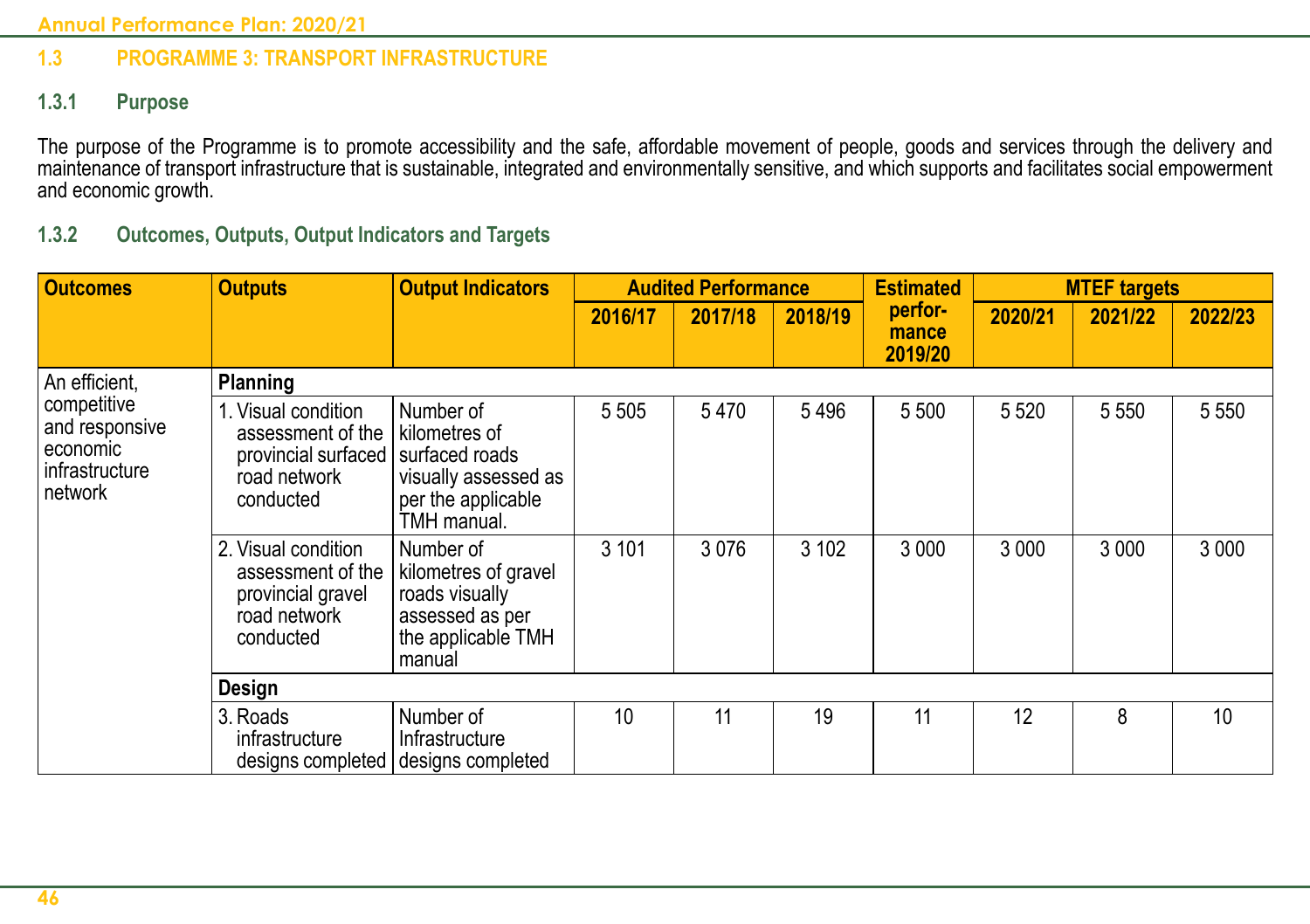| <b>Outcomes</b> | <b>Outputs</b>                                                                                                    | <b>Output Indicators</b>                                           |              | <b>Audited Performance</b> |              | <b>Estimated</b>            |         | <b>MTEF targets</b> |         |  |  |
|-----------------|-------------------------------------------------------------------------------------------------------------------|--------------------------------------------------------------------|--------------|----------------------------|--------------|-----------------------------|---------|---------------------|---------|--|--|
|                 |                                                                                                                   |                                                                    | 2016/17      | 2017/18                    | 2018/19      | perfor-<br>mance<br>2019/20 | 2020/21 | 2021/22             | 2022/23 |  |  |
|                 | <b>Construction</b>                                                                                               |                                                                    |              |                            |              |                             |         |                     |         |  |  |
|                 | 4. Rural and access<br>Number of<br>kilometres of gravel<br>roads upgraded<br>roads upgraded to<br>surfaced roads |                                                                    | 4            | 13                         | 19           | 16                          | 17      | 39                  | 8       |  |  |
|                 | 5. Rural mobility<br>and accessibility<br>improved                                                                | Number of IRMA<br>projects completed                               | 0            | 0                          | 4            | 4                           | 3       | 4                   | 4       |  |  |
|                 | 6. Municpal township<br>and rural roads<br>paved                                                                  | Number of<br>kilometres of roads<br>paved                          | $\mathbf{0}$ | $\mathbf{0}$               | $\mathbf{0}$ | 10                          | 5       | 12                  | 15      |  |  |
|                 | <b>Maintenance</b>                                                                                                |                                                                    |              |                            |              |                             |         |                     |         |  |  |
|                 | 7. Coal haulage and<br>tourism network<br>rehabilitated                                                           | Number of lane<br>kilometres of<br>surfaced roads<br>rehabilitated | 166          | 65                         | 123          | 158                         | 40      | 93                  | 39      |  |  |
|                 | 8. Strategic and<br>access roads<br>resealed                                                                      | Number of square<br>meters of surfaced<br>roads resealed           | 2 309 840    | 1 198 024                  | 1 326 050    | 1 231 700                   | 586 192 | 1 049 372           | 693 556 |  |  |
|                 | 9. Strategic and rural<br>roads regravelled                                                                       | Number of km of<br>gravel roads (re-<br>gravelling)                | 325          | 673                        | 306          | 160                         | 116     | 104                 | 70      |  |  |
|                 | 10. Strategic and<br>access roads<br>patched                                                                      | Number of square<br>meters of blacktop<br>patching.                | 318 169      | 275 980                    | 130 961      | 130 000                     | 62 558  | 152 930             | 102 817 |  |  |
|                 | 11. Strategic and<br>rural roads<br>bladed                                                                        | Number of<br>kilometres of gravel<br>roads bladed                  | 38 266       | 36 481                     | 27 990       | 24 150                      | 14 450  | 17872               | 19 695  |  |  |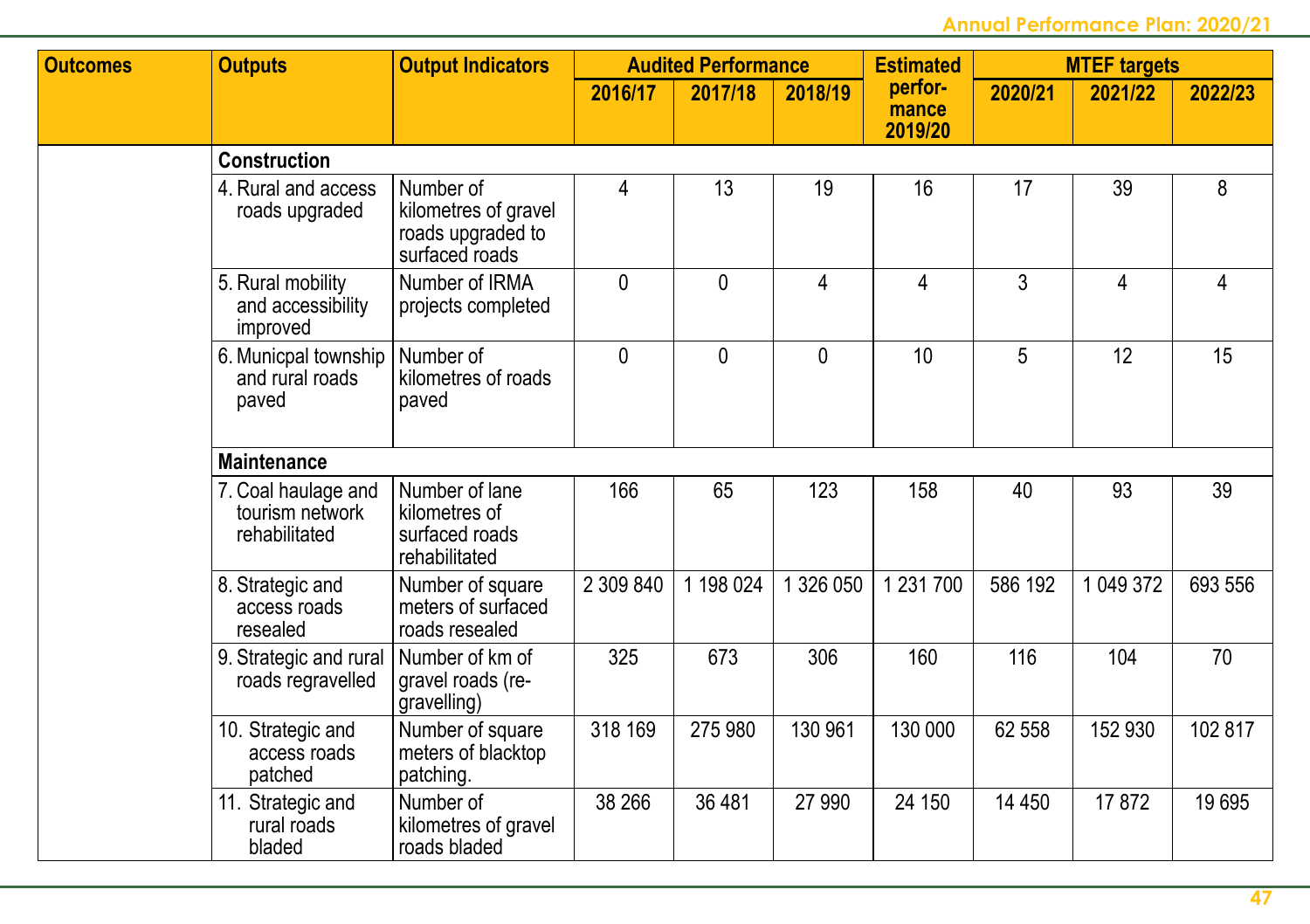### **1.3.3 Output Indicators: Annual and Quarterly Targets**

| <b>Output Indicators</b>                                                                        | <b>Annual</b>     |              |                 | <b>Quarterly targets</b> |                 |
|-------------------------------------------------------------------------------------------------|-------------------|--------------|-----------------|--------------------------|-----------------|
|                                                                                                 | target<br>2020/21 | 1st          | 2 <sub>nd</sub> | 3 <sub>rd</sub>          | 4 <sup>th</sup> |
| <b>Infrastructure Planning</b>                                                                  |                   |              |                 |                          |                 |
| 1. Number of kilometres of surfaced roads visually assessed as per the applicable TMH<br>manual | 5 5 20            | $\mathbf{0}$ | 0               | 5 5 20                   | 0               |
| 2. Number of kilometres of gravel roads visually assessed as per the applicable TMH<br>manual   | 3 0 0 0           | $\mathbf{0}$ | $\Omega$        | 3 0 0 0                  | $\Omega$        |
| Design                                                                                          |                   |              |                 |                          |                 |
| 3. Number of Infrastructure designs completed                                                   | 12                | 4            | 4               | 2                        | $\overline{2}$  |
| <b>Construction</b>                                                                             |                   |              |                 |                          |                 |
| 4. Number of kilometres of gravel roads upgraded to surfaced roads                              | 17                | 4            | 2               | 2                        | 9               |
| 5. Number of IRMA projects completed                                                            | 3                 |              |                 | 0                        |                 |
| 6. Number of kilometres of roads paved                                                          | 5                 | $\mathbf{0}$ | $\mathbf{0}$    | 3                        | 2               |
| <b>Maintenance</b>                                                                              |                   |              |                 |                          |                 |
| 7. Number of lane-km of surfaced roads rehabilitated.                                           | 40                | 6            | 5               | 9                        | 20              |
| 8. Number of square meters of surfaced roads resealed                                           | 586 192           | 0            | 179 790         | 226 612                  | 179 790         |
| 9. Number of kilometres of gravel roads re-gravelled                                            | 116               | 19           | 17              | 40                       | 40              |
| 10. Number of square meters of blacktop patching                                                | 62 558            | 15 639       | 5 2 1 5         | 20 852                   | 20 852          |
| 11. Number of kilometres of gravel roads bladed                                                 | 14 4 50           | 2 1 6 7      | 2890            | 5 0 5 7                  | 4 3 3 6         |

### **1.3.4 Explanation of Planned Performance over the Medium-Term Period**

Transport infrastructure is an essential part of the Mpumalanga's economy, providing a network for mobility of people, goods and businesses. In addition, the Province provides the strategic economic infrastructure (i.e. coal haulage) network that supports the supply and sustainability of energy in South Africa. It also has a number of tourism routes, which play a key role in the growth of the tourism sector and economic development. However, the most important network is the one that connects homes across many villages and townships and access to public amenities. Fundamentally, what drives investment in such infrastructure is the vision of dismantling and redressing the apartheid spatial patterns.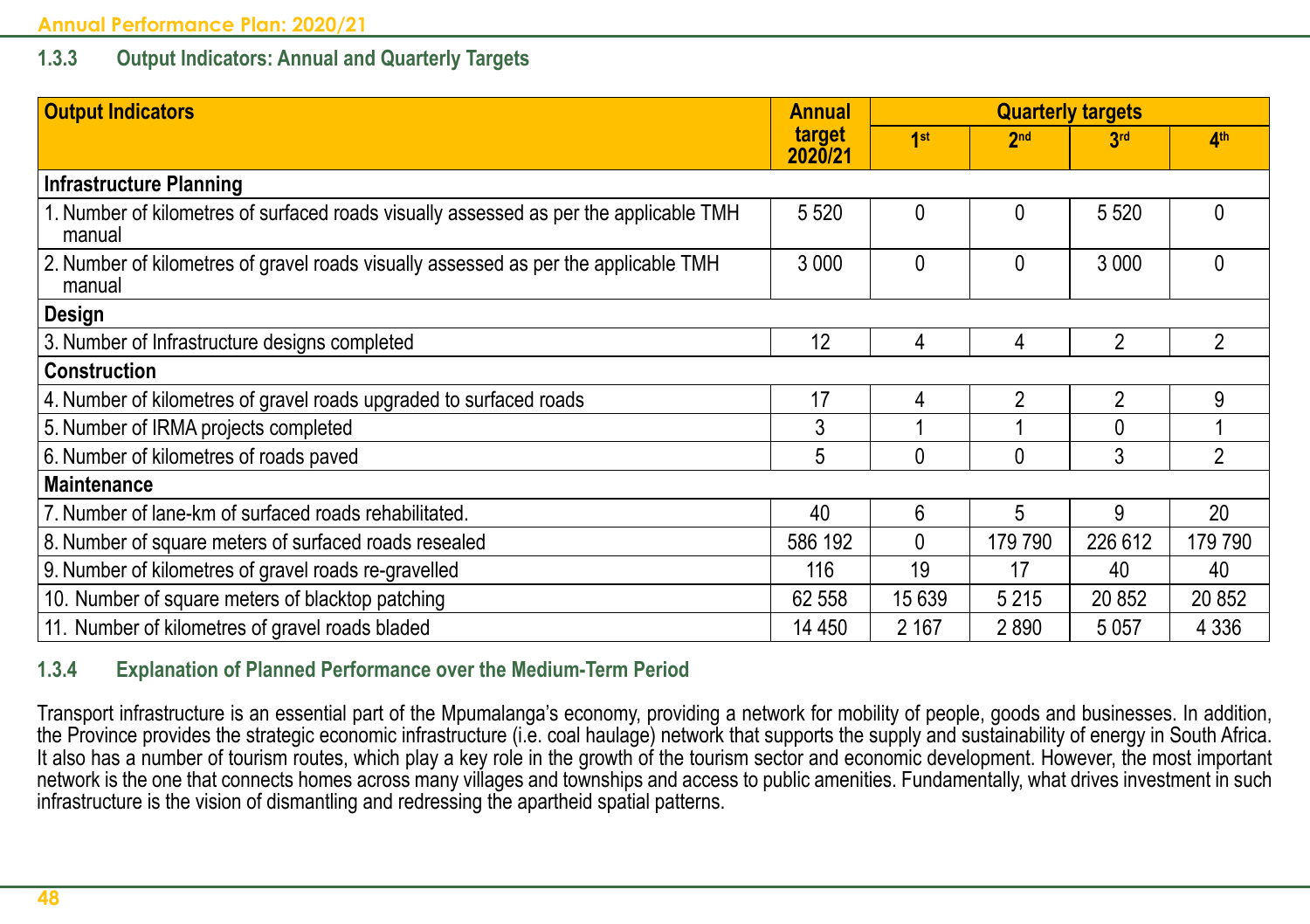# **1.3.5 Programme Resource Considerations**

| <b>Sub-Programmes</b>   | <b>Audited Outcomes</b> |                  |                  | <b>Voted</b> | <b>Adjusted</b><br><b>Appropri-</b><br>ation | <b>Revised</b><br><b>Estimate</b> |                  | <b>Medium-Term Budgets</b> |                  |
|-------------------------|-------------------------|------------------|------------------|--------------|----------------------------------------------|-----------------------------------|------------------|----------------------------|------------------|
|                         | 2016/17<br>R'000        | 2017/18<br>R'000 | 2018/19<br>R'000 |              | 2019/20<br>R'000                             |                                   | 2020/21<br>R'000 | 2021/22<br>R'000           | 2022/23<br>R'000 |
| Programme Support       | .517                    | 1.681            | 1,776            | 2,590        | 2,307                                        | 2,307                             | 2,846            | 3,025                      | 3,171            |
| Infrastructure Planning | 60,004                  | 46,841           | 50,635           | 64,817       | 60,117                                       | 60,117                            | 61,314           | 71,207                     | 74,626           |
| Design                  | 62,252                  | 140,758          | 146.554          | 98,422       | 164,078                                      | 164,078                           | 116,241          | 133,594                    | 140,006          |
| Construction            | .107,565                | 880,715          | 960,668          | 1,111,670    | ,018,802                                     | ,043,587                          | 854,002          | 787,772                    | 824,474          |
| Maintenance             | .120,997                | ,305,593         | 1,475,961        | ,199,925     | .266,314                                     | ,304,766                          | 866,201          | 1,015,959                  | ,055,557         |
| <b>TOTAL</b>            | 2,352,335               | 2,375,588        | 2,635,594        | 2,477,424    | 2,511,618                                    | 2,574,855                         | ,900,604         | 2,011,557                  | 2,097,834        |

# **(a) Economic Classification**

| <b>Sub-Programmes</b>             |                  | <b>Audited Outcomes</b>  |                  | <b>Voted</b><br><b>Adjusted Ap-</b><br>propriation |                  | <b>Revised</b><br><b>Estimate</b> | <b>Medium-Term Budgets</b> |                  |                  |
|-----------------------------------|------------------|--------------------------|------------------|----------------------------------------------------|------------------|-----------------------------------|----------------------------|------------------|------------------|
|                                   | 2016/17<br>R'000 | 2017/18<br>R'000         | 2018/19<br>R'000 |                                                    | 2019/20<br>R'000 |                                   | 2020/21<br>R'000           | 2021/22<br>R'000 | 2022/23<br>R'000 |
| Current payments                  | ,176,936         | ,297,530                 | ,520,100         | ,346,614                                           | ,307,465         | ,339,968                          | 954,970                    | ,097,399         | 1,140,907        |
| Compensation of employees         | 373,505          | 395,238                  | 397,775          | 452,217                                            | 405,021          | 399,073                           | 425,416                    | 470,468          | 492,580          |
| Salaries and wages                | 310,918          | 325,724                  | 327,294          | 371,652                                            | 335,938          | 326,620                           | 347,442                    | 385,099          | 403,113          |
| Social contributions              | 62,587           | 69,514                   | 70,481           | 80,565                                             | 69,083           | 72,453                            | 77,974                     | 85,369           | 89,467           |
| Goods and services                | 803,431          | 902,292                  | 1,122,325        | 894,397                                            | 902,444          | 940,895                           | 529,554                    | 626,931          | 648,327          |
| Administrative fees               | 149              | 110                      | 170              | 175                                                | 175              | 147                               | 190                        | 200              | 210              |
| Advertising                       |                  | 37                       | 358              | 62                                                 | 62               | 401                               | 65                         | 69               | 72               |
| <b>Minor Assets</b>               | 32               | 422                      | 17               | 167                                                | 167              | 425                               | 556                        | 584              | 612              |
| Catering: Departmental activities | 156              | 404                      | 346              | 110                                                | 110              | 830                               | 1,016                      | 1,065            | 1,116            |
| Communication (G&S)               | 474              | 394                      | 66               |                                                    |                  | 38                                |                            |                  |                  |
| Computer services                 | 4                | $\overline{\phantom{0}}$ |                  | 12                                                 | 12               | 12                                | 113                        | 123              | 129              |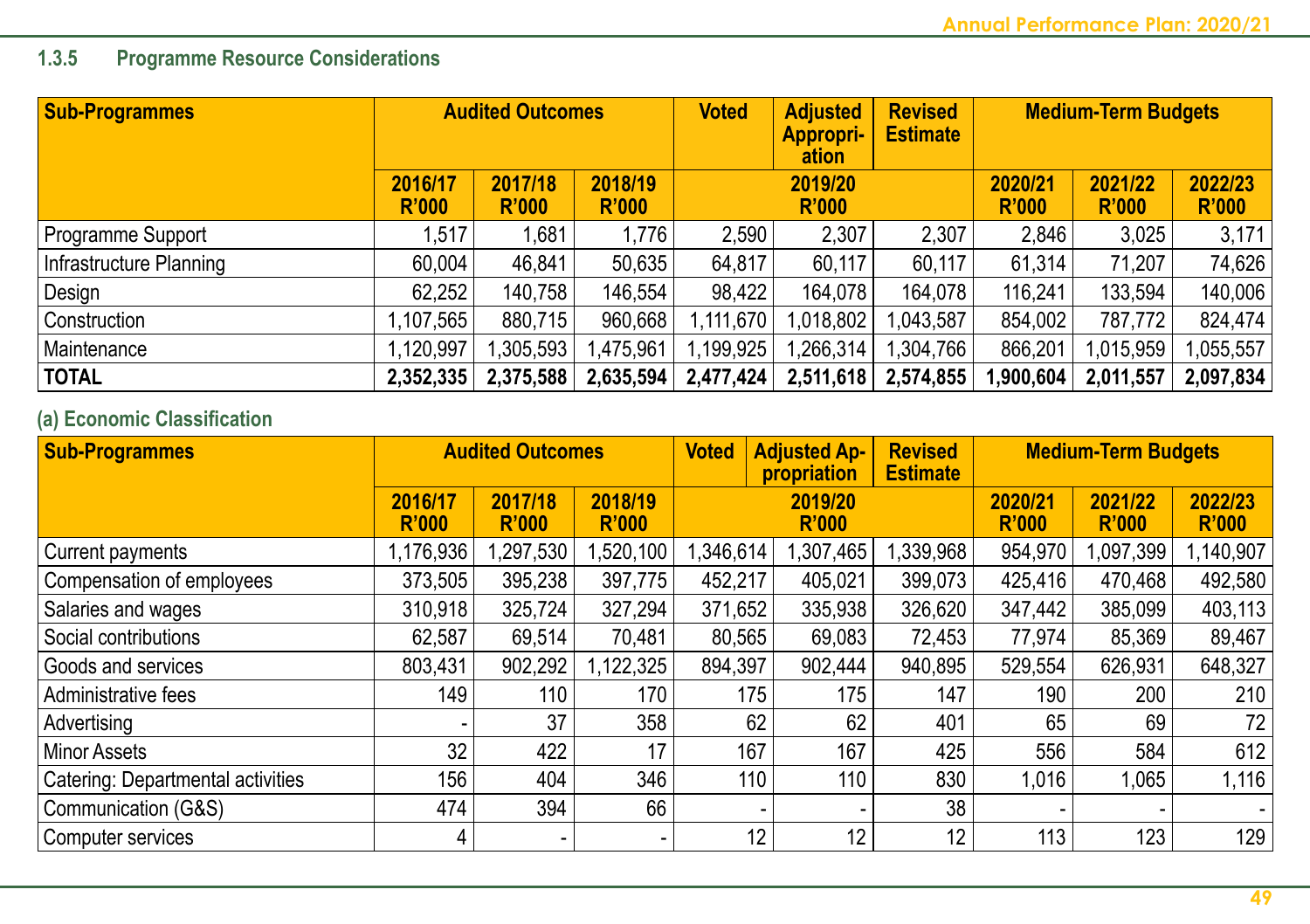| <b>Sub-Programmes</b>                                                 |                         | <b>Audited Outcomes</b> |                         | <b>Voted</b> | <b>Adjusted Ap-</b><br>propriation | <b>Revised</b><br><b>Estimate</b> | <b>Medium-Term Budgets</b> |                         |                         |
|-----------------------------------------------------------------------|-------------------------|-------------------------|-------------------------|--------------|------------------------------------|-----------------------------------|----------------------------|-------------------------|-------------------------|
|                                                                       | 2016/17<br><b>R'000</b> | 2017/18<br><b>R'000</b> | 2018/19<br><b>R'000</b> |              | 2019/20<br><b>R'000</b>            |                                   | 2020/21<br><b>R'000</b>    | 2021/22<br><b>R'000</b> | 2022/23<br><b>R'000</b> |
| Consultant and professional services:<br>business advisory services   |                         |                         |                         |              |                                    | 150                               |                            |                         |                         |
| Consultants and professional services:<br>Infrastructure and planning | 48,416                  | 34,900                  | 56,670                  | 133,605      | 41,728                             | 62,687                            | 63,103                     | 71,730                  | 75,173                  |
| Legal cost                                                            |                         |                         | 50                      |              |                                    |                                   |                            |                         |                         |
| Contractors                                                           | 617,406                 | 698,383                 | 877,934                 | 607,246      | 710,683                            | 691,165                           | 316,192                    | 395,204                 | 405,478                 |
| Agency and support / outsourced<br>services                           | 45,946                  | 30,668                  | 34,493                  | 60,000       | 60,000                             | 57,088                            | 60,000                     | 62,880                  | 65,898                  |
| Fleet services including government<br>motor transport                | 2,356                   | 3,188                   | 3,029                   | 4,305        | 695                                | 34,396                            | 4,821                      | 5,379                   | 5,637                   |
| Inventory: Clothing material and<br>accessories                       | 4,153                   | 12,828                  | 14,067                  | 8,053        | 8,053                              | 7,733                             | 8,596                      | 9,072                   | 9,507                   |
| Inventory: Fuel oil and gas                                           | 8,863                   | 12,097                  | 16,586                  | 12,132       | 12,132                             | 10,330                            | 12,799                     | 13,503                  | 14,151                  |
| Inventory: Materials and supplies                                     | 41,320                  | 68,597                  | 93,014                  | 45,087       | 44,424                             | 53,421                            | 43,058                     | 45,426                  | 47,606                  |
| Inventory: Other consumables                                          | 6,811                   | 1,098                   | 1,109                   |              |                                    | 317                               | 450                        | 476                     | 499                     |
| Inventory: Stationery and printing                                    | 914                     | 147                     | 352                     |              |                                    | 185                               |                            |                         |                         |
| Operating leases                                                      | 7,886                   | 20,192                  | 7,480                   |              |                                    |                                   |                            |                         |                         |
| Travel and subsistence                                                | 13,274                  | 13,326                  | 15,670                  | 14,235       | 14,995                             | 15,360                            | 16,602                     | 17,502                  | 18,342                  |
| Training and development                                              | 3,459                   | 4,235                   | 20                      | 6,669        | 6,669                              | 4,889                             | 758                        | 796                     | 834                     |
| Operating payments                                                    | 1,793                   | 1,236                   | 894                     | 2,472        | 2,472                              | 1,303                             | 1,071                      | 2,750                   | 2,882                   |
| Venues and facilities                                                 | 19                      | 30                      |                         | 67           | 67                                 | 18                                | 164                        | 172                     | 181                     |
| <b>Transfers and subsidies</b>                                        | 8,434                   | 9,667                   | 11,677                  | 7,424        | 12,449                             | 18,398                            | 7,832                      | 8,263                   | 8,660                   |
| Households                                                            | 8,434                   | 9,667                   | 11,677                  | 7,424        | 12,449                             | 18,398                            | 7,832                      | 8,263                   | 8,660                   |
| Social benefits                                                       | 4,813                   | 4,346                   | 4,188                   | 2,451        | 2,476                              | 2,347                             | 2,586                      | 2,728                   | 2,859                   |
| Other transfers to households                                         | 3,621                   | 5,321                   | 7,489                   | 4,973        | 9,973                              | 16,051                            | 5,246                      | 5,535                   | 5,801                   |
| Payments for capital assets                                           | 1,163,965               | 1,068,391               | 1,103,817               | 1,123,386    | 1,191,704                          | ,216,489                          | 937,802                    | 905,895                 | 948,267                 |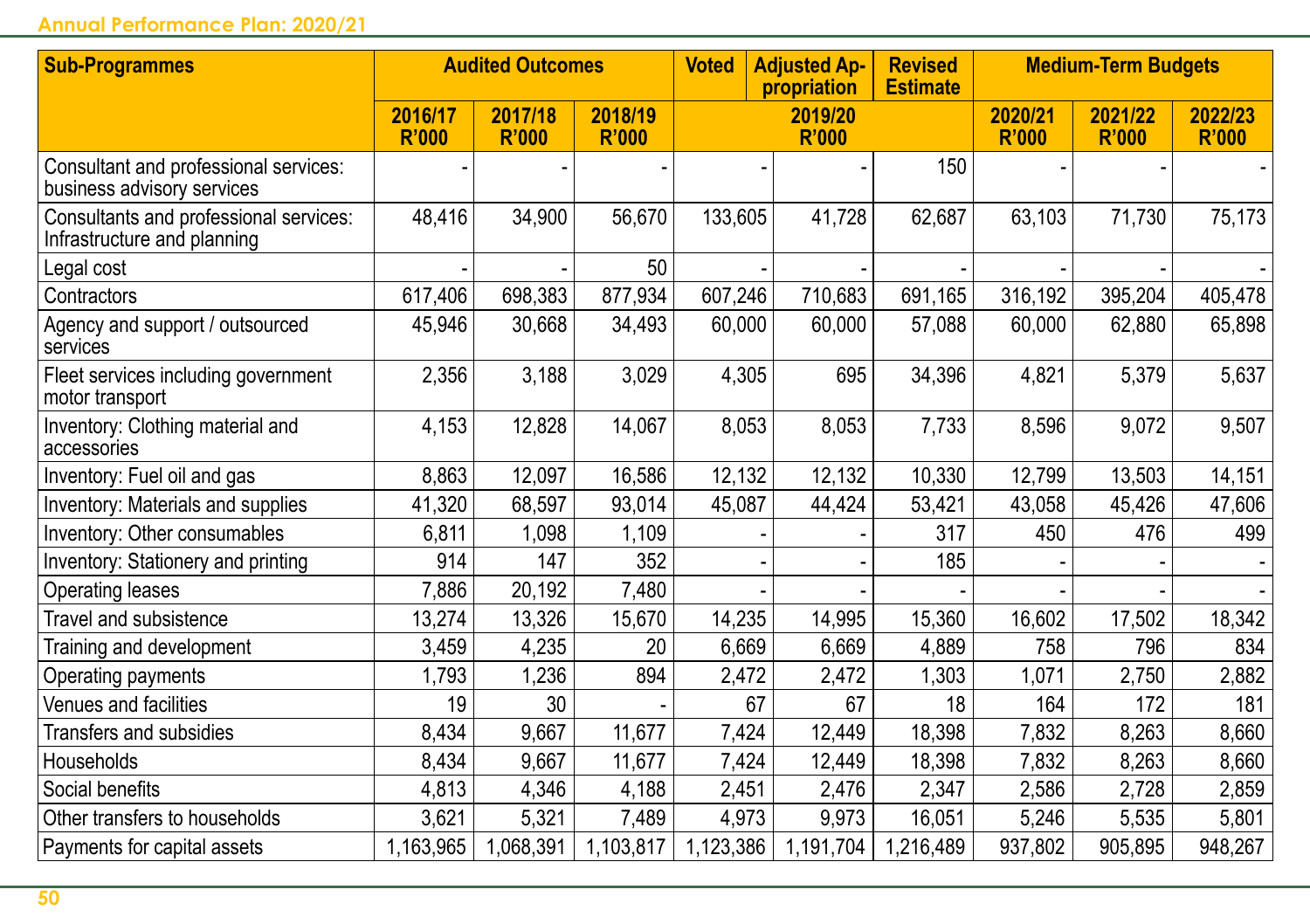| <b>Sub-Programmes</b>                |                  | <b>Audited Outcomes</b> |                  | <b>Voted</b> | <b>Adjusted Ap-</b><br>propriation | <b>Revised</b><br><b>Estimate</b> | <b>Medium-Term Budgets</b> |                  |                  |
|--------------------------------------|------------------|-------------------------|------------------|--------------|------------------------------------|-----------------------------------|----------------------------|------------------|------------------|
|                                      | 2016/17<br>R'000 | 2017/18<br>R'000        | 2018/19<br>R'000 |              | 2019/20<br>R'000                   |                                   | 2020/21<br>R'000           | 2021/22<br>R'000 | 2022/23<br>R'000 |
| Buildings and other fixed structures | ,151,168         | 1,012,111               | ,097,031         | 1,104,955    | 1,172,610                          | ,197,395                          | 937,802                    | 884,643          | 925,995          |
| Other fixed structures               | .151.168         | .012.111                | .097.031         | l.104.955    | .172,610                           | .197.395                          | 937,802                    | 884,643          | 925,995          |
| Machinery and equipment              | 12,797           | 56,280                  | 6,786            | 18,431       | 19,094                             | 19,094                            |                            | 21,252           | 22,272           |
| Transport equipment                  | 495              | 4,418                   |                  |              |                                    |                                   |                            |                  |                  |
| Other Machinery and equipment        | 12,302           | 51,862                  | 6,786            | 18,431       | 19,094                             | 19,094                            |                            | 21,252           | 22,272           |
| Payments for financial assets        | 3 0 0 0          |                         |                  |              |                                    |                                   |                            |                  |                  |
| <b>TOTAL</b>                         | 2,352,335        | 2,375,588               | 2,635,594        | 2,477,424    | 2,511,618                          | 2,574,855                         | 1,900,604                  | 2,011,557        | 2,097,834        |

### **1.3.6 Explanation of the Resource Contribution to Achieving the Outputs**

The budget for Programme 3 has decreased by R576 million (23%), from R2, 477 billion to R1, 900 billion. The reduction is mainly due to the withdrawal of the coal haulage portion of the Provincial Roads Maintenance Grant (PRMG). This year, an amount of R231 million has been allocated provincially for the rehabilitation and maintenance of coal haulage routes but this is not even enough to cover the contractual obligations for the MTEF period. The Programme also continues to experience budget pressures due to the high demand of equitable share funded projects such as upgrade of roads and construction and/ or maintenance of bridges in rural communities.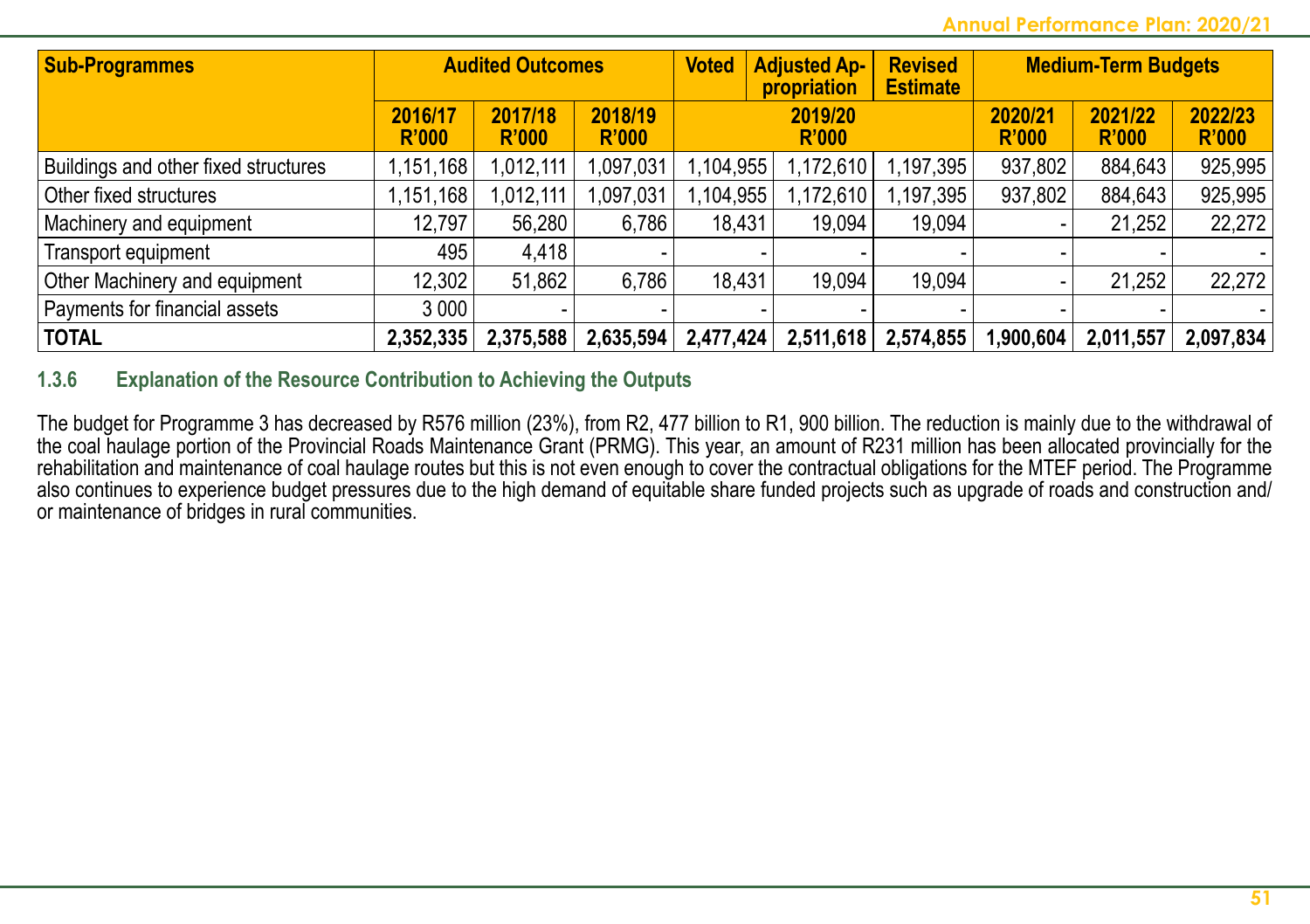## **1.4 PROGRAMME 4: TRANSPORT OPERATIONS**

### **1.4.1 Purpose**

The purpose of the Programme is to plan, regulate and facilitate the provision of integrated land transport services through co-ordination and co-operation with national planning authorities, CBOs, NGOs and the private sector in order to enhance the mobility of all communities particularly those currently without or with limited access.

## **1.4.2 Outcomes, Outputs, Output Indicators and Targets**

| <b>Outcomes</b>                                                                                                                                                                                                                                                                                                     | <b>Outputs</b>                                     | <b>Output Indicators</b>                      |               | <b>Audited Performance</b> |               | <b>Estimated</b>            | <b>MTEF targets</b> |               |               |  |  |  |
|---------------------------------------------------------------------------------------------------------------------------------------------------------------------------------------------------------------------------------------------------------------------------------------------------------------------|----------------------------------------------------|-----------------------------------------------|---------------|----------------------------|---------------|-----------------------------|---------------------|---------------|---------------|--|--|--|
|                                                                                                                                                                                                                                                                                                                     |                                                    |                                               | 2016/17       | 2017/18                    | 2018/19       | perfor-<br>mance<br>2019/20 | 2020/21             | 2021/22       | 2022/23       |  |  |  |
| An efficient,                                                                                                                                                                                                                                                                                                       | <b>Public Transport Services</b>                   |                                               |               |                            |               |                             |                     |               |               |  |  |  |
| competitive<br>1. Effective<br>and responsive<br>management<br>infrastructure<br>of bus subsidy<br>network<br>contracts<br>2. Effective<br>management<br>of bus subsidy<br>contracts<br>3. Effective<br>management<br>of bus subsidy<br>contracts<br>4. Effective<br>management of<br>Scholar Transport<br>Services |                                                    | Number of routes<br>subsidized                | 154           | 154                        | 154           | 154                         | 154                 | 154           | 154           |  |  |  |
|                                                                                                                                                                                                                                                                                                                     |                                                    | Number of<br>vehicle kilometers<br>subsidized | 27 446<br>939 | 27 248<br>309              | 26 932<br>110 | 27 697<br>947               | 25 509<br>524       | 27 431<br>489 | 27 431<br>489 |  |  |  |
|                                                                                                                                                                                                                                                                                                                     |                                                    | Number of trips<br>subsidized                 | 842 753       | 831 132                    | 820 764       | 850 950                     | 810 436             | 842 159       | 824 159       |  |  |  |
|                                                                                                                                                                                                                                                                                                                     | Number of scholar<br>transport routes<br>monitored | 1 3 6 4                                       | 1 3 6 4       | 1 3 6 4                    | 1 3 6 4       | 1 1 7 3                     | 1 364               | 1 3 6 4       |               |  |  |  |
|                                                                                                                                                                                                                                                                                                                     | <b>Transport Safety and Compliance</b>             |                                               |               |                            |               |                             |                     |               |               |  |  |  |
| 5. Monitoring and<br>enforcement of<br><b>NLTA</b>                                                                                                                                                                                                                                                                  |                                                    | Number of roadside<br>checks conducted        | 3 1 3 7       | 3 0 0 0                    | 3 0 0 0       | 3 0 0 0                     | 3500                | 3 0 0 0       | 3 0 0 0       |  |  |  |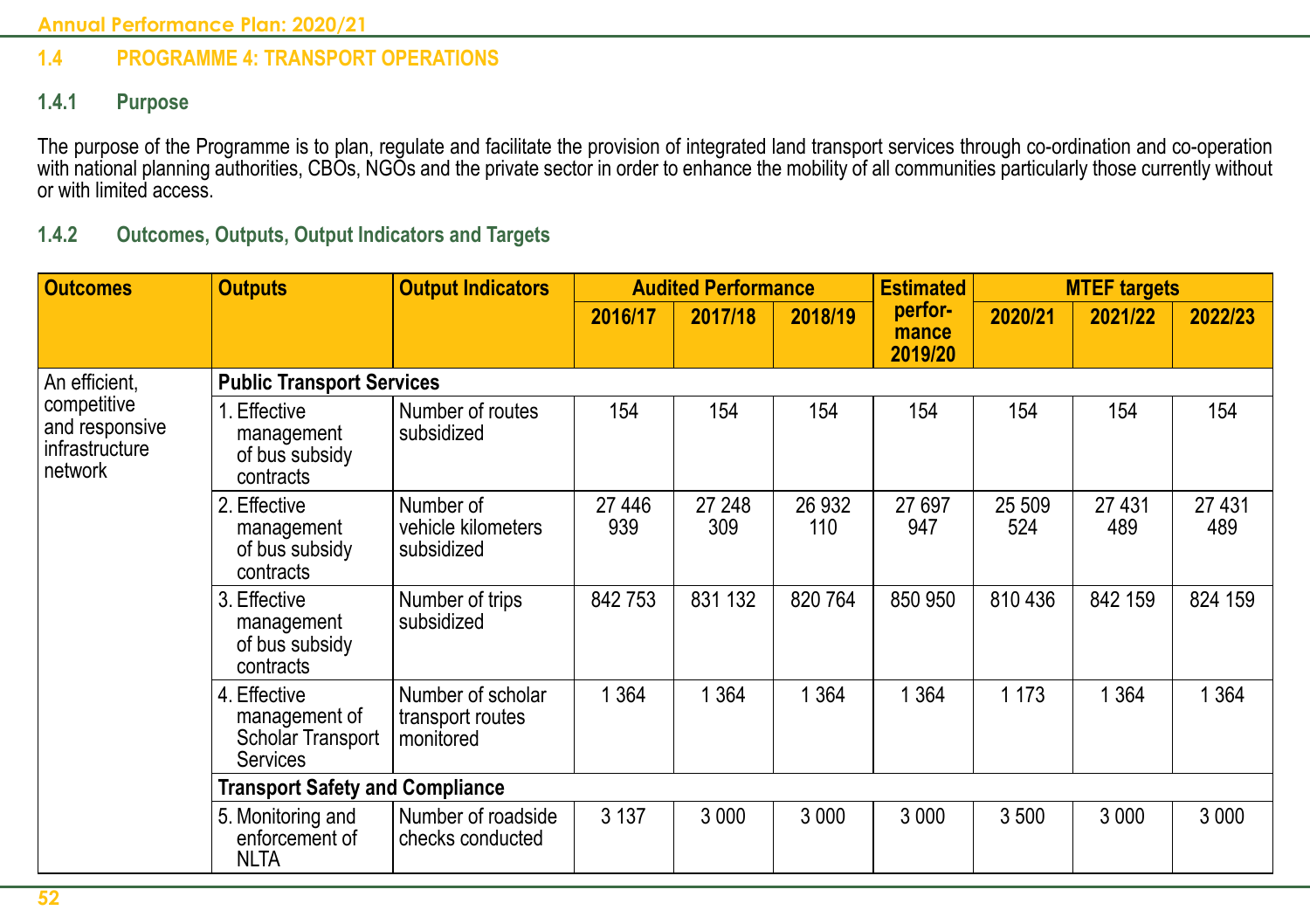| <b>Outcomes</b> | <b>Outputs</b>                                                           | <b>Output Indicators</b>                                                          | <b>Audited Performance</b> |         |         | <b>Estimated</b>            |         | <b>MTEF targets</b> |         |  |  |
|-----------------|--------------------------------------------------------------------------|-----------------------------------------------------------------------------------|----------------------------|---------|---------|-----------------------------|---------|---------------------|---------|--|--|
|                 |                                                                          |                                                                                   | 2016/17                    | 2017/18 | 2018/19 | perfor-<br>mance<br>2019/20 | 2020/21 | 2021/22             | 2022/23 |  |  |
|                 | <b>Operator License and Permits</b>                                      |                                                                                   |                            |         |         |                             |         |                     |         |  |  |
|                 | 6. Oversight and<br>monitoring of<br>public transport in<br>the Province | Number of Provincial<br><b>Regulating Entity</b><br>  (PRE) hearings<br>conducted | 48                         | 48      | 48      | 48                          | 41      | 52                  | 54      |  |  |

### **1.4.3 Output Indicators: Annual and Quarterly Targets**

| <b>Output Indicators</b>                                           | <b>Annual</b>             | <b>Quarterly Targets</b> |                 |                 |                 |  |
|--------------------------------------------------------------------|---------------------------|--------------------------|-----------------|-----------------|-----------------|--|
|                                                                    | <b>Targets</b><br>2020/21 | 4st                      | 2 <sub>nd</sub> | 3 <sub>rd</sub> | 4 <sup>th</sup> |  |
| <b>Public Transport Services</b>                                   |                           |                          |                 |                 |                 |  |
| 1. *Number of routes subsidized                                    | 154                       | 154                      | 154             | 154             | 154             |  |
| 2. Number of vehicle kilometers subsidized                         | 25 509 524                | 6760455                  | 4 886 045       | 6863917         | 6706549         |  |
| 3. Number of trips subsidized                                      | 810 436                   | 205 649                  | 201 425         | 211 803         | 191 559         |  |
| 4. Number of scholar transport routes monitored                    | 1 1 7 3                   | 341                      | 150             | 341             | 341             |  |
| <b>Transport Safety and Compliance</b>                             |                           |                          |                 |                 |                 |  |
| 5. Number of roadside checks conducted                             | 3 500                     | 720                      | 900             | 940             | 940             |  |
| <b>Operator License and Permits</b>                                |                           |                          |                 |                 |                 |  |
| 6. Number of Provincial Regulating Entity (PRE) hearings conducted | 41                        | 12                       | 5               | 13              | 11              |  |
| *Non-cumulative                                                    |                           |                          |                 |                 |                 |  |

### **1.4.4 Explanation of planned performance over the medium-term period**

An efficient public transport system and service is not only important to the economic growth of the Province but it is also important to ensure safety, accessibility, reliability and affordability. As such, the Department supports these priorities through various public transport operations which include subsidisation of almost 400 000 commuters on a daily basis. In addition, DPWRT supports DOE's endeavours towards quality basic education through the provision of scholar transport services to approximately 63 000 learners. Unfortunately, the ambitions to provide an Integrated Public Transport Network in the City of Mbombela and surrounding arears had to be suspended due to poor public finances.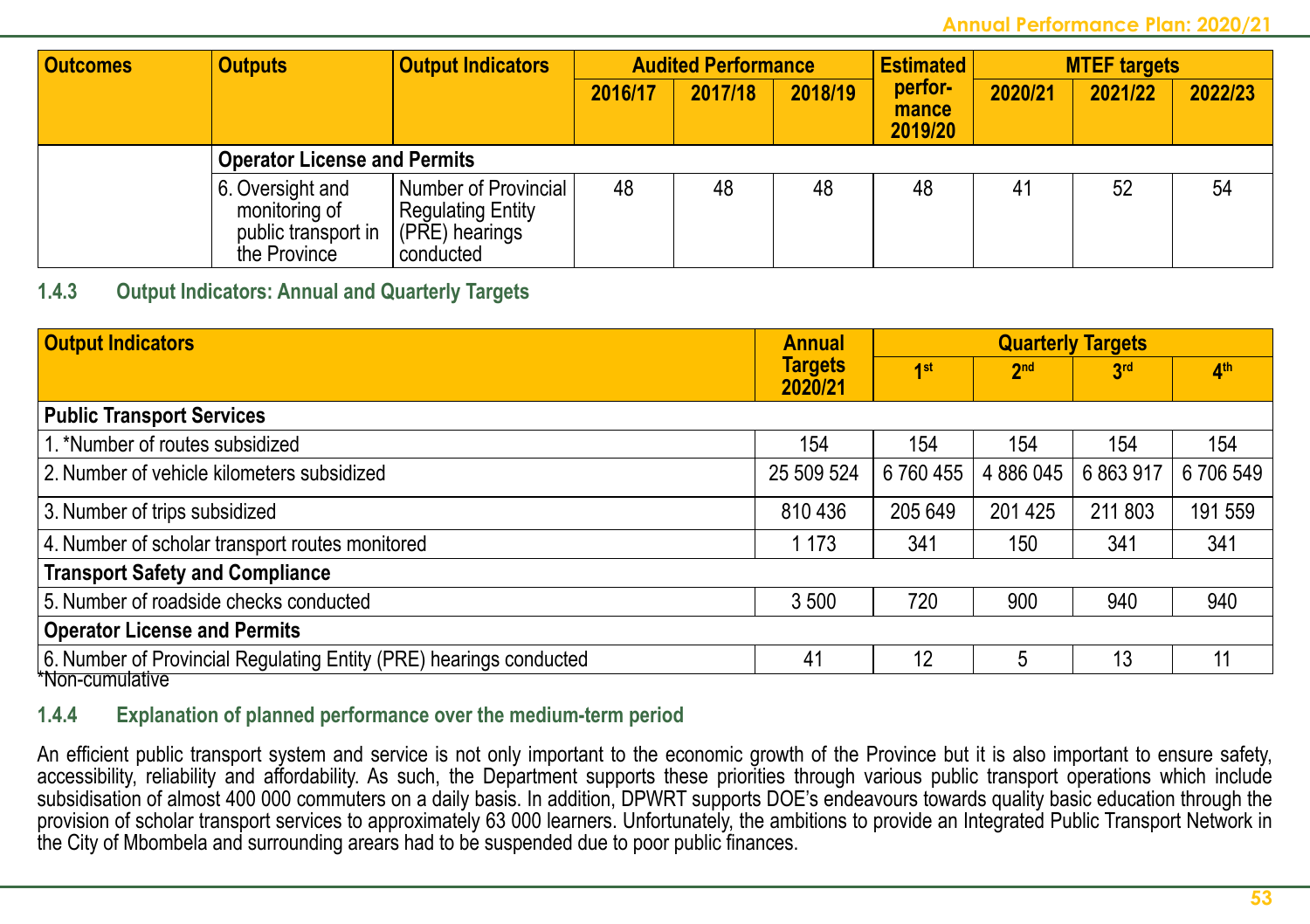# **1.4.5 Programme Resource Considerations**

| <b>Sub-Programmes</b>                  | <b>Audited Outcomes</b> |                         | <b>Voted</b>     | <b>Adjusted</b><br><b>Appropri-</b><br>ation | <b>Revised</b><br><b>Estimate</b> |           | <b>Medium-Term Budgets</b> |                  |                  |
|----------------------------------------|-------------------------|-------------------------|------------------|----------------------------------------------|-----------------------------------|-----------|----------------------------|------------------|------------------|
|                                        | 2016/17<br><b>R'000</b> | 2017/18<br><b>R'000</b> | 2018/19<br>R'000 |                                              | 2019/20<br>R'000                  |           | 2020/21<br>R'000           | 2021/22<br>R'000 | 2022/23<br>R'000 |
| Programme Support                      | 2,189                   | 2,431                   | 2,726            | 2,730                                        | 2,730                             | 3,014     | 2,902                      | 3,085            | 3,234            |
| Public Transport Services              | .010.479                | .099,709                | ,120,015         | ,223,443                                     | ,223,503                          | ,229,369  | 188,943                    | ,366,457         | 417,089          |
| <b>Transport Safety and Compliance</b> | 48,354                  | 36,780                  | 51,747           | 55,919                                       | 55,919                            | 55,919    | 51,843                     | 55,058           | 57,703           |
| <b>Transport Systems</b>               | 10,767                  | 24,217                  | 16,912           | 16,504                                       | 16,504                            | 16,504    | 17,412                     | 18,369           | 19,251           |
| Infrastructure Operations              | 22,262                  | 11,299                  | 9,415            | 10,172                                       | 10,172                            | 10,172    | 10,814                     | 11,981           | 12,557           |
| <b>TOTAL</b>                           | 1,094,051               | ,174,436                | 1,200,815        | 1,308,768                                    | 1,308,828                         | 1,314,978 | 1,271,914                  | 1,454,950        | ,509,834         |

# **(a) Economic Classification**

| <b>Sub-Programmes</b>             |                  | <b>Audited Outcomes</b> |                  | <b>Adjusted</b><br><b>Voted</b><br><b>Appropri-</b><br>ation |                  | <b>Revised</b><br><b>Estimate</b> | <b>Medium-Term Budgets</b> |                          |                  |
|-----------------------------------|------------------|-------------------------|------------------|--------------------------------------------------------------|------------------|-----------------------------------|----------------------------|--------------------------|------------------|
|                                   | 2016/17<br>R'000 | 2017/18<br>R'000        | 2018/19<br>R'000 |                                                              | 2019/20<br>R'000 |                                   | 2020/21<br>R'000           | 2021/22<br>R'000         | 2022/23<br>R'000 |
| Current payments                  | 459,188          | 509,667                 | 515,278          | 564,541                                                      | 590,782          | 596,932                           | 513,213                    | 648,217                  | 664,377          |
| Compensation of employees         | 66,134           | 102,778                 | 110,204          | 83,622                                                       | 83,622           | 89,772                            | 88,117                     | 90,776                   | 95,002           |
| Salaries and wages                | 56,788           | 87,464                  | 93,847           | 72,511                                                       | 72,511           | 71,601                            | 73,404                     | 75,532                   | 79,026           |
| Social contributions              | 9,346            | 15,314                  | 16,357           | 11,111                                                       | 11,111           | 18,171                            | 14,713                     | 15,244                   | 15,976           |
| Goods and services                | 393,054          | 406,889                 | 405,074          | 480,919                                                      | 507,160          | 507,160                           | 425,096                    | 557,441                  | 569,375          |
| <b>Administration Fee</b>         | 101              | 51                      | 124              | 25                                                           | 25               | 70                                | 71                         | 76                       | 79               |
| Advertising                       | 12               | 28                      | 26               |                                                              | 3                | 177                               | 3                          | 3                        | 3                |
| Minor Assets                      | 8,594            |                         | 14               | 1,664                                                        | 1,664            | 2,012                             | 2,205                      | 2,324                    | 2,356            |
| Catering: Departmental activities | 32               | 52                      | 86               | 348                                                          | 348              | 212                               | 259                        | 273                      | 287              |
| Communication (G&S)               | 232              | 171                     | 94               | 34                                                           | 34               | 34                                | $\overline{\phantom{0}}$   | $\overline{\phantom{0}}$ |                  |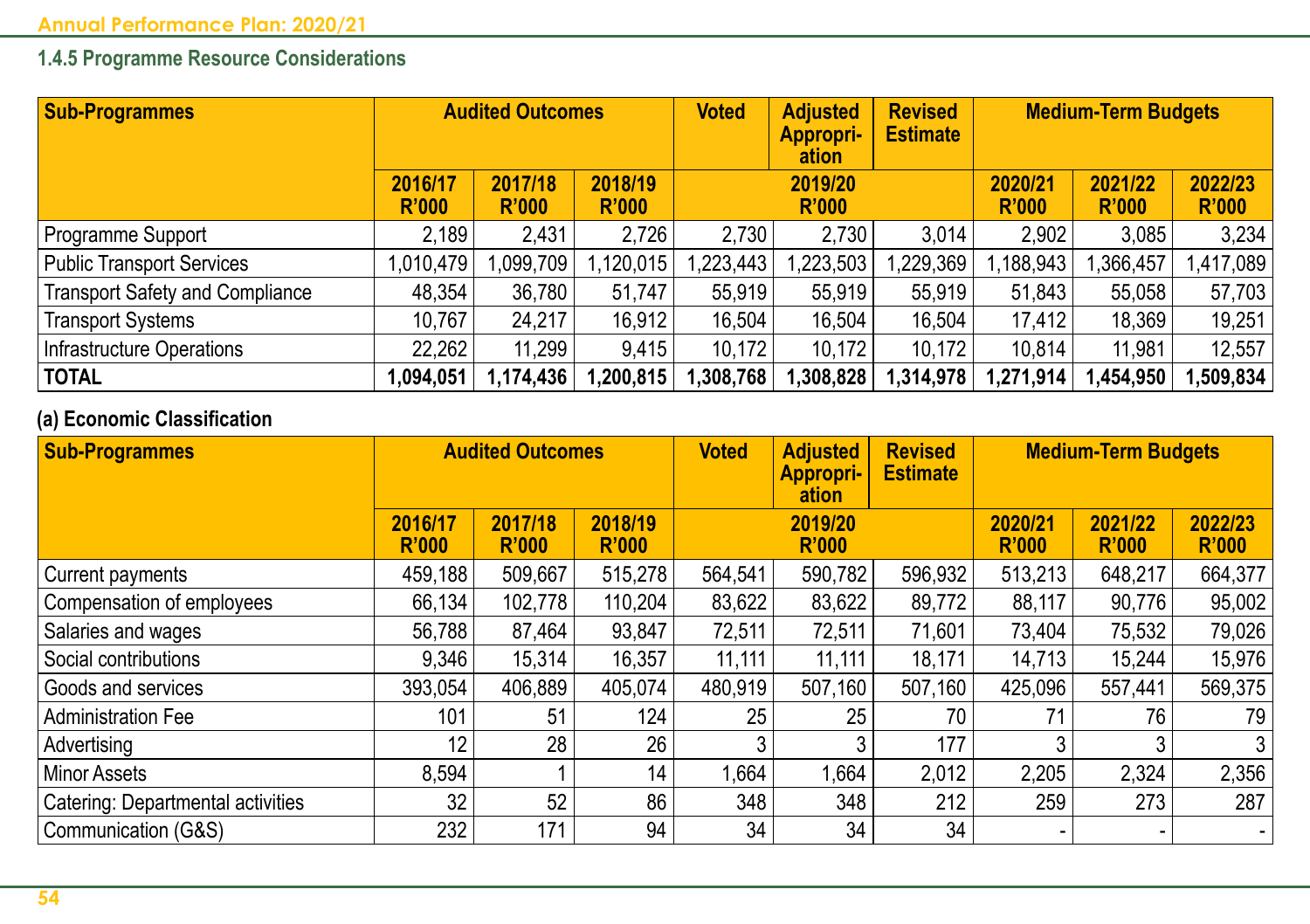| <b>Sub-Programmes</b>                                                    | <b>Audited Outcomes</b> |                         |                         | <b>Voted</b>     | <b>Adjusted</b><br><b>Appropri-</b><br>ation | <b>Revised</b><br><b>Estimate</b> | <b>Medium-Term Budgets</b> |                         |                         |  |
|--------------------------------------------------------------------------|-------------------------|-------------------------|-------------------------|------------------|----------------------------------------------|-----------------------------------|----------------------------|-------------------------|-------------------------|--|
|                                                                          | 2016/17<br><b>R'000</b> | 2017/18<br><b>R'000</b> | 2018/19<br><b>R'000</b> | 2019/20<br>R'000 |                                              |                                   | 2020/21<br><b>R'000</b>    | 2021/22<br><b>R'000</b> | 2022/23<br><b>R'000</b> |  |
| Consultants and professional services:<br>Business and advisory services | 9,470                   | 11,779                  | 9,062                   | 10,743           | 10,743                                       | 10,080                            | 10,015                     | 11,578                  | 11,763                  |  |
| Contractors                                                              | 1,922                   | 8                       | 352                     | 966              | 966                                          | 130                               | 1,019                      | 1,075                   | 1,127                   |  |
| Agency & support/Outsourced services                                     |                         |                         |                         |                  |                                              |                                   |                            |                         |                         |  |
| Fleet services (including government<br>motor transport)                 |                         | 11,748                  | $\overline{2}$          |                  |                                              |                                   |                            |                         |                         |  |
| Inventory: Clothing Materials                                            | 560                     | 496                     | 181                     |                  |                                              | 497                               |                            |                         |                         |  |
| Inventory: Other supplies                                                |                         |                         | 28                      | 1,357            | 1,357                                        | 221                               | 1,431                      | 1,510                   | 1,582                   |  |
| Consumables supplies                                                     | $\overline{2}$          |                         | 3                       | 1,397            | 1,397                                        | 268                               | 1,727                      | 1,822                   | 1,910                   |  |
| Consumable: Stationery and printing                                      | 275                     | 190                     | 411                     | 22               | 22                                           | 101                               | 168                        | 177                     | 185                     |  |
| Operating leases                                                         |                         |                         |                         | 313              | 131                                          | 156                               | 330                        | 348                     | 365                     |  |
| Transport provided: Departmental<br>activity                             | 361 979                 | 373 051                 | 383 923                 | 457 670          | 483 911                                      | 484 219                           | 394,925                    | 524 200                 | 987<br>534              |  |
| Travel and subsistence                                                   | 6966                    | 8828                    | 10 387                  | 5 1 9 1          | 5 1 9 1                                      | 7656                              | 11,692                     | 12734                   | 13 346                  |  |
| Training and development                                                 | 2 3 7 4                 |                         |                         | 904              | 904                                          | 904                               | 954                        | 1 0 0 7                 | 1056                    |  |
| Operating payments                                                       | 494                     | 486                     | 369                     | 282              | 282                                          | 334                               | 297                        | 314                     | 329                     |  |
| Venues and facilities                                                    | 40                      |                         | 11                      |                  |                                              | 89                                |                            |                         |                         |  |
| <b>Transfers and subsidies</b>                                           | 575,184                 | 610,465                 | 627,255                 | 671,029          | 671,029                                      | 671,029                           | 707,761                    | 754,904                 | 791,140                 |  |
| Public corporations and private<br>enterprises                           | 574,982                 | 609,971                 | 626,070                 | 670,527          | 670,527                                      | 670,527                           | 707,231                    | 754,345                 | 790,554                 |  |
| Public corporations                                                      | 574,982                 | 609,971                 | 626,070                 | 670,527          | 670,527                                      | 670,527                           | 707,231                    | 754,345                 | 790,554                 |  |
| Households                                                               | 202                     | 494                     | 1,185                   | 502              | 502                                          | 502                               | 530                        | 559                     | 586                     |  |
| Social benefits                                                          | 202                     | 494                     | 1,185                   | 502              | 502                                          | 502                               | 530                        | 559                     | 586                     |  |
| Payments for capital assets                                              | 59,679                  | 54,304                  | 58,282                  | 73,198           | 47,017                                       | 47,017                            | 50,940                     | 51,829                  | 54,317                  |  |
| Buildings and other fixed structures                                     | 14,013                  | 197                     | 481                     | 593              | 593                                          | 593                               | 626                        | 660                     | 692                     |  |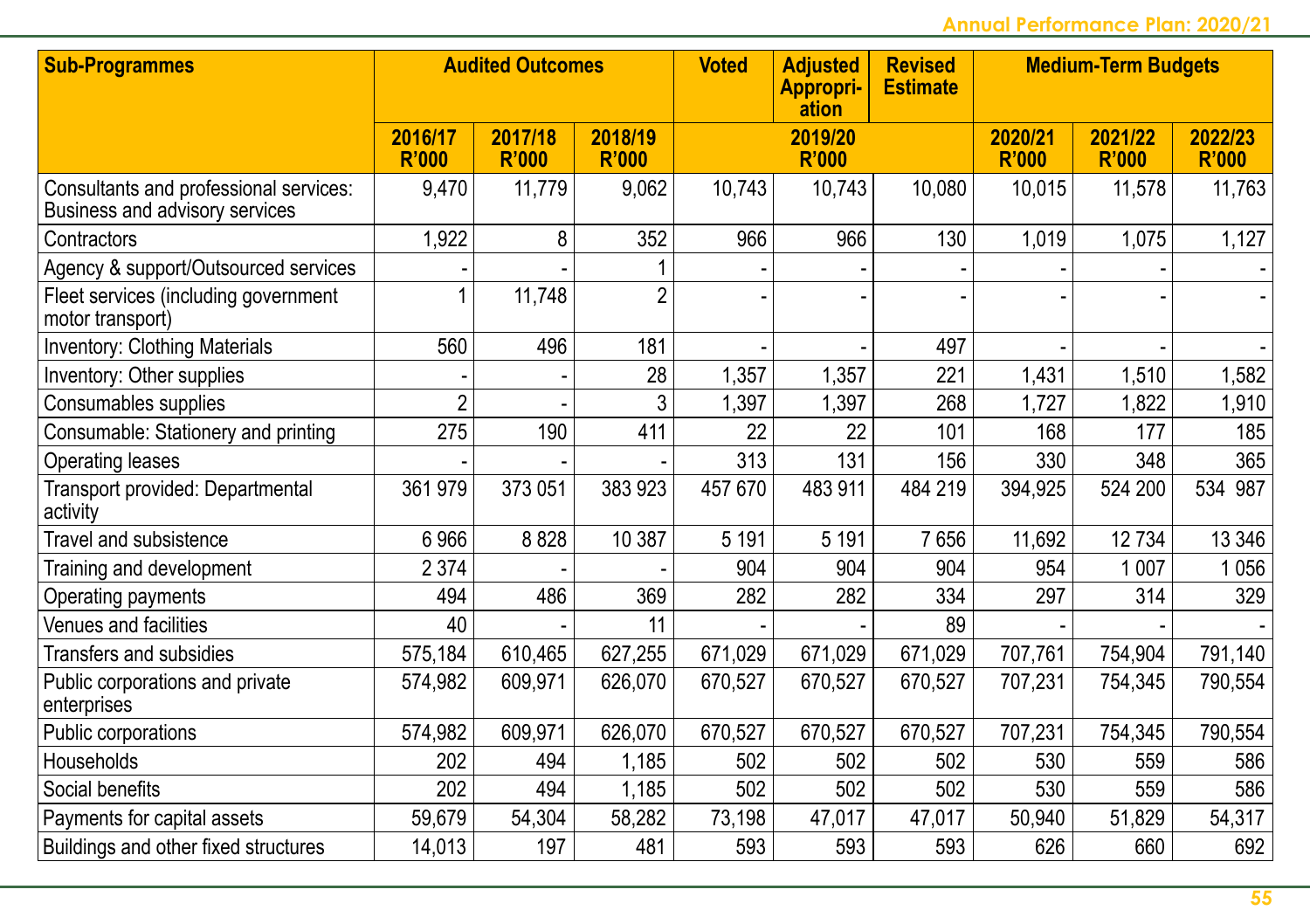| <b>Sub-Programmes</b>         | <b>Audited Outcomes</b> |                  | <b>Voted</b>     | <b>Adjusted</b><br><b>Appropri-</b><br>ation | <b>Revised</b><br><b>Estimate</b> | <b>Medium-Term Budgets</b> |                  |                  |                         |
|-------------------------------|-------------------------|------------------|------------------|----------------------------------------------|-----------------------------------|----------------------------|------------------|------------------|-------------------------|
|                               | 2016/17<br>R'000        | 2017/18<br>R'000 | 2018/19<br>R'000 | 2019/20<br>R'000                             |                                   |                            | 2020/21<br>R'000 | 2021/22<br>R'000 | 2022/23<br><b>R'000</b> |
| Other fixed structures        | 14,013                  | 197              | 481              | 593                                          | 593                               | 593                        | 626              | 660              | 692                     |
| Machinery and equipment       | 45,666                  | 54,107           | 57,801           | 72,605                                       | 46,424                            | 46,424                     | 50,314           | 51,169           | 53,625                  |
| Transport equipment           | 45,612                  | 54,087           | 57,521           | 72,286                                       | 45,296                            | 45,821                     | 49,977           | 50,813           | 53,252                  |
| Other machinery and equipment | 54                      | 20               | 280              | 319                                          | 1.128                             | 603                        | 337              | 356              | 373                     |
| <b>TOTAL</b>                  | 1,094,051               | 1,174,436        | 1,200,815        | 1,308,768                                    | 1,308,828                         | 1,314,978                  | 1,271,914        | 1,454,950        | 1,509,834               |

### **1.4.6 Explanation of the Resource Contribution to Achieving the Outputs**

The budget for Programme 4 has decreased by R37 million (2.9%), from R1,309 billion to R1,272 billion. The reduction is as a result of R95.6 million allocation suspended during the special adjustment appropriation. Despite the transfer of Government Motor Transport function to Programme 1, there was minimal reduction on this Programme's budget. Also noteworthy, is that 5% or R33,8 million of the PTOG may be reprioritised to fund the provincial Covid-19 expenses relating to Public Transport.. Overall, the budget supports the provision of an accessible transport system linking people to employment, education, services and social networks.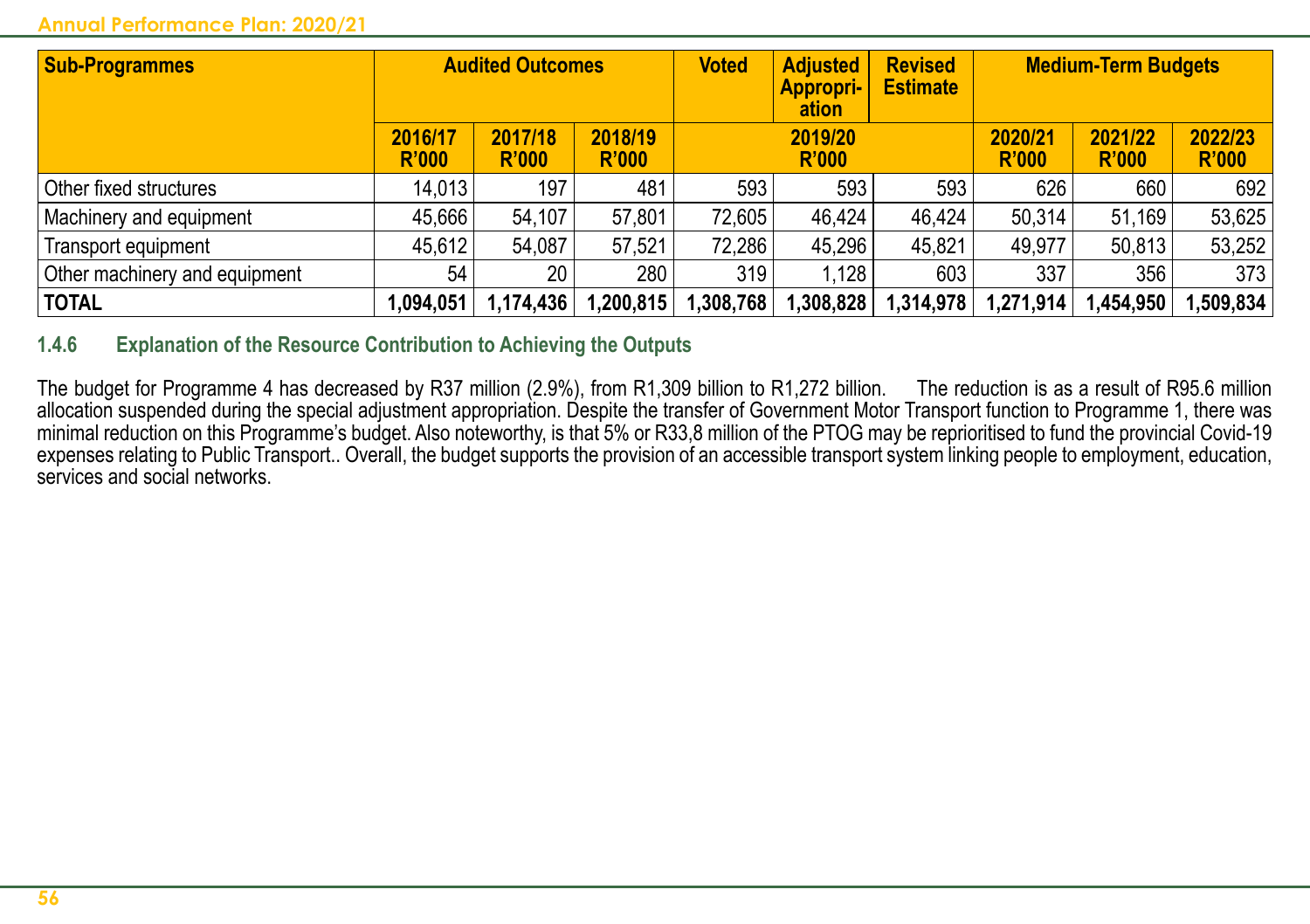## **1.5 PROGRAMME 5: COMMUNITY BASED PROGRAMMES**

### **1.5.1 Purpose**

The purpose of the Programme is to manage the implementation of programmes and strategies that lead to the development and empowerment of communities and contractors. This includes the provincial management and co-ordination of the Expanded Public Works Programme (EPWP).

## **1.5.2 Outcomes, Outputs, Output Indicators and Targets**

| <b>Outcomes</b>                                                                    | <b>Outputs</b>                                                                           | <b>Output Indicators</b>                                                          |         | <b>Audited performance</b> |         | <b>Estimated</b>            | <b>MTEF targets</b> |         |         |  |  |  |
|------------------------------------------------------------------------------------|------------------------------------------------------------------------------------------|-----------------------------------------------------------------------------------|---------|----------------------------|---------|-----------------------------|---------------------|---------|---------|--|--|--|
|                                                                                    |                                                                                          |                                                                                   | 2016/17 | 2017/18                    | 2018/19 | perfor-<br>mance<br>2019/20 | 2020/21             | 2021/22 | 2022/23 |  |  |  |
| More decent                                                                        | <b>Public Works Sector</b>                                                               |                                                                                   |         |                            |         |                             |                     |         |         |  |  |  |
| jobs created and                                                                   | <b>Community Development</b>                                                             |                                                                                   |         |                            |         |                             |                     |         |         |  |  |  |
| sustained, with<br>youth, women<br>and persons<br>with disabilities<br>prioritised | 1. Work opportunities   Number of work<br>created by<br><b>DPWRT</b>                     | opportunities created<br>by the Provincial<br>Department of Public<br>Works/Roads | 8 3 5 1 | 8 3 7 7                    | 8 9 0 1 | 16 043                      | 7575                | 10 547  | 11 0 74 |  |  |  |
|                                                                                    | <b>Innovation and Empowerment</b>                                                        |                                                                                   |         |                            |         |                             |                     |         |         |  |  |  |
|                                                                                    | 2. Empowerment<br>Programmes im-<br>plemented (NYS,<br>Sakhabakhi and<br>Siyatentela)    | Number of<br>beneficiary<br>empowerment<br>interventions.                         | 3       | 3                          | 3       | 3                           | 3                   | 3       | 3       |  |  |  |
|                                                                                    |                                                                                          | <b>Coordination and Compliance Monitoring</b>                                     |         |                            |         |                             |                     |         |         |  |  |  |
|                                                                                    | 3. Public Bodies<br>reporting on work<br>opportunities<br>created through<br><b>EPWP</b> | Number of public<br>bodies reporting on<br>EPWP targets within<br>the Province    | 31      | 30                         | 30      | 30                          | 30                  | 30      | 30      |  |  |  |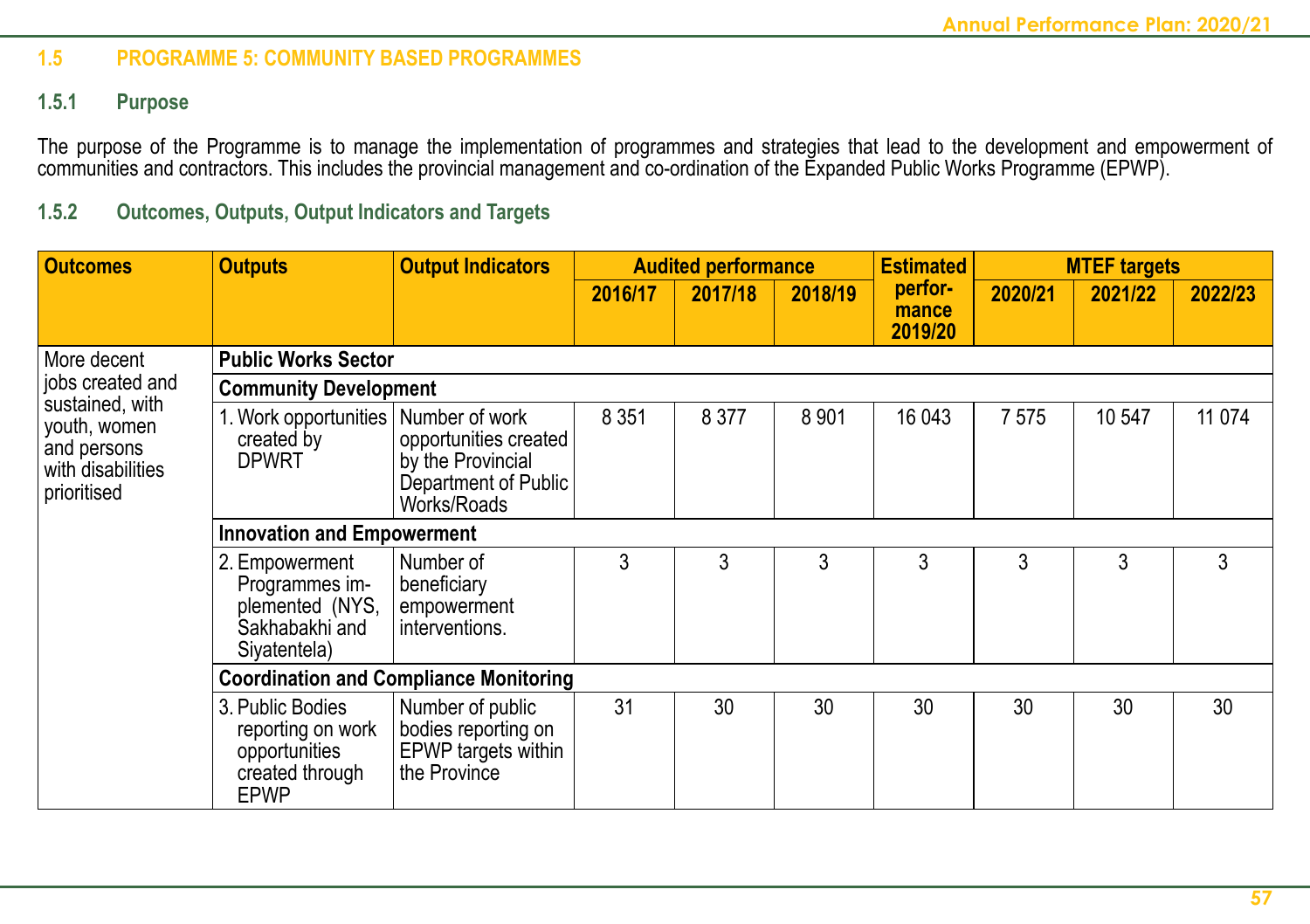| <b>Outcomes</b> | <b>Outputs</b>                                                                                                                                                                                                                                                                                                         | <b>Output Indicators</b>                                                                                                                                      |         | <b>Audited performance</b> |                | <b>Estimated</b>            |                | <b>MTEF targets</b> |                |  |
|-----------------|------------------------------------------------------------------------------------------------------------------------------------------------------------------------------------------------------------------------------------------------------------------------------------------------------------------------|---------------------------------------------------------------------------------------------------------------------------------------------------------------|---------|----------------------------|----------------|-----------------------------|----------------|---------------------|----------------|--|
|                 |                                                                                                                                                                                                                                                                                                                        |                                                                                                                                                               | 2016/17 | 2017/18                    | 2018/19        | perfor-<br>mance<br>2019/20 | 2020/21        | 2021/22             | 2022/23        |  |
|                 | 4. Interventions<br>Implemented to<br>support Public<br>Bodies.in relation<br>to EPWP                                                                                                                                                                                                                                  | Number of<br>interventions<br>implemented to<br>support public<br>bodies in the<br>creation of targeted<br>number of work<br>opportunities in the<br>Province | 4       | $\overline{7}$             | $\overline{7}$ | 7                           | $\overline{7}$ | $\overline{7}$      | $\overline{7}$ |  |
|                 | <b>Transport Sector</b>                                                                                                                                                                                                                                                                                                |                                                                                                                                                               |         |                            |                |                             |                |                     |                |  |
|                 | <b>EPWP Coordination and Monitoring</b>                                                                                                                                                                                                                                                                                |                                                                                                                                                               |         |                            |                |                             |                |                     |                |  |
|                 | 5. EPWP work<br>opportunities<br>created by the<br><b>Transport Sector</b>                                                                                                                                                                                                                                             | Number of jobs<br>created                                                                                                                                     |         |                            |                | 15 5 23                     | 6375           | 9 2 8 0             | 9744           |  |
|                 | 6. Full Time<br>Equivalents<br>created by the<br><b>Transport Sector</b>                                                                                                                                                                                                                                               | Number of Full Time<br>Equivalents jobs<br>created                                                                                                            |         |                            |                | 8 3 8 2                     | 3 3 2 6        | 4612                | 4668           |  |
|                 | 7. EPWP work<br>Number of youth<br>employed (18-35)<br>opportunities<br>created for the<br>youth<br>8. EPWP work<br>Number of Women<br>opportunities<br>employed<br>created for women<br>9. EPWP work<br>Number of people<br>with disabilities<br>opportunities<br>created for people<br>employed<br>with disabilities |                                                                                                                                                               |         |                            |                | 8 5 3 8                     | 3 5 0 6        | 5 104               | 5 3 5 9        |  |
|                 |                                                                                                                                                                                                                                                                                                                        |                                                                                                                                                               |         |                            |                | 9 3 1 4                     | 3825           | 5 5 6 8             | 5846           |  |
|                 |                                                                                                                                                                                                                                                                                                                        |                                                                                                                                                               |         |                            |                | 310                         | 127            | 186                 | 195            |  |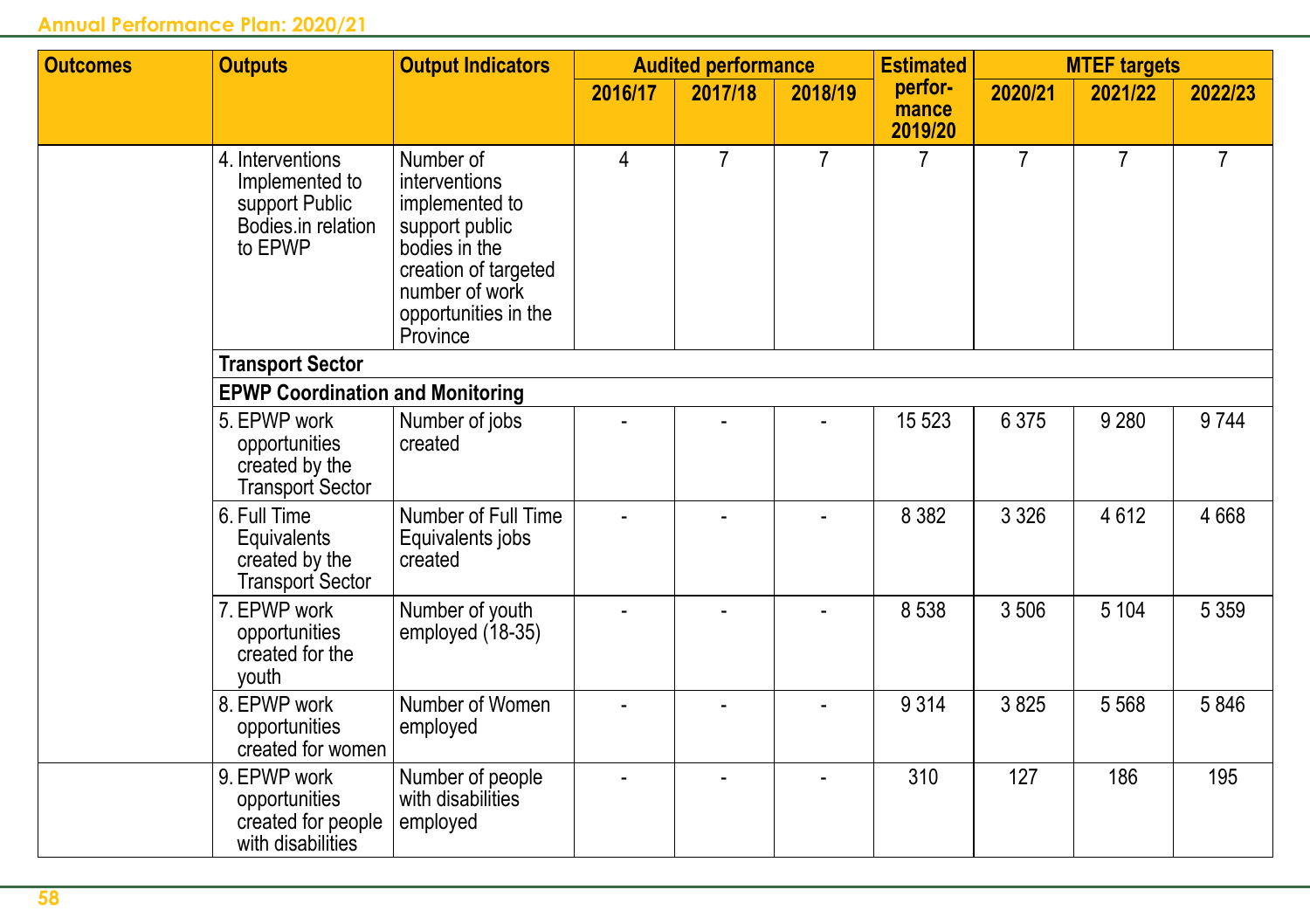## **1.5.3 Output Indicators: Annual and Quarterly Targets**

| <b>Output Indicators</b>                                                                                                                    | <b>Annual</b>             |                          |                 | <b>Quarterly Targets</b> |                 |
|---------------------------------------------------------------------------------------------------------------------------------------------|---------------------------|--------------------------|-----------------|--------------------------|-----------------|
|                                                                                                                                             | <b>Targets</b><br>2020/21 | 1st                      | 2 <sub>nd</sub> | 3 <sub>rd</sub>          | 4 <sup>th</sup> |
| <b>Public Works Sector</b>                                                                                                                  |                           |                          |                 |                          |                 |
| <b>Community Development</b>                                                                                                                |                           |                          |                 |                          |                 |
| 1. Number of work opportunities created by the Provincial Department of Public Works/<br>Roads                                              | 7575                      | 2511                     | 1 276           | 894                      | 894             |
| <b>Innovation and Empowerment</b>                                                                                                           |                           |                          |                 |                          |                 |
| 2. Number of beneficiary empowerment interventions                                                                                          | 3                         | $\overline{\phantom{0}}$ |                 |                          | 3               |
| <b>Innovation and Empowerment</b>                                                                                                           |                           |                          |                 |                          |                 |
| 3. Number of public bodies reporting on EPWP targets within the Province                                                                    | 30                        | 30                       | 30              | 30                       | 30              |
| 4. Number of interventions implemented to support public bodies in the creation of<br>targeted number of work opportunities in the province | 7                         |                          |                 |                          | 7               |
| <b>Transport Sector</b>                                                                                                                     |                           |                          |                 |                          |                 |
| <b>EPWP Coordination and Monitoring</b>                                                                                                     |                           |                          |                 |                          |                 |
| 5. Number of jobs created by the Transport Sector                                                                                           | 6 3 7 5                   | 2 2 0 9                  | 978             | 594                      | 594             |
| 6. Number of Full Time Equivalents reported                                                                                                 | 3 3 2 6                   | 1 109                    | 554             | 832                      | 831             |
| 7. Number of youth employed(18-35)                                                                                                          | 3 506                     | 1 215                    | 538             | 877                      | 876             |
| 8. Number of women employed                                                                                                                 | 3825                      | 326                      | 587             | 956                      | 956             |
| 9. Number of people with disabilities                                                                                                       | 127                       | 44                       | 20              | 31                       | 32              |

### **1.5.4 Explanation of Planned Performance over the Medium-Term Period**

The Department's commitment in creating decent jobs builds upon past initiatives targeted at alleviating poverty, developing local communities, providing work opportunities and enhancing social protection. The construction and maintenance of economic infrastructure and social infrastructure (schools, community libraries, hospitals and clinics) create opportunities for labour-intensive and technical or professional employment. It is against this background that new reforms will be introduced on public employment programmes and appointment of consultants in order to empower individuals from historically disadvantaged backgrounds and local firms.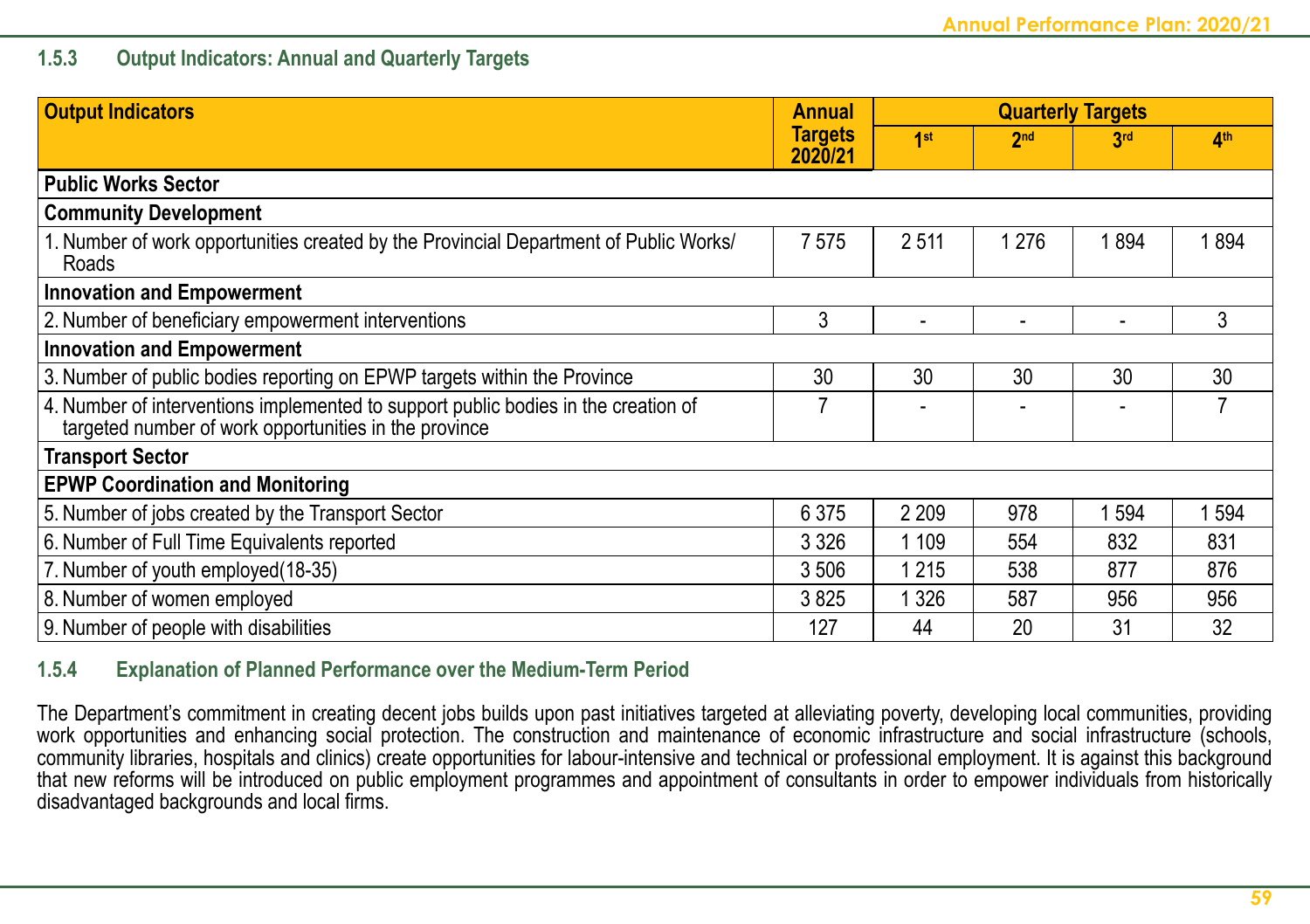# **1.5.5 Programme Resource Considerations**

| <b>Sub-Programmes</b>                    | <b>Audited Outcome</b> |         | <b>Voted</b> | <b>Adjusted</b><br><b>Appropri-</b><br>ation | <b>Revised</b><br><b>Estimate</b> | <b>Medium-term targets</b> |        |         |         |
|------------------------------------------|------------------------|---------|--------------|----------------------------------------------|-----------------------------------|----------------------------|--------|---------|---------|
|                                          | 2016/17                | 2017/18 | 2018/19      |                                              | 2019/20                           |                            |        | 2021/22 | 2022/23 |
| Programme Support                        | .827                   | 2,096   | 2,087        | 2,319                                        | ,257                              | ,257                       | 2,668  | 2,640   | 2,766   |
| Community Development                    | 47,421                 | 41,749  | 43,743       | 50,557                                       | 41,050                            | 41,050                     | 44,276 | 46,751  | 48,957  |
| Innovation and Empowerment               | 12,129                 | 16,361  | 15,925       | 18,192                                       | 16,829                            | 16,829                     | 18,247 | 18,616  | 19,510  |
| <b>EPWP Co-Ordination and Monitoring</b> | 14,514                 | 12,409  | 12,768       | 15,913                                       | 16,239                            | 16,239                     | 16,044 | 17,524  | 18,364  |
| <b>TOTAL</b>                             | 75,891                 | 72,615  | 74,523       | 86,981                                       | 75,375                            | 75.375                     | 81,235 | 85,531  | 89,597  |

# **(a) Economic Classification**

| <b>Sub-Programmes</b>                                                    | <b>Audited Outcome</b> |         | <b>Voted</b> | <b>Adjusted</b><br><b>Revised</b><br><b>Estimate</b><br><b>Appropri-</b><br>ation |         | <b>Medium-term targets</b> |         |         |         |
|--------------------------------------------------------------------------|------------------------|---------|--------------|-----------------------------------------------------------------------------------|---------|----------------------------|---------|---------|---------|
|                                                                          | 2016/17                | 2017/18 | 2018/19      |                                                                                   | 2019/20 |                            | 2020/21 | 2021/22 | 2022/23 |
| Current                                                                  | 75,655                 | 72,457  | 74,305       | 86,431                                                                            | 75,105  | 74,840                     | 80,235  | 84,755  | 88,784  |
| Compensation of employees                                                | 38,962                 | 39,352  | 44,895       | 52,329                                                                            | 40,723  | 40,723                     | 50,926  | 55,625  | 58,258  |
| Salaries and wages                                                       | 35,549                 | 35,724  | 41,084       | 46,141                                                                            | 37,337  | 36,365                     | 45,048  | 49,150  | 51,472  |
| Social contributions                                                     | 3,413                  | 3,628   | 3,811        | 6,188                                                                             | 3,386   | 4,358                      | 5,878   | 6,475   | 6,786   |
| Goods and services                                                       | 36,693                 | 33,105  | 29,410       | 34,102                                                                            | 34,382  | 34,117                     | 29,309  | 29,130  | 30,526  |
| Administrative fees                                                      | 121                    | 37      | 77           | 45                                                                                | 45      | 100                        | 48      | 51      | 54      |
| Advertising                                                              | 1,032                  | 288     |              | 222                                                                               | 222     | 443                        | 234     | 247     | 259     |
| <b>Minor Assets</b>                                                      |                        |         |              | 9                                                                                 | 9       |                            | 9       | 9       | 9       |
| Catering: Departmental activities                                        | 59                     | 96      | 199          | 278                                                                               | 278     | 214                        | 143     | 309     | 324     |
| Communication (G&S)                                                      | 257                    | 154     |              |                                                                                   |         |                            |         |         |         |
| Computer services                                                        |                        |         |              | 21                                                                                | 21      | 11                         | 22      | 23      | 24      |
| Consultants and professional services:<br>Business and advisory services | 6,358                  | 10,192  | 9,253        | 10,029                                                                            | 10,029  | 9,767                      | 9,795   | 9,427   | 9,879   |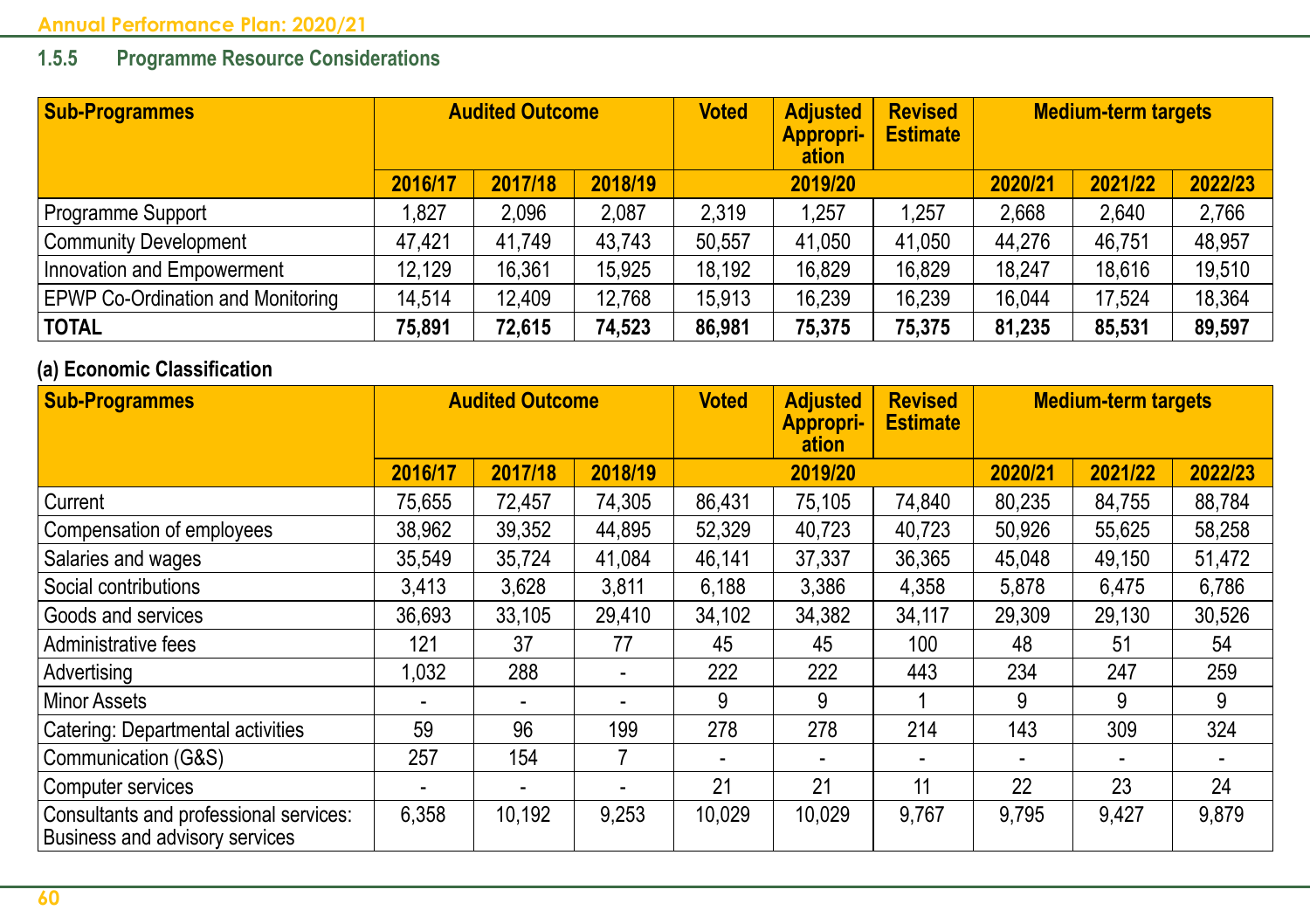| <b>Sub-Programmes</b>                            | <b>Audited Outcome</b> |         |         | <b>Voted</b>   | <b>Adjusted</b><br><b>Appropri-</b><br>ation | <b>Revised</b><br><b>Estimate</b> | <b>Medium-term targets</b> |                |                |
|--------------------------------------------------|------------------------|---------|---------|----------------|----------------------------------------------|-----------------------------------|----------------------------|----------------|----------------|
|                                                  | 2016/17                | 2017/18 | 2018/19 |                | 2019/20                                      |                                   | 2020/21                    | 2021/22        | 2022/23        |
| Contractors                                      | 1,342                  |         |         | 158            | 158                                          |                                   |                            |                |                |
| Agency and support/ outsourced<br>services       | 1,003                  | 500     | 963     | 2,287          | 2,287                                        | 2,622                             | 2,558                      | 3,047          | 3,193          |
| Inventory: Clothing: material and<br>accessories |                        | 695     | 677     | 550            | 550                                          | 550                               | 580                        | 612            | 641            |
| Inventory: Materials and supplies                | 5,217                  |         |         |                |                                              |                                   |                            |                |                |
| Consumables supplies                             | 1,268                  | 334     |         | $\overline{2}$ | $\overline{2}$                               | 119                               | 2                          | $\overline{2}$ | $\overline{2}$ |
| Consumable: Stationery and printing              | 45                     | 208     |         | 258            | 258                                          | 37                                | 273                        | 288            | 302            |
| Travel & subsistence                             | 5,026                  | 4,538   | 5,253   | 3,447          | 3,727                                        | 4,710                             | 2,697                      | 3,897          | 4,084          |
| Training & Dev                                   | 14 678                 | 15 856  | 12782   | 16 309         | 16 309                                       | 15415                             | 12,434                     | 10 675         | 11,187         |
| Operating payments                               | 287                    | 207     | 199     | 345            | 345                                          | 128                               | 364                        | 385            | 403            |
| Venues and facilities                            |                        |         |         | 142            | 142                                          |                                   | 150                        | 158            | 165            |
| <b>Transfers and subsidies</b>                   |                        | 143     | 166     | 100            | 100                                          | 100                               | 106                        | 112            | 117            |
| Households                                       |                        | 143     | 166     | 100            | 100                                          | 365                               | 106                        | 112            | 117            |
| Social benefits                                  |                        | 143     | 166     | 100            | 100                                          | 365                               | 106                        | 112            | 117            |
| Payments for capital assets                      | 236                    | 15      | 52      | 450            | 170                                          | 170                               | 894                        | 664            | 696            |
| Other machinery and equipment                    | 236                    | 15      | 52      | 450            | 170                                          | 170                               | 894                        | 664            | 696            |
| <b>TOTAL</b>                                     | 75,891                 | 72,615  | 74,523  | 86,981         | 75,375                                       | 75,375                            | 81,235                     | 85,531         | 89,597         |

### **1.5.6 Explanation of the Resource Contribution to Achieving the Outputs**

The budget for Programme 5 (Community Based Programme) has decreased by R6 million (7.4%) from the main appropriated budget of R87 million to R81 million. This was due to the decrease in the EPWP Integrated Grant which is consistent to the underperformance on work opportunities created. Having said that, it is important to note that the budget allocated to this Programme is for coordination of work opportunities created by both the Department and Province. The budget for specific labour-intensive projects and programmes that will be implemented by DPWRT is allocated to each Programme while separate funding of provincial projects and programmes is allocated to the public bodies (30) concerned.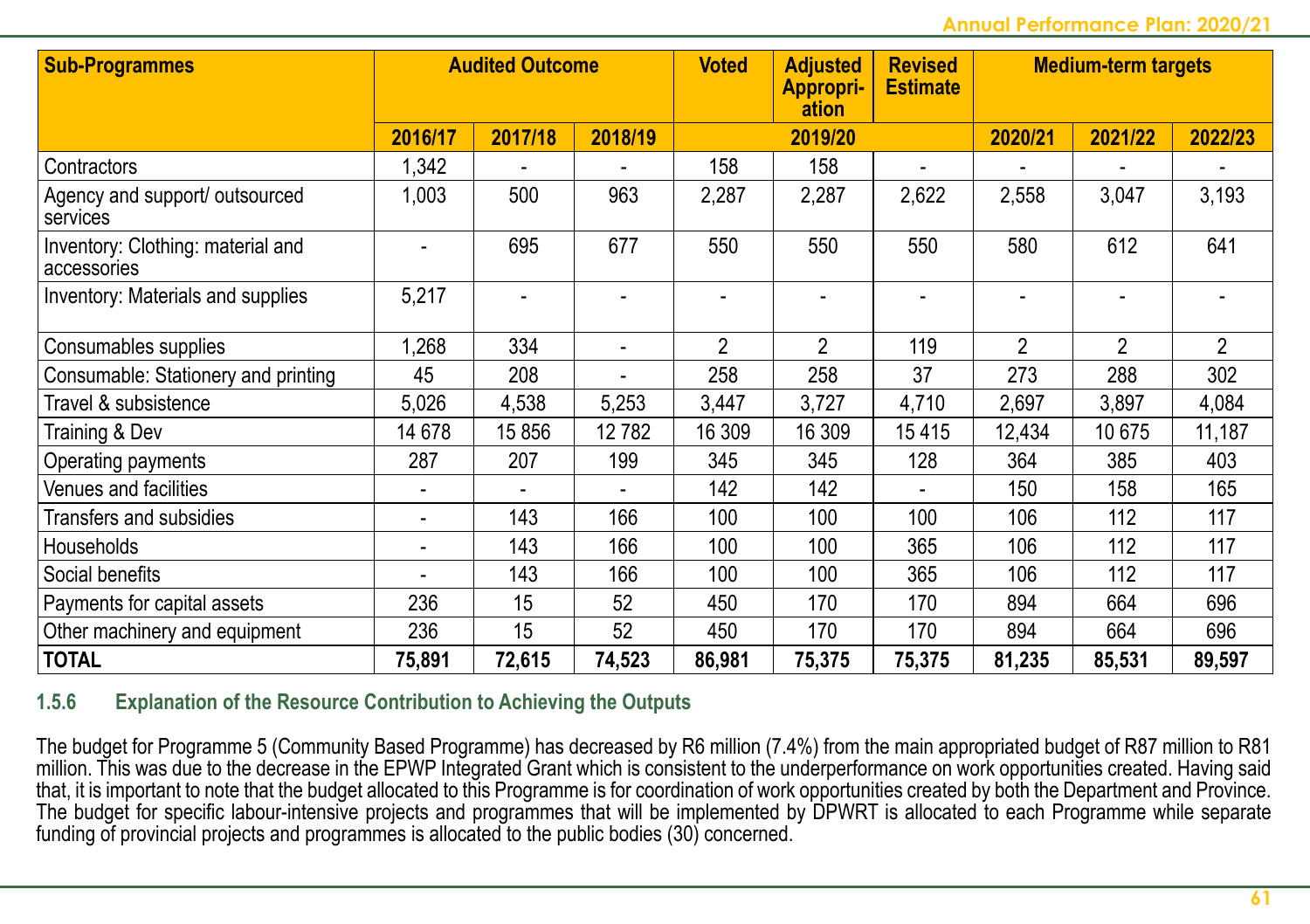### **2. KEY RISKS AND MITIGATIONS**

| <b>Outcomes</b>                                                                                                                                       | <b>Key Risks</b>                                                                                                                                                                  | <b>Risk Mitigations</b>                                                                                                                                                                                                                                                                                                                                            |
|-------------------------------------------------------------------------------------------------------------------------------------------------------|-----------------------------------------------------------------------------------------------------------------------------------------------------------------------------------|--------------------------------------------------------------------------------------------------------------------------------------------------------------------------------------------------------------------------------------------------------------------------------------------------------------------------------------------------------------------|
| and $\cdot$<br><b>Improved</b><br>governance<br>accountability.                                                                                       | Non-compliance to laws and regulations.<br>Failure to achieve planned outcomes $\cdot$<br>and outputs.<br>Limited internal capacity on financial<br>and performance reporting.    | Review or develop internal controls as well as ensure<br>$\bullet$<br>continuous training of staff.<br>Target setting in line with the available budget and past trends.<br>Internal capacity building through the filling of critical posts and<br>$\bullet$<br>continuous training of staff.                                                                     |
| competitive<br>efficient.<br>An<br>and  <br>responsive economic infrastructure<br>network.                                                            | Inadequate infrastructure planning.<br>Limited infrastructure funding.<br>Poor quality of work.                                                                                   | Review the Mpumalanga Infrastructure Master Plan (MIMP)<br>and include five-year infrastructure project lists.<br>Explore Public Private Partnership and leverage on bilateral<br>agreements to source foreign investment for infrastructure.<br>Enforce the general conditions of a contract to address delivery,<br>quality and fulfilment of other obligations. |
| More decent jobs created<br>and I ∙<br>sustained, with youth, women and   .<br>persons with disabilities prioritised.                                 | High unemployment levels<br>Constrained public finances                                                                                                                           | Increase participation in public employment programmes (e.g.<br>٠<br>EPWP).<br>Implementation of a long-term infrastructure investment<br>programme.                                                                                                                                                                                                               |
| Increased economic participation,<br>ownership and access to resources<br>and opportunities by women, youth $\cdot$<br>and persons with disabilities. | 0f<br>Exclusion<br>black<br>from $ \cdot $<br>people<br>participation in the mainstream economy<br>Dominance of specific sectors of the $\cdot$<br>economy by large conglomerates | Public and private sector procurement to drive inclusive<br>economic growth and job creation.<br>Unleash empowerment legislation to achieve set asides and<br>subcontracting for designated groups on specific bids.                                                                                                                                               |

### **COVID-19 related risks**

As the effects of COVID-19 are felt around the world and country, the Department is working to mitigating against the short term and long-term impact of this pandemic. The spreading of the coronavirus has forced some of the workforce into physical confinement, disrupted supply chain processes and delayed several government programmes and projects. As such, this has exposed the need to adapt models of organisational operations, service delivery, and interactions with citizens with new technologies. It has also stressed the need for sound procurement policies, systems and processes. Most importantly, there is consensus that infrastructure investment will result in a strong economic recovery and creation of much-needed jobs.

### **3. PUBLIC ENTITIES**

None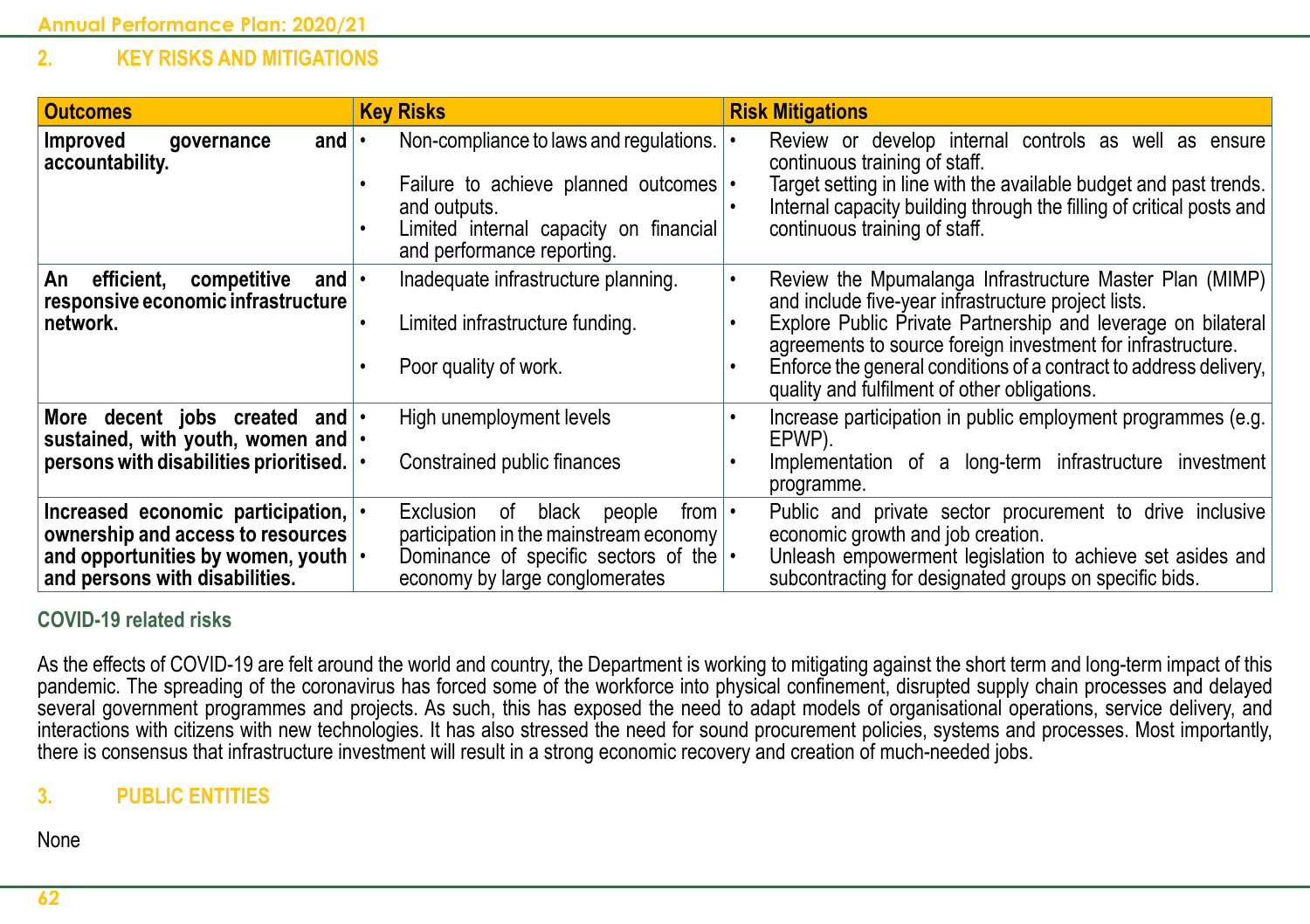### **4. INFRASTRUCTURE PROJECTS AND DISTRICT DEVELOPMENT MODEL**

The table below shows the infrastructure projects, and that will be implemented by the Department of Public Works, Roads and Transport during the mediumterm period. This excludes building infrastructure projects whose budgets are allocated to the various departments. These projects can be found in the Infrastructure Project Management Plans (IPMPs), Infrastructure Project Implementation Plans (IPIPs), User Asset Management Plans (UAMPs) Strategic Plans and Annual Performance Plans of each client department

## **4.1 Building Construction**

| No. | <b>Project</b><br><b>Name</b>              | <b>Programme</b>                             | <b>Project</b><br><b>Description</b>                      | <b>District</b><br><b>Municipality</b> | <b>Location</b> | <b>Outputs</b>            | <b>Project</b><br><b>Start Date   Comple-</b> | <b>Project</b><br>tion Date | <b>Total</b><br><b>Estimated</b><br>Cost | <b>Budget</b><br>2020/2021 |
|-----|--------------------------------------------|----------------------------------------------|-----------------------------------------------------------|----------------------------------------|-----------------|---------------------------|-----------------------------------------------|-----------------------------|------------------------------------------|----------------------------|
|     | Mkhondo<br>Boarding<br>school              | DPWRT's<br>special<br><sub>l</sub> Programme | Construction<br>of Mkhondo<br>Boarding school             | Gert Sibande   Mkhondo                 |                 | Construction<br>Completed | 7-Mar-19                                      | 30-June-<br>21              | 126 244                                  | 135 000                    |
| 12  | Mpumalanga<br>  Parliamentary  <br>Village | DPWRT's<br>l special<br>  Programme          | Construction of<br>Mpumalanga<br>Parliamentary<br>Village | Ehlanzeni                              | Mbombela        | Construction<br>Completed | 15-Jan-18                                     | 30-Apr-20                   | 488 896                                  | 142 962                    |

#### **4.2. Building Maintenance**

| No. | <b>Project</b><br><b>Name</b>                                   | <b>Programme</b>         | <b>Project</b><br><b>Description</b>                                                                                                                           | <b>District</b>        | <b>Location</b><br><b>Municipality Municipality</b> | <b>Outputs</b>       | <b>Project</b><br><b>Start Date</b> | Comple-<br>tion Date   | <b>Total</b><br><b>Estimated</b><br>Cost | <b>Budget</b><br>2020/2021 |
|-----|-----------------------------------------------------------------|--------------------------|----------------------------------------------------------------------------------------------------------------------------------------------------------------|------------------------|-----------------------------------------------------|----------------------|-------------------------------------|------------------------|------------------------------------------|----------------------------|
|     | Renovation<br>of Piet Retief<br><b>Shared Office</b><br>phase B | Project's<br>Maintenance | Install steel<br>palisade<br>tence, guard<br>house,carports<br>and partitioning.<br>paving,<br>airconditioners,<br>fire<br>extingushers,<br>tilling and blinds | Gert Sibande   Mkhondo |                                                     | Project<br>Completed | 07- Jul-20                          | 07-Oct -20   3 000,000 |                                          | 3 000,000                  |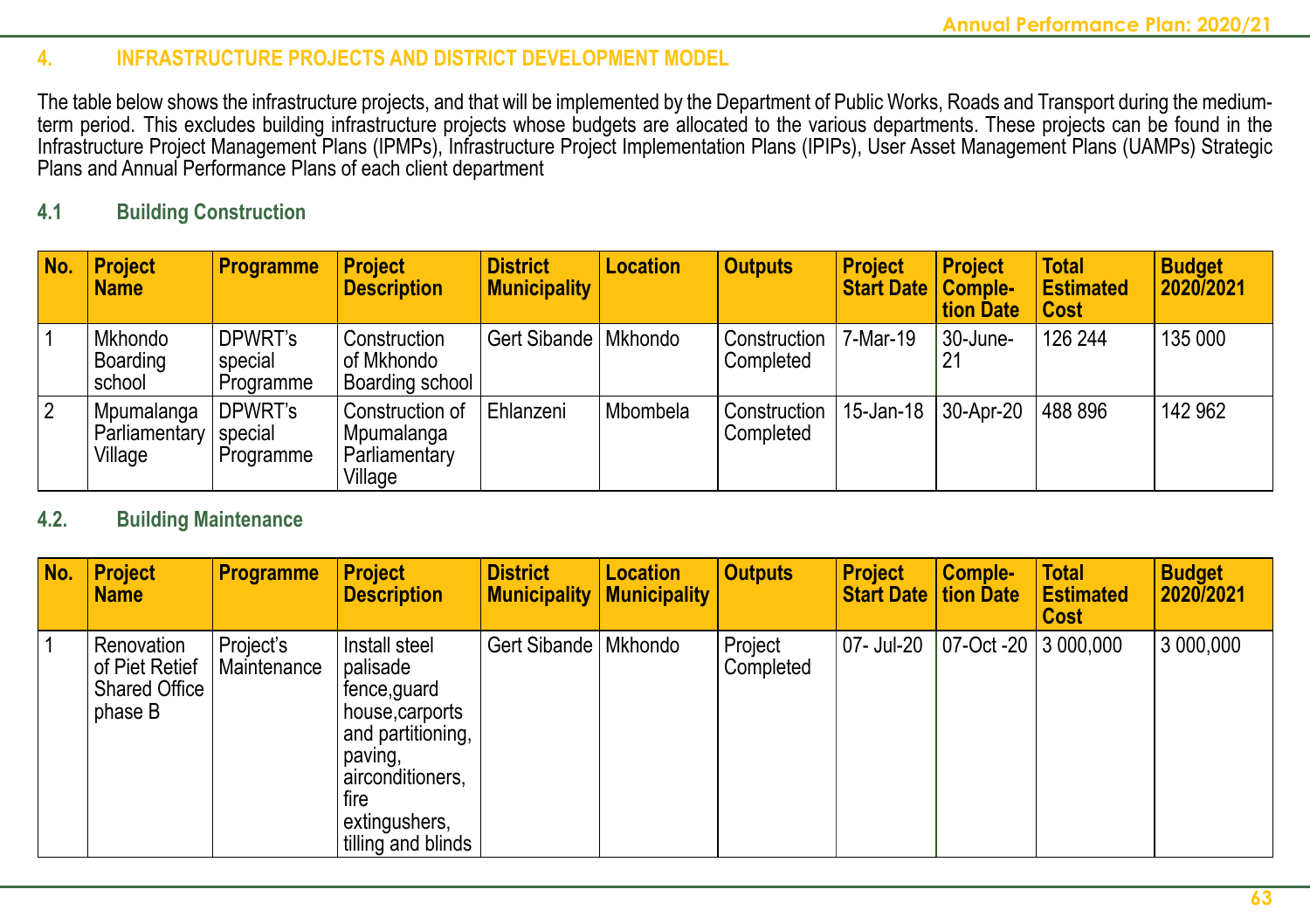| No.            | <b>Project</b><br><b>Name</b>                                                                                                  | <b>Programme</b>          | <b>Project</b><br><b>Description</b>                                     | <b>District</b><br><b>Municipality</b> | <b>Location</b><br><b>Municipality</b> | <b>Outputs</b>       | <b>Project</b><br><b>Start Date</b> | Comple-<br>tion Date | <b>Total</b><br><b>Estimated</b><br><b>Cost</b> | <b>Budget</b><br>2020/2021  |
|----------------|--------------------------------------------------------------------------------------------------------------------------------|---------------------------|--------------------------------------------------------------------------|----------------------------------------|----------------------------------------|----------------------|-------------------------------------|----------------------|-------------------------------------------------|-----------------------------|
| $\overline{2}$ | Repairs<br>and Refur-<br>bishment of<br>Pietkoornhof<br><b>Building</b><br>Phase 2C                                            | Project's<br>Maintenance  | Repairs and<br>Refurbishment<br>of Pietkoornhof<br>Building, Phase<br>2C | Nkangala                               | Emalahleni                             | Project<br>Completed | 01-Aug-19                           | 31-Mar-21            |                                                 | 6 795,331.24   6 795,331.24 |
| 3.             | Acquisition,<br>Installation<br>and<br>Maintenance<br>of new lifts at<br>Building 1 to<br>8 Riverside<br>Government<br>Complex | <b>RGC</b><br>Maintenance | Replacement<br>of old lifts<br>at Riverside<br>Government<br>Complex     | Ehlanzeni                              | Mbombela                               | Project<br>Completed | 15-June<br>$-20$                    | 10-Mar-21            |                                                 | 5 635 175.95 5 635 175.95   |
| 4.             | Maintenance<br>(Revamp)<br>of all the<br>buildings at<br>the Riverside<br>Government<br>Complex<br>(Phase II)                  |                           | Refurbishment,<br>Renovation<br>and Repairs at<br>Government<br>Complex  | Ehlanzeni                              | Mbombela                               | Project<br>Completed | 24-Aug-20                           | 28-Sept-<br>20       | 10 000 000                                      | 10 000 000                  |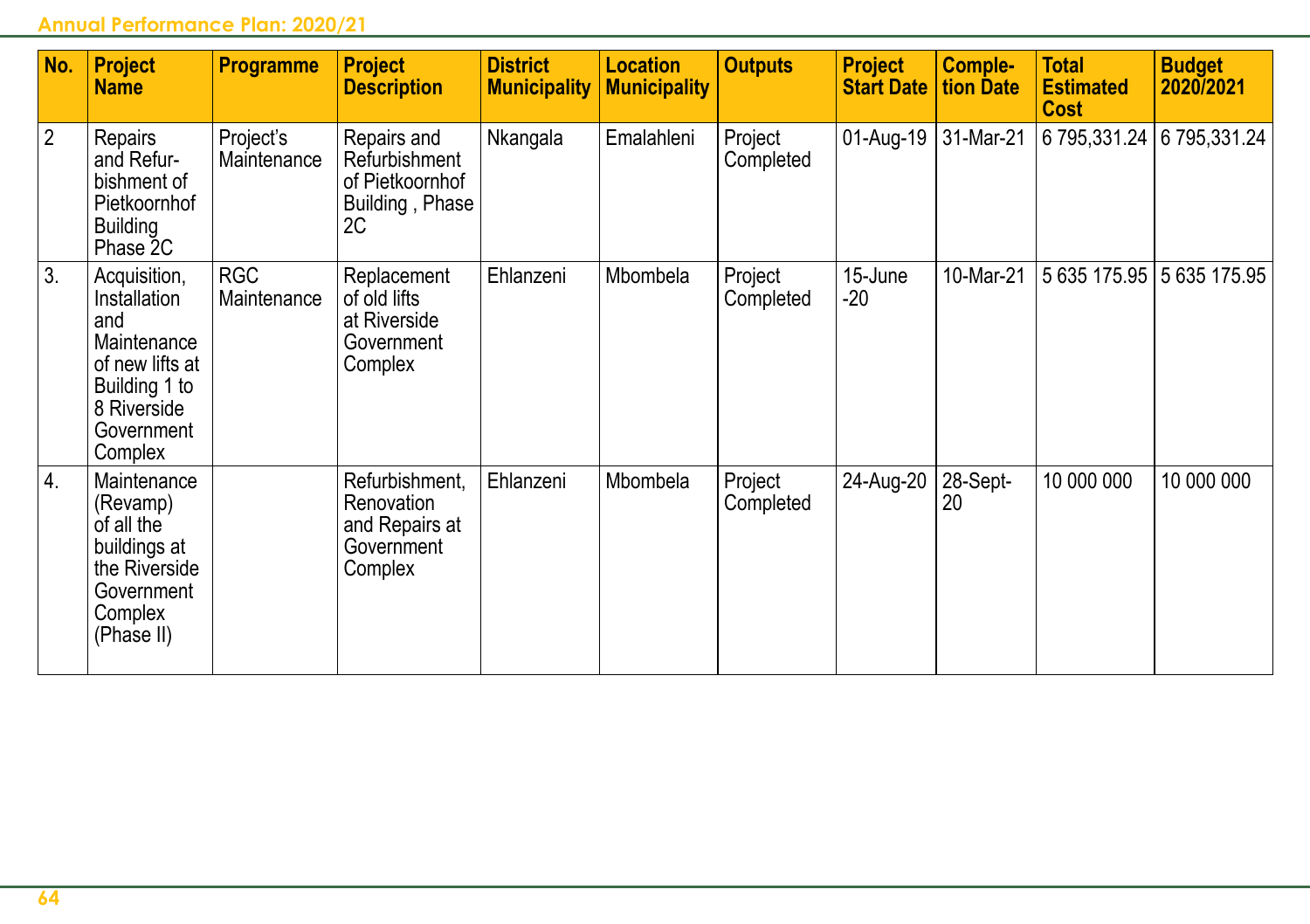# **4.3. Transport Infrastructure**

| No.            | <b>Project</b><br><b>Name</b>           | <b>Programme</b> | <b>Project</b><br><b>Description</b>                                                                                                                        | <b>District</b><br><b>Municipality</b> | <b>Location:</b> | <b>Outputs</b> | <b>Project</b><br><b>Start Date</b> | <b>Project</b><br>Comple-<br>tion Date | <b>Total</b><br><b>Estimated</b><br><b>Cost</b> | <b>Budget</b><br>2020/2021 |  |  |
|----------------|-----------------------------------------|------------------|-------------------------------------------------------------------------------------------------------------------------------------------------------------|----------------------------------------|------------------|----------------|-------------------------------------|----------------------------------------|-------------------------------------------------|----------------------------|--|--|
|                | <b>Geometric and Structural Designs</b> |                  |                                                                                                                                                             |                                        |                  |                |                                     |                                        |                                                 |                            |  |  |
| $\mathbf{1}$   | D28 Burnside                            | Roads design     | Design:<br>Upgrading of<br>Road D <sub>28</sub> from<br>N4 (Burnside)<br>Utilizing<br>latest feasible<br>advanced or<br>experimental<br>methods (1.3<br>km) | Ehlanzeni                              | Mbombela         | Design         | 1-May-18                            | 29-Jun-20                              | 5 3 5 4                                         | 352                        |  |  |
| $\overline{2}$ | D935<br>Katjibane                       | Roads design     | Design:<br>Upgrading of<br>Road D935<br>fom Limpopo<br>boundary<br>past Katjibane<br>to D2740<br>Nokaneng (9<br>km)                                         | Nkangala                               | Dr JS<br>Moroka  | Design         | 1-Jul-19                            | 29-Sep-20                              | 7646                                            | 5 3 7 2                    |  |  |
| $\mathfrak{Z}$ | D1411<br>Chuene/<br>Spionkop            | Roads design     | Design:<br>Upgrading of<br>Road D1411<br>between<br>Chuene and<br>Spionkop (10.59<br>km)                                                                    | Ehlanzeni                              | Mbombela         | Design         | 1-Jul-19                            | 30-Jun-20                              | 4 9 5 5                                         | 3 9 61                     |  |  |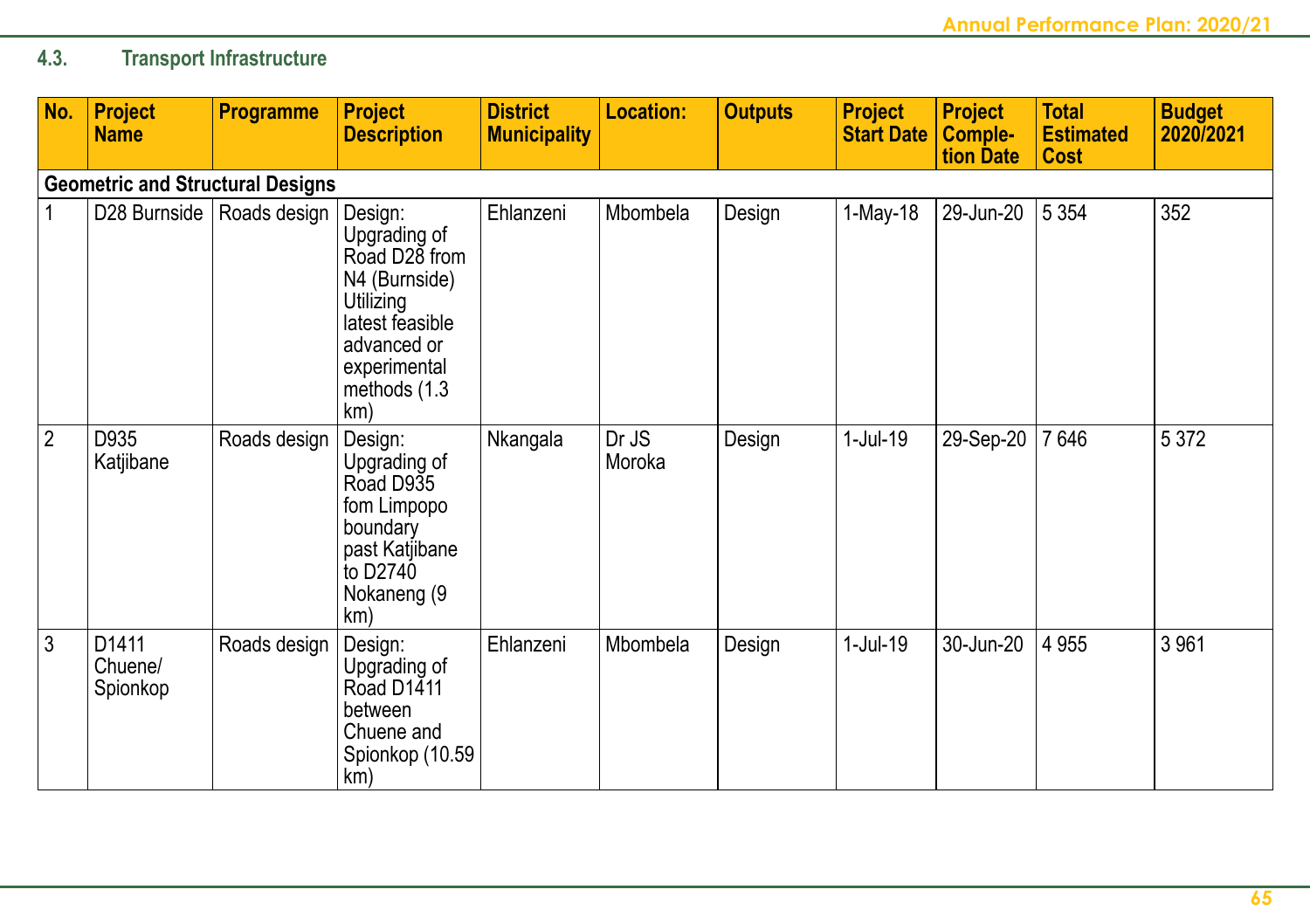| No.            | <b>Project</b><br><b>Name</b>      | <b>Programme</b> | <b>Project</b><br><b>Description</b>                                                                       | <b>District</b><br><b>Municipality</b> | Location:          | <b>Outputs</b> | <b>Project</b><br><b>Start Date</b> | <b>Project</b><br>Comple-<br><b>tion Date</b> | <b>Total</b><br><b>Estimated</b><br>Cost | <b>Budget</b><br>2020/2021 |
|----------------|------------------------------------|------------------|------------------------------------------------------------------------------------------------------------|----------------------------------------|--------------------|----------------|-------------------------------------|-----------------------------------------------|------------------------------------------|----------------------------|
| 4              | D4382<br>Belfast/<br>Justicia      | Roads design     | Design:<br>Upgrading of<br>Road D4382<br>Between Belfast<br>and Justicia<br>$(13.6 \text{ km})$            | Ehlanzeni                              | Bushbuck-<br>ridge | Design         | 1-Jul-19                            | 30-Jun-20                                     | 8936                                     | 7936                       |
| 5              | D3954/D3958<br>Casteel/<br>Zoeknog | Roads design     | Design:<br>Upgrading of<br>Road D3954<br>and D3958<br>between<br>Casteel and<br>Zoeknog (9 km)             | Ehlanzeni                              | Bushbuck-<br>ridge | Design         | 1-Jul-19                            | 30-Jun-20                                     | 8972                                     | 6866                       |
| 6              | D3951/D3950                        | Roads design     | Design:<br>Upgrading of<br>Road D3951<br>and D3950<br>between Road<br>D3954 and R40<br>$(12.6 \text{ km})$ | Ehlanzeni                              | Bushbuck-<br>ridge | Design         | 1-Jul-19                            | 30-Jun-20                                     | 10874                                    | 10 0 76                    |
| $\overline{7}$ | Elukwatini                         | Roads design     | Design:<br>Footbridge in<br>Elukwatini                                                                     | Gert Sibande                           | Albert Luthuli     | Design         | 1-May-19                            | 30-Jul-20                                     | 7 502                                    | 2 0 0 0                    |
| 8              | Ekulindeni                         | Roads design     | Design:<br>Footbridge in<br>Ekulindeni                                                                     | Gert Sibande                           | Albert Luthuli     | Design         | 1-Jul-19                            | 29-Sep-20                                     | 2 500                                    | 2 0 0 0                    |
| 9              | Casteel                            | Roads design     | Design:<br>Footbridge in<br>Casteel                                                                        | Ehlanzeni                              | Bushbuck-<br>ridge | Design         | 1-Jul-19                            | 29-Sep-20                                     | 2 500                                    | 2 0 0 0                    |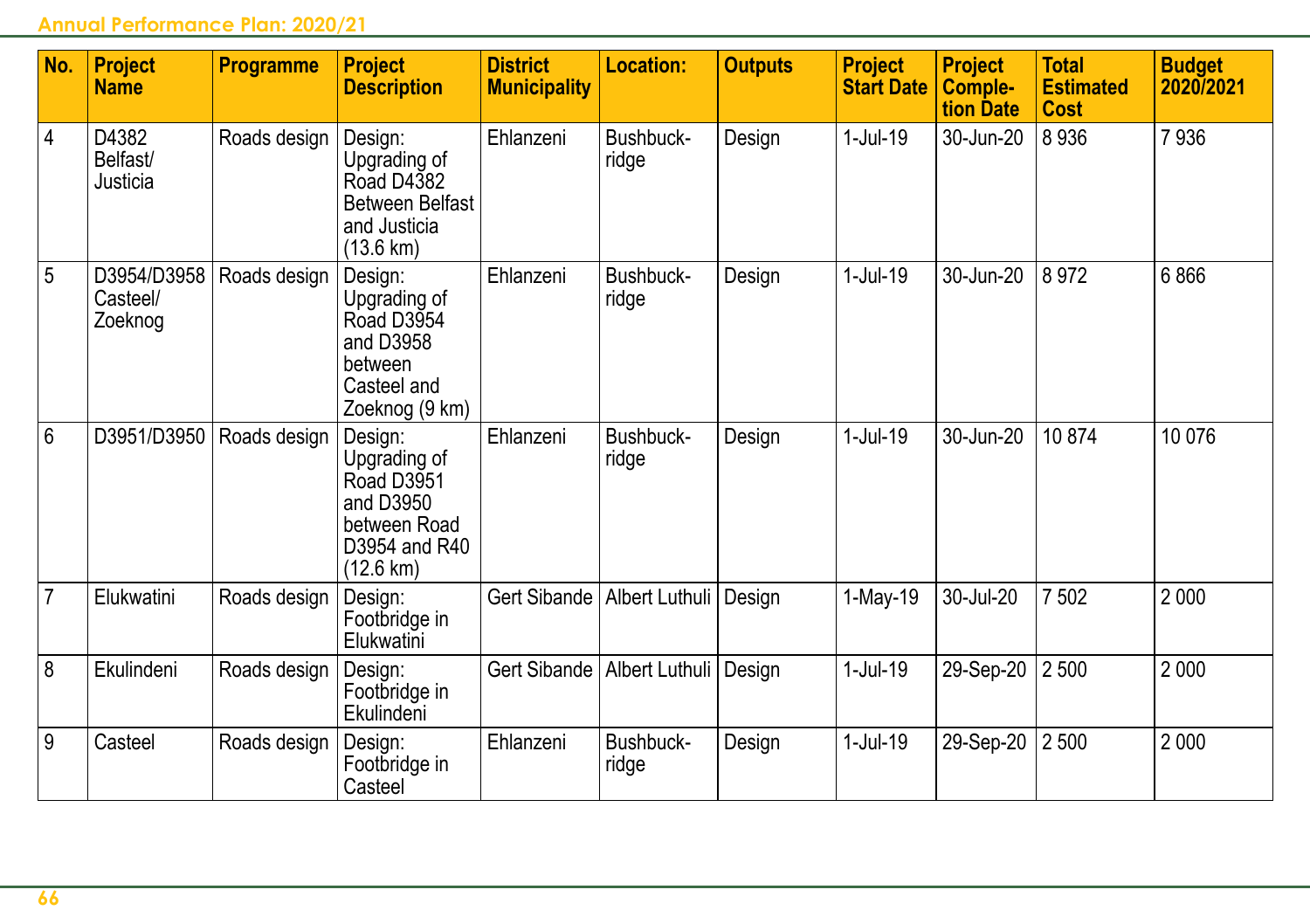| No. | <b>Project</b><br><b>Name</b>     | <b>Programme</b> | <b>Project</b><br><b>Description</b>                                                                                                                                                  | <b>District</b><br><b>Municipality</b> | <b>Location:</b> | <b>Outputs</b> | <b>Project</b><br><b>Start Date</b> | <b>Project</b><br><b>Comple-</b><br>tion Date | <b>Total</b><br><b>Estimated</b><br><b>Cost</b> | <b>Budget</b><br>2020/2021 |
|-----|-----------------------------------|------------------|---------------------------------------------------------------------------------------------------------------------------------------------------------------------------------------|----------------------------------------|------------------|----------------|-------------------------------------|-----------------------------------------------|-------------------------------------------------|----------------------------|
| 10  | P171/1<br>Ph1 PtA<br>Roossenekal  | Roads design     | Design:<br>Rehabilitation<br>of Road P171/1<br>from P81/1<br>(km 0.0) near<br>Mashishing<br>to D212 &<br>D2630 towards<br>Roossenekal<br>'Sekhukune<br>(Phase 1) (10<br>km) Part A    | Ehlanzeni                              | Thaba<br>Chweu   | Design         | 1-Aug-19                            | 31-Jul-20                                     | 774                                             | 4 185                      |
| 11  | P171/1<br>Ph1 Pt B<br>Roossenekal | Roads design     | Design:<br>Rehabilitation<br>of Road P171/1<br>from P81/1<br>$(km 0.0)$ near<br>Mashishing<br>to D212 &<br>D2630 towards<br>Roossenekal<br>'Sekhukune<br>(Phase 1) (8.9<br>km) Part B | Ehlanzeni                              | Thaba<br>Chweu   | Design         | 1-Aug-19                            | 31-Jul-20                                     | 1756                                            | 3 1 8 3                    |
| 12  | P33/4<br>Hazyview-<br>Sabie       | Roads design     | Design:<br>Rehabilitation<br>of Road P33/4<br>between<br>Hazyview and<br>Sabie from km<br>26.0 to km 36<br>(Phase 1) (10<br>km)                                                       | Ehlanzeni<br>North                     | Thaba<br>Chweu   | 10km           | 1-Apr-18                            | 1-April-20                                    | 7 2 1 8                                         | 750                        |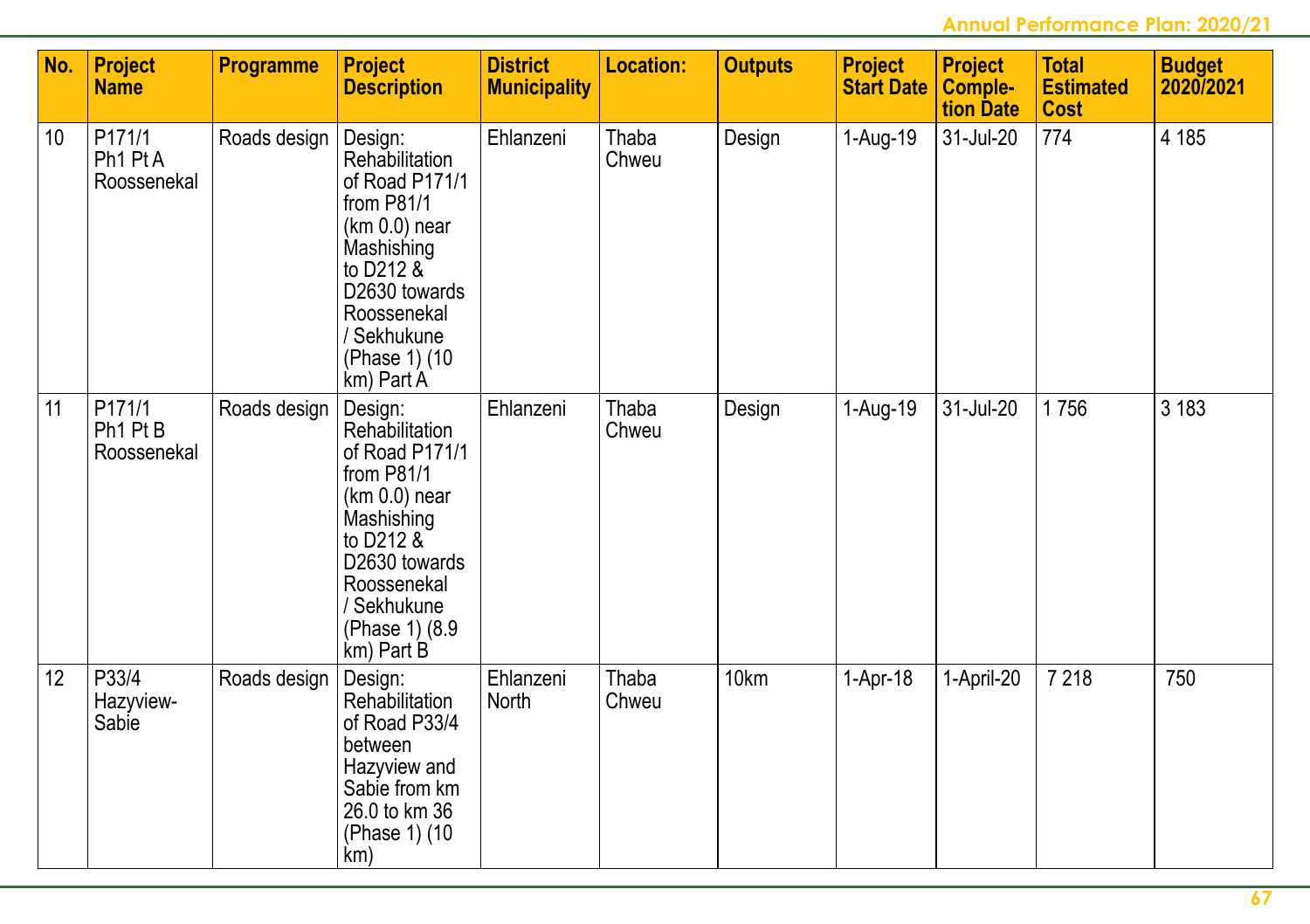| No. | <b>Project</b><br><b>Name</b> | <b>Programme</b> | <b>Project</b><br><b>Description</b>                                                                                                              | <b>District</b><br><b>Municipality</b> | <b>Location:</b> | <b>Outputs</b> | <b>Project</b><br><b>Start Date</b> | <b>Project</b><br><b>Comple-</b><br>tion Date | <b>Total</b><br><b>Estimated</b><br><b>Cost</b> | <b>Budget</b><br>2020/2021 |
|-----|-------------------------------|------------------|---------------------------------------------------------------------------------------------------------------------------------------------------|----------------------------------------|------------------|----------------|-------------------------------------|-----------------------------------------------|-------------------------------------------------|----------------------------|
| 13  | P33/4<br>Hazyview-<br>Sabie   | Roads design     | Design:<br>Rehabilitation<br>of Road P33/4<br>between<br>Hazyview and<br>Sabie from km<br>36.0 to km 43.7<br>(Phase 2) (7.7)<br>km)               | Ehlanzeni<br>North                     | Thaba<br>Chweu   | 7.7km          | 1-Apr-18                            | 1-April-20                                    | 6 10 6                                          | 750                        |
| 14  | Road Safety                   | Roads design     | Road Safety<br>Programme -<br>1.5% of PRMG<br>Allocation for<br>DoT Review of<br>Assessments<br>(DoRA)<br>Professional<br>fees                    | All                                    | All              | Design         | 1-Apr-20                            | 1-Apr-21                                      | 11 676                                          | 13 298                     |
| 15  | D526<br>Mahlathini            | Roads design     | Design:<br>Rehabilitation<br>of Road D526<br>from D395<br>near Mkhondo<br>to D518 near<br>Mahlathini<br><b>Border Post</b><br>$(17.8 \text{ km})$ | Gert Sibande                           | Mkhondo          | Design         | 1-Jul-19                            | 1-Jun-21                                      | 8 9 5 0                                         | 7835                       |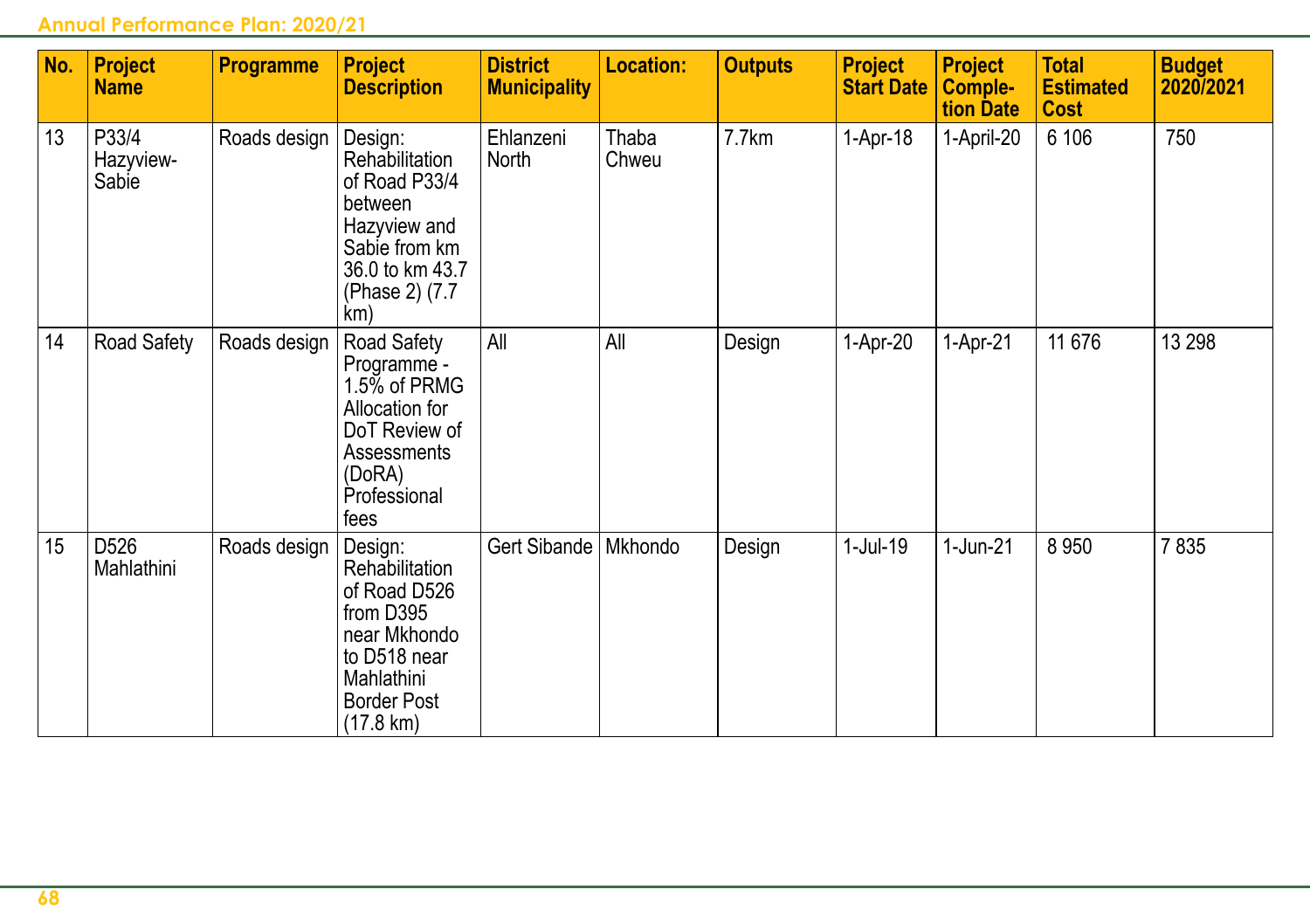| No. | <b>Project</b><br><b>Name</b>     | <b>Programme</b> | <b>Project</b><br><b>Description</b>                                                                                                  | <b>District</b><br><b>Municipality</b> | <b>Location:</b> | <b>Outputs</b> | <b>Project</b><br><b>Start Date</b> | <b>Project</b><br>Comple-<br><b>tion Date</b> | <b>Total</b><br><b>Estimated</b><br><b>Cost</b> | <b>Budget</b><br>2020/2021 |
|-----|-----------------------------------|------------------|---------------------------------------------------------------------------------------------------------------------------------------|----------------------------------------|------------------|----------------|-------------------------------------|-----------------------------------------------|-------------------------------------------------|----------------------------|
| 16  | P8/2 Ph1 Pt A<br>Orighstad        | Roads design     | Design:<br>Rehabilitation of<br>Road P8/2 from<br>Mashishing<br>towards<br>Ohrigstad (7<br>km) (Phase 1)<br>Part A (Tourism<br>Route) | Ehlanzeni                              | Thaba<br>Chweu   | Design         | 15-Jul-19                           | 30-Jun-20                                     | 10 000                                          | 4672                       |
| 17  | P8/2 Ph1 Pt<br><b>B</b> Orighstad | Roads design     | Design:<br>Rehabilitation of<br>Road P8/2 from<br>Mashishing<br>towards<br>Ohrigstad (6<br>km) (Phase 1)<br>Part B (Tourism<br>Route) | Ehlanzeni                              | Thaba<br>Chweu   | Design         | 15-Jul-19                           | 1-Jul-2020                                    | 10 000                                          | 4 2 2 3                    |
| 18  | D2950<br>Steenbok                 | Roads design     | Design:<br>Rehabilitation<br>of Road D2950<br>km 31.5 past<br>Steenbok to<br>D797 at km<br>44.9 (13.4 km)                             | Ehlanzeni                              | Nkomazi          | Design         | 1-Jul-19                            | 30-Jun-20                                     | 7 3 7 0                                         | 3 9 5 4                    |
| 19  | D2940 Phiva/<br>Mdladla Pt A      | Roads design     | Design:<br>Rehabilitation<br>of Road D2940<br>from Phiva to<br>Mdladla (9 km)<br>Part A                                               | Ehlanzeni                              | Nkomazi          | Design         | 1-Jul-19                            | 30-Jun-20                                     | 5821                                            | 4 9 6 9                    |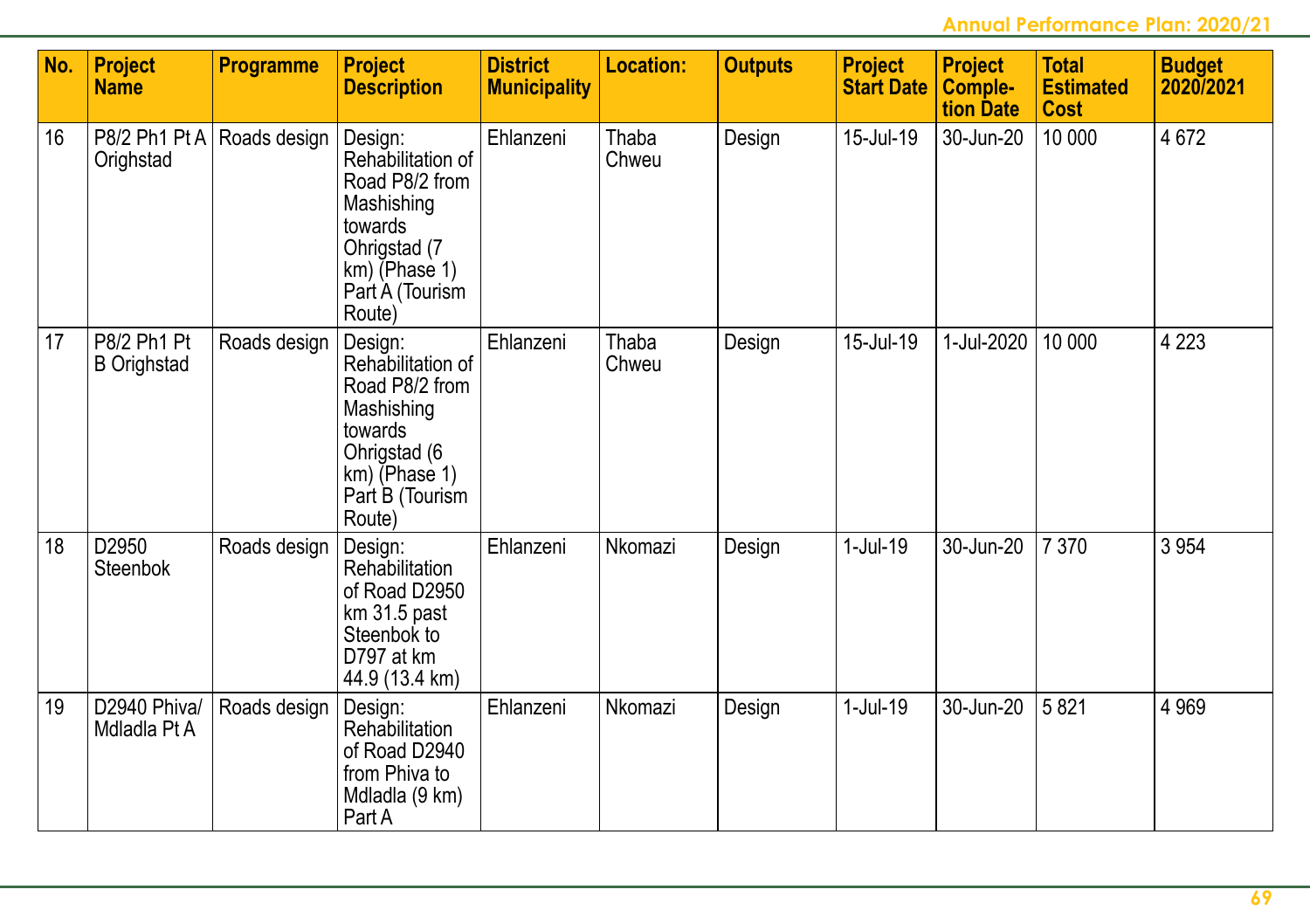| No. | <b>Project</b><br><b>Name</b>                | <b>Programme</b> | <b>Project</b><br><b>Description</b>                                                                                                | <b>District</b><br><b>Municipality</b> | <b>Location:</b> | <b>Outputs</b> | <b>Project</b><br><b>Start Date</b> | <b>Project</b><br>Comple-<br>tion Date | <b>Total</b><br><b>Estimated</b><br>Cost | <b>Budget</b><br>2020/2021 |
|-----|----------------------------------------------|------------------|-------------------------------------------------------------------------------------------------------------------------------------|----------------------------------------|------------------|----------------|-------------------------------------|----------------------------------------|------------------------------------------|----------------------------|
| 20  | D2940 Phiva/<br>Mdladla Pt B                 | Roads design     | Design:<br>Rehabilitation<br>of Road D2940<br>from Phiva to<br>Mdladla (6.74<br>km) Part B                                          | Ehlanzeni                              | Nkomazi          | Design         | 1-Jul-19                            | 30-Jun-20                              | 4 9 8 8                                  | 3542                       |
| 21  | D533 Mjejane<br>– Hectorspruit<br><b>PtA</b> | Roads design     | Design:<br>Rehabilitation<br>of Road D533<br>Mjejane $-$<br>Hectorspruit (7<br>km) Part A                                           | Ehlanzeni                              | Nkomazi          | Design         | 1-Jul-19                            | 1-Jul-20                               | 5 0 8 7                                  | 1623                       |
| 22  | D533 Mjejane<br>- Hectorspruit<br>Pt B       | Roads design     | Design:<br>Rehabilitation<br>of Road D533<br>Mjejane-<br>Hectorspruit<br>(6.49 km) Part B                                           | Ehlanzeni                              | Nkomazi          | Design         | 1-Jul-19                            | 1-Jul-20                               | 4 8 9 2                                  | 2 2 8 0                    |
| 23  | R35 and R39<br>Morgenzon                     | Roads design     | Design:<br>Rehabilitation<br>and Upgrading<br>of Coal Haul<br>Roads R35 and<br>R <sub>39</sub> Intersection<br>through<br>Morgenzon | Gert Sibande                           | Msukaligwa       | Design         | 1-Jul-19                            | 30-Jun-20                              | 1743                                     | 645                        |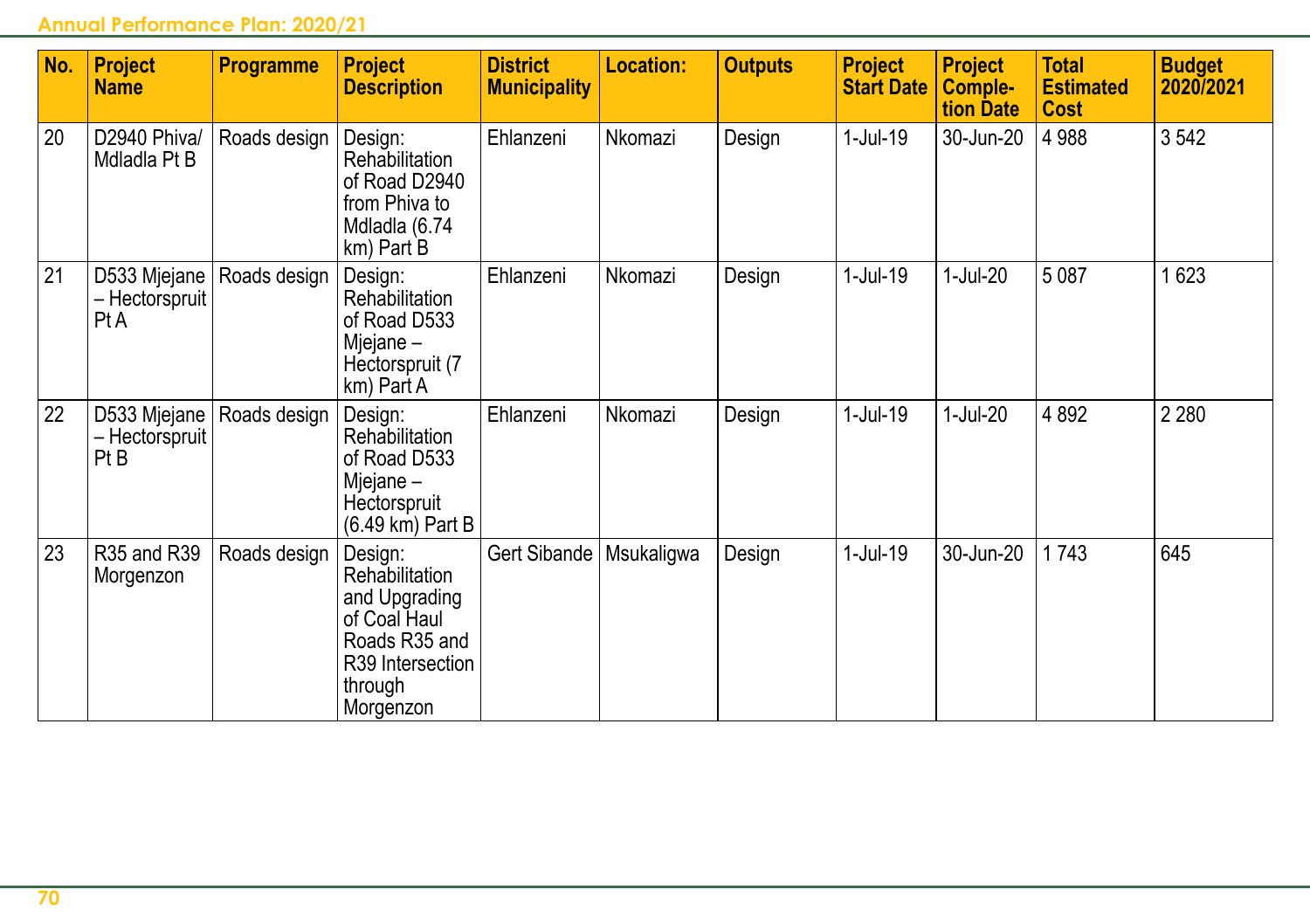| No. | <b>Project</b><br><b>Name</b>                   | <b>Programme</b> | <b>Project</b><br><b>Description</b>                                                                                        | <b>District</b><br><b>Municipality</b> | <b>Location:</b> | <b>Outputs</b> | <b>Project</b><br><b>Start Date</b> | <b>Project</b><br>Comple-<br><b>tion Date</b> | <b>Total</b><br><b>Estimated</b><br><b>Cost</b> | <b>Budget</b><br>2020/2021 |
|-----|-------------------------------------------------|------------------|-----------------------------------------------------------------------------------------------------------------------------|----------------------------------------|------------------|----------------|-------------------------------------|-----------------------------------------------|-------------------------------------------------|----------------------------|
| 24  | P26/5<br>Breyten/<br>Carolina Ph1<br><b>PtA</b> | Roads design     | Design:<br>Rehabilitation of<br>Coal Haul Road<br>P26/5 between<br>Breyten and<br>Carolina (10<br>km) (Phase 1)<br>Part A   | Gert Sibande                           | Msukaligwa       | Design         | 1-Jul-19                            | 30-Jun-20                                     | 7 1 9 8                                         | 6 100                      |
| 25  | P26/5<br>Breyten/<br>Carolina Ph1<br>Pt B       | Roads design     | Design:<br>Rehabilitation of<br>Coal Haul Road<br>P26/5 between<br>Breyten and<br>Carolina (8.94<br>km) (Phase 1)<br>Part B | Gert Sibande                           | Msukaligwa       | Design         | 1-Jul-19                            | 30-Jun-20                                     | 3545                                            | 2 100                      |
| 26  | P120/1 Van<br>Dyksdrift Ph 2                    | Roads design     | Design:<br>Rehabilitation of<br>Coal Haul Road<br>P120/1 between<br>Emalahleni and<br>Van Dyksdrift<br>(10 km) Phase<br>2   | Nkangala                               | Emalahleni       | Design         | 1-Jul-19                            | 30-Jun-20                                     | 12 766                                          | 7929                       |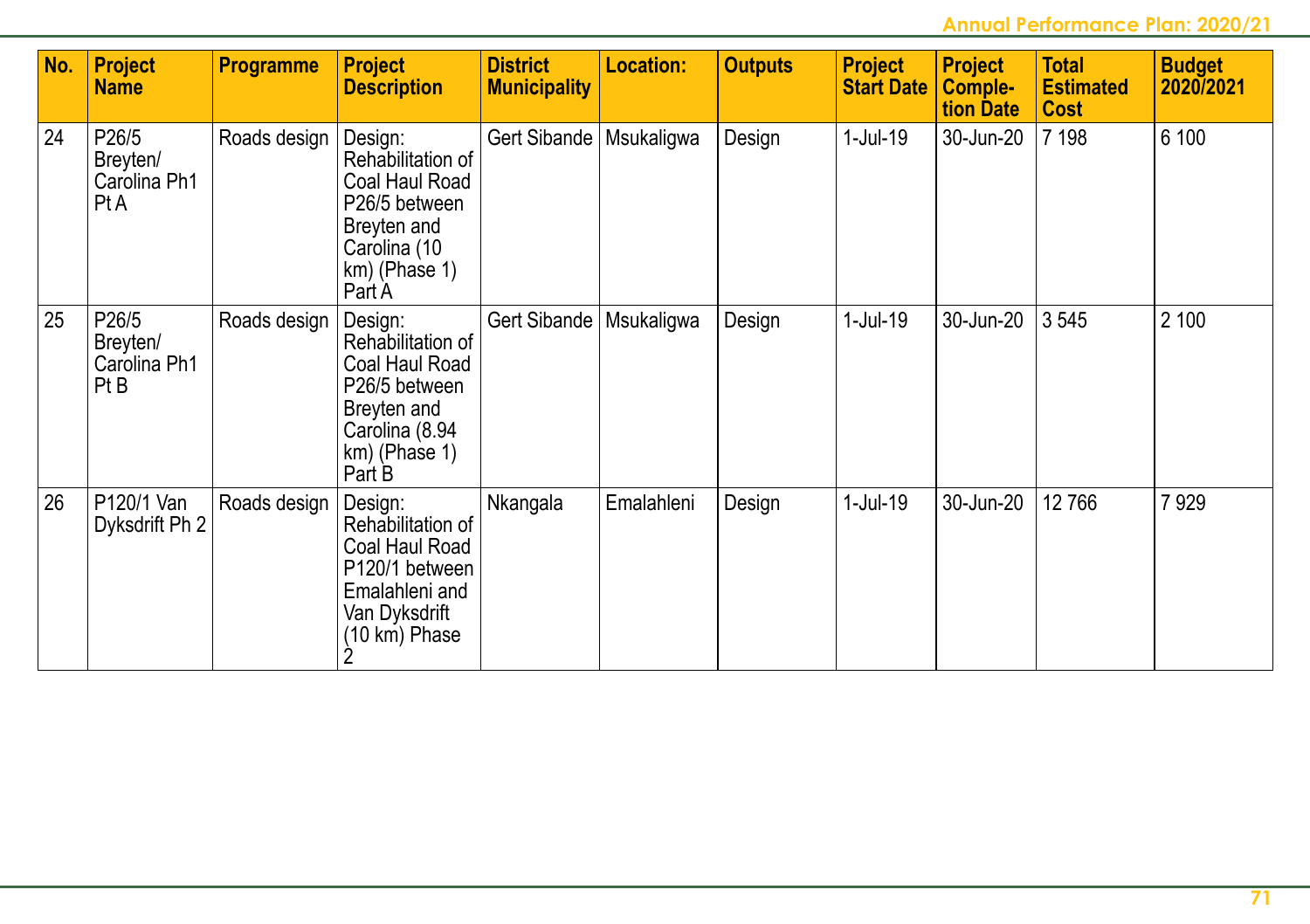| No.            | <b>Project</b><br><b>Name</b>   | <b>Programme</b>          | <b>Project</b><br><b>Description</b>                                                                                                                                                              | <b>District</b><br><b>Municipality</b> | <b>Location:</b>   | <b>Outputs</b> | <b>Project</b><br><b>Start Date</b> | <b>Project</b><br>Comple-<br><b>tion Date</b> | <b>Total</b><br><b>Estimated</b><br><b>Cost</b> | <b>Budget</b><br>2020/2021 |
|----------------|---------------------------------|---------------------------|---------------------------------------------------------------------------------------------------------------------------------------------------------------------------------------------------|----------------------------------------|--------------------|----------------|-------------------------------------|-----------------------------------------------|-------------------------------------------------|----------------------------|
| 27             | P120/2 Kriel                    | Roads design              | Design:<br>Rehabilitation<br>of Coal Haul<br>Road P120-2<br>(junction with<br>P <sub>120</sub> /1 near<br>Van Dyksdrift)<br>to the junction<br>with P52/3<br>towards Kriel<br>$(12.6 \text{ km})$ | Nkangala                               | Emalahleni         | Design         | 1-Jul-19                            | 30-Jun-20                                     | 5837                                            | 2 9 6 0                    |
|                |                                 |                           | New roads and Upgrading from Gravel to Surfaced                                                                                                                                                   |                                        |                    |                |                                     |                                               |                                                 |                            |
|                | D281<br>Volkrust/<br>Daggakraal | Upgrades<br>and additions | Upgrading of<br>Road D <sub>281</sub><br>between<br>Volksrust and<br>Daggakraal<br>$(12.5 \text{ km})$                                                                                            | Gert Sibande                           | Pixley ka<br>Seme  | 12.5 km        | 15-Nov-18                           | 16-Mar-21                                     | 153 00                                          | 41 260                     |
| $\overline{2}$ | D4407<br>Hluvukani              | Upgrades<br>and additions | Upgrading of<br>Road D4407,<br>D4409 and<br>a section of<br>D4416 between<br>Hluvukani<br>and Road<br>P194/1 near<br>Welverdiend<br>$(15.6 \text{ km})$<br>(Tourism Route)                        | Ehlanzeni<br>North                     | Bushbuck-<br>ridge | 15.6 km        | 1-Mar-19                            | 30-Mar-21                                     | 162 404                                         | 45 279                     |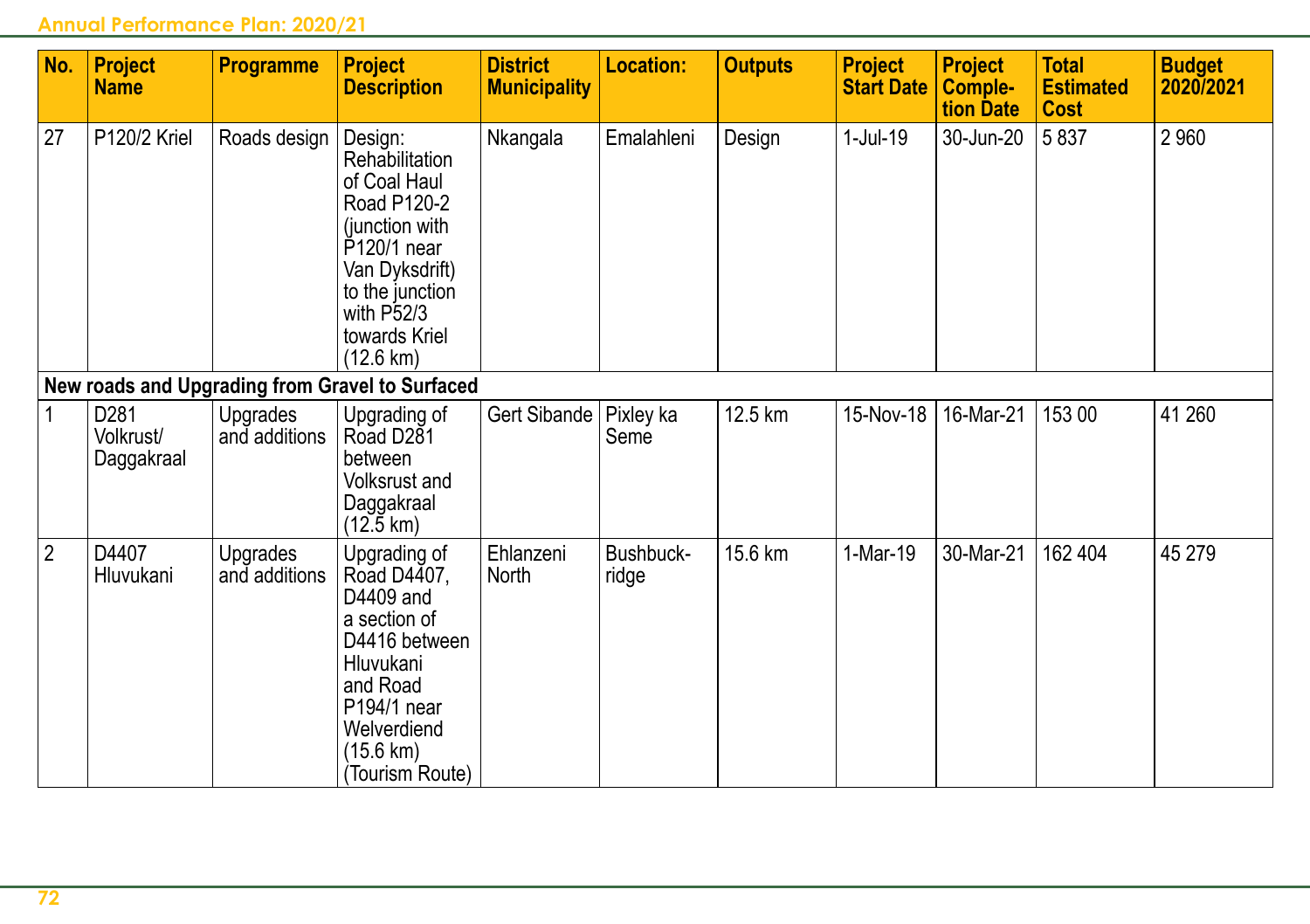| No. | <b>Project</b><br><b>Name</b> | <b>Programme</b>          | <b>Project</b><br><b>Description</b>                                                                                                        | <b>District</b><br><b>Municipality</b> | <b>Location:</b>   | <b>Outputs</b>      | <b>Project</b><br><b>Start Date</b> | <b>Project</b><br>Comple-<br><b>tion Date</b> | <b>Total</b><br><b>Estimated</b><br><b>Cost</b> | <b>Budget</b><br>2020/2021 |
|-----|-------------------------------|---------------------------|---------------------------------------------------------------------------------------------------------------------------------------------|----------------------------------------|--------------------|---------------------|-------------------------------------|-----------------------------------------------|-------------------------------------------------|----------------------------|
| 3   | D3978<br>Hoxani/Marite        | Upgrades<br>and additions | Upgrading of<br>Road D3973<br>between Hoxani<br>and R40 (at<br>Marite) (11.4<br>km) plus repairs<br>on Goromane<br>bridge and road<br>D4400 | Ehlanzeni<br>North                     | Bushbuck-<br>ridge | 11.4 km             | 3-May-18                            | 1-Sep-20                                      | 203 419                                         | 58 000                     |
| 4   | D233<br>Louieville            | Construction              | <b>Brick</b><br>Paving and<br>Rehabilitation<br>of Road D233<br>Louieville Road<br>(Eq Share part)<br>(5 km)                                | Ehlanzeni<br>South                     | Nkomazi            | 5 km                | 1-Dec-17                            | 1-Aug-20                                      | 133 860                                         | 18 072                     |
| 5   | D3960 Ga-<br>Motibidi         | Construction              | Upgrading of<br>Road D3960<br>$(9.2 \text{ km})$ and<br>D4442 (3.6 km)<br>Ga-Motibidi to<br>Rainbow (12.7<br>km)                            | Ehlanzeni<br>North                     | Bushbuck-<br>ridge | 12.7 km             | 12-Mar-19                           | 10-Oct-21                                     | 347 300                                         | 38 309                     |
| 6   | Glenmore<br>footbridge        | Construction              | Construction<br>of footbridge in<br>Glenmore                                                                                                | Gert Sibande                           | Albert Luthuli     | Footbridge          | 01-Jan-20                           | 31-Aug-20                                     | 15 344                                          | 8774                       |
| 8   | <b>Driekoppies</b><br>Culvert | Construction              | Construction<br>of Culvert in<br><b>Driekopies</b>                                                                                          | Ehlanzeni<br>South                     | Nkomazi            | Culvert             | 15-Jan-20                           | 15-Apr-20                                     | 1700                                            | 1800                       |
| 9   | Seabe Bus<br><b>Shelters</b>  | Construction              | Construction of<br><b>Bus Shelters in</b><br>Seabe                                                                                          | Nkangala                               | DR JS<br>Moroka    | <b>Bus Shelters</b> | 15-Jan-20                           | 15-Apr-20                                     | 1 0 0 0                                         | 1 0 0 0                    |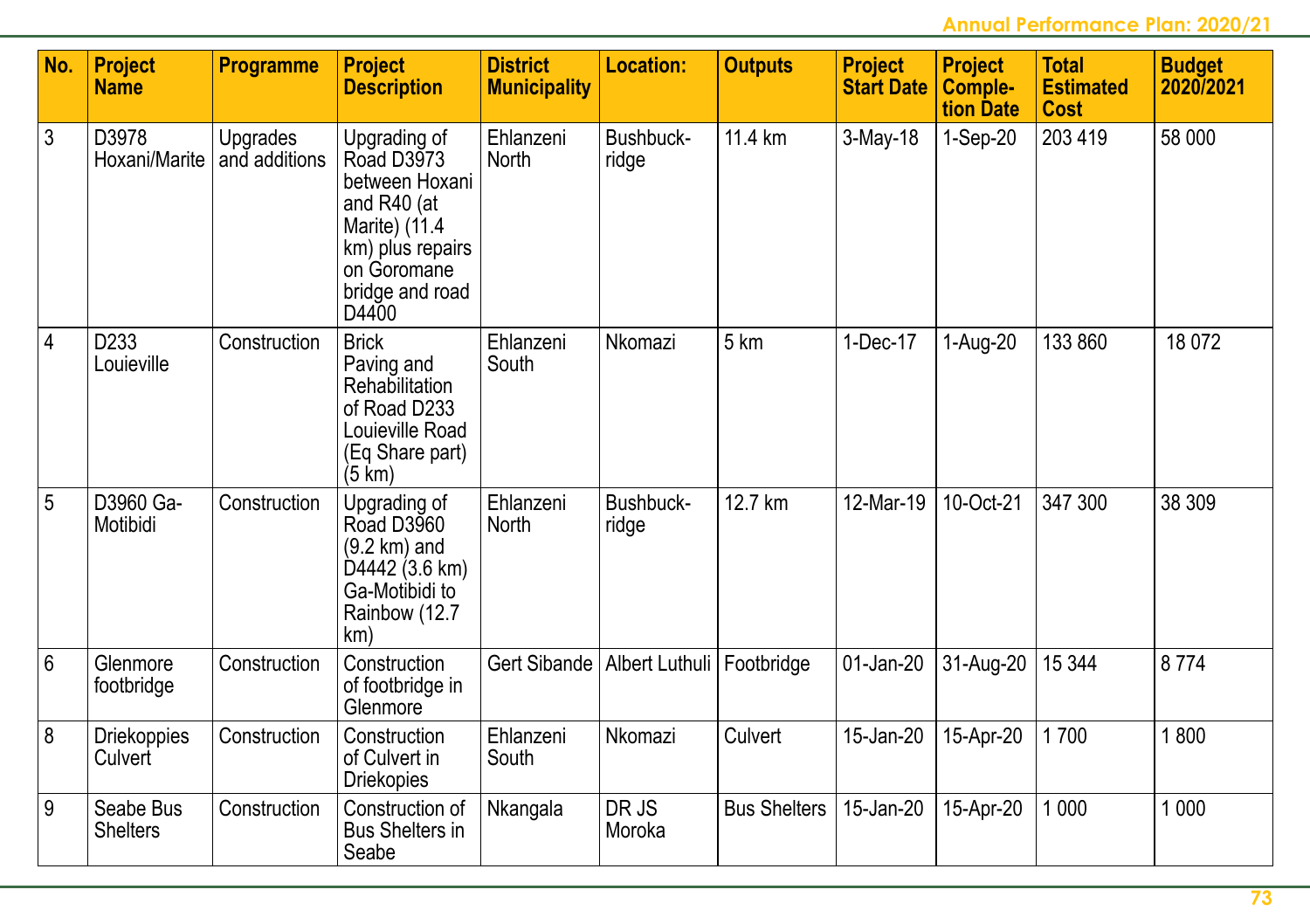| No.            | <b>Project</b><br><b>Name</b>             | <b>Programme</b> | <b>Project</b><br><b>Description</b>                                                                                                        | <b>District</b><br><b>Municipality</b> | <b>Location:</b>   | <b>Outputs</b> | <b>Project</b><br><b>Start Date</b> | <b>Project</b><br>Comple-<br>tion Date | <b>Total</b><br><b>Estimated</b><br>Cost | <b>Budget</b><br>2020/2021 |
|----------------|-------------------------------------------|------------------|---------------------------------------------------------------------------------------------------------------------------------------------|----------------------------------------|--------------------|----------------|-------------------------------------|----------------------------------------|------------------------------------------|----------------------------|
| 10             | D3968 Merry<br>Pebble                     | Construction     | Erosion<br>protection on<br>the Bridge on<br>Road D3968                                                                                     | Ehlanzeni<br>North                     | Bushbuck-<br>ridge | <b>10 km</b>   | 01-Apr-20                           | 31-Mar-20                              | 159 955                                  | 5 000                      |
| 11             | <b>Block Paving</b>                       | Construction     | Municipal Block<br>Paving (Various<br>roads)                                                                                                | All                                    | All                | 5 km           | 30-Jul 20                           | 30-Mar-21                              | 100 000                                  | 50 970                     |
|                | <b>Rehabilitation of Provincial Roads</b> |                  |                                                                                                                                             |                                        |                    |                |                                     |                                        |                                          |                            |
|                | P8/1 Bambi<br>Ph <sub>2</sub>             | Construction     | Rehabilitation<br>of Road P8/1<br>between<br>Mashishing<br>and Bambi (N4)<br>(Phase 2) (18<br>km) (Tourism<br>Route)                        | Ehlanzeni<br>North                     | Thaba<br>Chweu     | 18 km          | 23-Jun-17                           | 22-Jul-20                              | 318 550                                  | 18 000                     |
| $\overline{2}$ | P8/1 Bambi<br>Ph <sub>3</sub> PtA         | Construction     | Rehabilitation<br>of Sections<br>of Road P8/1<br>(R36) between<br>Mashishing and<br>Bambi (Phase<br>3) Part A (11<br>km) (Tourism<br>Route) | Ehlanzeni<br>North                     | Thaba<br>Chweu     | <b>11 km</b>   | 15-Feb-21                           | 15-Feb-22                              | 165 600                                  | 7966                       |
| 3              | D2950<br>Mananga                          | Construction     | Rehabilitation<br>of Road D2950<br>from R571<br>(km 0.0) past<br>Mananga (13.5<br>km)                                                       | Ehlanzeni<br>South                     | Nkomazi            | 13.5 km        | 21-Feb-19                           | 22-Mar-21                              | 200 675                                  | 9 0 0 0                    |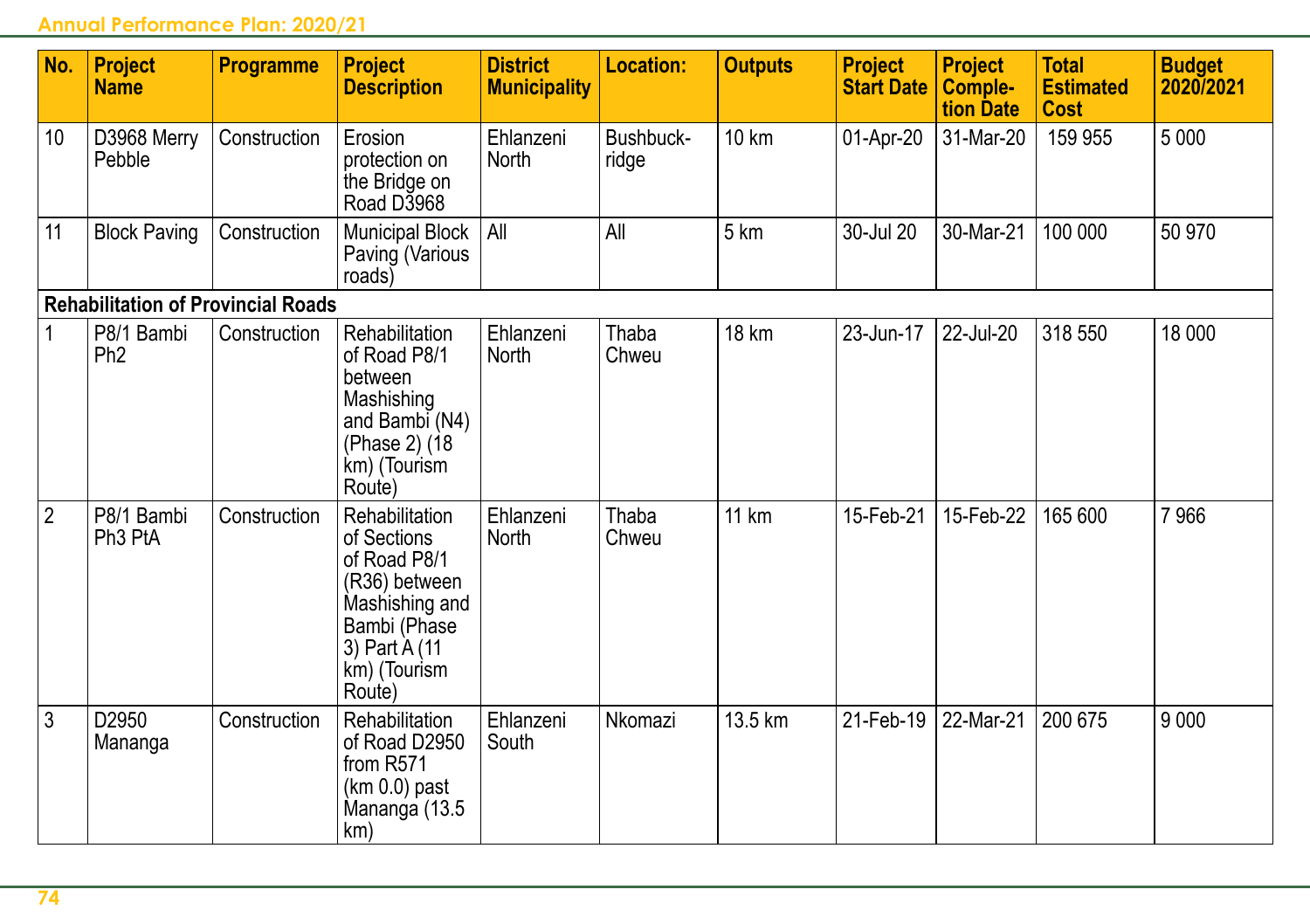| No. | <b>Project</b><br><b>Name</b>            | <b>Programme</b> | <b>Project</b><br><b>Description</b>                                                                                                                                | <b>District</b><br><b>Municipality</b> | <b>Location:</b>   | <b>Outputs</b> | <b>Project</b><br><b>Start Date</b> | <b>Project</b><br><b>Comple-</b><br>tion Date | <b>Total</b><br><b>Estimated</b><br>Cost | <b>Budget</b><br>2020/2021 |
|-----|------------------------------------------|------------------|---------------------------------------------------------------------------------------------------------------------------------------------------------------------|----------------------------------------|--------------------|----------------|-------------------------------------|-----------------------------------------------|------------------------------------------|----------------------------|
| 4   | D3930<br>Acornhoek                       | Construction     | Rehabilitation<br>of Road<br>D3930 from<br>Acornhoek (km<br>0.0) to D3932<br>at Hluvhukani<br>(km11.80)<br>(Phase 1)<br>(11.80 km)<br>(Tourism Route)               | Ehlanzeni<br>North                     | Bushbuck-<br>ridge | 11.8 km        | 15-Mar-19                           | 14-Mar-21                                     | 196 875                                  | 13 4 41                    |
| 5   | D2486<br>Klipwal                         | Construction     | Light<br>Rehabilitation<br>of Road D2486<br>from N2 to<br>Klipwal (to KZN<br>Boundary - part<br>of Provincial<br>joint plans)<br>Phase 1 (9 km)                     | Gert Sibande   Mkhondo                 |                    | 9 km           | 15-Mar-19                           | 14-Mar-21                                     | 99 140                                   | 50 113                     |
| 6   | P171/1<br>Roossenekal<br>Ph <sub>1</sub> | Construction     | Rehabilitation<br>of Road P171/1<br>from P81/1<br>$(km 0.0)$ near<br>Mashishing<br>to D212 &<br>D2630 towards<br>Roossenekal<br>Sekhukune<br>(Phase 1) (18.9<br>km) | Ehlanzeni<br>North                     | Thaba<br>Chweu     | 18.9 km        | 15-Feb-21                           | 15-Feb-23                                     | 108 000                                  | 2 2 5 1                    |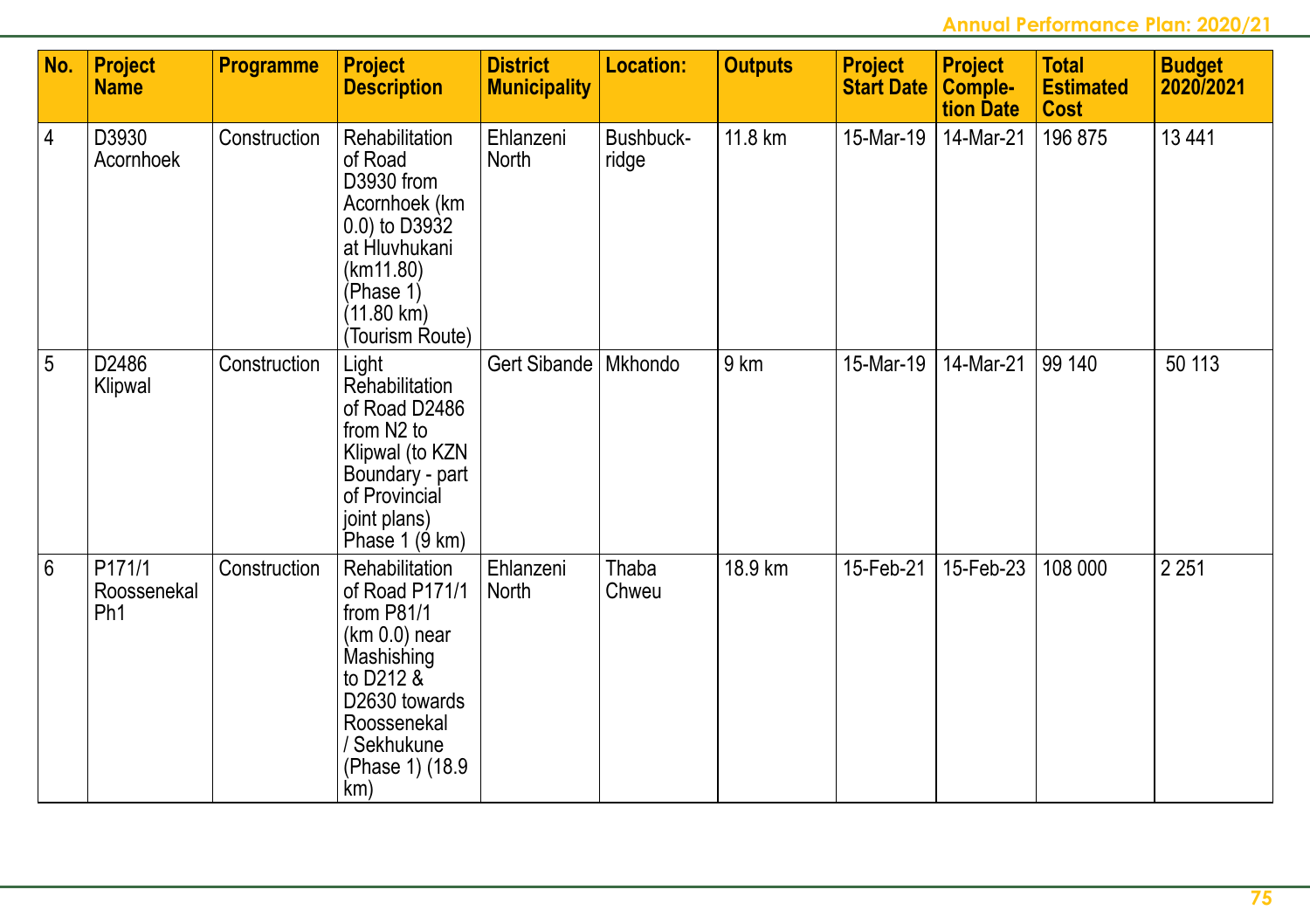| No. | <b>Project</b><br><b>Name</b> | <b>Programme</b> | <b>Project</b><br><b>Description</b>                                                                                                   | <b>District</b><br><b>Municipality</b> | <b>Location:</b>   | <b>Outputs</b> | <b>Project</b><br><b>Start Date</b> | <b>Project</b><br>Comple-<br>tion Date | <b>Total</b><br><b>Estimated</b><br>Cost | <b>Budget</b><br>2020/2021 |
|-----|-------------------------------|------------------|----------------------------------------------------------------------------------------------------------------------------------------|----------------------------------------|--------------------|----------------|-------------------------------------|----------------------------------------|------------------------------------------|----------------------------|
|     | P95/1 Verena                  | Construction     | Rehabilitation<br>of Road P95/1<br>between Verena<br>and Gauteng<br>boundary<br>(Phase 2) (13.5)<br>km)                                | Nkangala                               | Thembisile<br>Hani | 13.5 km        | 15-Apr-19                           | 12-Jan-21                              | 165 601                                  | 67 336                     |
| 8   | D2975<br>Daantjie             | Construction     | Rehabilitation<br>of D2975<br>from P258/1<br>(Daantjie)<br>Eastwards past<br>Daantjie Police<br>station (3 km)                         | Ehlanzeni<br>South                     | Mbombela           | 3 km           | 23-Aug-19                           | 21-Nov-20                              | 54 270                                   | 30 556                     |
| 9   | D526<br>Mahlathini            | Construction     | Rehabilitation<br>of Road D526<br>from D395<br>near Mkhondo<br>to D518 near<br>Mahlathini<br><b>Border Post</b><br>$(17.8 \text{ km})$ | Gert Sibande                           | Mkhondo            | 17.8 km        | 15-Feb-21                           | 15-Feb-21                              | 192 240                                  | 2823                       |
| 10  | P170<br>Graskop               | Construction     | Light<br>Rehabilitation<br>of P170/1 from<br>km 56.0 to km<br>72.5 at Graskop<br>$(16.5 \text{ km})$<br>(Tourism Route)                | Ehlanzeni<br>North                     | Thaba<br>Chweu     | 16.5 km        | 15-Sep-20                           | 16-Mar-22                              | 129 375                                  | 41 184                     |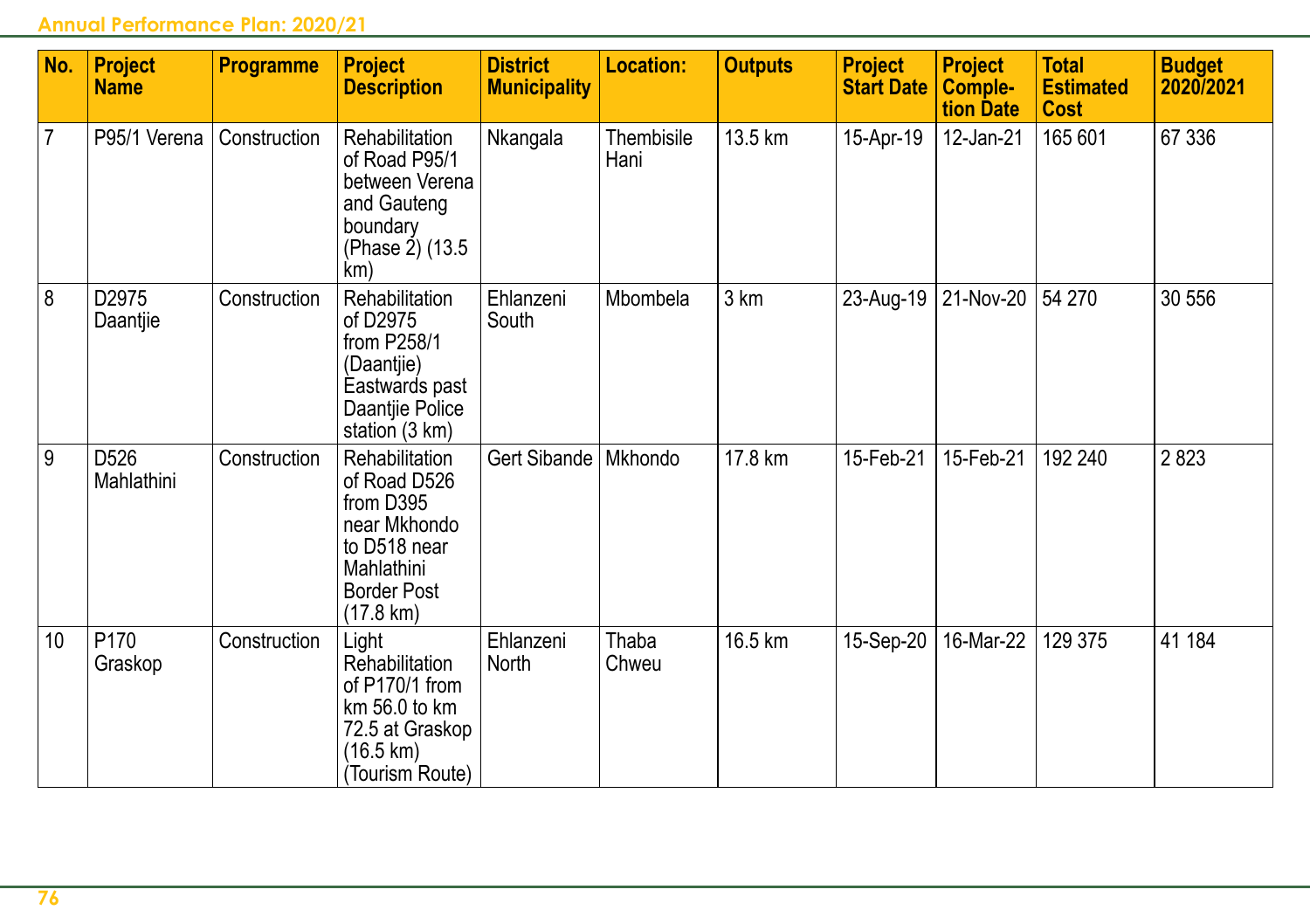| No. | <b>Project</b><br><b>Name</b> | <b>Programme</b> | <b>Project</b><br><b>Description</b>                                                                                                                                               | <b>District</b><br><b>Municipality</b> | <b>Location:</b> | <b>Outputs</b> | <b>Project</b><br><b>Start Date</b> | <b>Project</b><br>Comple-<br><b>tion Date</b> | <b>Total</b><br><b>Estimated</b><br>Cost | <b>Budget</b><br>2020/2021 |
|-----|-------------------------------|------------------|------------------------------------------------------------------------------------------------------------------------------------------------------------------------------------|----------------------------------------|------------------|----------------|-------------------------------------|-----------------------------------------------|------------------------------------------|----------------------------|
| 11  | D233<br>Louieville            | Construction     | Rehabilitation<br>and Brick<br>Paving of Road<br>D233 Louisville<br>Road (PRMG<br>part) $(3.2 \text{ km})$                                                                         | Ehlanzeni<br>South                     | Umjindi          | 3.2 km         | 15-Oct-18                           | 1-Aug-20                                      | 51 300                                   | 3 2 6 3                    |
| 12  | D2978<br>Matsulu              | Construction     | Rehabilitation<br>of Road D2978<br>from D2977 in<br>Matsulu B (2.4<br>km)                                                                                                          | Ehlanzeni<br>South                     | Mbombela         | 2.4 km         | 27-Sep-19                           | 26-Sep-20                                     | 31 988                                   | 20 000                     |
| 13  | P33/4<br>Hazyview             | Construction     | Rehabilitation<br>of Road P33/4<br>between<br>Hazyview and<br>Sabie from km<br>36.0 to km 43.7<br>(Phase 1) (7.7<br>km) (Tourism<br>Route)                                         | Ehlanzeni<br>South                     | Mbombela         | 7.7 km         | 15-Feb-21                           | 15-Feb-22                                     | 124 740                                  | 5 100                      |
| 14  | D236 West of<br>Barberton     | Construction     | Rehabilitation<br>of Road D236<br>(Umjindi Trust<br>Road) West<br>of Barberton<br>$(6.3 \text{ km})$ &<br><b>Upgrading from</b><br>end paved at<br>$km$ 6.3 to $km$<br>14.3 (8 km) | Ehlanzeni<br>South                     | Umjindi          | 6.3 km         | 12-Aug-16                           | 11-Aug-20                                     | 70 000                                   | 21 3 8 2                   |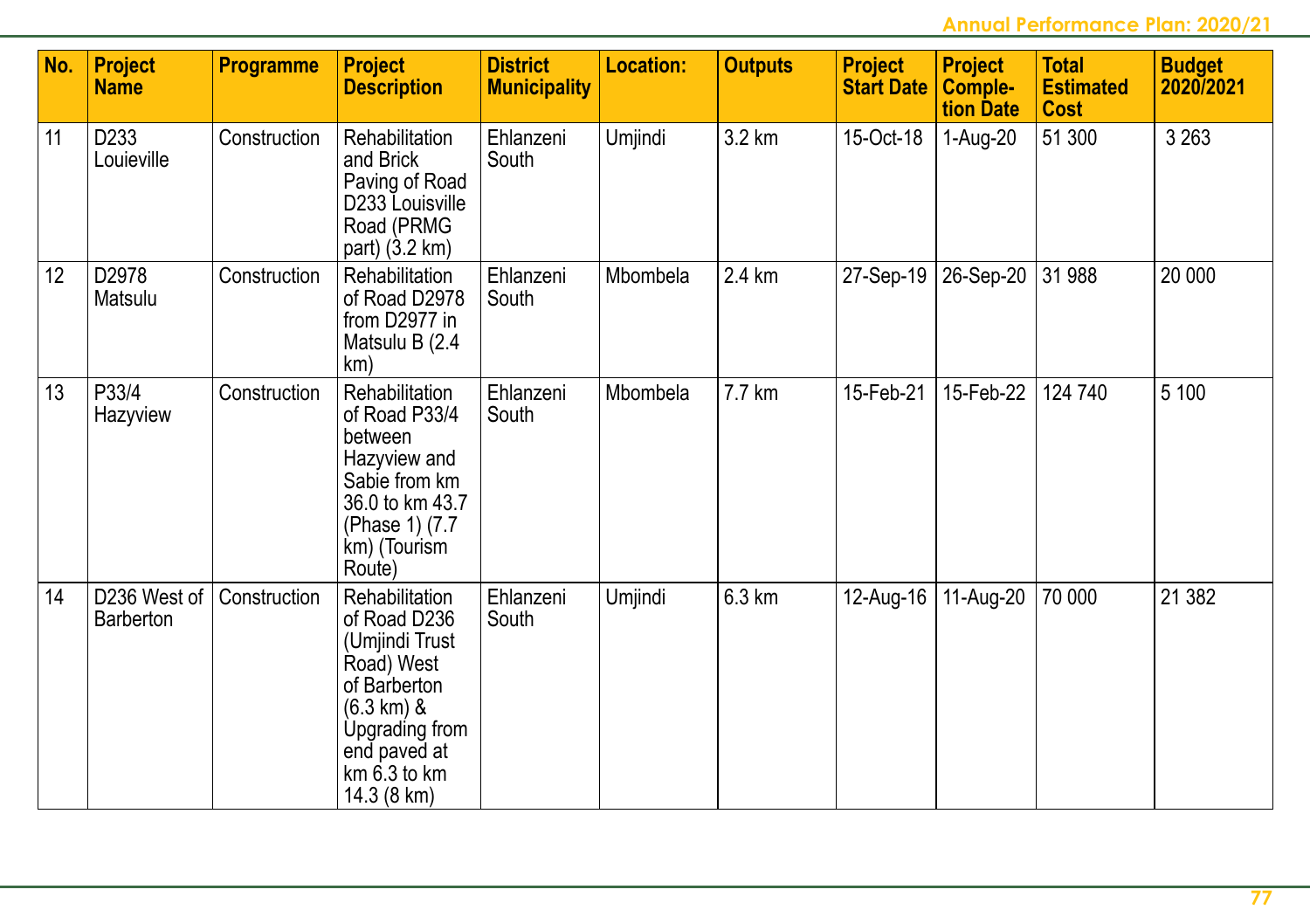| No. | <b>Project</b><br><b>Name</b> | <b>Programme</b> | <b>Project</b><br><b>Description</b>                                                                                                                                 | <b>District</b><br><b>Municipality</b> | <b>Location:</b> | <b>Outputs</b> | <b>Project</b><br><b>Start Date</b> | <b>Project</b><br>Comple-<br>tion Date | <b>Total</b><br><b>Estimated</b><br>Cost | <b>Budget</b><br>2020/2021 |
|-----|-------------------------------|------------------|----------------------------------------------------------------------------------------------------------------------------------------------------------------------|----------------------------------------|------------------|----------------|-------------------------------------|----------------------------------------|------------------------------------------|----------------------------|
| 15  | P36/2<br>Delmas               | Construction     | Rehabilitation<br>of Coal Haul<br>Road P36/2<br>from Delmas<br>to Gauteng<br>boundary<br>(towards Devon<br>& Balfour) (13<br>km)                                     | Nkangala                               | Victor<br>Khanye | 13 km          | 15-Mar-18                           | 14-Mar-21                              | 122 310                                  | 10 3 64                    |
| 16  | P141/1<br>Clewer              | Construction     | Rehabilitation of   Nkangala<br>Coal Haul Road<br>P141/1 from<br>km 12.8 (D455)<br>South of Clewer<br>to km 22.42 at<br>D1651 (North of<br>Kriel) $(9.6 \text{ km})$ |                                        | Emalahleni       | 9.6 km         | 15-Apr-19                           | 13-Sep-20                              | 138 358                                  | 63 574                     |
| 17  | P49/1<br>Montagu              | Construction     | Rehabilitation of   Nkangala<br>Coal Haul Road<br>P49/1 (N11)<br>from Montagu<br>str, Middelburg<br>to N4 $(4.3 \text{ km})$                                         |                                        | Emalahleni       | 4.3 km         | 15-Mar-18                           | 14-Nov-20                              | 96 553                                   | 4 3 4 5                    |
| 18  | P29/1 Kendal                  | Construction     | Rehabilitation of<br>Coal Haul Road<br>P29/1 (R555)<br>from km 50 at<br>D2669 to km<br>62.55 at D2821<br>(Kendal towards<br>Delmas) (12.55<br>km)                    | Nkangala                               | Emalahleni       | 12.55 km       | 5-Apr-19                            | 4-Mar-21                               | 157 473                                  | 23 000                     |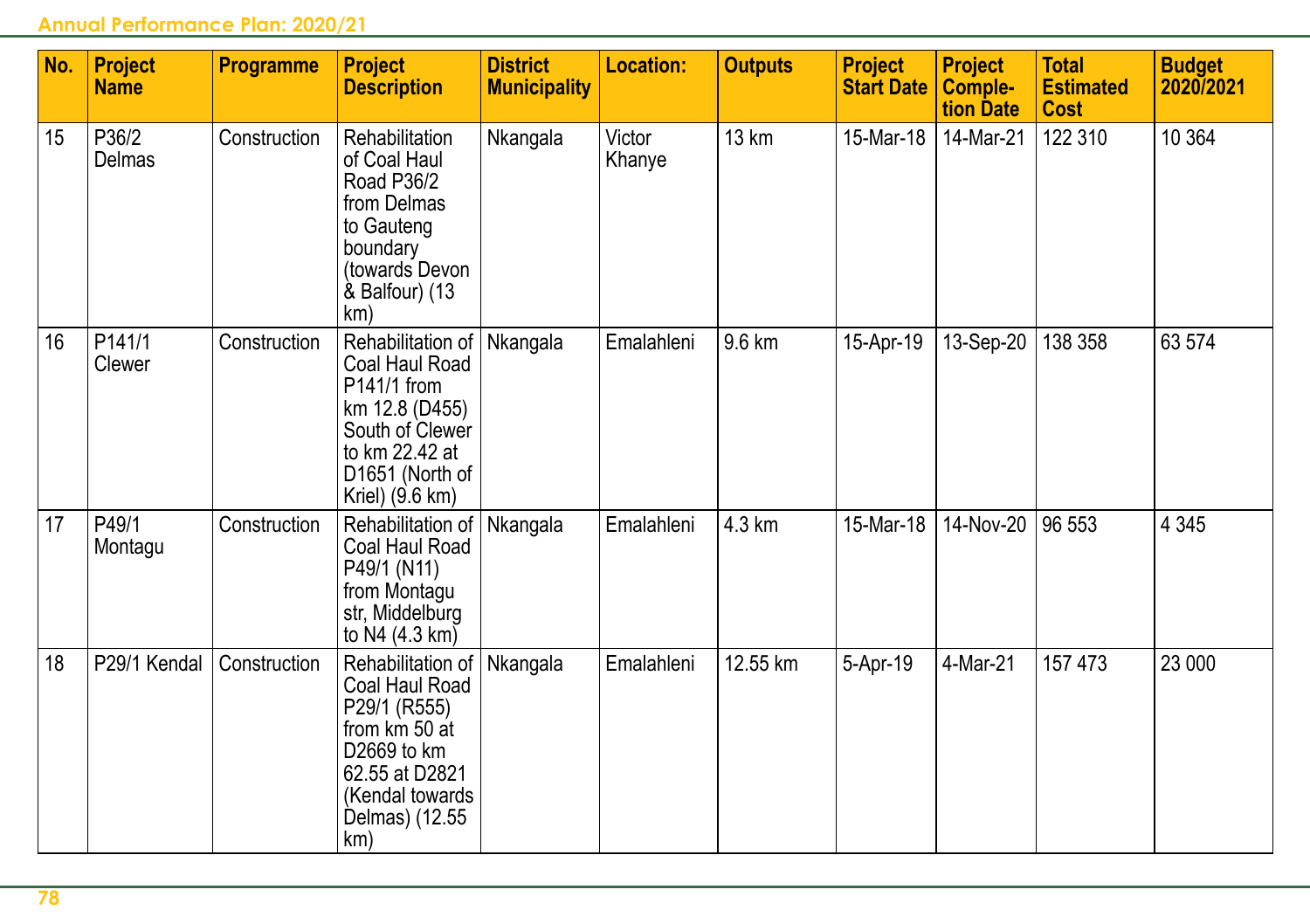| No. | <b>Project</b><br><b>Name</b> | <b>Programme</b> | <b>Project</b><br><b>Description</b>                                                                                                                 | <b>District</b><br><b>Municipality</b> | <b>Location:</b> | <b>Outputs</b> | <b>Project</b><br><b>Start Date</b> | <b>Project</b><br>Comple-<br>tion Date | <b>Total</b><br><b>Estimated</b><br><b>Cost</b> | <b>Budget</b><br>2020/2021 |
|-----|-------------------------------|------------------|------------------------------------------------------------------------------------------------------------------------------------------------------|----------------------------------------|------------------|----------------|-------------------------------------|----------------------------------------|-------------------------------------------------|----------------------------|
| 19  | P182/1 van<br>Dyksdrift Ph3   | Construction     | Rehabilitation of<br>Coal Haul Road<br>P182/1 (R542)<br>from $km$ 26.25<br>to R38 between<br>van Dyksdrift<br>and Hendrina -<br>Phase 3 (12.1<br>km) | Nkangala                               | Steve<br>Tshwete | 12.1 km        | 15-Nov-20                           | 15-Nov-22                              | 251 160                                         | 26 5 22                    |
| 20  | P29/1<br>Sinkhole             | Construction     | Rehabilitation<br>of Sinkhole on<br>Coal Haul Road<br>P29/1 (R555)<br>$\pm$ 6 km from<br>Delmas (2 km<br>eq)                                         | Nkangala                               | Victor<br>Khanye | 2 km           | 19-Mar-18                           | 23-Jun-20                              | 75 086                                          | 7 1 3 3                    |
| 21  | P36/1<br>Delmas               | Construction     | Rehabilitation<br>of Coal Haul<br>Road P36/1<br>(R50) from<br>$km$ 62.6 to $km$<br>71.7 between<br>Delmas and the<br>N12 (9.1 km)                    | Nkangala                               | Victor<br>Khanye | 9.1 km         | 1-Nov-20                            | 2-Jul-22                               | 171 990                                         | 26 5 22                    |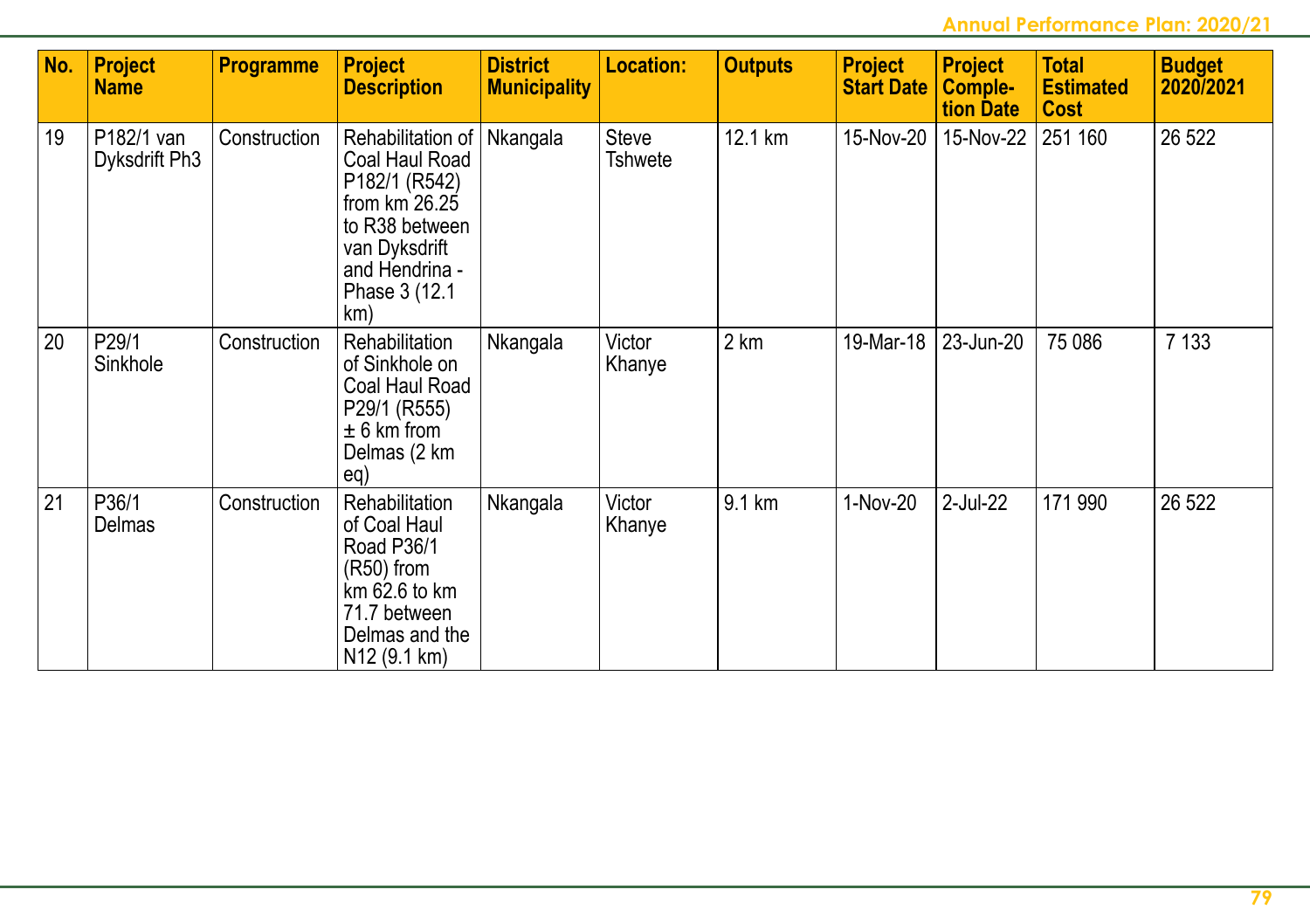| No. | <b>Project</b><br><b>Name</b>           | <b>Programme</b> | <b>Project</b><br><b>Description</b>                                                                                                               | <b>District</b><br><b>Municipality</b> | Location:                      | <b>Outputs</b> | <b>Project</b><br><b>Start Date</b> | <b>Project</b><br>Comple-<br><b>tion Date</b> | <b>Total</b><br><b>Estimated</b><br><b>Cost</b> | <b>Budget</b><br>2020/2021 |
|-----|-----------------------------------------|------------------|----------------------------------------------------------------------------------------------------------------------------------------------------|----------------------------------------|--------------------------------|----------------|-------------------------------------|-----------------------------------------------|-------------------------------------------------|----------------------------|
| 22  | D2274<br>Hendrina                       | Construction     | Upgrading and<br>Rehabilitation of<br>Coal Haul Road<br>D2274 from<br>N11 at km 18.7<br>to D1398 at km<br>31.7 North of<br>Hendrina (13.0<br>km)   | Nkangala                               | Steve<br>Tshwete               | 13 km          | 15-Nov-20                           | 14-Feb-23                                     | 210 600                                         | 26 0 22                    |
| 23  | P182/1 Van<br>Dyksdrift and<br>Hendrina | Construction     | Rehabilitation of<br>Coal Haul Road<br>P182/1 (R542)<br>from $km$ 26.25<br>to R38 between<br>Van Dyksdrift<br>and Hendrina<br>- Phase 3 (13<br>km) | Nkangala                               | <b>Steve</b><br><b>Tshwete</b> | 13 km          | 15-Nov-20                           | 15-Nov-22                                     | 251 160                                         | 26 522                     |
| 24  | D2968<br>Numbi/<br>Makoko               | Construction     | Repair of a<br>Flood Damaged<br>bridge on Road<br>D2968 between<br>between Numbi<br>and Makoko<br>(Tourism Route)                                  | Ehlanzeni<br>South                     | Mbombela                       | <b>Bridge</b>  | 19-Apr-16                           | 18-Jun-20                                     | 63 401                                          | 8700                       |
| 25  | D2944<br>Boshfontein/<br>Magogeni       | Construction     | Reconstruction<br>of a Flood<br>Damaged<br>Bridge on<br>Road D2944<br>Boschfontein to<br>Magogeni                                                  | Ehlanzeni<br>South                     | Nkomazi                        | <b>Bridge</b>  | 15-Apr-18                           | 14-Oct-18                                     | 15 4 67                                         | 1 0 0 0                    |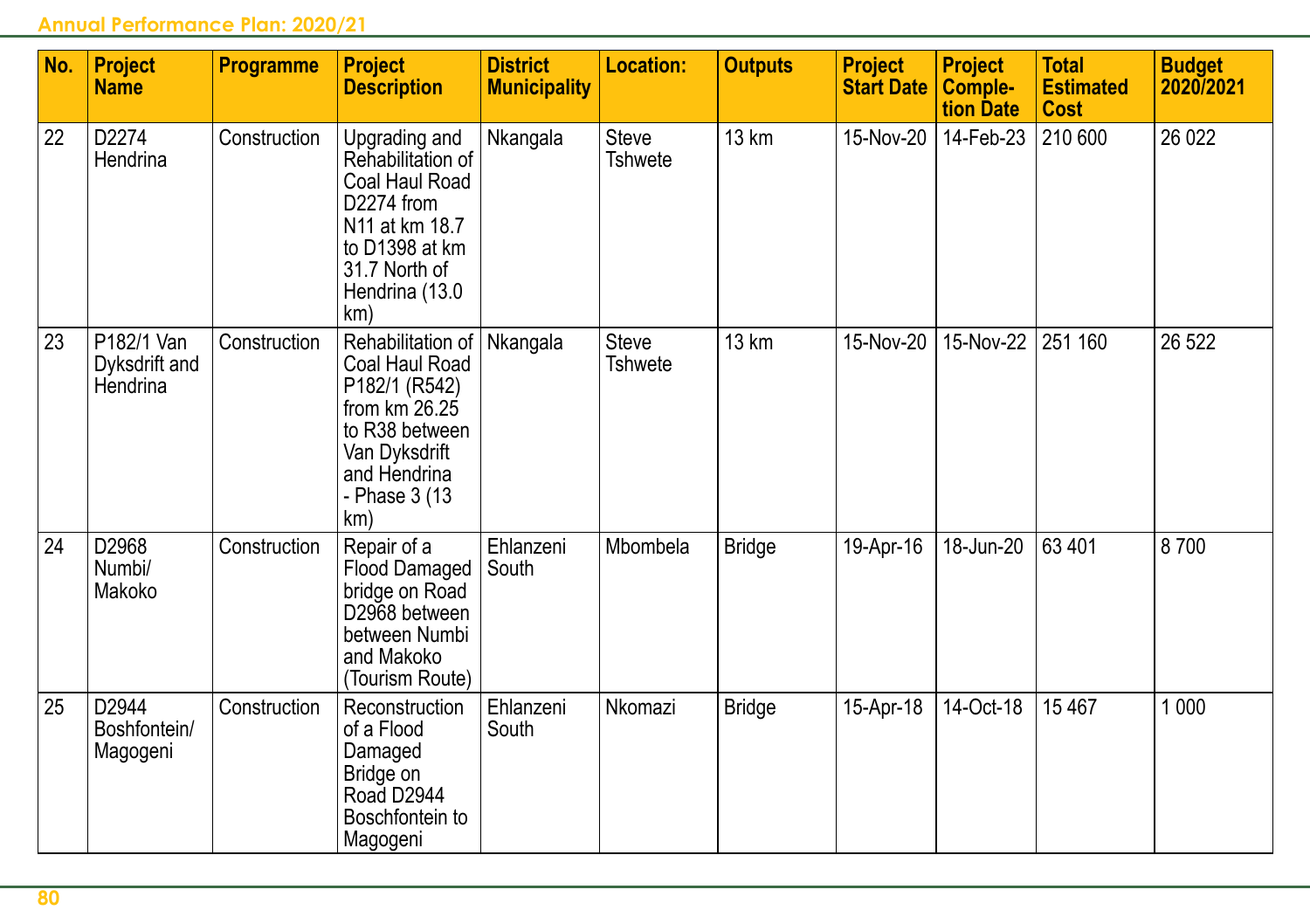| No.             | <b>Project</b><br><b>Name</b> | <b>Programme</b> | <b>Project</b><br><b>Description</b>                                                        | <b>District</b><br><b>Municipality</b> | <b>Location:</b> | <b>Outputs</b> | <b>Project</b><br><b>Start Date</b> | <b>Project</b><br>Comple-<br>tion Date | <b>Total</b><br><b>Estimated</b><br><b>Cost</b> | <b>Budget</b><br>2020/2021 |
|-----------------|-------------------------------|------------------|---------------------------------------------------------------------------------------------|----------------------------------------|------------------|----------------|-------------------------------------|----------------------------------------|-------------------------------------------------|----------------------------|
|                 | Siyatentela - All Regions     |                  |                                                                                             |                                        |                  |                |                                     |                                        |                                                 |                            |
|                 | Siyatentela                   | Siyatentela      | Road<br>maintenance<br>projects through<br>special labour<br>intensive<br>methods<br>(EPWP) | All                                    | All              | 4 5 4 5        | 1-Apr-20                            | 31-Mar-21                              | 15 000                                          | 47 585                     |
| $\overline{2}$  | Siyatentela                   | Siyatentela      | Siyatentela<br>Administrative<br>Fees                                                       | All                                    | All              | 8              | 1-Apr-20                            | 31-Mar-21                              | 15 000                                          | 2 500                      |
|                 | <b>Routine Maintenance</b>    |                  |                                                                                             |                                        |                  |                |                                     |                                        |                                                 |                            |
|                 | Patching                      | Maintenance      | Patching                                                                                    | All                                    | All              | 45 565 m2      | 1-Apr-20                            | 16-Mar-21                              | 74 334                                          | 49 781                     |
| $\overline{2}$  | Culvert<br>maintenance        | Maintenance      | Culvert<br>maintenance                                                                      | All                                    | All              | 16 432         | 1-Apr-20                            | 16-Mar-21                              | 2 4 2 2                                         | 7887                       |
| 3               | Side drain<br>maintenance     | Maintenance      | Side drain<br>maintenance                                                                   | All                                    | All              | 59 458         | 1-Apr-20                            | 16-Mar-21                              | 1507                                            | 9 2 8 0                    |
| $\overline{4}$  | Shoulder<br>maintenance       | Maintenance      | Shoulder<br>maintenance                                                                     | All                                    | All              | 444            | 1-Apr-20                            | 16-Mar-21                              | 3 0 7 5                                         | 4 4 4 4                    |
| $\sqrt{5}$      | Road signs                    | Maintenance      | Road signs                                                                                  | All                                    | All              | 12 670         | 1-Apr-20                            | 16-Mar-21                              | 5 1 2 5                                         | 15838                      |
| $6\phantom{1}6$ | Cleaning of<br>road reserves  | Maintenance      | Cleaning of<br>road reserves                                                                | All                                    | All              | 4 2 5 4        | 1-Apr-20                            | 16-Mar-21                              | 1 1 0 3                                         | 1595                       |
| $\overline{7}$  | Road marking<br>& Road studs  | Maintenance      | Road marking &<br>Road studs                                                                | All                                    | All              | 1 2 4 7        | 1-Apr-20                            | 16-Mar-21                              | 10758                                           | 4 9 8 8                    |
| 8               | Guardrails                    | Maintenance      | Guardrails                                                                                  | All                                    | All              | 49 279         | 1-Apr-20                            | 16-Mar-21                              | 3 3 1 8                                         | 8799                       |
| 9               | Distance (km)<br>markers      | Maintenance      | Distance (km)<br>markers                                                                    | All                                    | All              | 4 1 1 5        | 1-Apr-20                            | 16-Mar-21                              | 95                                              | 823                        |
| 10              | <b>Fire Breaks</b>            | Maintenance      | <b>Fire Breaks</b>                                                                          | All                                    | All              |                | 1-Apr-20                            | 16-Mar-21                              | 0                                               | 0                          |
| 11              | Grass cutting                 | Maintenance      | Grass cutting                                                                               | All                                    | All              | 3521           | 1-Apr-20                            | 16-Mar-21                              | 2 2 5 8                                         | 3697                       |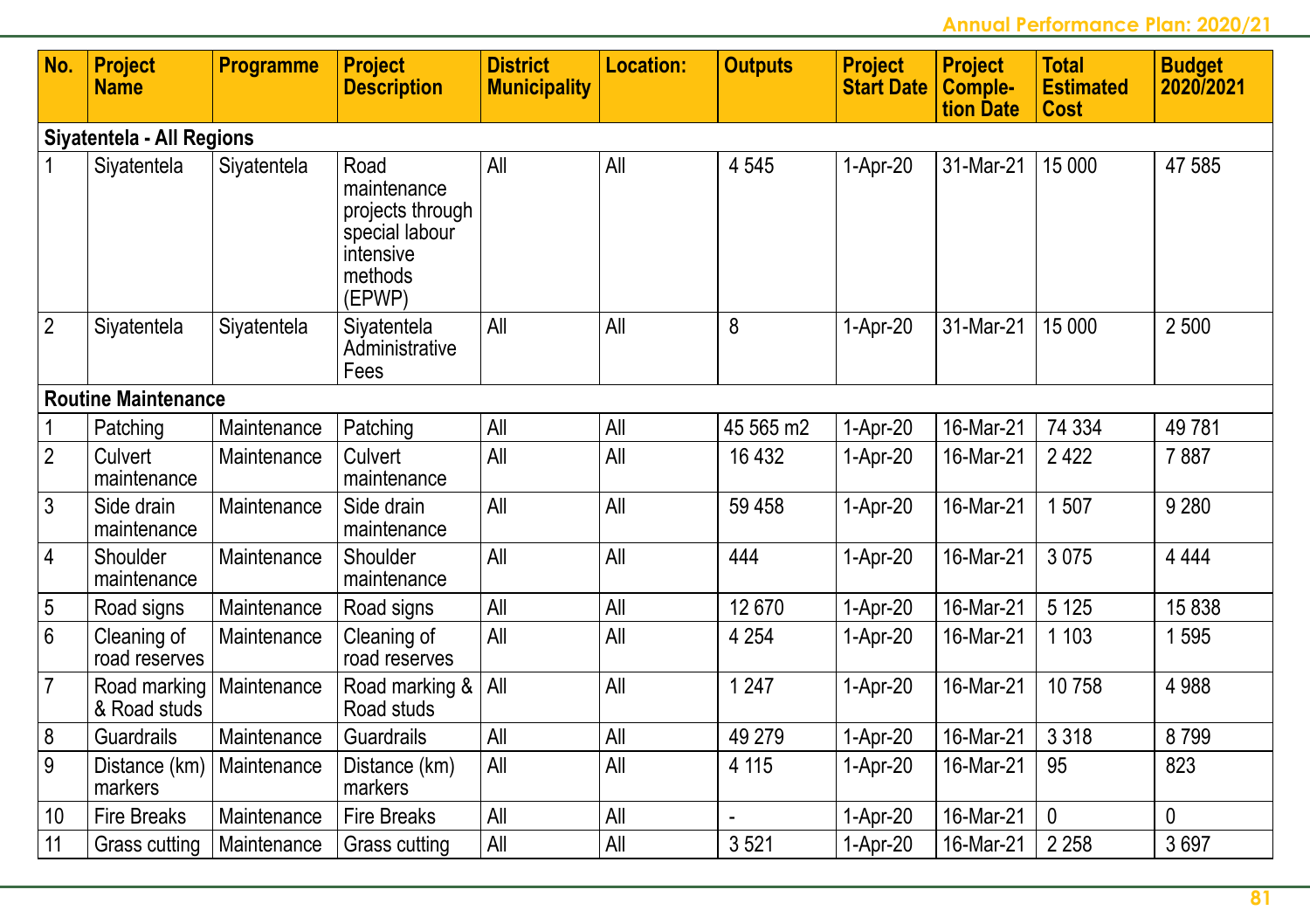| No.            | <b>Project</b><br><b>Name</b>                | <b>Programme</b> | <b>Project</b><br><b>Description</b>                                                                                | <b>District</b><br><b>Municipality</b> | <b>Location:</b> | <b>Outputs</b>                     | <b>Project</b><br><b>Start Date</b> | <b>Project</b><br><b>Comple-</b><br><b>tion Date</b> | <b>Total</b><br><b>Estimated</b><br><b>Cost</b> | <b>Budget</b><br>2020/2021 |
|----------------|----------------------------------------------|------------------|---------------------------------------------------------------------------------------------------------------------|----------------------------------------|------------------|------------------------------------|-------------------------------------|------------------------------------------------------|-------------------------------------------------|----------------------------|
| 12             | Weed control                                 | Maintenance      | Weed control                                                                                                        | All                                    | All              | 686                                | 1-Apr-20                            | 16-Mar-21                                            | 112                                             | 823                        |
| 13             | Grading                                      | Maintenance      | Grading                                                                                                             | All                                    | All              | 14 450 freq-<br>km                 | 1-Apr-20                            | 16-Mar-21                                            | 35 368                                          | 26 434                     |
| 14             | Fencing                                      | Maintenance      | Fencing                                                                                                             | All                                    | All              | 153                                | 1-Apr-20                            | 16-Mar-21                                            | 274                                             | 1 1 0 1                    |
| 15             | Gabions                                      | Maintenance      | Gabions                                                                                                             | All                                    | All              | 4 9 7 4                            | 1-Apr-20                            | 16-Mar-21                                            | 4 2 6 0                                         | 4 9 3 7                    |
|                | <b>Special and Emergency Maintenance</b>     |                  |                                                                                                                     |                                        |                  |                                    |                                     |                                                      |                                                 |                            |
|                | Emergency<br>Patching                        | Maintenance      | Emergency<br>Patching<br>and Special<br>Maintenance -<br>Coal Haul and<br>Non Coal Haul<br>Roads - (All<br>Regions) | All                                    | All              | 16 993 m2                          | 1-Jun-20                            | $1-May-21$                                           | 27 243                                          | 20 700                     |
| $\overline{2}$ | Road Safety<br>Programme                     | Maintenance      | Road Safety<br>Programme<br>(Detail list<br>separate) -<br>3.5% of PRMG<br>Allocation<br>(DoRA)                     | All                                    | All              | Road safety<br>implementa-<br>tion | 1-Jun-20                            | 1-May-21                                             | 27 243                                          | 31 302                     |
|                | <b>Preventative Maintenance: Paved Roads</b> |                  |                                                                                                                     |                                        |                  |                                    |                                     |                                                      |                                                 |                            |
|                | Professional<br>fees                         | Maintenance      | Professional<br>fees for<br>Maintenance<br>Consultants                                                              | Various                                | Various          | <b>IDMS</b>                        | 1-Apr-20                            | 1-Mar-21                                             | 550 000                                         | 20 000                     |
| $\overline{2}$ | Reseal                                       | Maintenance      | Reseal<br>(preventive<br>maintenance)<br>- All Roads (Áll<br>Regions)                                               | Various                                | Various          | 586 192 m2                         | 1-Apr-20                            | 1-Mar-21                                             | 550 000                                         | 146 548                    |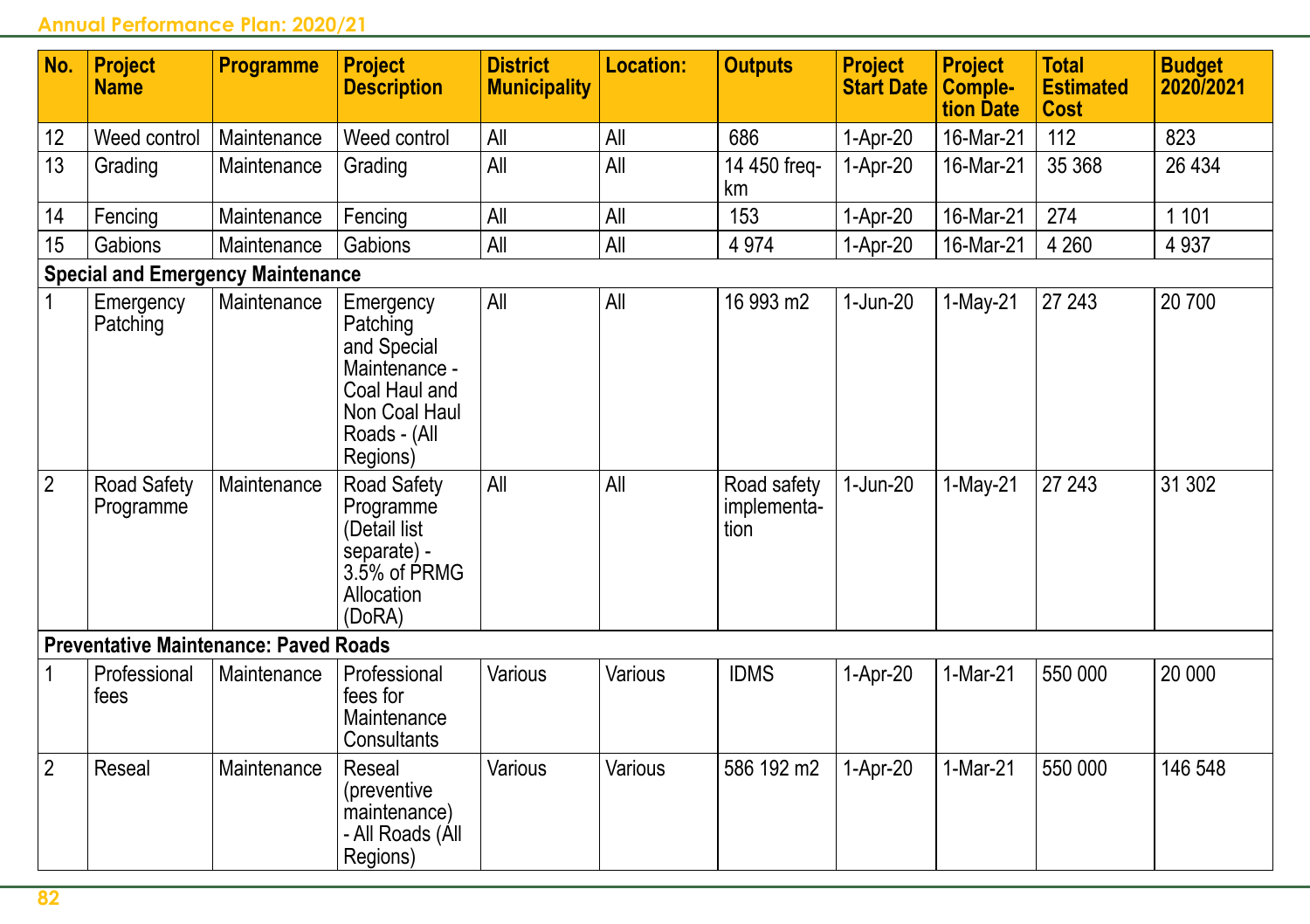| No.            | <b>Project</b><br><b>Name</b>  | <b>Programme</b> | <b>Project</b><br><b>Description</b>                                                                                                                        | <b>District</b><br><b>Municipality</b> | <b>Location:</b>   | <b>Outputs</b> | <b>Project</b><br><b>Start Date</b> | <b>Project</b><br>Comple-<br>tion Date | <b>Total</b><br><b>Estimated</b><br><b>Cost</b> | <b>Budget</b><br>2020/2021 |
|----------------|--------------------------------|------------------|-------------------------------------------------------------------------------------------------------------------------------------------------------------|----------------------------------------|--------------------|----------------|-------------------------------------|----------------------------------------|-------------------------------------------------|----------------------------|
|                |                                |                  | Regraveling (Preventative Maintenance) (In-house & Contractors)                                                                                             |                                        |                    |                |                                     |                                        |                                                 |                            |
|                | Regravelling-<br>Regions       | Maintenance      | ReGraveling<br>(preventive<br>maintenance) of<br>Gravel Roads<br>(All projects)<br>(Regions)                                                                | Various                                | Various            | 58 km          | 1-Apr-20                            | 01-Mar-23                              | 25 000                                          | 31 500                     |
| $\overline{2}$ | Regravelling-<br>Head Office   | Maintenance      | ReGraveling<br>(preventive<br>maintenance) of<br><b>Gravel Roads</b><br>(All projects)<br>Head Office -<br>small Contractor<br>Development)                 | Various                                | Various            | 58 km          | 1-Apr-20                            | 01-Mar-23                              | 25 000                                          | 31 500                     |
|                | <b>Final Retention Release</b> |                  |                                                                                                                                                             |                                        |                    |                |                                     |                                        |                                                 |                            |
|                | <b>D4396 New</b><br>Forest     | Construction     | Rehabilitation<br>of Road D4396<br>from D4394<br>(km 0) through<br>New Forest<br>A to D4394<br>(Dwarsloop to<br>Thulamahashe)<br>(10 km)<br>(Tourism Route) | Ehlanzeni<br>North                     | Bushbuck-<br>ridge | 10 km          | 17-Jul-17                           | 16-Mar-20                              | 100 870                                         | 10732                      |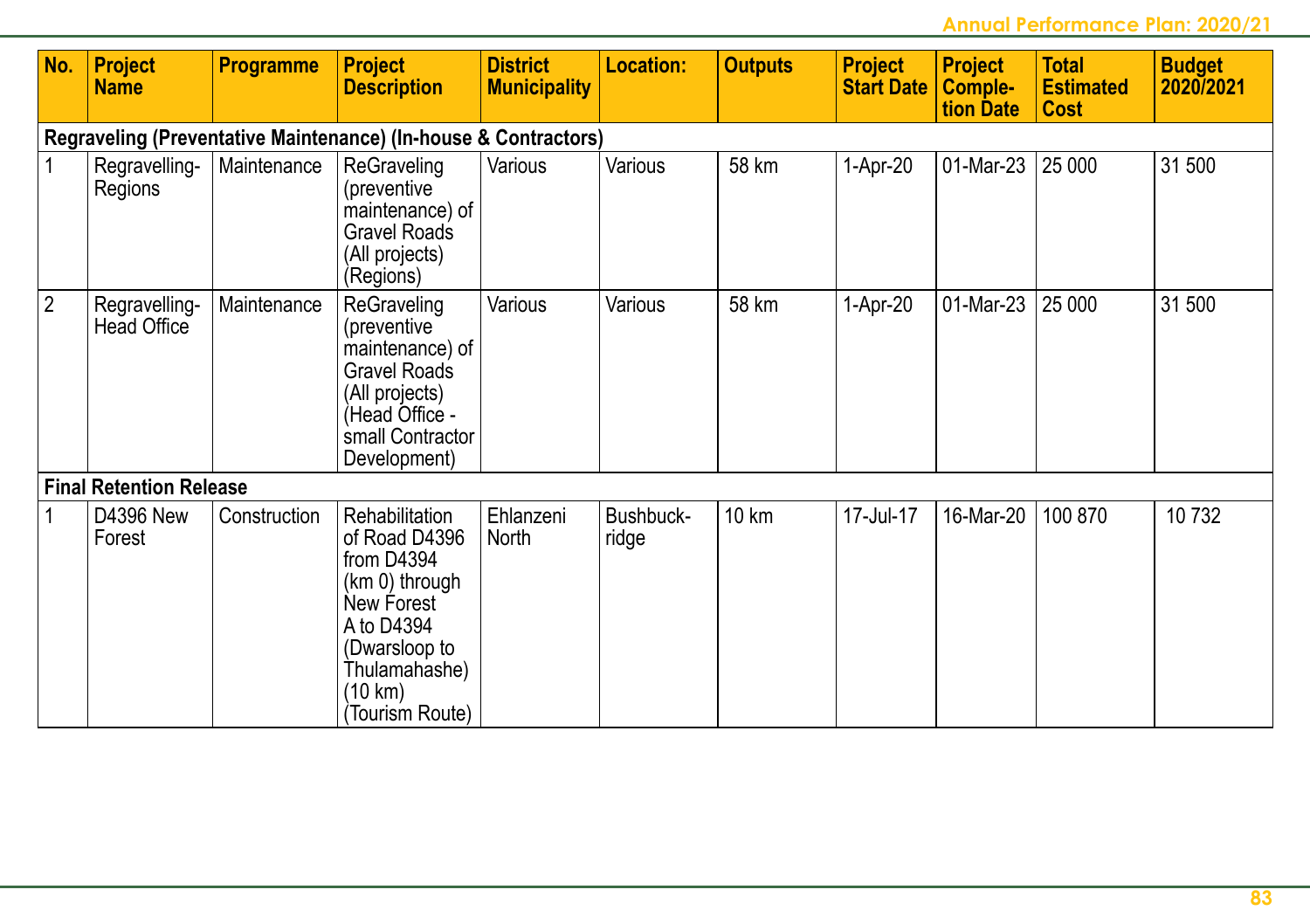| No.            | <b>Project</b><br><b>Name</b>           | <b>Programme</b> | <b>Project</b><br><b>Description</b>                                                                                                                                      | <b>District</b><br><b>Municipality</b> | <b>Location:</b>   | <b>Outputs</b> | <b>Project</b><br><b>Start Date</b> | <b>Project</b><br>Comple-<br>tion Date | <b>Total</b><br><b>Estimated</b><br><b>Cost</b> | <b>Budget</b><br>2020/2021 |
|----------------|-----------------------------------------|------------------|---------------------------------------------------------------------------------------------------------------------------------------------------------------------------|----------------------------------------|--------------------|----------------|-------------------------------------|----------------------------------------|-------------------------------------------------|----------------------------|
| $\overline{2}$ | D4394 Thu-<br>lamahashe                 | Construction     | Rehabilitation<br>of Road D4394<br>from (D4394 at<br>$km 1.7$ ) towards<br>Thulamahashe<br>to D4396<br>T-junction<br>(D4394 at km<br>$6.8$ ) (5.06 km)<br>(Tourism Route) | Ehlanzeni<br>North                     | Bushbuck-<br>ridge | 5.06 km        | 30-Oct-17                           | 28-Dec-20                              | 78 864                                          | 13 4 9 2                   |
| 3              | P182/1 Van<br>Dyksdrift and<br>Hendrina | Construction     | Rehabilitation<br>of Coal Haul<br>Road P182/1<br>(R542) from<br>$km$ 13.2 to $km$<br>26.25 between<br>Van Dyksdrift<br>and Hendrina<br>(Phase 2)<br>(13.05 km)            | Gert Sibande                           | Dipaleseng         | 13.05 km       | 15-Jun-16                           | 14-Dec-17                              | 227 700                                         | 700                        |
| 4              | P53/2<br>Leandra<br>Standerton          | Construction     | Rehabilitation of<br>Coal Haul Road<br>P53/2 (R50)<br>Leandra to<br>Standerton (40<br>km) (Phase 2)                                                                       | Gert Sibande                           | Dipaleseng         | 40 km          | $1$ -Jul-16                         | 29-Jan-19                              | 126 500                                         | 1 204                      |
| 5              | Mathyznloop<br>footbridge               | Construction     | Construction<br>of footbridge in<br>Mathyznloop                                                                                                                           | Nkangala                               | Thembisile<br>Hani | Footbridge     | 15-Nov-18                           | 16-May-19                              | 1725                                            | 900                        |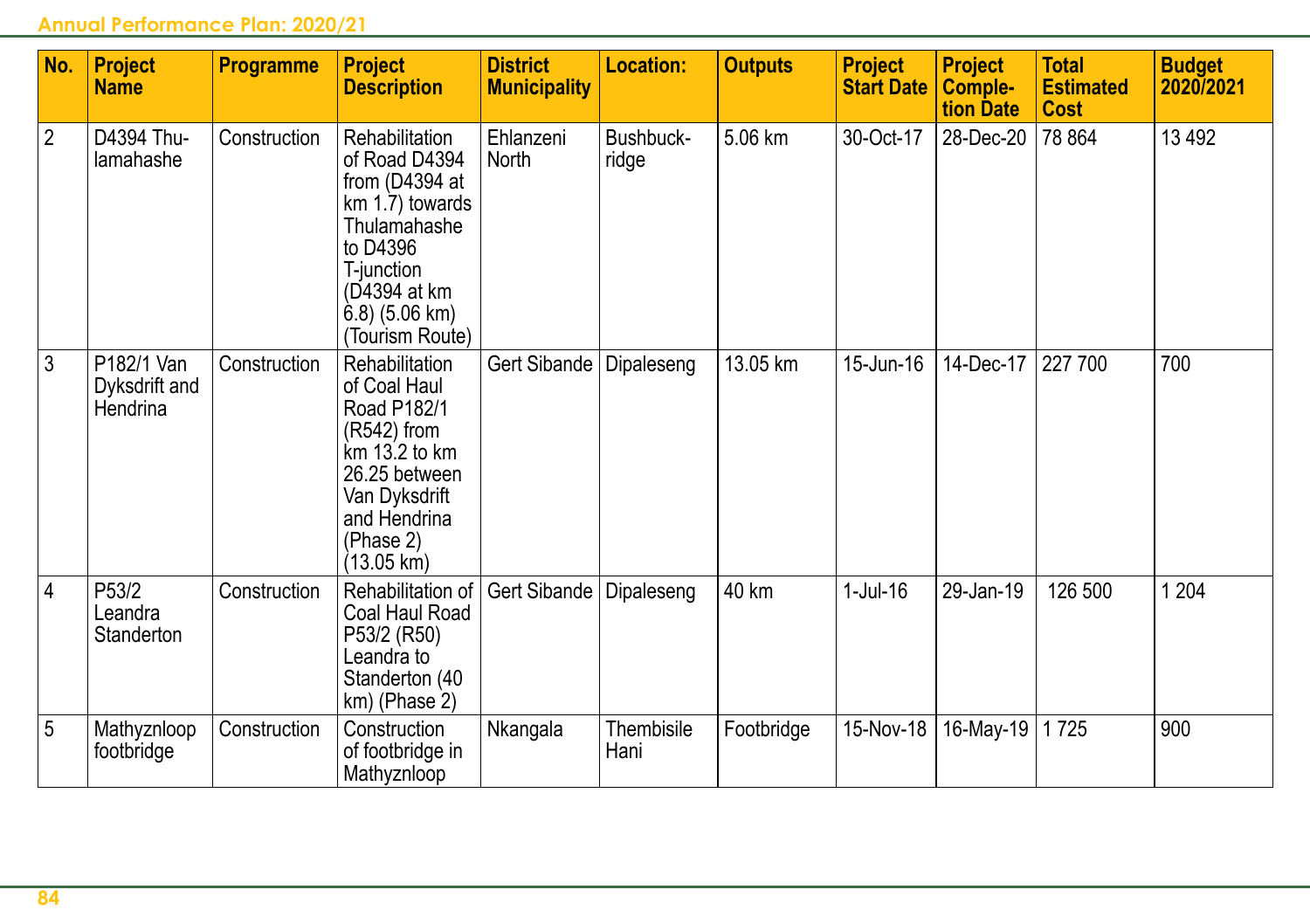| No. | <b>Project</b><br><b>Name</b> | <b>Programme</b> | <b>Project</b><br><b>Description</b>                                                                                                                                                    | <b>District</b><br><b>Municipality</b> | Location:          | <b>Outputs</b> | <b>Project</b><br><b>Start Date</b> | <b>Project</b><br>Comple-<br>tion Date | <b>Total</b><br><b>Estimated</b><br><b>Cost</b> | <b>Budget</b><br>2020/2021 |
|-----|-------------------------------|------------------|-----------------------------------------------------------------------------------------------------------------------------------------------------------------------------------------|----------------------------------------|--------------------|----------------|-------------------------------------|----------------------------------------|-------------------------------------------------|----------------------------|
| 16  | P57/2<br>Mapulaneng           | Construction     | Rehabilitation<br>and Upgrading<br>of Road P57/2<br>from D3967<br>(near Old<br>Mapulaneng<br>Hospital) to<br>R40 (near<br><b>Bushbuckridge</b><br>SAPS) (2.05<br>km) (Tourism<br>Route) | Ehlanzeni<br>North                     | Bushbuck-<br>ridge | 2.05 km        | 30-Sep-19                           | 30-Mar-20                              | 24 867                                          | 5 5 9 8                    |

### **5. PUBLIC-PRIVATE PARTNERSHIPS (PPP)**

| <b>PPP Title</b>                       | <b>Purpose</b>                                                                                                  | <b>Outputs</b>                                                    | <b>Current Value of Agreement</b>                 | <b>End Date of Agreement</b>                               |
|----------------------------------------|-----------------------------------------------------------------------------------------------------------------|-------------------------------------------------------------------|---------------------------------------------------|------------------------------------------------------------|
| Moloto Rail<br>Development<br>Corridor | To provide affordable and safe   An integrated multi-modal<br>I travel options for commuters<br>along the R573. | I transport link between<br>Gauteng, Limpopo and<br>' Mpumalanga. | None – project registered as<br>PPP with Treasurv | A timeframe for the project is<br>l still to be confirmed. |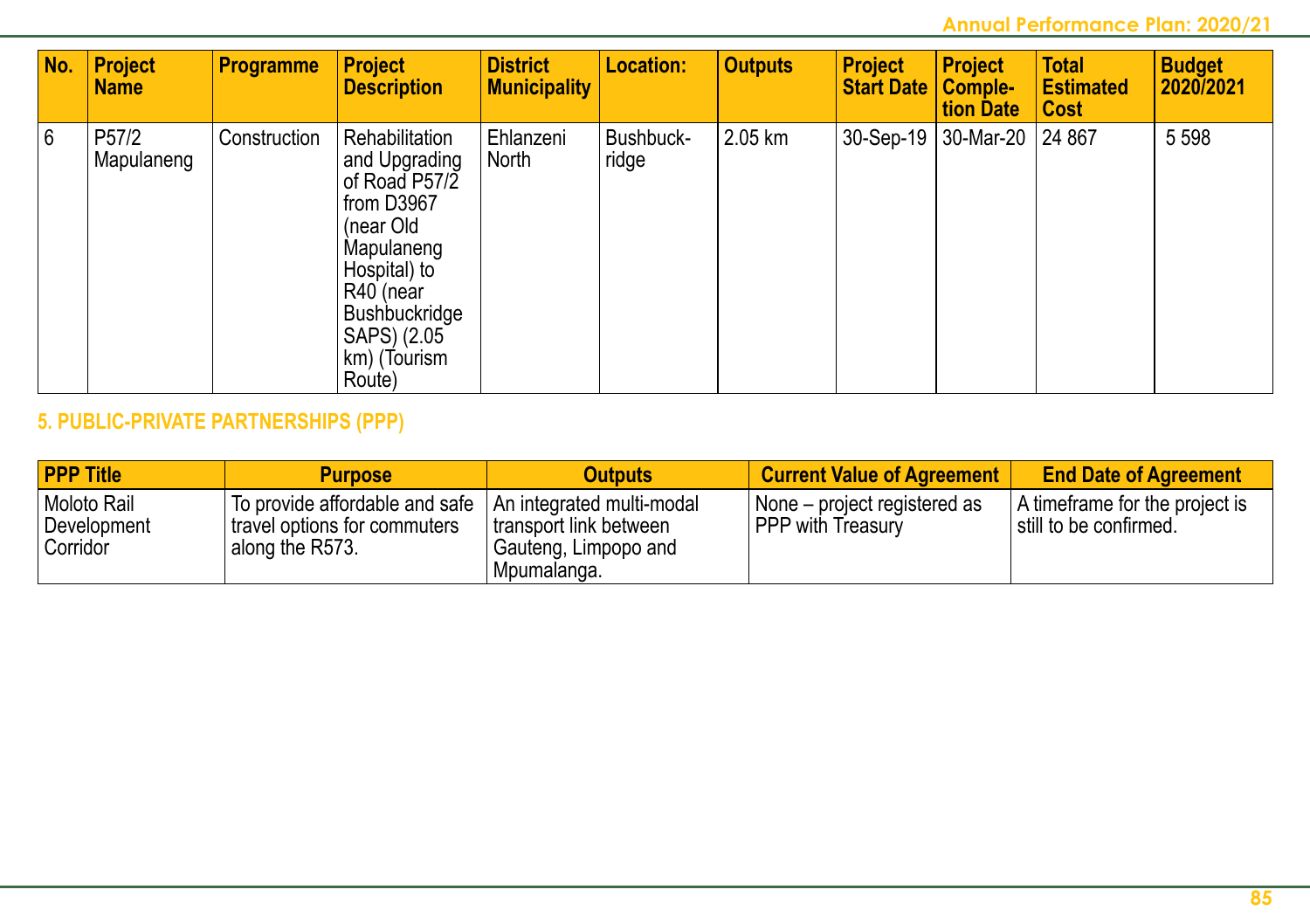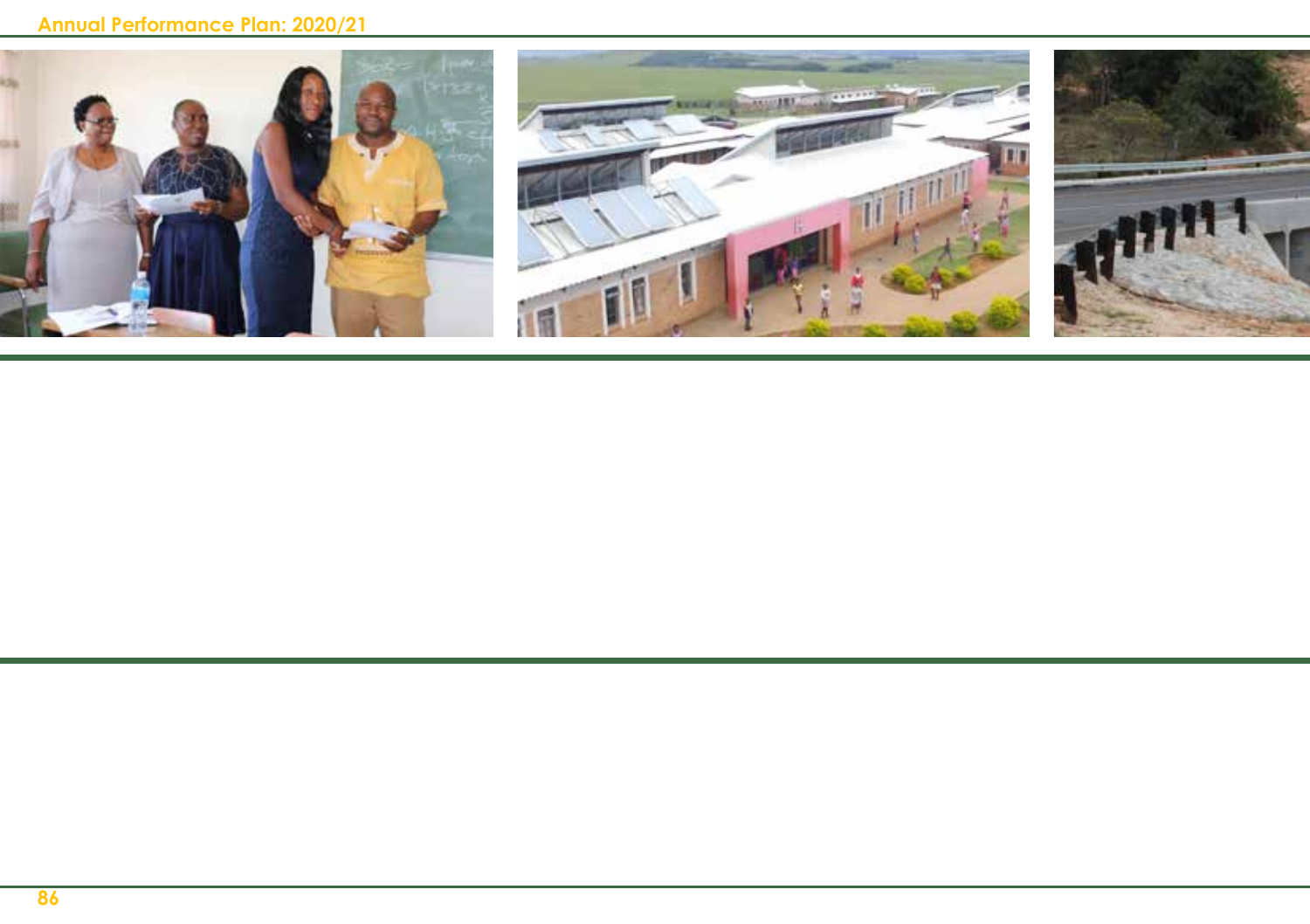

# PART



## TECHNICAL INDICATOR **DESCRIPTION**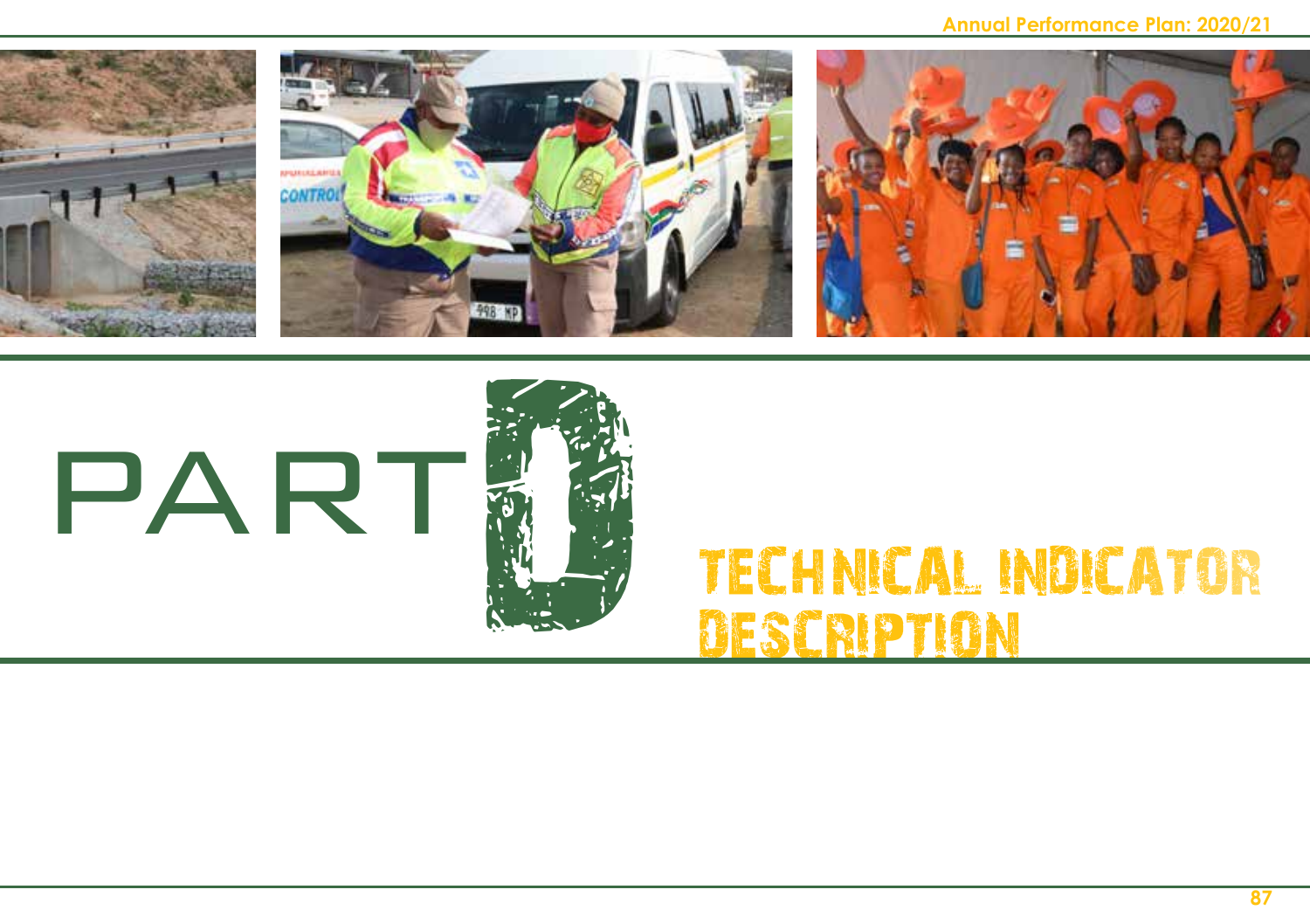#### **PROGRAMME 1: ADMINISTRATION**

| 1.1 Indicator Title                                   | Percentage of performance agreements signed                                                                                      |
|-------------------------------------------------------|----------------------------------------------------------------------------------------------------------------------------------|
| Definition                                            | Percentage of employees that have signed their performance agreements as of 31 May of the current<br>financial year              |
| Source of data                                        | Signed performance agreements                                                                                                    |
| Method of calculation or assessment                   | Total number of employees who signed their performance agreements divide by the total number of<br>employees and multiply by 100 |
| Means of verification                                 | Report on signing of performance agreements                                                                                      |
| Assumptions                                           | Key result areas are aligned to job descriptions                                                                                 |
| Disaggregation of beneficiaries<br>(where applicable) | Not applicable                                                                                                                   |
| Spatial transformation<br>(where applicable)          | Not applicable                                                                                                                   |
| Calculation type                                      | Non-cumulative                                                                                                                   |
| Reporting cycle                                       | Annually                                                                                                                         |
| Desired performance                                   | 100% compliance to the Public Service Act and PMDS Policy and                                                                    |
| Indicator responsibility                              | Director: Human Resource Utilisation and Capacity Development                                                                    |

| 1.2 Indicator Title                                   | <b>Number of interns enrolled</b>                                                      |
|-------------------------------------------------------|----------------------------------------------------------------------------------------|
| Definition                                            | Number of interns enrolled on the Internship Programme                                 |
| Source of data                                        | Human resource reports                                                                 |
| Method of calculation or assessment                   | Simple count of appointment letters                                                    |
| Means of verification                                 | Head count and simple count of appointment letters                                     |
| Assumptions                                           | All recruits meet the requirements of the Internship Programme                         |
| Disaggregation of beneficiaries<br>(where applicable) | Target for women=50%<br>Target for youth=50%<br>Target for people with disabilities=2% |
| Spatial transformation<br>(where applicable)          | Not applicable                                                                         |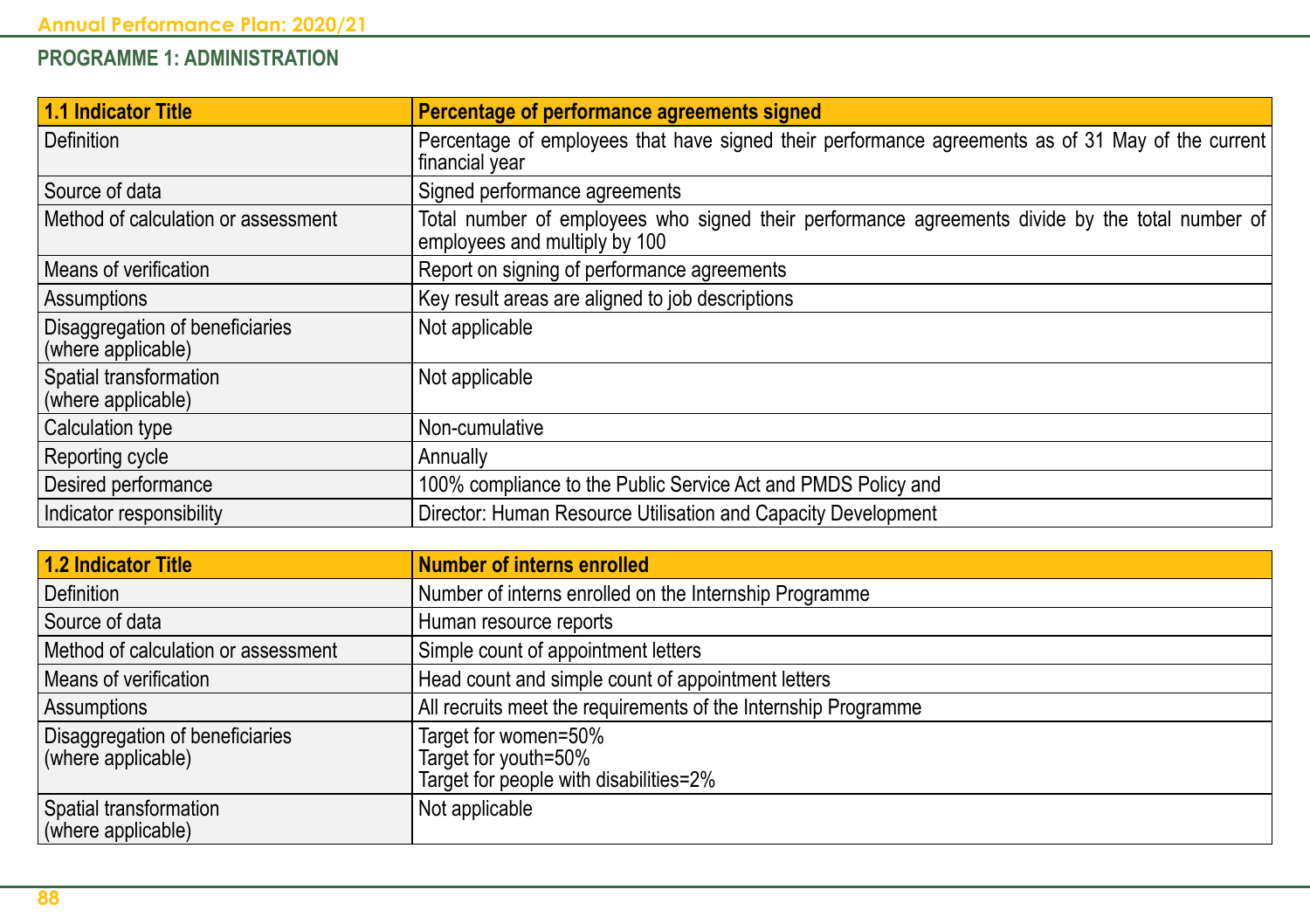| Calculation type         | l Non-cumulative                                              |
|--------------------------|---------------------------------------------------------------|
| Reporting cycle          | Annuallv                                                      |
| Desired performance      | Enrollment of 100 interns                                     |
| Indicator responsibility | Director: Human Resource Utilisation and Capacity Development |

| <b>1.3 Indicator Title</b>                            | <b>Number of learners enrolled</b>                                                                             |
|-------------------------------------------------------|----------------------------------------------------------------------------------------------------------------|
| <b>Definition</b>                                     | Number of learners enrolled on the Learnership Programme                                                       |
| Source of data                                        | Human resource reports                                                                                         |
| Method of calculation or assessment                   | Simple count of appointment letters                                                                            |
| Means of verification                                 | Head count and simple count of appointment letters                                                             |
| Assumptions                                           | All recruits meet the requirements of the Learnership Programme                                                |
| Disaggregation of beneficiaries<br>(where applicable) | Target for women=50%<br>Target for youth=50%<br>Target for youth=50%<br>Target for people with disabilities=2% |
| Spatial transformation<br>(where applicable)          | Not applicable                                                                                                 |
| Calculation type                                      | Non-cumulative                                                                                                 |
| Reporting cycle                                       | Annually                                                                                                       |
| Desired performance                                   | Enrollment of 70 learners                                                                                      |
| Indicator responsibility                              | Director: Human Resource Utilisation and Capacity Development                                                  |

| 1.4 Indicator Title                                   | <b>Total amount of revenue collected</b>                                       |
|-------------------------------------------------------|--------------------------------------------------------------------------------|
| Definition                                            | Total amount of revenue collected by the Department during the financial year. |
| Source of data                                        | Revenue collection reports and Basic Accounting System (BAS) reports           |
| Method of calculation or assessment                   | Total sum of monies received from various revenue sources                      |
| Means of verification                                 | Basic Accounting System (BAS) reports                                          |
| Assumptions                                           |                                                                                |
| Disaggregation of beneficiaries<br>(where applicable) | Not applicable                                                                 |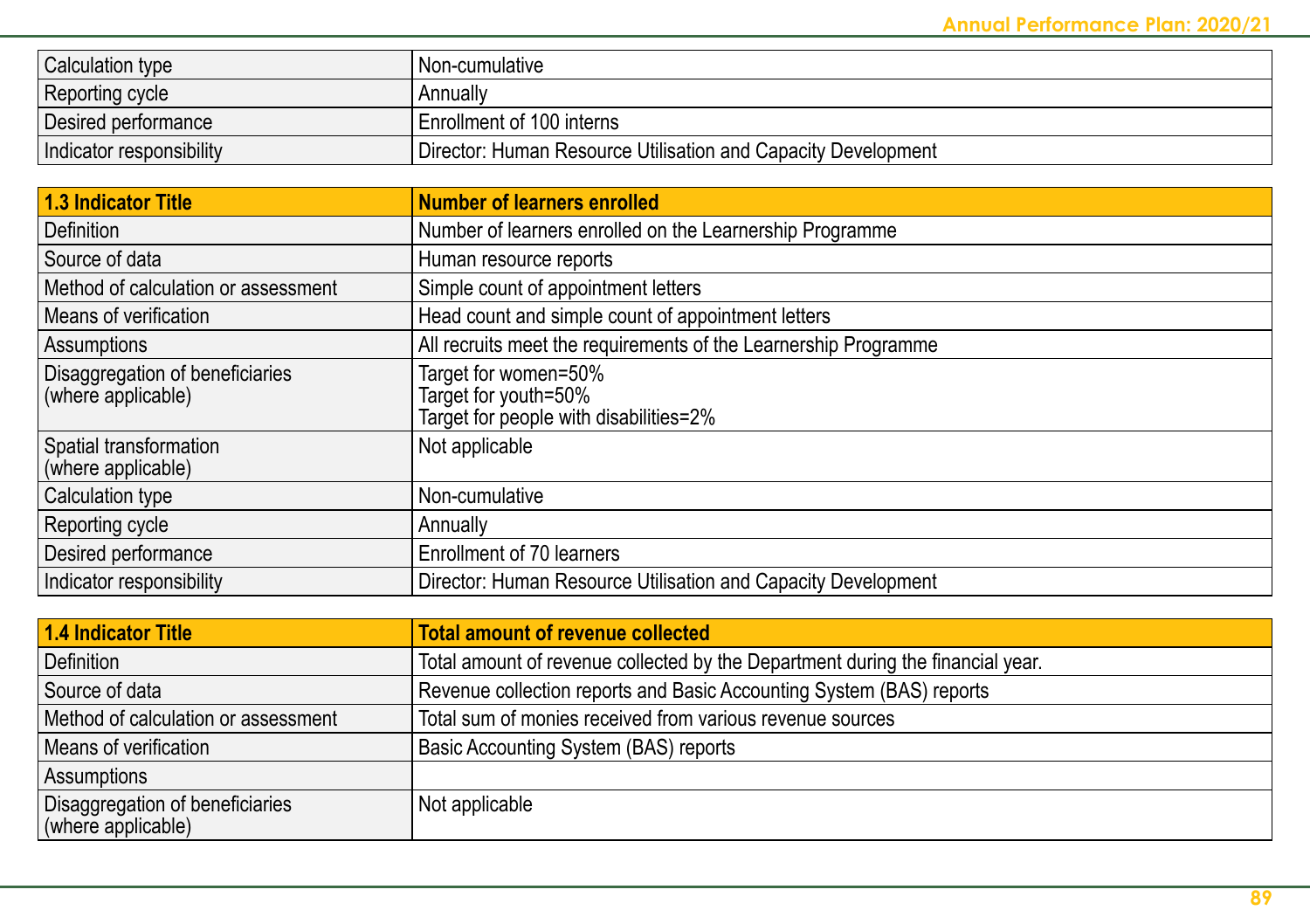| Spatial transformation<br>(where applicable) | Not applicable                  |
|----------------------------------------------|---------------------------------|
| Calculation type                             | Cumulative                      |
| Reporting cycle                              | Quarterly                       |
| Desired performance                          | Collection of R28.5 million     |
| Indicator responsibility                     | Director: Management Accounting |

| 1.5 Indicator Title                                   | Percentage of vehicles fitted with tracking devices                                                                                                                                       |
|-------------------------------------------------------|-------------------------------------------------------------------------------------------------------------------------------------------------------------------------------------------|
| Definition                                            | The total percentage of government vehicles fitted with tracking devices                                                                                                                  |
| Source of data                                        | Government fleet management spreadsheets                                                                                                                                                  |
| Method of calculation or assessment                   | Total number of vehicles in the provincial government fleet fitted with tracking devices divide by the total<br>population of vehicles on provincial government fleet and multiply by 100 |
| Means of verification                                 | Report for vehicle fitting of devices and Real Time Fleet Management System                                                                                                               |
| Assumptions                                           | Vehicles are available for fitting of devices                                                                                                                                             |
| Disaggregation of beneficiaries<br>(where applicable) | Not applicable                                                                                                                                                                            |
| Spatial transformation<br>(where applicable)          | Not applicable                                                                                                                                                                            |
| Calculation type                                      | Cumulative                                                                                                                                                                                |
| Reporting cycle                                       | Quarterly                                                                                                                                                                                 |
| Desired performance                                   | 80% of the total government fleet                                                                                                                                                         |
| Indicator responsibility                              | Director: Government Motor Transport                                                                                                                                                      |

| 1.6 Indicator Title                 | Percentage of invoices paid within 30 days                                                                             |
|-------------------------------------|------------------------------------------------------------------------------------------------------------------------|
| Definition                          | Percentage of invoices paid within 30 days of receipt by the Department.                                               |
| Source of data                      | BAS reports and invoice tracking system                                                                                |
| Method of calculation or assessment | Number of invoices paid within 30 days divide by total number of invoices received and processed by the<br>Department. |
| Means of verification               | Monthly reports on invoices paid                                                                                       |
| Assumptions                         | Good and services have been rendered                                                                                   |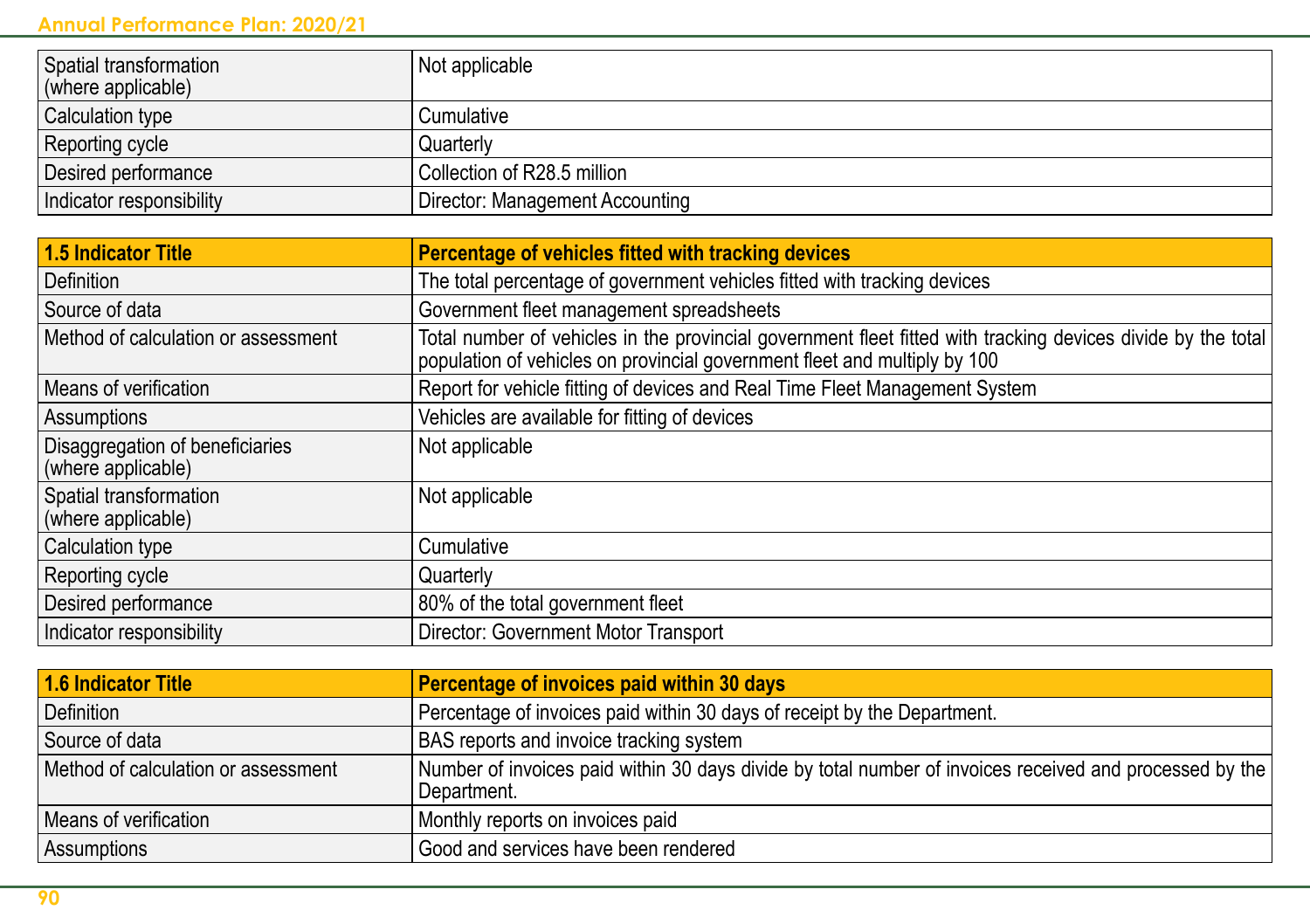| Disaggregation of beneficiaries<br>(where applicable) | All service providers                              |
|-------------------------------------------------------|----------------------------------------------------|
| Spatial transformation<br>(where applicable)          | Not applicable                                     |
| Calculation type                                      | l Non-cumulative                                   |
| Reporting cycle                                       | Quarterly                                          |
| Desired performance                                   | 100% of invoices paid within the prescribed period |
| Indicator responsibility                              | Director: Financial Accounting                     |

| 1.7 Indicator Title                                   | Value of contracts awarded to black people expressed as a percentage of the total value of contracts<br>awarded            |
|-------------------------------------------------------|----------------------------------------------------------------------------------------------------------------------------|
| Definition                                            | The rand value and percentage of contracts awarded to black people in relation to the total value of contracts<br>awarded. |
| Source of data                                        | Supply Chain Management (SCM) reports                                                                                      |
| Method of calculation or assessment                   | Rand value of contracts awarded to black people expressed as a percentage of the total value of bids<br>awarded            |
| Means of verification                                 | Supply Chain Management (SCM) reports/Central Supplier Database (CSD) printouts/ B-BBEE certificates                       |
| Assumptions                                           | Information of CSD and BBEEE certificates is reliable                                                                      |
| Disaggregation of beneficiaries<br>(where applicable) | Businesses owned by black people                                                                                           |
| Spatial transformation<br>(where applicable)          | Supply of local manufactured materials and minimum of 30% local subcontracting where applicable                            |
| Calculation type                                      | Cumulative                                                                                                                 |
| Reporting cycle                                       | Annually                                                                                                                   |
| Desired performance                                   | 80% of value of contracts awarded to black people                                                                          |
| Indicator responsibility                              | Director: Supply Chain Management                                                                                          |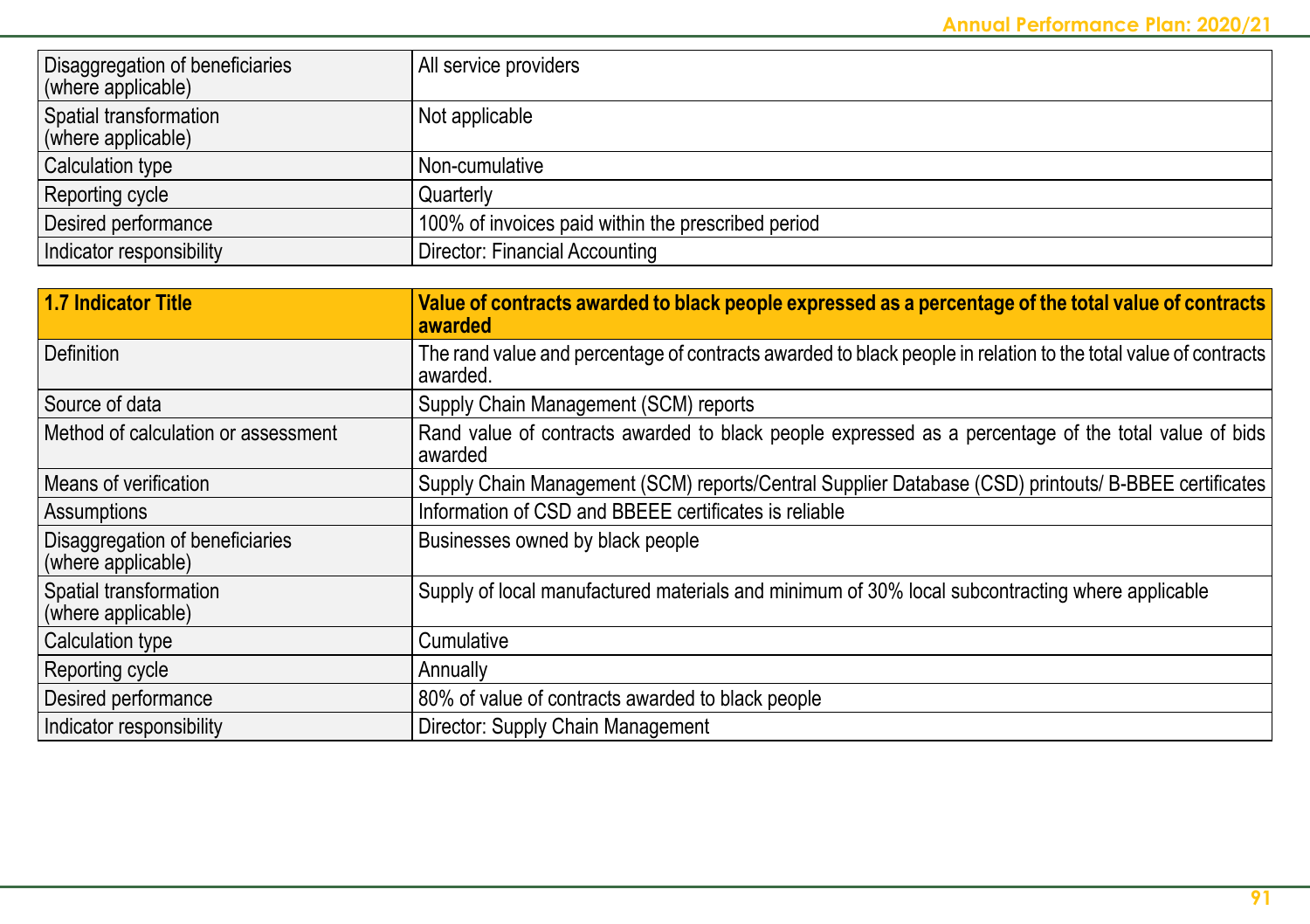| 1.8 Indicator Title                                   | Value of contracts awarded to black women expressed as a percentage of the total value of contracts<br>awarded*                                                  |
|-------------------------------------------------------|------------------------------------------------------------------------------------------------------------------------------------------------------------------|
| Definition                                            | The rand value expressed as a percentage of contracts awarded to companies with black women<br>shareholding in relation to the total value of contracts awarded. |
| Source of data                                        | Supply Chain Management (SCM) reports                                                                                                                            |
| Method of calculation or assessment                   | Rand value of contracts awarded to black women expressed as a percentage of the total value of bids<br>awarded                                                   |
| l Means of verification                               | Supply Chain Management (SCM) reports/Central Supplier Database (CSD) printouts/ B-BBEE certificates                                                             |
| Assumptions                                           | Information of CSD and BBEEE certificates is reliable                                                                                                            |
| Disaggregation of beneficiaries<br>(where applicable) | Businesses owned by black women                                                                                                                                  |
| Spatial transformation<br>(where applicable)          | Supply of local manufactured materials and minimum 30% local subcontracting where applicable                                                                     |
| Calculation type                                      | Cumulative                                                                                                                                                       |
| Reporting cycle                                       | Annually                                                                                                                                                         |
| Desired performance                                   | 40% of value of contracts awarded to black women                                                                                                                 |
| Indicator responsibility                              | Director: Supply Chain Management                                                                                                                                |

| 1.9 Indicator Title                                   | Value of contracts awarded to black people who are youth expressed as a percentage of the total<br>value of contracts awarded*                                   |
|-------------------------------------------------------|------------------------------------------------------------------------------------------------------------------------------------------------------------------|
| Definition                                            | The rand value expressed as a percentage of contracts awarded to companies with black youth shareholding<br>in relation to the total value of contracts awarded. |
| Source of data                                        | Supply Chain Management (SCM) reports                                                                                                                            |
| Method of calculation or assessment                   | Rand value of contracts awarded to black youth expressed as a percentage of the total value of bids<br>awarded                                                   |
| Means of verification                                 | Supply Chain Management (SCM) reports/Central Supplier Database (CSD) printouts/ B-BBEE certificates                                                             |
| Assumptions                                           | Information on CSD and BBEEE certificates is reliable                                                                                                            |
| Disaggregation of beneficiaries<br>(where applicable) | Businesses owned by black people who are youth                                                                                                                   |
| Spatial transformation<br>(where applicable)          | Supply of local manufactured materials and minimum of 30% local subcontracting where applicable                                                                  |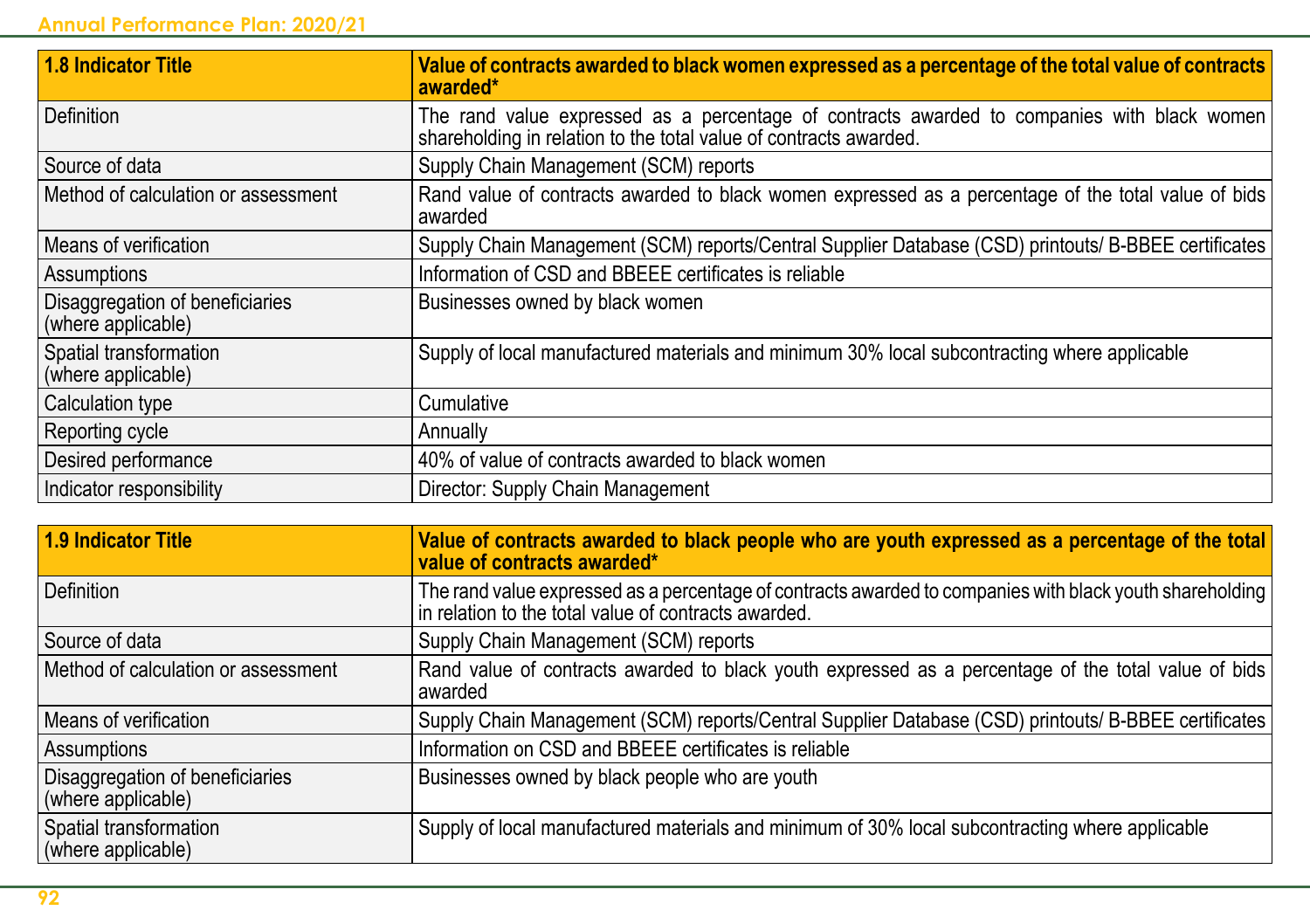| Calculation type         | Cumulative                                       |
|--------------------------|--------------------------------------------------|
| Reporting cycle          | Annually                                         |
| Desired performance      | 30% of value of contracts awarded to black youth |
| Indicator responsibility | Director: Supply Chain Management                |

| 1.10 Indicator Title                                  | Value of contracts awarded to military veterans expressed as a percentage of the total value of<br>contracts awarded*                                                |
|-------------------------------------------------------|----------------------------------------------------------------------------------------------------------------------------------------------------------------------|
| Definition                                            | The rand value expressed as a percentage of contracts awarded to companies with military veterans' shareholding in relation to the total value of contracts awarded. |
| Source of data                                        | Supply Chain Management (SCM) reports                                                                                                                                |
| Method of calculation or assessment                   | Rand value of contracts awarded to military veterans expressed as a percentage of the total value of bids<br>awarded                                                 |
| Means of verification                                 | Supply Chain Management (SCM) reports/Central Supplier Database (CSD) printouts/ B-BBEE certificates                                                                 |
| Assumptions                                           | Information of CSD and BBEEE certificates is reliable                                                                                                                |
| Disaggregation of beneficiaries<br>(where applicable) | Businesses owned by military veterans                                                                                                                                |
| Spatial transformation<br>(where applicable)          | Supply of local manufactured materials and minimum of 30% local subcontracting where applicable                                                                      |
| Calculation type                                      | Cumulative                                                                                                                                                           |
| Reporting cycle                                       | Annually                                                                                                                                                             |
| Desired performance                                   | 2% of value of contract awarded to military veterans                                                                                                                 |
| Indicator responsibility                              | Director: Supply Chain Management                                                                                                                                    |

| 1.11. Indicator Title               | Value of contracts awarded to black people with disabilities expressed as a percentage of the total<br>value of contracts awarded*                                                  |
|-------------------------------------|-------------------------------------------------------------------------------------------------------------------------------------------------------------------------------------|
| Definition                          | The rand value expressed as a percentage of contracts awarded to companies with black people with<br>disabilities shareholding in relation to the total value of contracts awarded. |
| Source of data                      | Supply Chain Management (SCM) reports                                                                                                                                               |
| Method of calculation or assessment | Rand value of contracts awarded to black people with disabilities expressed as a percentage of the total<br>value of bids awarded                                                   |
| Means of verification               | Supply Chain Management (SCM) reports/Central Supplier Database (CSD) printouts/ B-BBEE certificates                                                                                |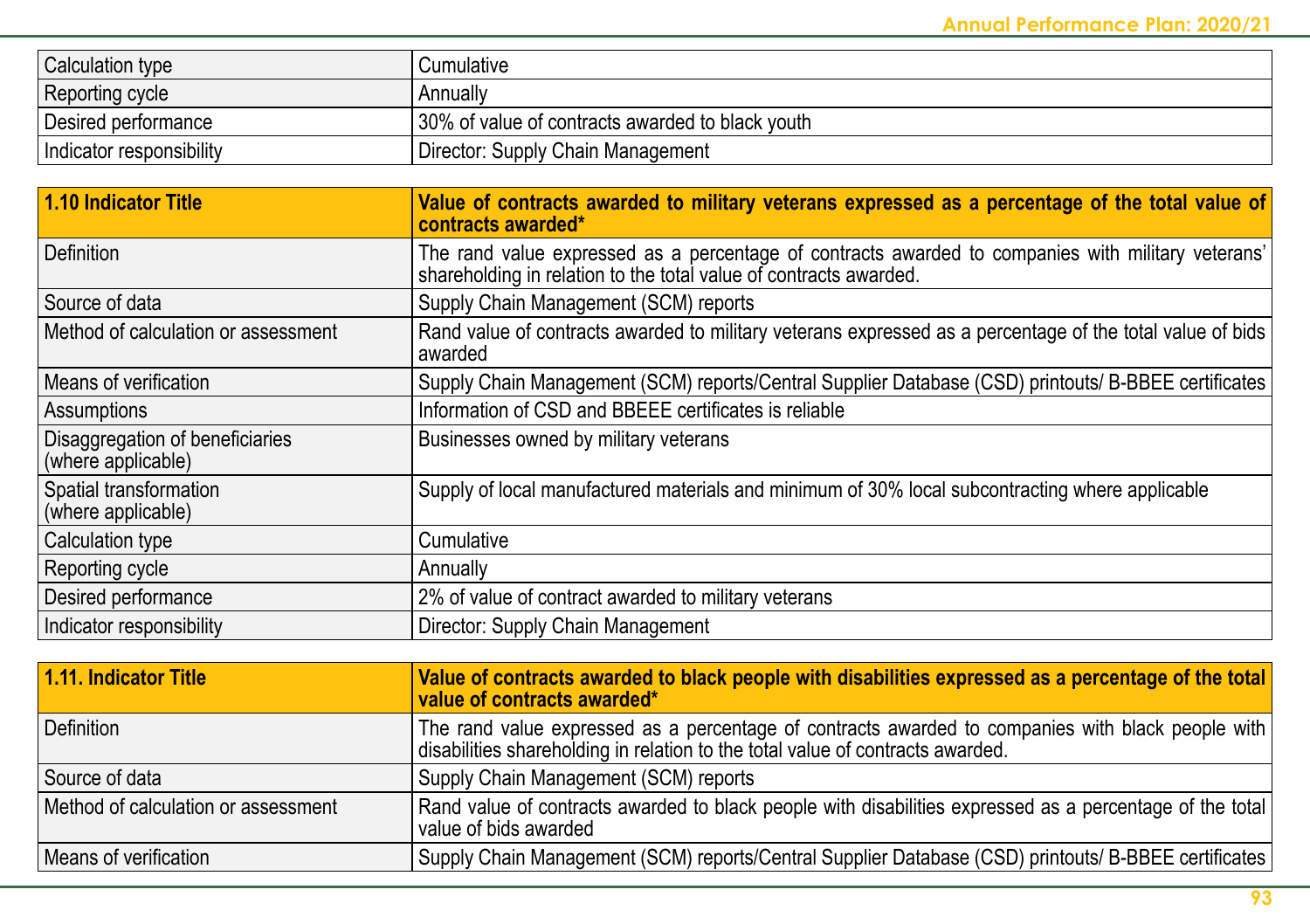| Assumptions                                           | Information of CSD and BBEEE certificates is reliable                                           |
|-------------------------------------------------------|-------------------------------------------------------------------------------------------------|
| Disaggregation of beneficiaries<br>(where applicable) | Businesses owned by black people with disabilities                                              |
| Spatial transformation<br>(where applicable)          | Supply of local manufactured materials and minimum of 30% local subcontracting where applicable |
| Calculation type                                      | Cumulative                                                                                      |
| Reporting cycle                                       | Annually                                                                                        |
| Desired performance                                   | 2% of value of contract awarded to military veterans                                            |
| Indicator responsibility                              | Director: Supply Chain Management                                                               |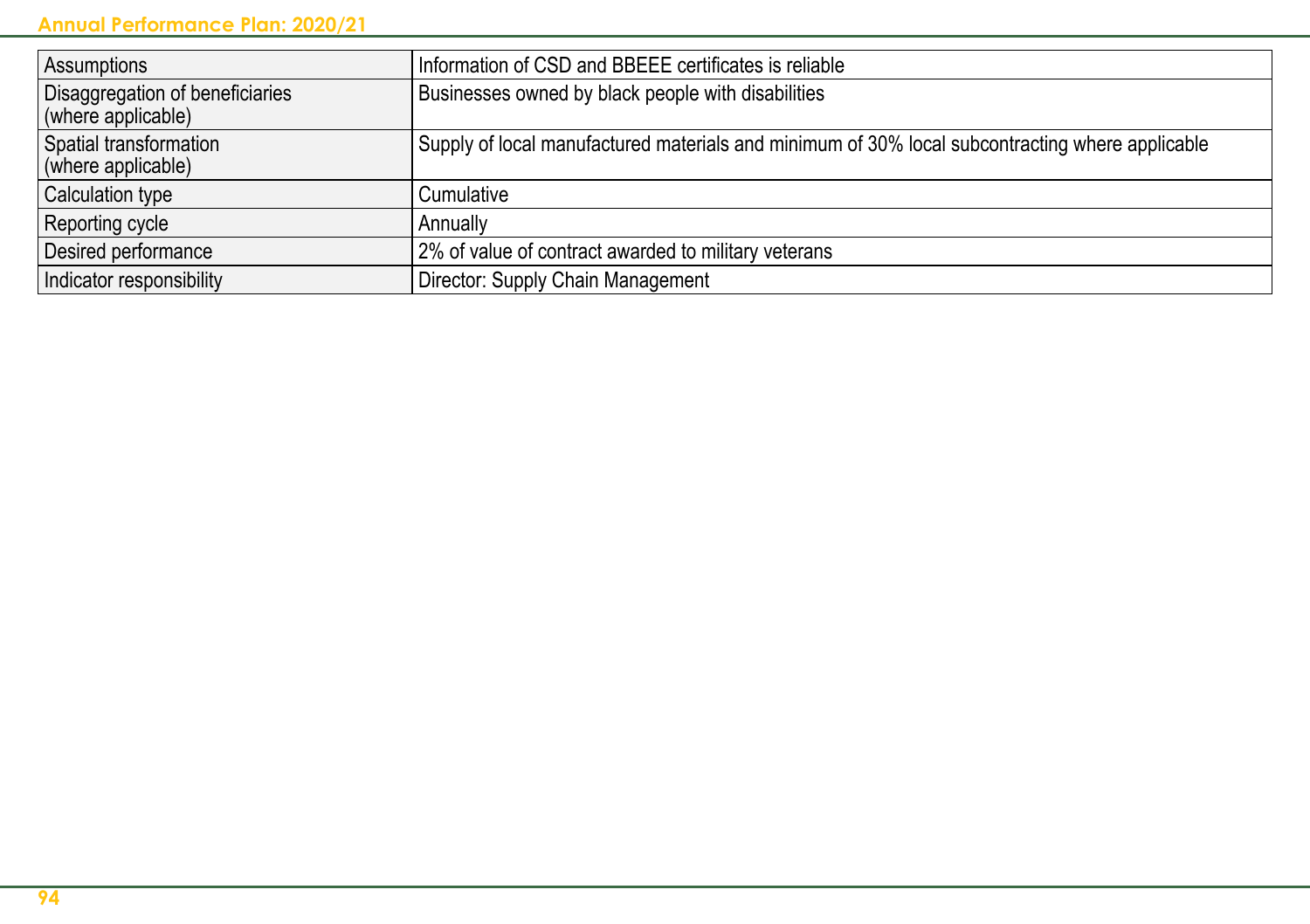#### **PROGRAMME 2: PUBLIC WORKS INFRASTRUCTURE**

| 2.1 Indicator Title                                   | Number of infrastructure designs ready for tender                                                                                                                        |
|-------------------------------------------------------|--------------------------------------------------------------------------------------------------------------------------------------------------------------------------|
| Definition                                            | Identifies the number of capital infrastructure designs ready for tender intended to facilitate the delivery of<br>building infrastructure to user departments.          |
| Source of data                                        | IPIP/Infrastructure plans and tender documentation (Design stage 4 Procap - applicable to some provinces,<br>not DPWRT)/ Infrastructure Delivery Improvement Plan (IDIP) |
| Method of calculation or assessment                   | Simple count of building infrastructure designs.                                                                                                                         |
| Means of verification                                 | Approved documentation by the delegated authority which may include tender documentation, list of<br>designs completed and approved design checklists.                   |
| Assumptions                                           | No delays resulting from changes in tender specifications/scope creep/changes in design/ withdrawal of<br>projects                                                       |
| Disaggregation of beneficiaries<br>(where applicable) | Not applicable                                                                                                                                                           |
| Spatial transformation<br>(where applicable)          | Not applicable                                                                                                                                                           |
| Calculation type                                      | Cumulative                                                                                                                                                               |
| Reporting cycle                                       | Quarterly                                                                                                                                                                |
| Desired performance                                   | 388 Building infrastructure designs ready for tender.                                                                                                                    |
| Indicator responsibility                              | Director: Planning and Design                                                                                                                                            |

| 2.2. Indicator Title                                  | Number of capital infrastructure projects completed                                                |
|-------------------------------------------------------|----------------------------------------------------------------------------------------------------|
| Definition                                            | Identifies the number of capital infrastructure projects completed.                                |
| Source of data                                        | Project files and Infrastructure Delivery Improvement Plan (IDIP)                                  |
| Method of calculation or assessment                   | Simple count of the capital infrastructure projects completed.                                     |
| Means of verification                                 | Practical completion certificate, variation orders, extension of time (if applicable).             |
| Assumptions                                           | Accurate information on capital infrastructure projects completed supported by evidence            |
| Disaggregation of beneficiaries<br>(where applicable) | Local communities and overall citizens of Mpumalanga                                               |
| Spatial transformation<br>(where applicable)          | Improved access to education, health care, information hubs and social welfare across the Province |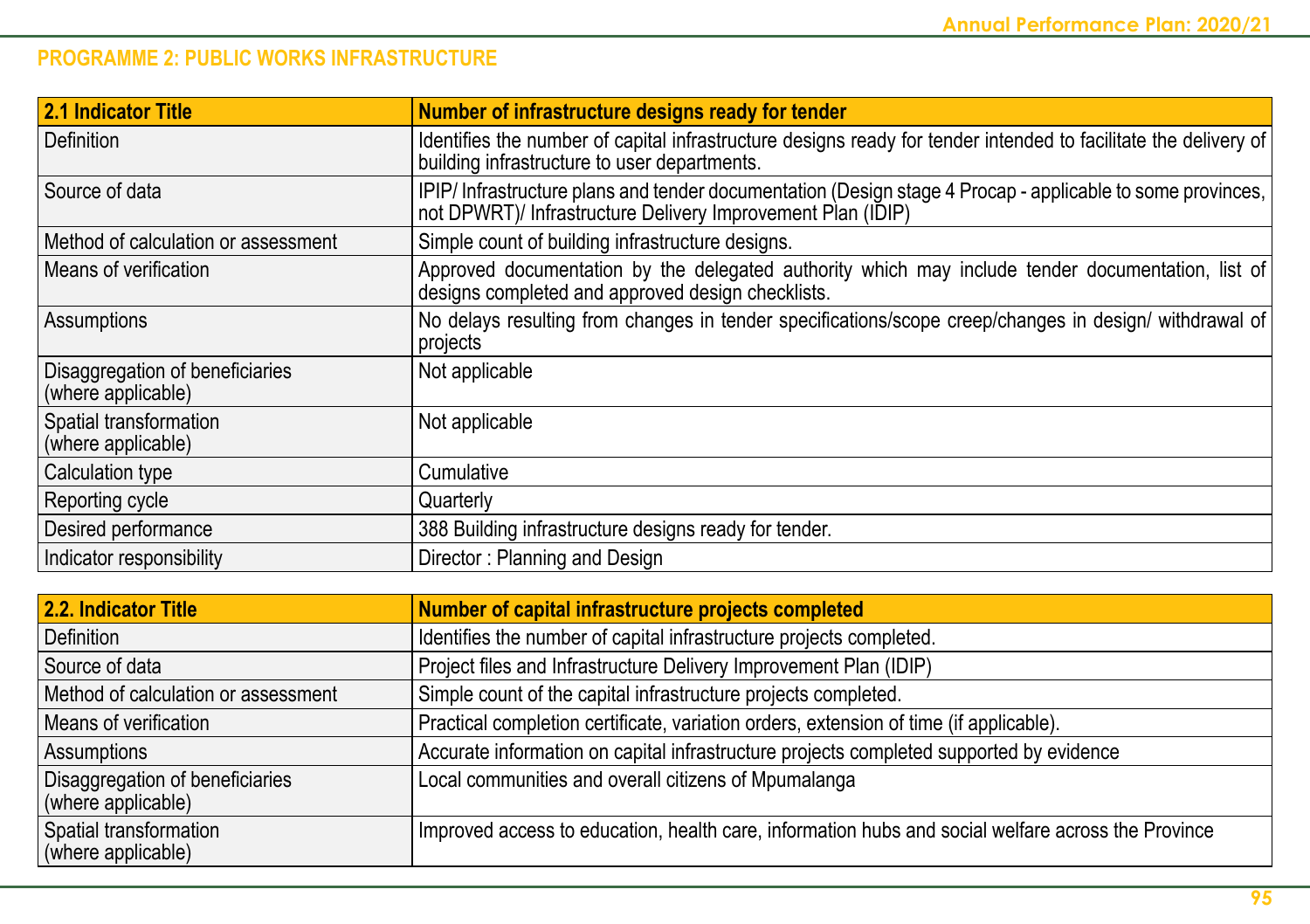| Calculation type         | Cumulative                                    |
|--------------------------|-----------------------------------------------|
| Reporting cycle          | Quarterlv                                     |
| Desired performance      | 478 capital infrastructure projects completed |
| Indicator responsibility | Director: Construction                        |

| 2.3. Indicator Title                                  | Number of planned maintenance projects awarded                                                                     |
|-------------------------------------------------------|--------------------------------------------------------------------------------------------------------------------|
| <b>Definition</b>                                     | Identifies the number of planned maintenance projects award to contractors and service providers for<br>execution. |
| Source of data                                        | The information comes from the list of planned maintenance projects awarded to successful bidders.                 |
| Method of calculation or assessment                   | Simple count of planned maintenance projects awarded.                                                              |
| Means of verification                                 | Letters of award                                                                                                   |
| Assumptions                                           | Accurate information on maintenance projects completed supported by evidence                                       |
| Disaggregation of beneficiaries<br>(where applicable) | Not applicable                                                                                                     |
| Spatial transformation<br>(where applicable)          | Not applicable                                                                                                     |
| Calculation type                                      | Cumulative                                                                                                         |
| Reporting cycle                                       | Quarterly                                                                                                          |
| Desired performance                                   | 2 maintenance projects awarded                                                                                     |
| Indicator responsibility                              | Director: Maintenance                                                                                              |

| 2.4 Indicator Title                                   | Number of planned maintenance projects completed                             |
|-------------------------------------------------------|------------------------------------------------------------------------------|
| Definition                                            | Identifies the number of planned maintenance projects completed              |
| Source of data                                        | Project files/ Building Maintenance Plan.                                    |
| Method of calculation or assessment                   | Simple count of maintenance projects completed                               |
| Means of verification                                 | Works order. appointment letter, practical completion certificate            |
| Assumptions                                           | Accurate information on maintenance projects completed supported by evidence |
| Disaggregation of beneficiaries<br>(where applicable) | Not applicable                                                               |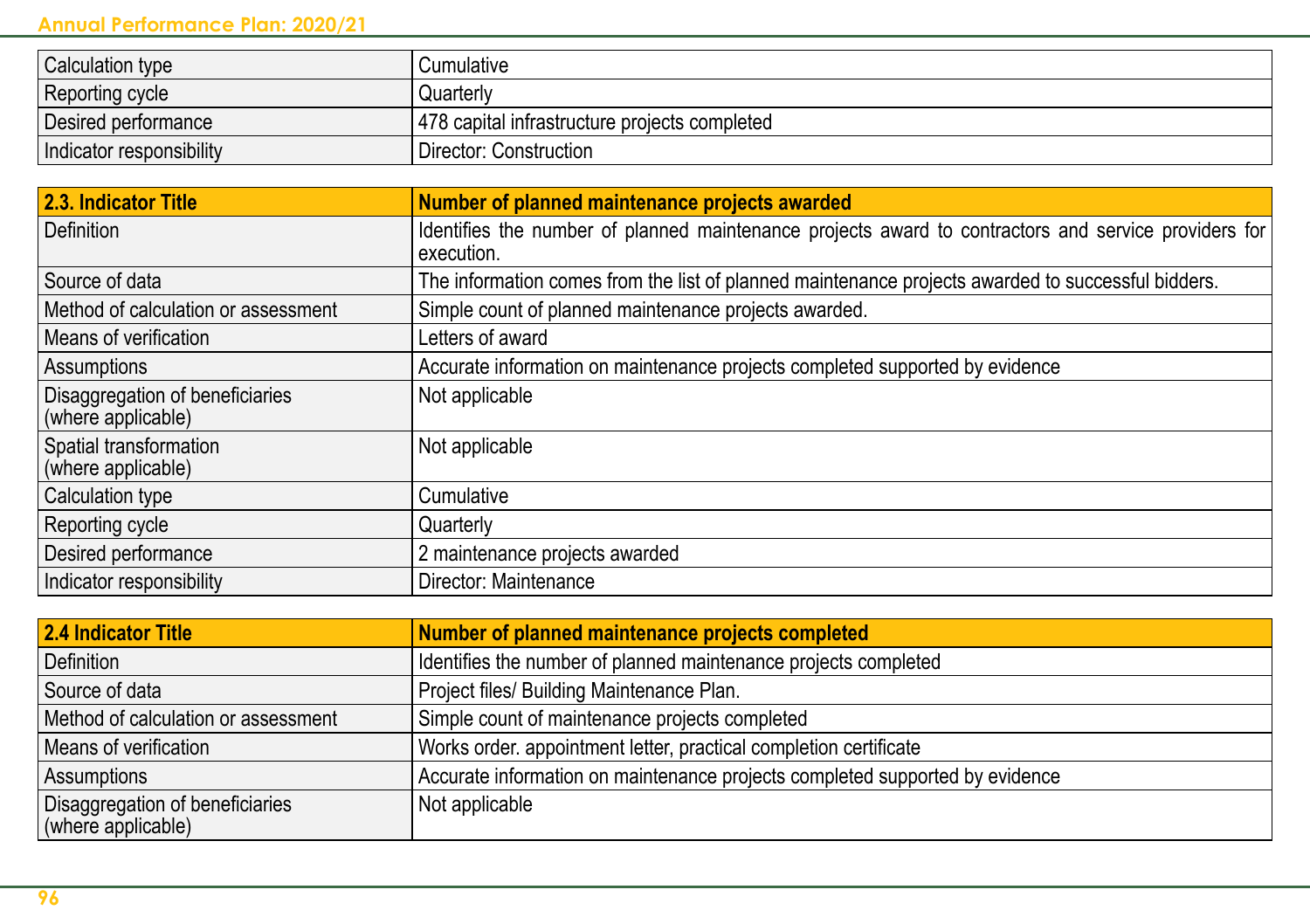| Spatial transformation<br>(where applicable) | Not applicable                   |
|----------------------------------------------|----------------------------------|
| Calculation type                             | Cumulative                       |
| Reporting cycle                              | Quarterly                        |
| Desired performance                          | 2 maintenance projects completed |
| Indicator responsibility                     | Director: Maintenance            |

| 2.5 Indicator Title                                   | Number of condition assessments conducted on state-owned buildings                                                                                                                                                                               |
|-------------------------------------------------------|--------------------------------------------------------------------------------------------------------------------------------------------------------------------------------------------------------------------------------------------------|
| Definition                                            | To determine specific conditions of state owned buildings Further the condition of the building will be<br>expressed in various ratings/ categories which range from i.e. C1 = very poor; C2 = Poor; C3 = Fair; C4 =<br>Good and C5 = Excellent. |
| Source of data                                        | Conditional assessment reports.                                                                                                                                                                                                                  |
| Method of calculation or assessment                   | Simple count of the number of condition assessments conducted                                                                                                                                                                                    |
| Means of verification                                 | Completed condition assessments reports.                                                                                                                                                                                                         |
| Assumptions                                           | Condition assessment done in line with building legislation and norms and standards                                                                                                                                                              |
| Disaggregation of beneficiaries<br>(where applicable) | Not applicable                                                                                                                                                                                                                                   |
| Spatial transformation<br>(where applicable)          | Not applicable                                                                                                                                                                                                                                   |
| Calculation type                                      | Cumulative                                                                                                                                                                                                                                       |
| Reporting cycle                                       | Quarterly                                                                                                                                                                                                                                        |
| Desired performance                                   | Condition assessment conducted on 100 state-owned buildings                                                                                                                                                                                      |
| Indicator responsibility                              | Director: Property Planning                                                                                                                                                                                                                      |

| 2.6 Indicator Title                 | Number of properties receiving facilities management services*                                                                                                                                                                                                                                                                                                    |
|-------------------------------------|-------------------------------------------------------------------------------------------------------------------------------------------------------------------------------------------------------------------------------------------------------------------------------------------------------------------------------------------------------------------|
| Definition                          | All services rendered in order to enable a facility to function optimally to meet service delivery objectives.                                                                                                                                                                                                                                                    |
| Source of data                      | List of properties where facilities management services are rendered through day to day maintenance<br>activities. Services include cleaning, greening, beautification, and interior decoration, electronic, electrical,<br>and mechanical equipment. The services are rendered by the public works line functionaries and/ or<br>l contractors in all districts. |
| Method of calculation or assessment | Simple count of number of properties that received facilities management services                                                                                                                                                                                                                                                                                 |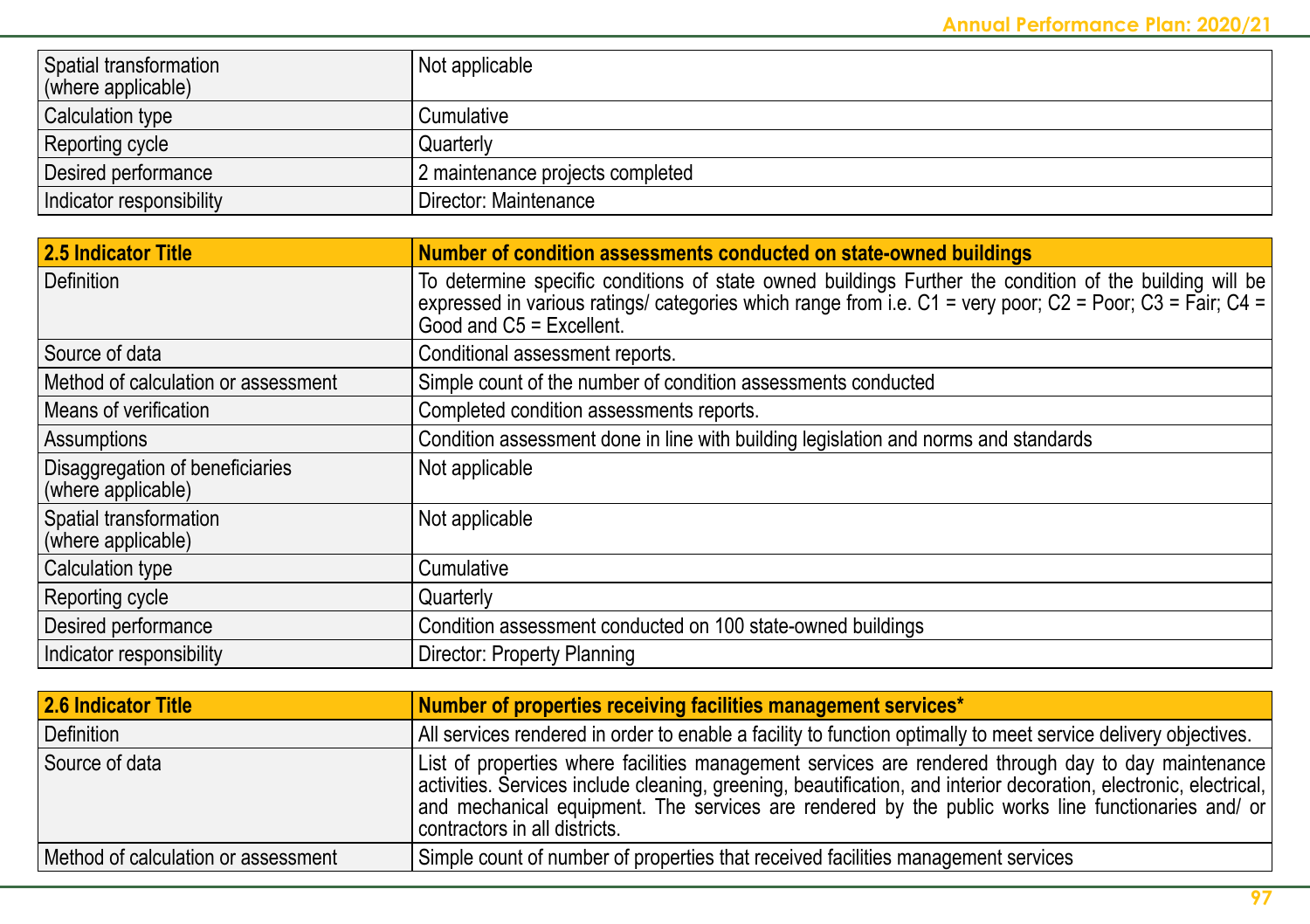| Means of verification                                 | List of all maintenance activities completed per facility, supported by works-orders and or completion<br>certificates |
|-------------------------------------------------------|------------------------------------------------------------------------------------------------------------------------|
| Assumptions                                           | Works carried out in line with the National Immovable Asset Maintenance Management Standard, 2017                      |
| Disaggregation of beneficiaries<br>(where applicable) | Not applicable                                                                                                         |
| Spatial transformation<br>where applicable)           | Not applicable                                                                                                         |
| Calculation type                                      | Cumulative                                                                                                             |
| Reporting cycle                                       | Annually                                                                                                               |
| Desired performance                                   | 8 Shared buildings received facilities management services                                                             |
| Indicator responsibility                              | <b>Director: Facilities Operations</b>                                                                                 |

| 2.7 Indicator Title                                   | Number of leases concluded in respect of office accommodation |
|-------------------------------------------------------|---------------------------------------------------------------|
| Definition                                            | Office accommodation leased out to government institutions    |
| Source of data                                        | Lease register                                                |
| Method of calculation or assessment                   | Simple count of the number of leases concluded                |
| Means of verification                                 | Lease agreements signed by the Lessor and Lessee              |
| Assumptions                                           | Optimal utilisation of procured office space                  |
| Disaggregation of beneficiaries<br>(where applicable) | Not applicable                                                |
| Spatial transformation<br>(where applicable)          | Not applicable                                                |
| Calculation type                                      | Cumulative                                                    |
| Reporting cycle                                       | Annually                                                      |
| Desired performance                                   | 9 Leases concluded in respect of office accommodation         |
| Indicator responsibility                              | Director: Real Estate                                         |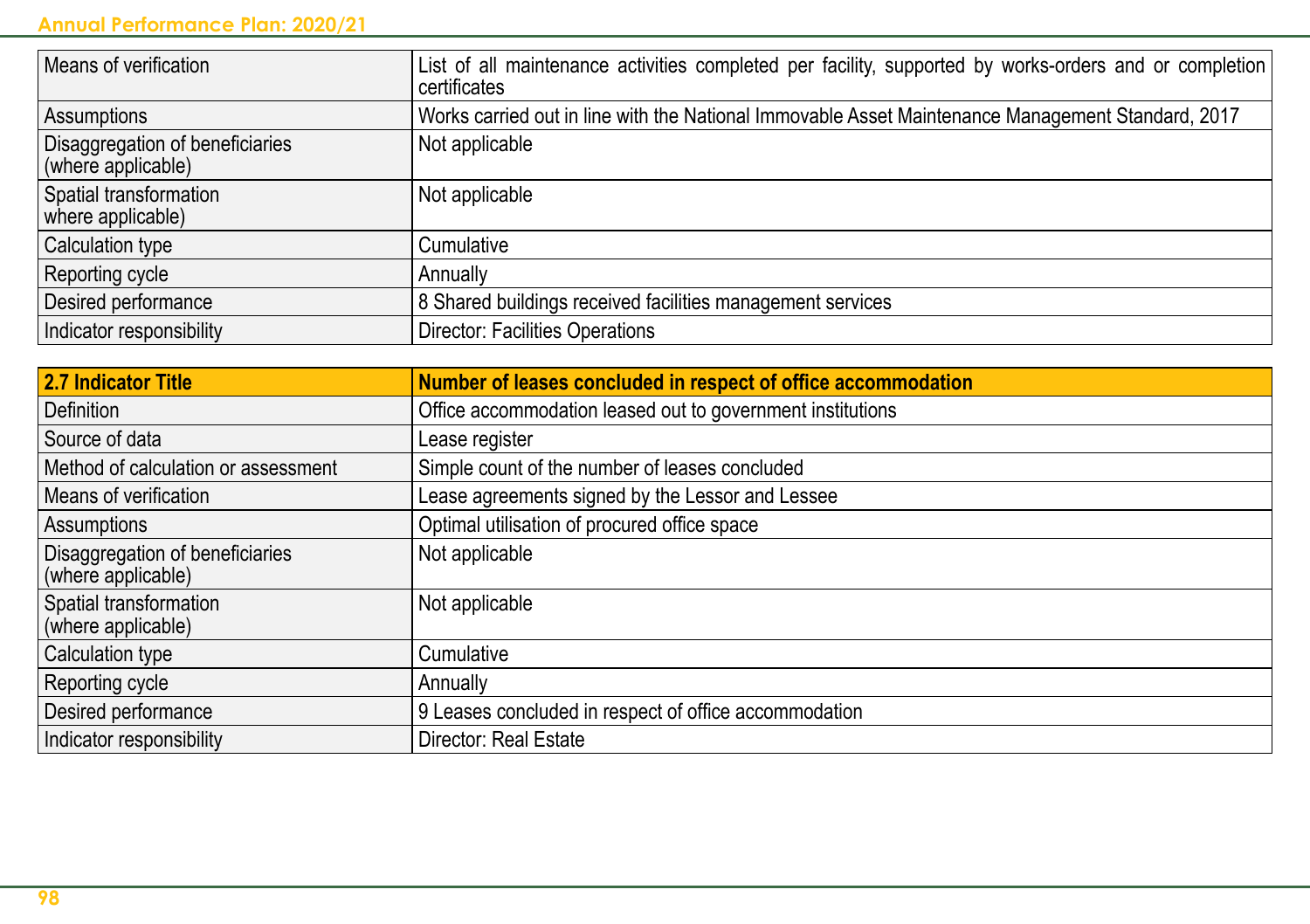#### **PROGRAMME 3: TRANSPORT INFRASTRUCTURE**

| 3.1 Indicator Title                                   | Number of kilometres of surfaced roads visually assessed as per applicable TMH manual |
|-------------------------------------------------------|---------------------------------------------------------------------------------------|
| Definition                                            | Conduct visual condition assessments of surfaced roads at a network level             |
| Source of data                                        | RAMS condition assessment report                                                      |
| Method of calculation or assessment                   | Reported number of kilometres along the centre line                                   |
| Means of verification                                 | List of surfaced roads assessed                                                       |
| Assumptions                                           | Information captured on the RAMS system is up to date.                                |
| Disaggregation of beneficiaries<br>(where applicable) | Across the Province                                                                   |
| Spatial transformation (where applicable)             | Across the Province                                                                   |
| Calculation type                                      | Non-cumulative                                                                        |
| Reporting cycle                                       | Annually                                                                              |
| Desired performance                                   | 5 520 Kilometres of surfaced road visually assessed                                   |
| Indicator responsibility                              | Director: Transport Infrastructure Planning                                           |

| 3.2 Indicator Title                                   | Number of kilometres of gravel roads visually assessed as per the applicable TMH manual |
|-------------------------------------------------------|-----------------------------------------------------------------------------------------|
| Definition                                            | Conduct visual condition assessments of gravel roads at a network level                 |
| Source of data                                        | RAMS condition assessment report                                                        |
| Method of calculation or assessment                   | Simple count of km's along all provincial proclaimed roads assessed                     |
| Means of verification                                 | List of gravel roads assessed                                                           |
| Assumptions                                           | Information captured on the RAMS system is up to date.                                  |
| Disaggregation of beneficiaries<br>(where applicable) | Across the Province                                                                     |
| Spatial transformation<br>(where applicable)          | Across the Province                                                                     |
| Calculation type                                      | Non-Cumulative                                                                          |
| Reporting cycle                                       | Annually or every 2nd year                                                              |
| Desired performance                                   | 3 000 Kilometres of gravel roads visually assessed                                      |
| Indicator responsibility                              | Director: Transport Infrastructure Planning                                             |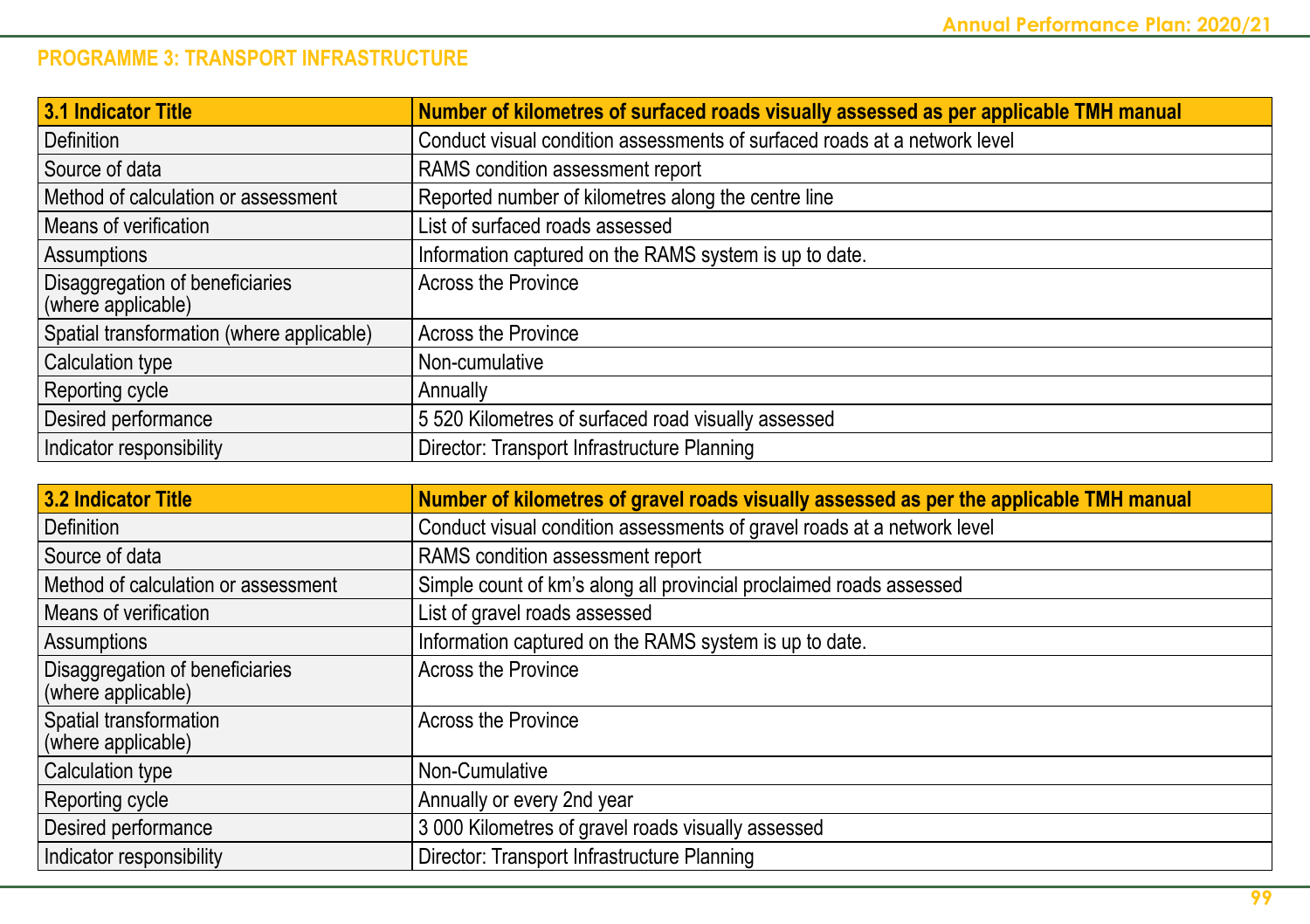| 3.3 Indicator Title                                   | Number of infrastructure designs completed                                                                                                             |
|-------------------------------------------------------|--------------------------------------------------------------------------------------------------------------------------------------------------------|
| Definition                                            | Total number of designs completed for roads infrastructure projects                                                                                    |
| Source of data                                        | Designs register or reports                                                                                                                            |
| Method of calculation or assessment                   | Simple count of the number of designs completed                                                                                                        |
| Means of verification                                 | Approved documentation by the delegated authority which may include tender documentation, list of designs<br>completed and approved design checklists. |
| Assumptions                                           | No delays resulting from changes in tender specifications/scope creep/changes in design/ withdrawal of<br><b>Iprojects</b>                             |
| Disaggregation of beneficiaries<br>(where applicable) | All road users across the Province                                                                                                                     |
| Spatial transformation<br>(where applicable)          | Improved access and mobility across the Province                                                                                                       |
| Calculation type                                      | lCumulative                                                                                                                                            |
| Reporting cycle                                       | <b>Quarterly</b>                                                                                                                                       |
| Desired performance                                   | 12 Roads infrastructure designs completed                                                                                                              |
| Indicator responsibility                              | Director: Design and Material                                                                                                                          |

| 3.4 Indicator Title                                   | <b>Number of IRMA projects completed</b>                                                                                                                     |
|-------------------------------------------------------|--------------------------------------------------------------------------------------------------------------------------------------------------------------|
| Definition                                            | Stream culverts, bus shelters and footbridges constructed to provide access to amenities for rural<br>communities                                            |
| Source/collection of data                             | Primary - Signed certificates of (practical) completion including details of the works, and/or<br>Secondary - Signed progress reports, payments certificates |
| Method of calculation or assessment                   | Simple count of completed projects                                                                                                                           |
| Means of verification                                 | Practical completion certificates for completed projects and signed progress reports for ongoing projects                                                    |
| Assumptions                                           | Annual budget optimised                                                                                                                                      |
| Disaggregation of beneficiaries<br>(where applicable) | All road users across the Province                                                                                                                           |
| Spatial transformation (where applicable)             | Improved access and mobility across the Province                                                                                                             |
| Calculation type                                      | Cumulative                                                                                                                                                   |
| Reporting cycle                                       | Quarterly                                                                                                                                                    |
| Desired performance                                   | 3 IRMA projects completed                                                                                                                                    |
| Indicator responsibility                              | Director: Infrastructure Operations                                                                                                                          |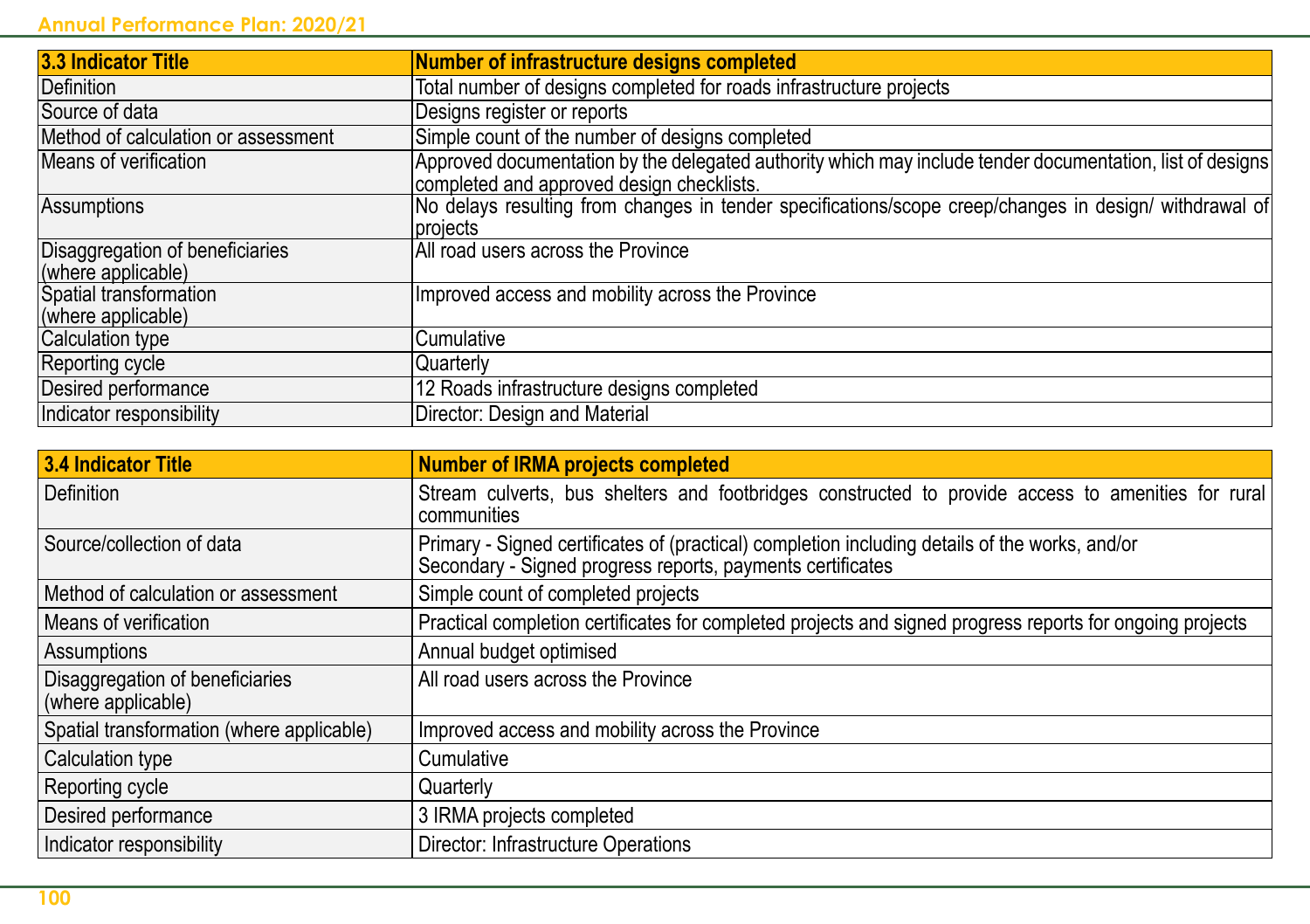| 3.5 Indicator Title                                   | Number of kilometres of gravel roads upgraded to surfaced roads                                                                                              |
|-------------------------------------------------------|--------------------------------------------------------------------------------------------------------------------------------------------------------------|
| Definition                                            | Total number of kilometres of roads upgraded from a gravel standard to a surfaced road (blacktop, block<br>paving or concrete).                              |
| Source of data                                        | Primary - Signed certificates of (practical) completion including details of the works, and/or<br>Secondary - Signed progress reports, payments certificates |
| Method of calculation or assessment                   | Timeous submission of data, poor quality or inaccurate data                                                                                                  |
| Means of verification                                 | Practical completion certificates for completed projects and signed progress reports for ongoing projects                                                    |
| <b>Assumptions</b>                                    | Annual budget optimised                                                                                                                                      |
| Disaggregation of beneficiaries<br>(where applicable) | All road users across the Province                                                                                                                           |
| Spatial transformation<br>(where applicable)          | Improved access and mobility across the Province                                                                                                             |
| <b>Calculation type</b>                               | Cumulative                                                                                                                                                   |
| Reporting cycle                                       | Quarterly                                                                                                                                                    |
| Desired performance                                   | 17 Kilometres of gravel roads upgraded to surfaced roads                                                                                                     |
| Indicator responsibility                              | Director: Transport Infrastructure Construction                                                                                                              |

| 3.6 Indicator Title                 | Number of kilometres of paved roads completed                                                             |
|-------------------------------------|-----------------------------------------------------------------------------------------------------------|
| Definition                          | Use of paving bricks to surface roads                                                                     |
| Source/collection of data           | Primary - Signed certificates of (practical) completion including details of the works, and/or            |
|                                     | Secondary - Signed progress reports, payments certificates                                                |
| Method of calculation or assessment | Simple count of completed projects                                                                        |
| Means of verification               | Practical completion certificates for completed projects and signed progress reports for ongoing projects |
| Assumptions                         | Annual budget optimised                                                                                   |
| Disaggregation of beneficiaries     | Refer to SOPA 2019 to identify the municipalities that will benefit from this programme                   |
| (where applicable)                  |                                                                                                           |
| Spatial transformation              | Improved access and mobility across specific municipalities                                               |
| (where applicable)                  |                                                                                                           |
| Calculation type                    | Cumulative                                                                                                |
| Reporting cycle                     | Quarterly                                                                                                 |
| Desired performance                 | 5 Kilometres of roads paved                                                                               |
| Indicator responsibility            | Director: Transport Infrastructure Construction                                                           |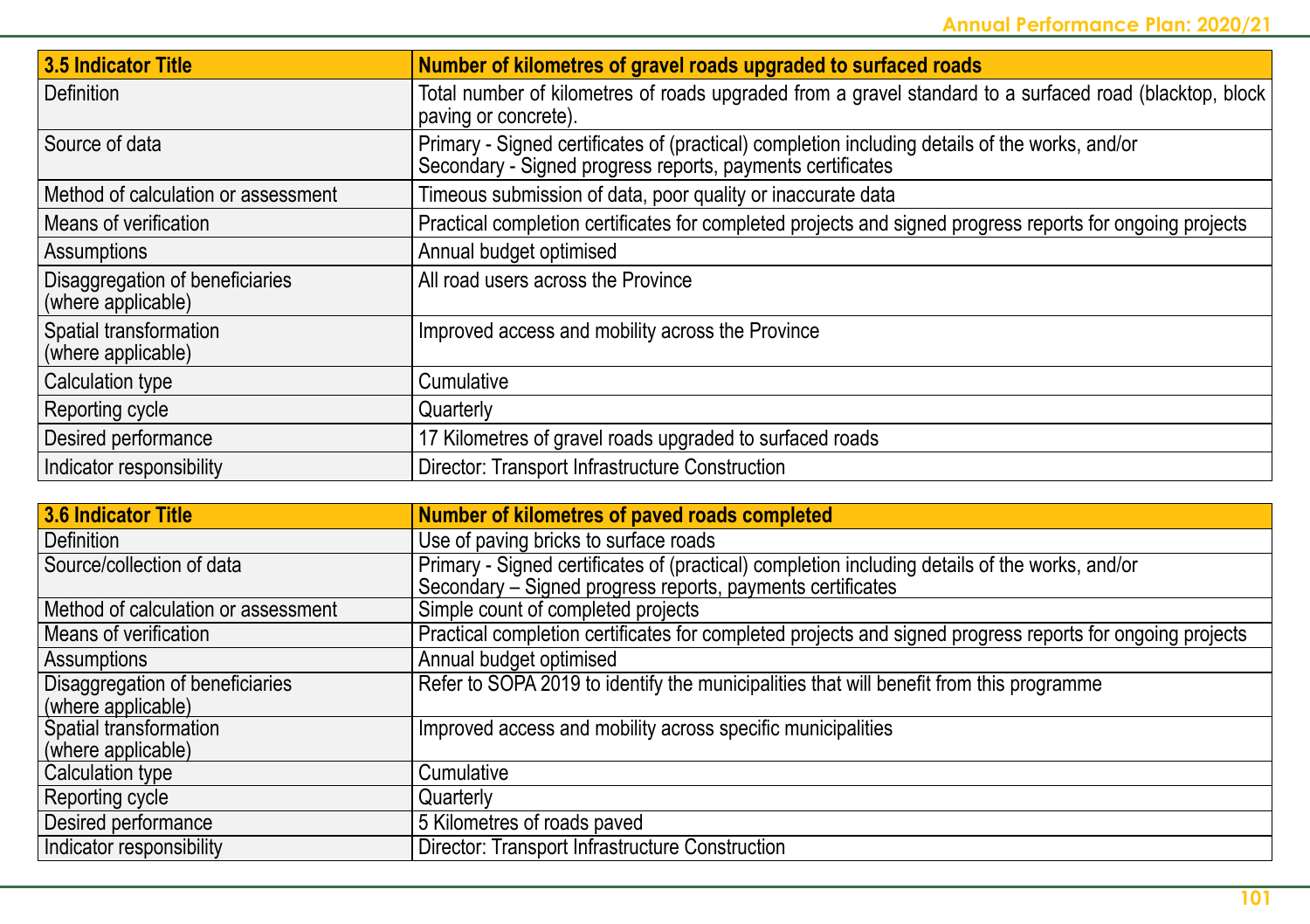| <b>3.7 Indicator Title</b>                            | Number of lane-km of surfaced roads rehabilitated                                                                                                            |
|-------------------------------------------------------|--------------------------------------------------------------------------------------------------------------------------------------------------------------|
| <b>Definition</b>                                     | Area of surfaced roads rehabilitated measured by lane km/square metres which does not increase the<br>design life of the road                                |
| Source of data                                        | Primary - Signed certificates of (practical) completion including details of the works, and/or<br>Secondary – Signed progress reports, payments certificates |
| Method of calculation or assessment                   | Area rehabilitated measured in lane $km -$ multiply the $km$ rehabilitated $x$ 2 lanes                                                                       |
| Means of verification                                 | Primary - Signed certificates of (practical) completion including details of the works, and/or<br>Secondary – Signed progress reports, payments certificates |
| Assumptions                                           | Annual budget optimised                                                                                                                                      |
| Disaggregation of beneficiaries<br>(where applicable) | All road users across the Province                                                                                                                           |
| Spatial transformation<br>(where applicable)          | Improved access and mobility across the Province                                                                                                             |
| Calculation type                                      | Cumulative year end                                                                                                                                          |
| Reporting cycle                                       | Quarterly                                                                                                                                                    |
| Desired performance                                   | 40 Lane kilometres of surfaced roads rehabilitated                                                                                                           |
| Indicator responsibility                              | Director: Transport Infrastructure Maintenance                                                                                                               |

| 3.8 Indicator Title                                   | Number of square meters of surfaced roads resealed                                                                                                                                            |
|-------------------------------------------------------|-----------------------------------------------------------------------------------------------------------------------------------------------------------------------------------------------|
| Definition                                            | The application of a bituminous seal including aggregate to a surfaced road in square metres                                                                                                  |
| Source of data                                        | Primary - Signed certificates of (practical) completion including details of the works, and/or<br>Secondary – Signed progress reports, payments certificates                                  |
| Method of calculation or assessment                   | Area resealed measured in square meters (m <sup>2</sup> )                                                                                                                                     |
| Means of verification                                 | Practical completion certificates for completed projects and signed progress reports for ongoing projects/<br>works order (CSI) if works are completed in-house/ quarterly performance report |
| Assumptions                                           | Annual budget optimised                                                                                                                                                                       |
| Disaggregation of beneficiaries<br>(where applicable) | All road users across the Province                                                                                                                                                            |
| Spatial transformation<br>(where applicable)          | Improved access and mobility across the Province                                                                                                                                              |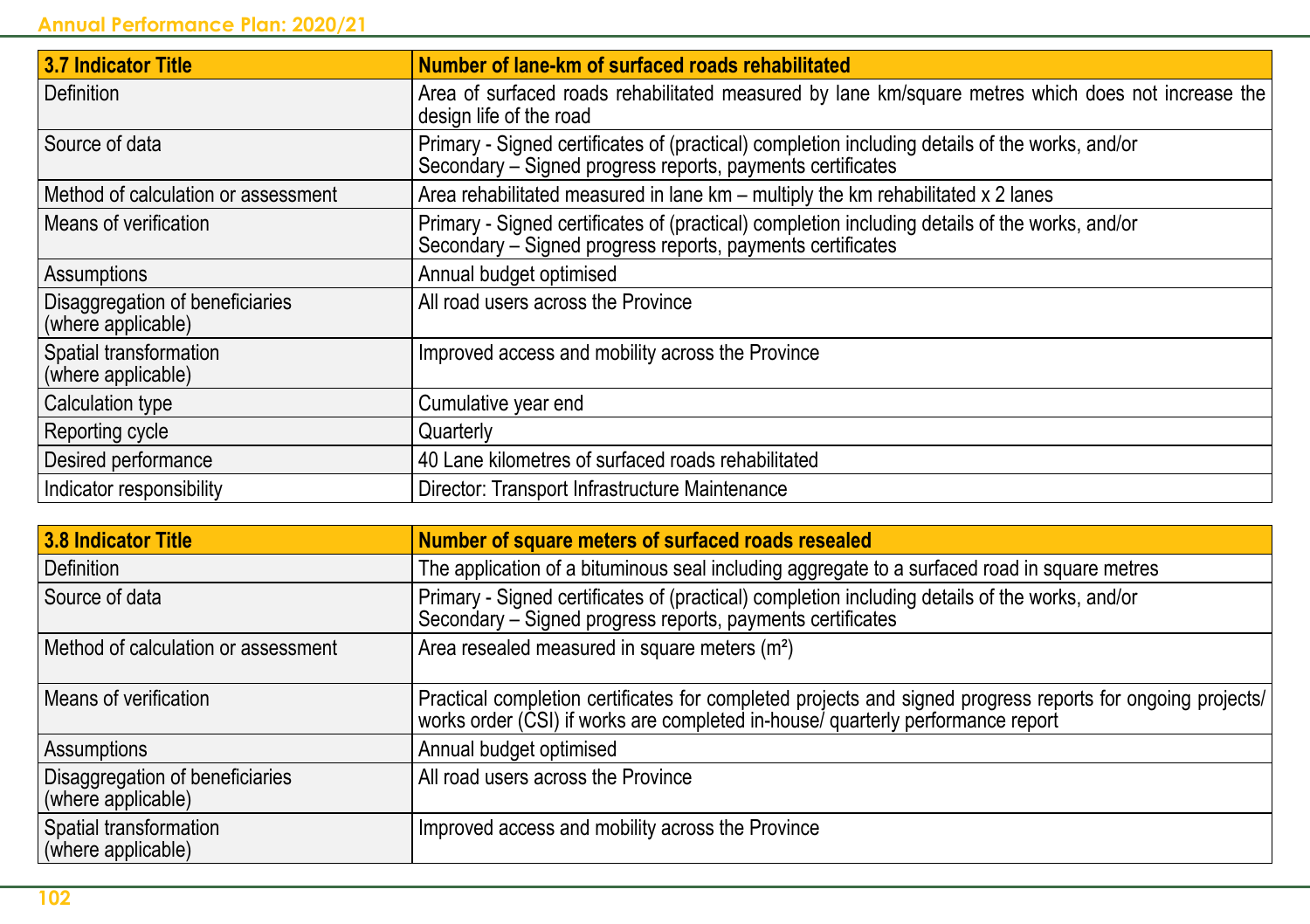| Calculation type         | Cumulative                                       |
|--------------------------|--------------------------------------------------|
| Reporting cycle          | Quarterlv                                        |
| Desired performance      | 586 192 Square metres of surfaced roads resealed |
| Indicator responsibility | Director: Transport Infrastructure Maintenance   |

| <b>3.9 Indicator Title</b>                            | Number of kilometres of gravel roads re-gravelled                                                                                                                                                              |
|-------------------------------------------------------|----------------------------------------------------------------------------------------------------------------------------------------------------------------------------------------------------------------|
| Definition                                            | The kilometres of new gravel wearing course added to an existing gravel road                                                                                                                                   |
| Source of data                                        | Primary - Signed certificates of (practical) completion including details of the works, and/or works-orders<br>Secondary – Signed progress reports (districts)/ payment certificates (not applicable to DPWRT) |
| Method of calculation or assessment                   | Kilometres length determined by: Measure of equivalent full width kilometers of regravelled road                                                                                                               |
| Means of verification                                 | Completion certificates or authorised work sheets from routine maintenance teams and/or contractors at<br>cost centres/ districts                                                                              |
| Assumptions                                           | Annual budgets optimised                                                                                                                                                                                       |
| Disaggregation of beneficiaries<br>(where applicable) | All road users across the Province                                                                                                                                                                             |
| Spatial transformation<br>(where applicable)          | Improved access and mobility across the Province                                                                                                                                                               |
| Calculation type                                      | Cumulative                                                                                                                                                                                                     |
| Reporting cycle                                       | Quarterly                                                                                                                                                                                                      |
| Desired performance                                   | 116 Kilometres of gravel roads re-gravelled                                                                                                                                                                    |
| Indicator responsibility                              | Director: Transport Infrastructure Maintenance                                                                                                                                                                 |

| 3.10 Indicator Title                | Number of square meters of blacktop patching                                                                                                                                                                  |
|-------------------------------------|---------------------------------------------------------------------------------------------------------------------------------------------------------------------------------------------------------------|
| Definition                          | Total number of square metres of repairs that included a base repair and surfacing on a surfaced road.<br>"Plugging" of potholes are considered to be a temporary action and is excluded from this indicator. |
| l Source of data                    | Authorised work sheets or completion certificates from routine maintenance teams and/or contractors at<br>cost centres/ districts / Interim and final payment certificates                                    |
| Method of calculation or assessment | Area patched measured in square meters                                                                                                                                                                        |
| Means of verification               | Completion certificates or authorised work sheets from routine maintenance teams and/or contracts at cost<br>centres/districts and or interim/final payment certificates                                      |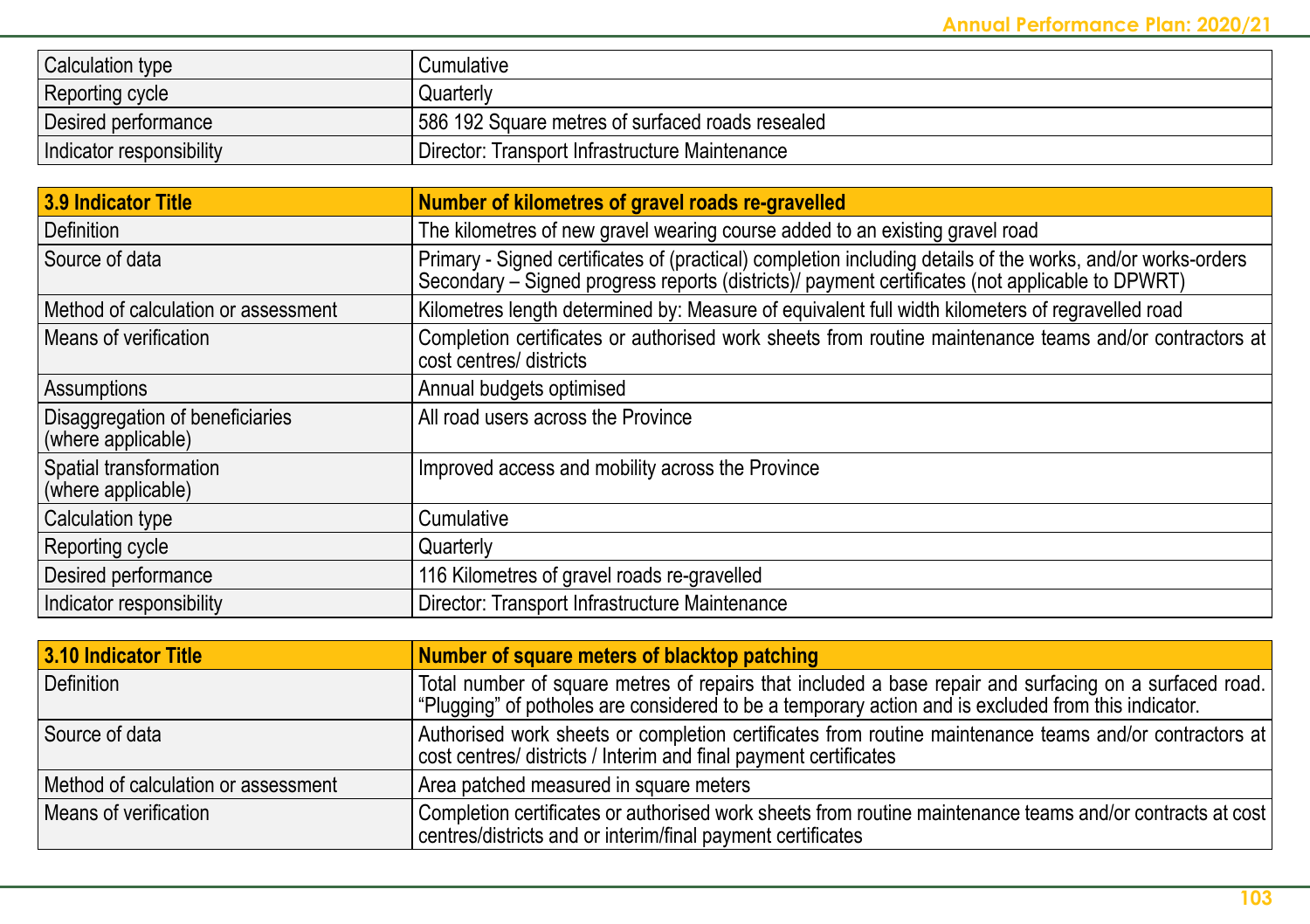| Assumptions                                           | Annual budget optimised                          |
|-------------------------------------------------------|--------------------------------------------------|
| Disaggregation of beneficiaries<br>(where applicable) | All road users across the Province               |
| Spatial transformation<br>(where applicable)          | Improved access and mobility across the Province |
| Calculation type                                      | Cumulative                                       |
| Reporting cycle                                       | Quarterly                                        |
| Desired performance                                   | 62 558 Square metres of potholes patched         |
| Indicator responsibility                              | Director: Transport Infrastructure Maintenance   |

| <b>Indicator Title</b>                                | Number of kilometres of gravel roads bladed                                                                                                                                              |
|-------------------------------------------------------|------------------------------------------------------------------------------------------------------------------------------------------------------------------------------------------|
| Definition                                            | Blading of gravel roads by means of a grader                                                                                                                                             |
| Source of data                                        | Authorised work sheets from routine maintenance teams and contractors at cost centres/ districts / Certified<br>interim and final payment certificates (not applicable if done in house) |
| Method of calculation or assessment                   | Measured length of road bladed                                                                                                                                                           |
| Means of verification                                 | Completion certificates or authorised work sheets from routine maintenance teams and/or contracts at cost<br>centres/districts and or interim/final payment certificates                 |
| Assumptions                                           | Annual budget optimised                                                                                                                                                                  |
| Disaggregation of beneficiaries<br>(where applicable) | All road users across the Province                                                                                                                                                       |
| Spatial transformation<br>(where applicable)          | Improved access and mobility across the Province                                                                                                                                         |
| Calculation type                                      | Cumulative                                                                                                                                                                               |
| Reporting cycle                                       | Quarterly                                                                                                                                                                                |
| Desired performance                                   | 16 450 Square meters of gravel roads bladed                                                                                                                                              |
| Indicator responsibility                              | Director: Transport Infrastructure Maintenance                                                                                                                                           |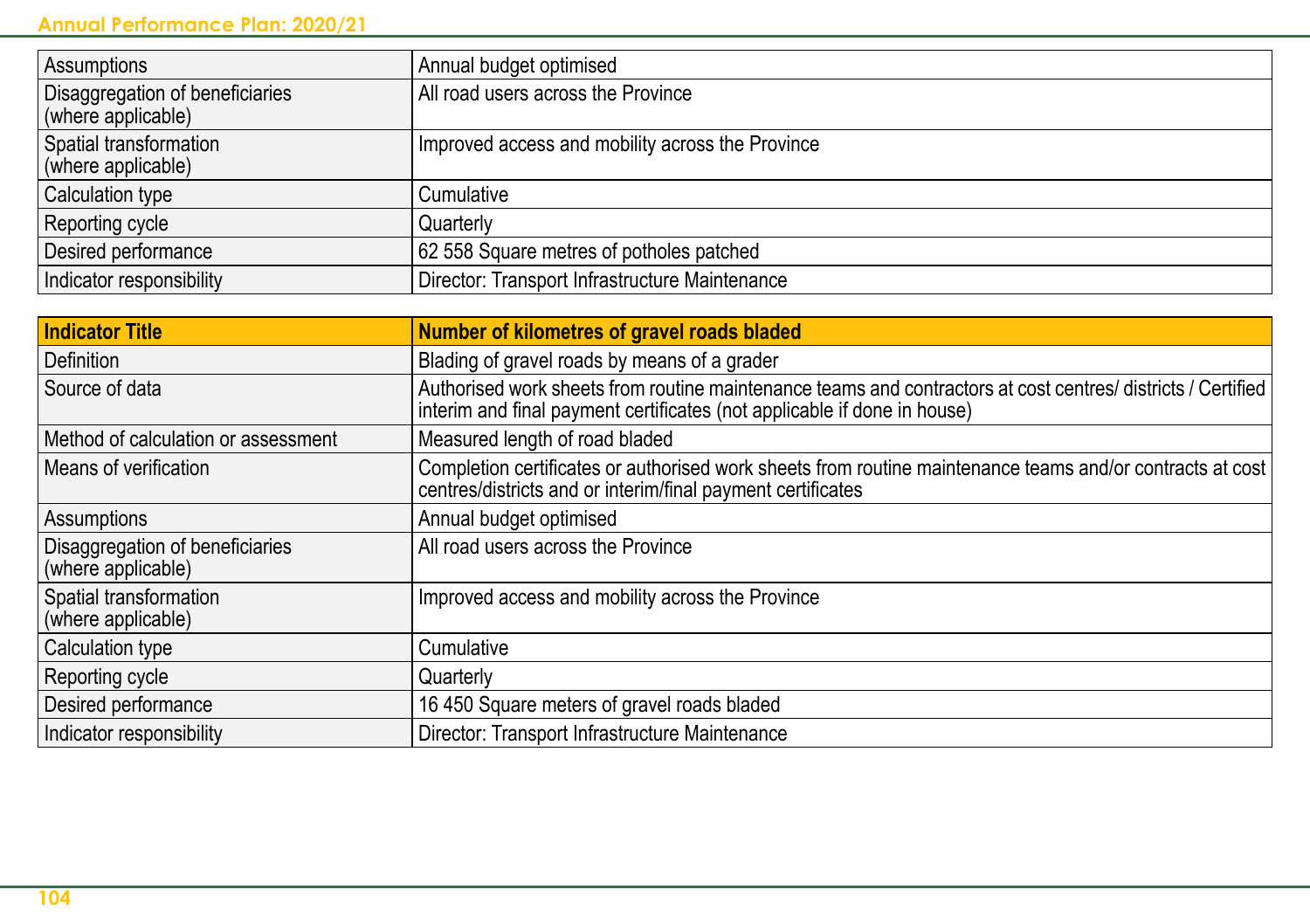#### **PROGRAMME 4: TRANSPORT OPERATIONS**

| <b>4.1 Indicator Title</b>                            | <b>Number of routes subsidised</b>                                     |
|-------------------------------------------------------|------------------------------------------------------------------------|
| <b>Definition</b>                                     | Approved subsidised routes serviced as per the contract                |
| Source of data                                        | Signed contracts, payment certificates                                 |
| Method of calculation or assessment                   | Simple count                                                           |
| Means of verification                                 | Payment certificate, Public Transport Operations Grant (PTOG) reports. |
| Assumptions                                           | Maximum commuters on public transport vehicles                         |
| Disaggregation of beneficiaries<br>(where applicable) | Subsidised passengers across the Province                              |
| Spatial transformation<br>(where applicable)          | Improved mobility and affordability across the Province                |
| Calculation type                                      | Non-cumulative                                                         |
| Reporting cycle                                       | Quarterly                                                              |
| Desired performance                                   | 154 Public transport routes subsidised                                 |
| Indicator responsibility                              | Director: Empowerment and Institutional Management                     |

| <b>4.2 Indicator Title</b>                            | <b>Number of kilometres subsidised</b>                                                |
|-------------------------------------------------------|---------------------------------------------------------------------------------------|
| <b>Definition</b>                                     | Total number of kilometres operated by contracted service providers in line with PTOG |
| Source of data                                        | Signed contracts, payment certificates                                                |
| Method of calculation or assessment                   | Simple count                                                                          |
| Means of verification                                 | Payment certificate, Public Transport Operations Grant (PTOG) reports.                |
| Assumptions                                           | Maximum commuters on public transport vehicles                                        |
| Disaggregation of beneficiaries<br>(where applicable) | Subsidised passengers across the Province                                             |
| Spatial transformation (where applicable)             | Improved mobility and affordability across the Province                               |
| Calculation type                                      | Cumulative                                                                            |
| Reporting cycle                                       | Quarterly                                                                             |
| Desired performance                                   | 25 509 524 Vehicle kilometres subsidised                                              |
| Indicator responsibility                              | Director: Empowerment and Institutional Management                                    |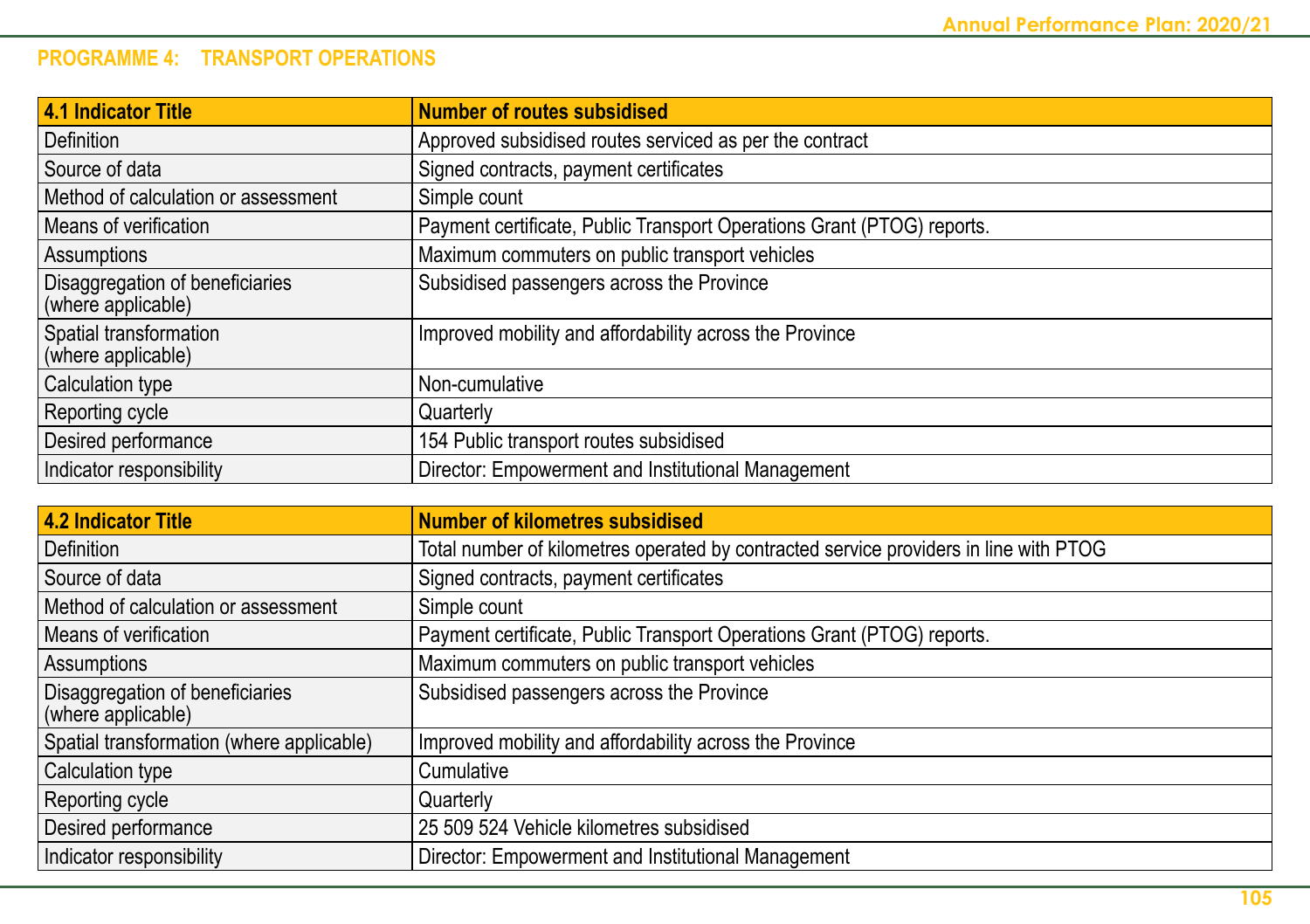| 4.3 Indicator Title                                   | <b>Number of trips subsidised</b>                                                           |
|-------------------------------------------------------|---------------------------------------------------------------------------------------------|
| Definition                                            | Total number of subsidised trips operated by contracted service providers in line with PTOG |
| Source of data                                        | Signed contracts, payment certificates                                                      |
| Method of calculation or assessment                   | Simple count                                                                                |
| Means of verification                                 | Payment certificate, Public Transport Operations Grant (PTOG) reports.                      |
| Assumptions                                           | Maximum commuters on public transport vehicles                                              |
| Disaggregation of beneficiaries<br>(where applicable) | Subsidised passengers across the Province                                                   |
| Spatial transformation<br>(where applicable)          | Improved mobility and affordability across the Province                                     |
| Calculation type                                      | Cumulative                                                                                  |
| Reporting cycle                                       | Quarterly                                                                                   |
| Desired performance                                   | 810 436 Public transport trips subsidised                                                   |
| Indicator responsibility                              | Director: Empowerment and Institutional Management                                          |

| 4.4 Indicator Title                                   | Number of scholar transport routes monitored                                                                   |
|-------------------------------------------------------|----------------------------------------------------------------------------------------------------------------|
| Definition                                            | Total number of Scholar Transport routes monitored                                                             |
| Source of data                                        | Signed contracts, monitoring reports                                                                           |
| Method of calculation or assessment                   | Simple count of the number of routes monitored                                                                 |
| Means of verification                                 | Payment certificates, scholar transport monitoring reports, other relevant registers                           |
| Assumptions                                           | Operations carried out as per the contractual agreement                                                        |
| Disaggregation of beneficiaries<br>(where applicable) | 63 000 Learners across the Province                                                                            |
| Spatial transformation<br>(where applicable)          | Improved safety, affordability and reliability of learner transportation as well as better access to education |
| Calculation type                                      | Cumulative                                                                                                     |
| Reporting cycle                                       | Quarterly year end                                                                                             |
| Desired performance                                   | 173 Scholar transport routes monitored                                                                         |
| Indicator responsibility                              | Director: Scholar Transport Management                                                                         |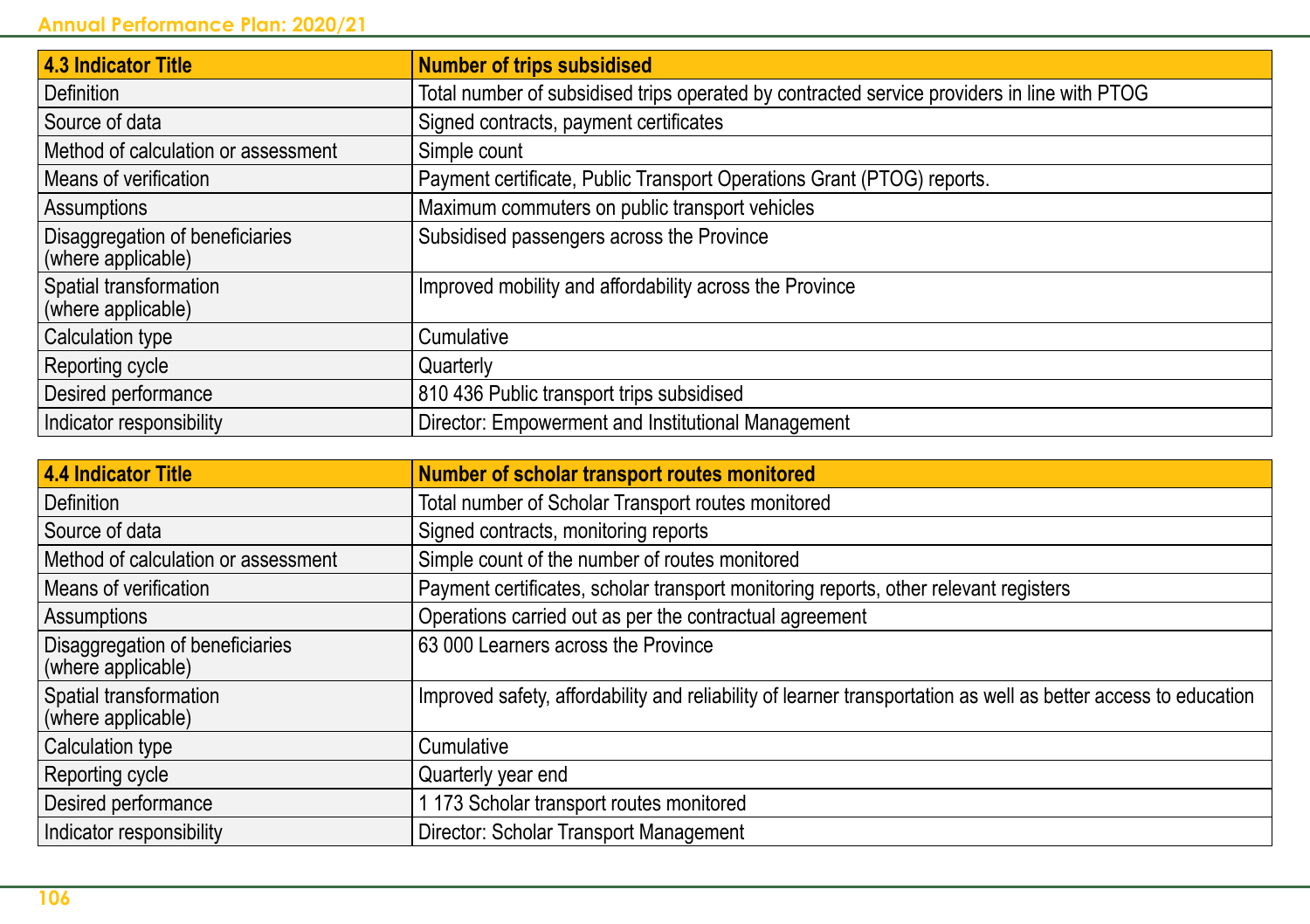| 4.5 Indicator Title                                   | Number of roadside checks conducted                                                                       |
|-------------------------------------------------------|-----------------------------------------------------------------------------------------------------------|
| Definition                                            | Total number of number of vehicles stopped and checked by traffic officials by the transport inspectorate |
| Source of data                                        | Statistics reports, shift roster, itineraries                                                             |
| Method of calculation or assessment                   | Simple count of the number of roadside checks that were conducted by the transport inspectors             |
| Means of verification                                 | Daily/ weekly/ monthly and quarterly reports, records of issued fines or summonses                        |
| Assumptions                                           | No calculation errors from statistics reports                                                             |
| Disaggregation of beneficiaries<br>(where applicable) | Not applicable                                                                                            |
| Spatial transformation<br>(where applicable)          | Not applicable                                                                                            |
| Calculation type                                      | Cumulative                                                                                                |
| Reporting cycle                                       | Quarterly year end                                                                                        |
| Desired performance                                   | 3 500 Roadside checks conducted                                                                           |
| Indicator responsibility                              | Director: Transport Inspectorate                                                                          |

| <b>4.6 Indicator Title</b>                            | <b>Number of Provincial Regulating Entity (PRE) hearings conducted</b>               |
|-------------------------------------------------------|--------------------------------------------------------------------------------------|
| <b>Definition</b>                                     | This relates to the number of PRE hearing conducted for operating licence processes. |
| Source of data                                        | Minutes of meetings/ record of decisions, attendance registers                       |
| Method of calculation or assessment                   | Simple count of meetings held                                                        |
| Means of verification                                 | Minutes of meetings/ record of decisions, attendance registers                       |
| Assumptions                                           | Quorum formed for all scheduled sittings                                             |
| Disaggregation of beneficiaries<br>(where applicable) | Public transport operators                                                           |
| Spatial transformation<br>(where applicable)          | Across the Province                                                                  |
| Calculation type                                      | Non-cumulative                                                                       |
| Reporting cycle                                       | Quarterly                                                                            |
| Desired performance                                   | 41 PRE hearings conducted                                                            |
| Indicator responsibility                              | Director: Licensing                                                                  |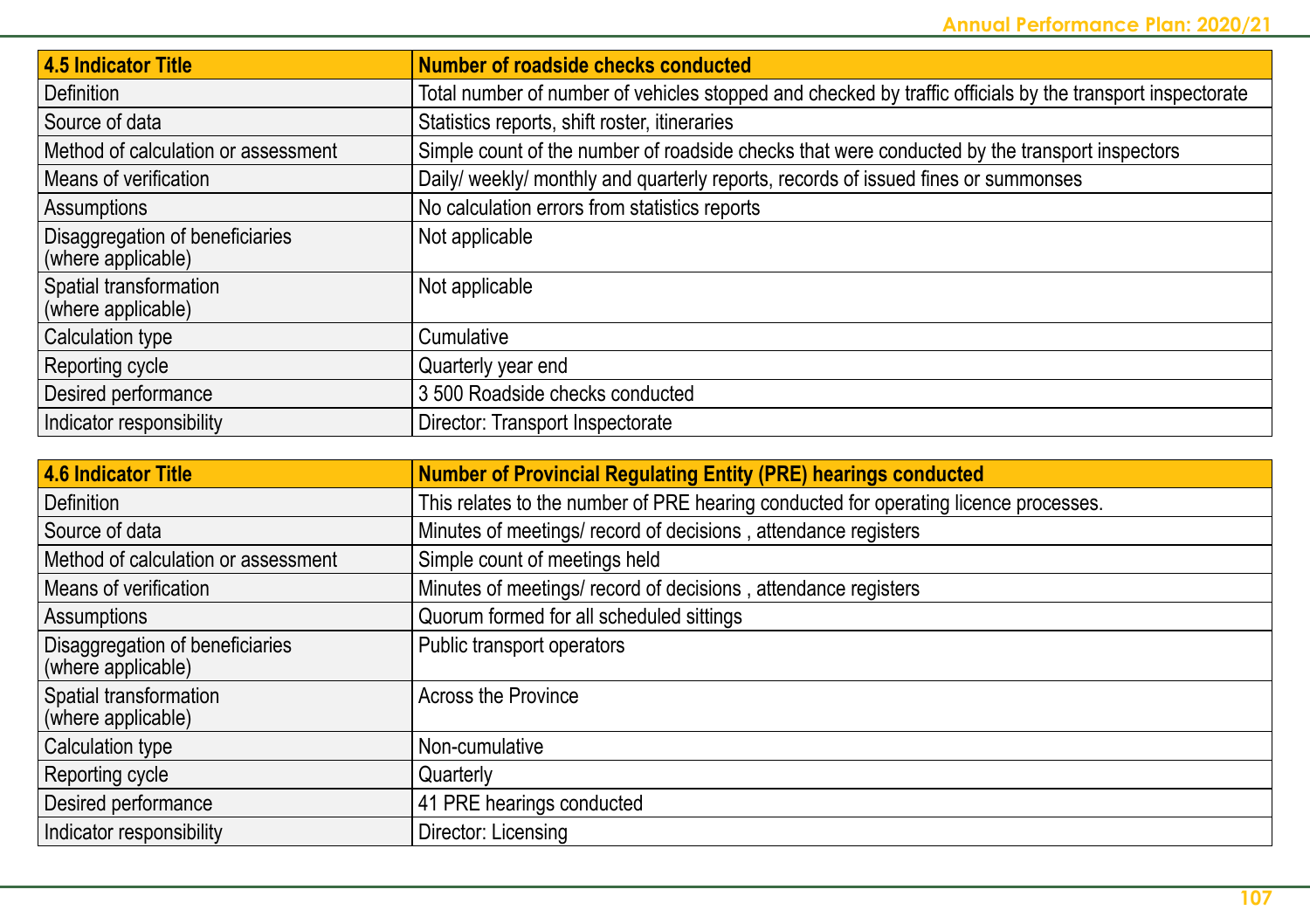#### **PROGRAMME 5: COMMUNITY BASED PROGRAMMES**

| 5.1Indicator Title                                    | Number of EPWP work opportunities created by the Provincial Department of Public Works / Roads                                                                                                                                             |
|-------------------------------------------------------|--------------------------------------------------------------------------------------------------------------------------------------------------------------------------------------------------------------------------------------------|
| Definition                                            | Work opportunity=paid work created for an individual on an EPWP project for any period of time. The same<br>individual can be employed by one project after another and each period of employment will be counted as<br>a work opportunity |
| Source of data                                        | Audited reports from DPWI/ EPWP reporting system                                                                                                                                                                                           |
| Method of calculation or assessment                   | Simple count of work opportunities created                                                                                                                                                                                                 |
| Means of verification                                 | Audited reports from DPWI/ EPWP reporting system, attendance registers                                                                                                                                                                     |
| Assumptions                                           | No errors from DPWI's validation process                                                                                                                                                                                                   |
| Disaggregation of beneficiaries<br>(where applicable) | $= 4166$<br>Target for youth<br>Target for women<br>$= 5545$<br>Target for people with disabilities = 151                                                                                                                                  |
| Spatial transformation<br>(where applicable)          | Not applicable                                                                                                                                                                                                                             |
| <b>Calculation type</b>                               | Cumulative                                                                                                                                                                                                                                 |
| Reporting cycle                                       | Quarterly                                                                                                                                                                                                                                  |
| Desired performance                                   | 7 575 Work opportunities created                                                                                                                                                                                                           |
| Indicator responsibility                              | Director: Coordination and Monitoring                                                                                                                                                                                                      |

| 5.2 Indicator Title                 | <b>Number of Beneficiary Empowerment Interventions</b>                                                                                                 |
|-------------------------------------|--------------------------------------------------------------------------------------------------------------------------------------------------------|
| Definition                          | The number of interventions planned and implemented for the empowerment of the beneficiaries                                                           |
| Source of data                      | Contractor Development Business Plans, Empowerment Impact Assessment Report, Skills Development<br>Business Plan etc.                                  |
| Method of calculation or assessment | Simple count of empowerment interventions                                                                                                              |
| Means of verification               | Contractor Development Business Plan/ Report, Empowerment Impact Assessment Report Business plan/<br>Report, Skills Development Business Plan/ Report. |
| Assumptions                         | Adequate project allocation from Programme 2 and 3                                                                                                     |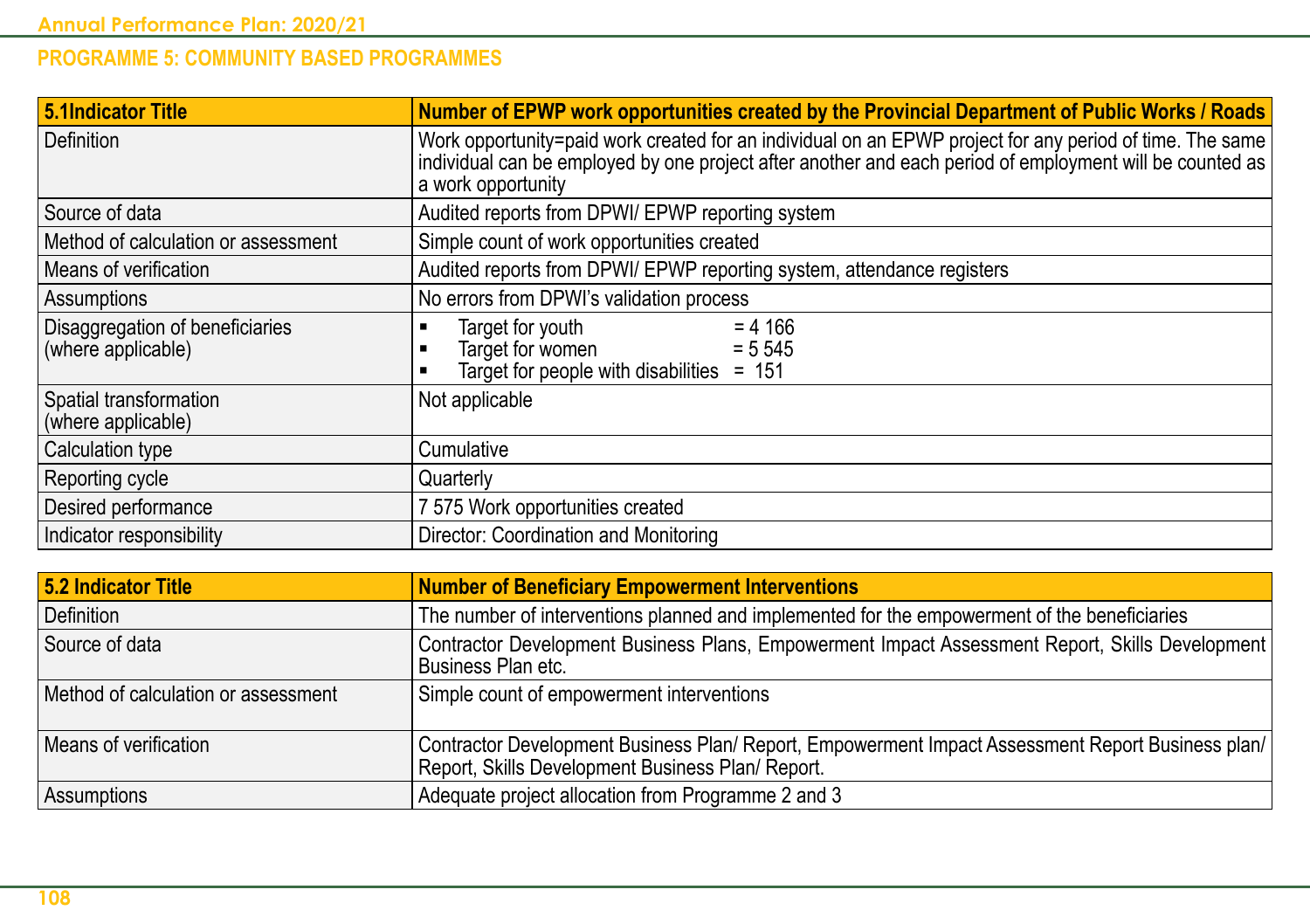| Disaggregation of beneficiaries<br>(where applicable) | Target for Siyatentela = $55$<br>Target for Sakh'abakhi = 3000<br>Target for NYS<br>$= 350$ |
|-------------------------------------------------------|---------------------------------------------------------------------------------------------|
| Spatial transformation<br>(where applicable)          | Not applicable                                                                              |
| Calculation type                                      | l Non-cumulative                                                                            |
| Reporting cycle                                       | Annual                                                                                      |
| Desired performance                                   | 3 Empowerment interventions implemented                                                     |
| Indicator responsibility                              | Director: Innovation and Empowerment                                                        |

| 5.3 Indicator Title                                   | Number of public bodies reporting on EPWP targets within the Province                                 |  |  |  |
|-------------------------------------------------------|-------------------------------------------------------------------------------------------------------|--|--|--|
| Definition                                            | Total number of public bodies involved in the creation of EPWP work opportunities within the Province |  |  |  |
| Source of data                                        | Audited reports from DPWI/ EPWP reporting system                                                      |  |  |  |
| Method of calculation or assessment                   | Simple count of public bodies reporting on EPWP                                                       |  |  |  |
| Means of verification                                 | Audited reports from DPWI/ EPWP reporting system, attendance registers                                |  |  |  |
| Assumptions                                           | No errors from DPWI's validation process                                                              |  |  |  |
| Disaggregation of beneficiaries<br>(where applicable) | Not applicable                                                                                        |  |  |  |
| Spatial transformation<br>(where applicable)          | Not applicable                                                                                        |  |  |  |
| Calculation type                                      | Non-cumulative                                                                                        |  |  |  |
| Reporting cycle                                       | Quarterly.                                                                                            |  |  |  |
| Desired performance                                   | 30 Public bodies reporting on EPWP work opportunities created                                         |  |  |  |
| Indicator responsibility                              | Director: Innovation and Empowerment                                                                  |  |  |  |

| 5.4 Indicator Title | Number of interventions implemented to support public bodies in the creation of targeted number<br>of work opportunities in the Province                                                                                                         |  |  |  |
|---------------------|--------------------------------------------------------------------------------------------------------------------------------------------------------------------------------------------------------------------------------------------------|--|--|--|
| Definition          | Support provided to public bodies to meet their set EPWP targets                                                                                                                                                                                 |  |  |  |
| Source of data      | The following is a list of some of the interventions implemented: One-on-one engagements, Systems<br>  training, Data capturing support, Technical support, On-site visits, Data quality assurance (DQA) Provincial/<br>Sector/District meetings |  |  |  |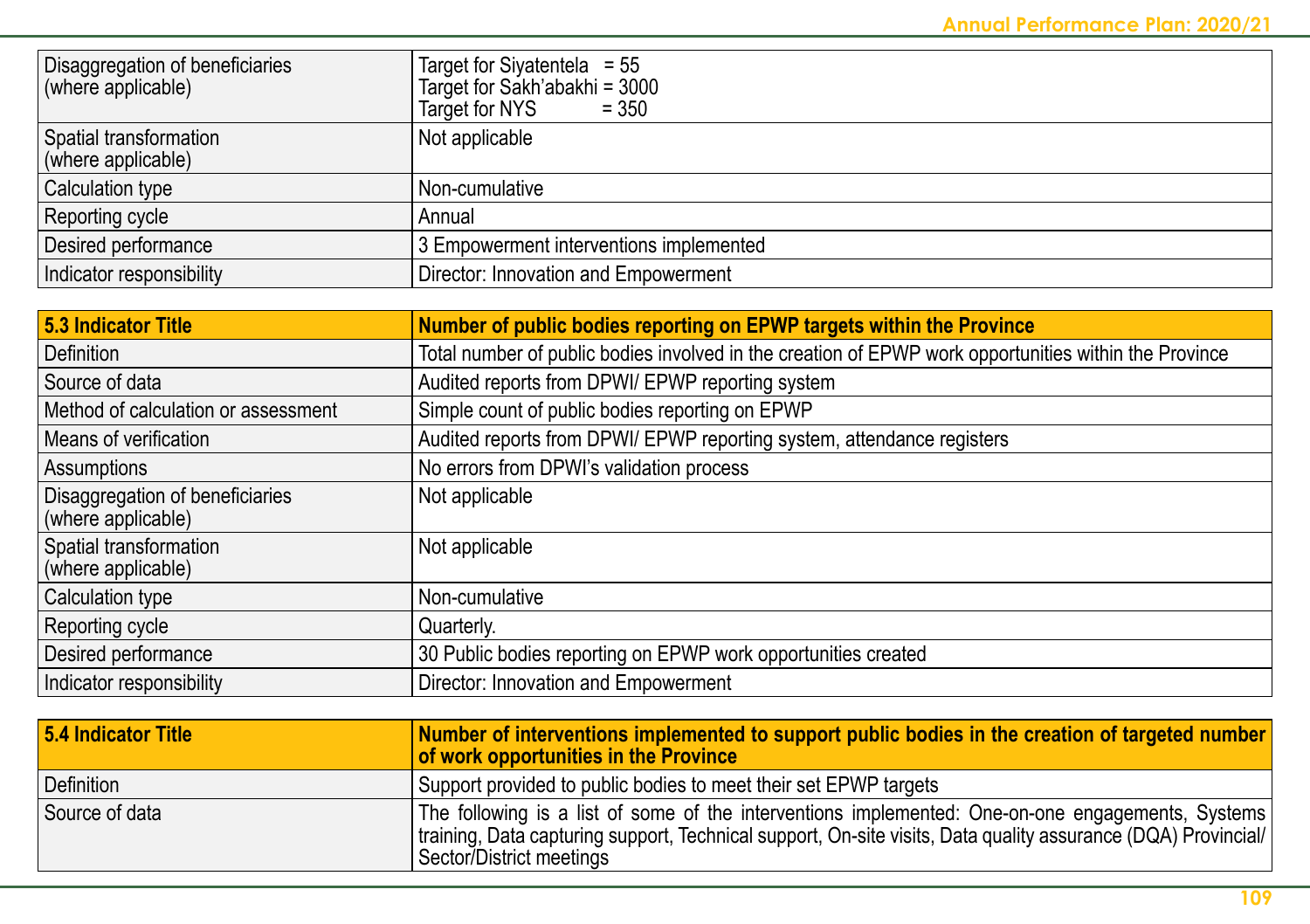| Method of calculation or assessment                   | Simple count of interventions implemented (by type) to support Public Bodies in the creation of work<br>opportunities in the Province                                               |
|-------------------------------------------------------|-------------------------------------------------------------------------------------------------------------------------------------------------------------------------------------|
| Means of verification                                 | Training manuals, site visit project plan, beneficiary data, training schedule, minutes of meetings/<br>engagements, attendance registers of training/workshops, site visit reports |
| Assumptions                                           | Non-existence of external factors that may render the pre-determined interventions futile                                                                                           |
| Disaggregation of beneficiaries<br>(where applicable) | Underperforming public bodies                                                                                                                                                       |
| Spatial transformation<br>(where applicable)          | Not applicable                                                                                                                                                                      |
| Calculation type                                      | Non-Cumulative                                                                                                                                                                      |
| Reporting cycle                                       | Annual                                                                                                                                                                              |
| Desired performance                                   | 7 Interventions implemented to support public bodies in the creation of targeted number of work opportunities                                                                       |
| Indicator responsibility                              | Director: Innovation and Empowerment                                                                                                                                                |

| 5.5 Indicator Title                                   | <b>Number of work opportunities created</b>                                                                                       |
|-------------------------------------------------------|-----------------------------------------------------------------------------------------------------------------------------------|
| Definition                                            | The number of paid work opportunities created and reported encompassing EPWP-aligned principles in the<br><b>Transport Sector</b> |
| Source of data                                        | Audited reports from DPWI/ EPWP reporting system                                                                                  |
| Method of calculation or assessment                   | Simple count of work opportunities created                                                                                        |
| Means of verification                                 | Audited reports from DPWI/ EPWP reporting system, attendance registers                                                            |
| Assumptions                                           | No errors from DPWI's validation process                                                                                          |
| Disaggregation of beneficiaries<br>(where applicable) | Target for women=3 825<br>Target for youth = $3\,506$<br>Target for people with disabilities=128                                  |
| Spatial transformation<br>(where applicable)          | Work opportunities created for people in rural and urban areas                                                                    |
| <b>Calculation type</b>                               | Cumulative                                                                                                                        |
| Reporting cycle                                       | Quarterly                                                                                                                         |
| Desired performance                                   | 6 375 Work opportunities created                                                                                                  |
| Indicator responsibility                              | Director: Monitoring and Evaluation                                                                                               |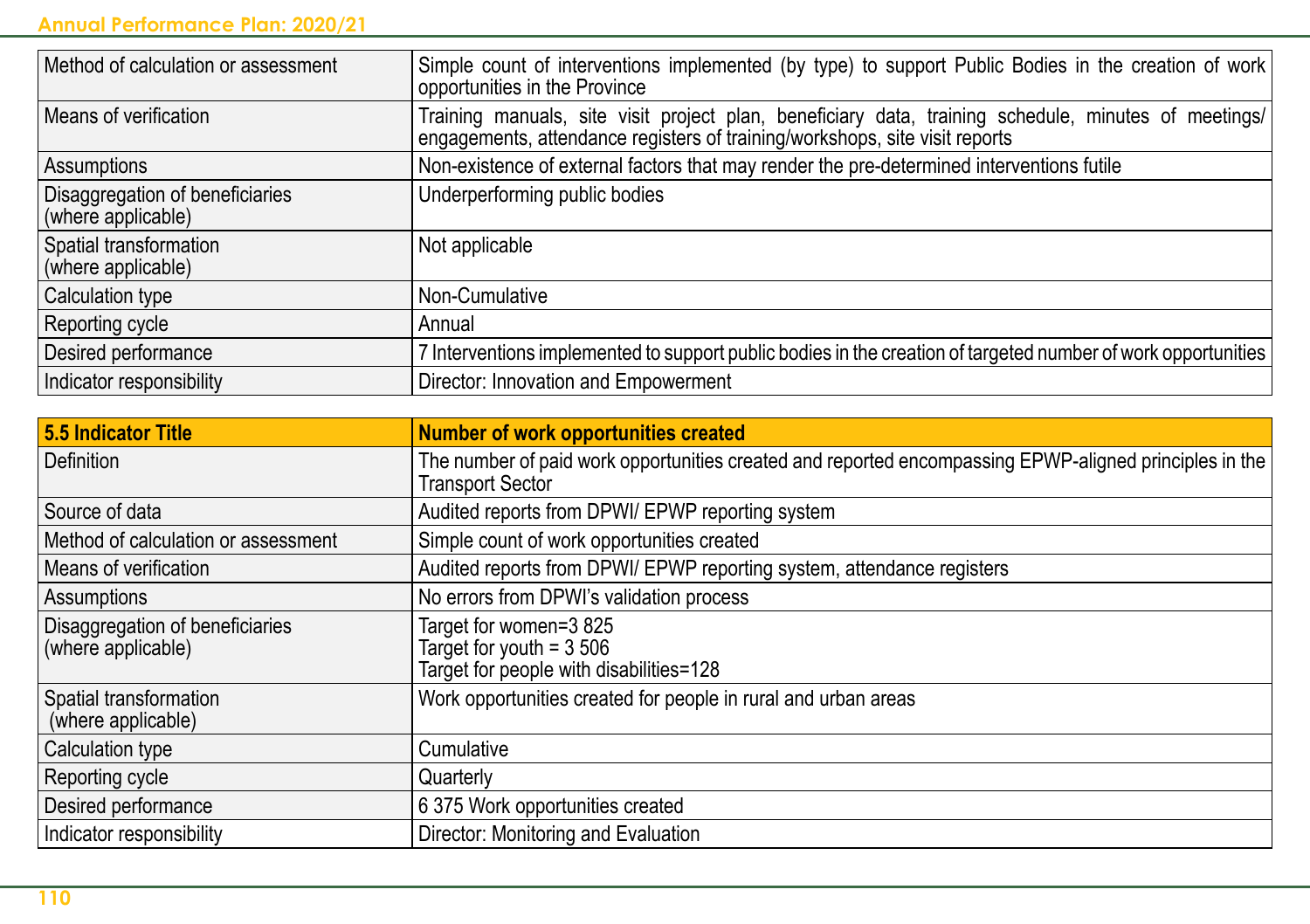| 5.6 Indicator Title                                   | <b>Number of Full Time Equivalents (FTEs) created</b>                                                                                                                             |
|-------------------------------------------------------|-----------------------------------------------------------------------------------------------------------------------------------------------------------------------------------|
| Definition                                            | A Full Time Equivalent refers to a ratio of the total number of paid hours during a period (part time, full time<br>or contracted) by the number of working hours in that period. |
| Source of data                                        | Audited reports from DPWI/ EPWP reporting system                                                                                                                                  |
| Method of calculation or assessment                   | Simple count of FTEs created                                                                                                                                                      |
| Means of verification                                 | Audited reports from DPWI/ EPWP reporting system, attendance registers                                                                                                            |
| Assumptions                                           | No errors from DPWI's validation process                                                                                                                                          |
| Disaggregation of beneficiaries<br>(where applicable) | Not applicable                                                                                                                                                                    |
| Spatial transformation<br>(where applicable)          | Not applicable                                                                                                                                                                    |
| Calculation type                                      | Cumulative                                                                                                                                                                        |
| Reporting cycle                                       | Quarterly                                                                                                                                                                         |
| Desired performance                                   | 3 326 Full-Time Equivalent created                                                                                                                                                |
| Indicator responsibility                              | Director: EPWP Monitoring and Evaluation                                                                                                                                          |

| 5.7 Indicator Title                                   | <b>Number of youths employed (18-35)</b>                                                                               |
|-------------------------------------------------------|------------------------------------------------------------------------------------------------------------------------|
| <b>Definition</b>                                     | Number of people aged between 18 to 35 years of age who have been employed on EPWP Projects in the<br>transport sector |
| Source/collection of data                             | Audited reports from DPWI/ EPWP reporting system                                                                       |
| Method of calculation or assessment                   | Simple count of work opportunities created for youth                                                                   |
| Means of verification                                 | Audited reports from DPWI/ EPWP reporting system, attendance registers                                                 |
| Assumptions                                           | No errors from DPWI's validation process                                                                               |
| Disaggregation of beneficiaries<br>(where applicable) | Target for youth = $3,506$                                                                                             |
| Spatial transformation (where applicable)             | Not applicable                                                                                                         |
| Calculation type                                      | Cumulative                                                                                                             |
| Reporting cycle                                       | Quarterly                                                                                                              |
| Desired performance                                   | 3 506 Work opportunities created for youth                                                                             |
| Indicator responsibility                              | Director: Monitoring and Evaluation                                                                                    |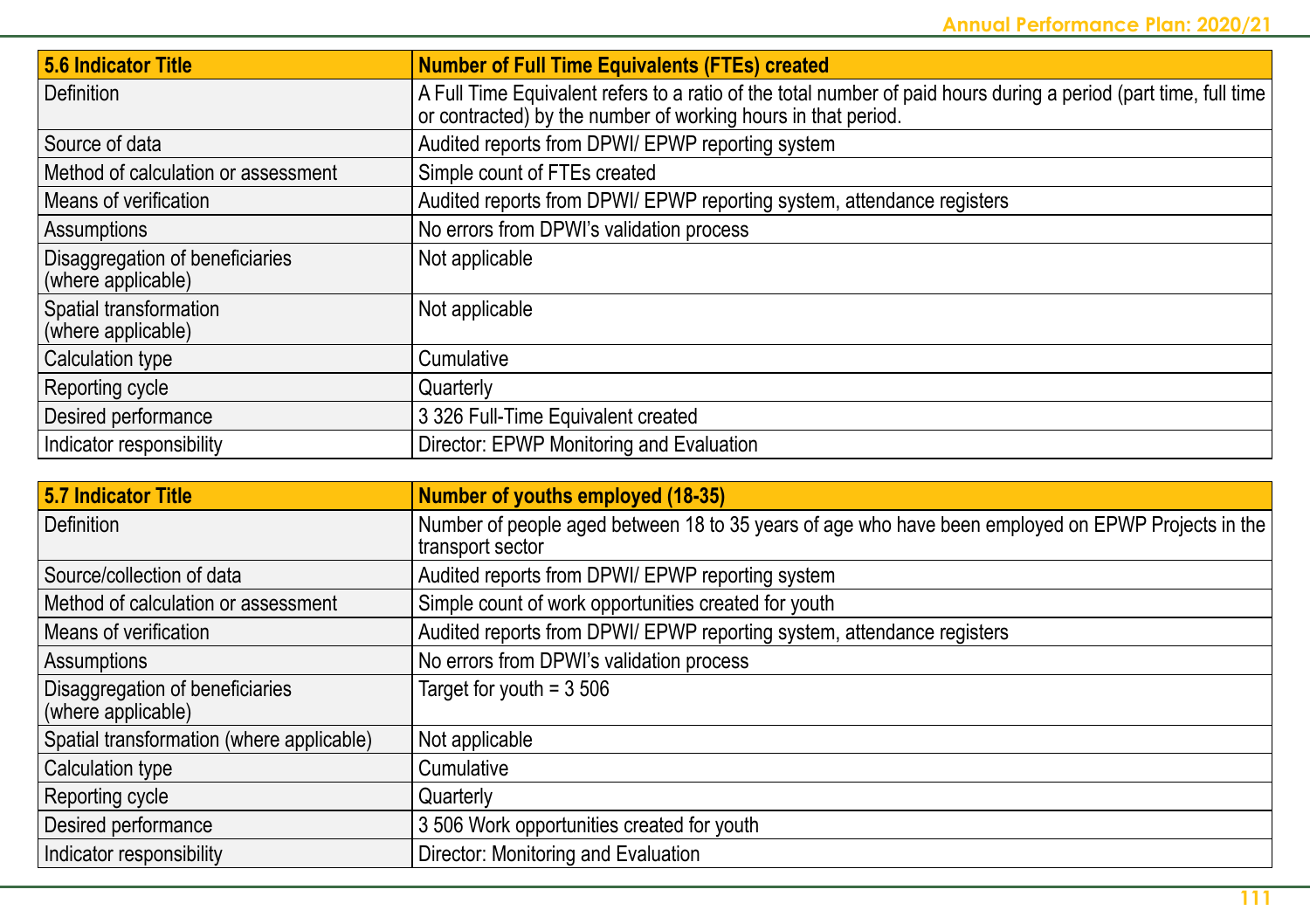| 5.8 Indicator Title                                   | <b>Number of women employed</b>                                        |
|-------------------------------------------------------|------------------------------------------------------------------------|
| Definition                                            | Number of women who have been employed on EPWP projects                |
| Source of data                                        | Audited reports from DPWI/ EPWP reporting system                       |
| Method of calculation or assessment                   | Simple count of work opportunities created for women                   |
| Means of verification                                 | Audited reports from DPWI/ EPWP reporting system, attendance registers |
| Assumptions                                           | No errors from DPWI's validation process                               |
| Disaggregation of beneficiaries<br>(where applicable) | Target for women = $3825$                                              |
| Spatial transformation<br>(where applicable)          | Not applicable                                                         |
| Calculation type                                      | Cumulative                                                             |
| Reporting cycle                                       | Quarterly                                                              |
| Desired performance                                   | 3 825 Work opportunities created for women                             |
| Indicator responsibility                              | Director: Monitoring and Evaluation                                    |

| 5.9 Indicator Title                                   | <b>Number of persons with disabilities employed</b>                         |  |  |
|-------------------------------------------------------|-----------------------------------------------------------------------------|--|--|
| Definition                                            | Number of persons with disabilities who have been employed on EPWP projects |  |  |
| Source of data                                        | Audited reports from DPWI/ EPWP reporting system                            |  |  |
| Method of calculation or assessment                   | Simple count of work opportunities created for youth                        |  |  |
| Means of verification                                 | Audited reports from DPWI/ EPWP reporting system, attendance registers      |  |  |
| Assumptions                                           | No errors from DPWI's validation process                                    |  |  |
| Disaggregation of beneficiaries<br>(where applicable) | Target for people with disabilities=128                                     |  |  |
| Spatial transformation<br>(where applicable)          | Not applicable                                                              |  |  |
| Calculation type                                      | Cumulative                                                                  |  |  |
| Reporting cycle                                       | Quarterly                                                                   |  |  |
| Desired performance                                   | 127 Work opportunities created for people with disabilities                 |  |  |
| Indicator responsibility                              | Director: Monitoring and Evaluation                                         |  |  |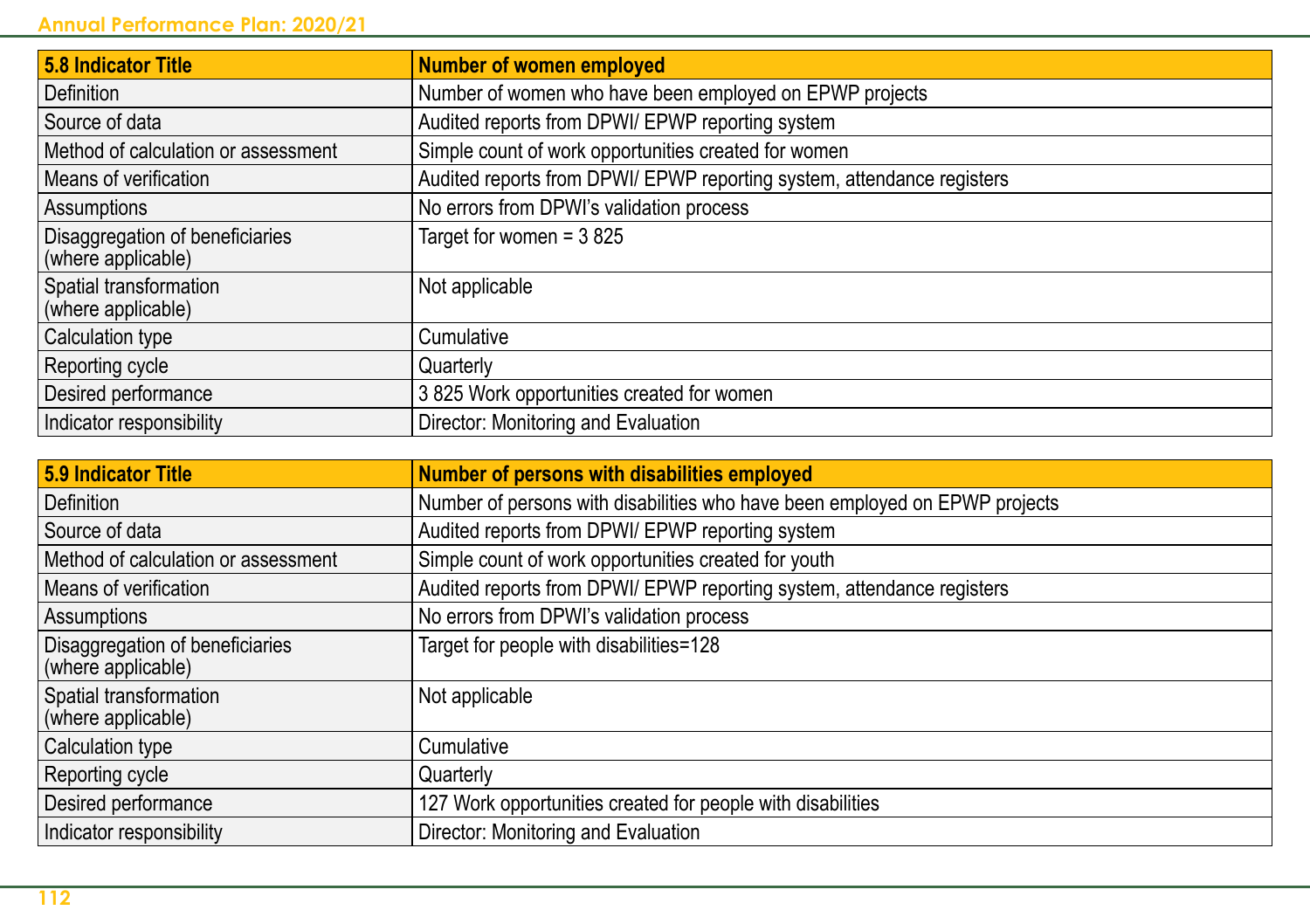

# Annexures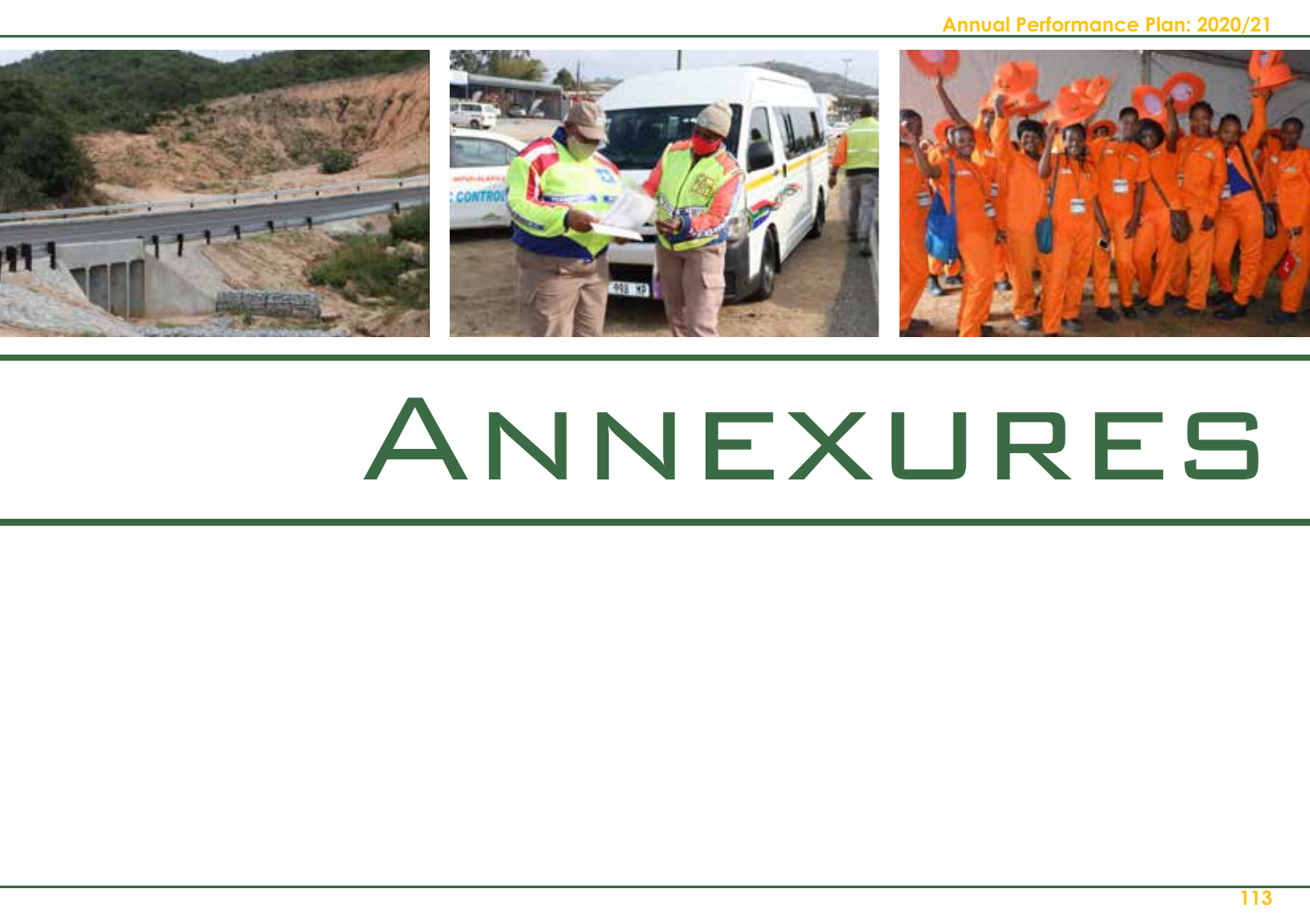### **Annual Performance Plan: 2020/21**

# **ANNEXURES TO THE ANNUAL PERFORMANCE PLAN**

# **Annexure A: Changes to Strategic Plan Indicators reported by other Department(s) - Department of**

The operating environment has drastically changed due to the COVID-19 pandemic. In addition, the Framework for Strategic Plans and Annual Plans was revised with effect from 15 August 2020. These necessitated the re-tabling of Departmental Plans.

## **Annexure B: Community Safety, Security and Liaison (DCSSL)**

Although there are no standardised performance indicators, it is still important to mention that performance relating to Transport Regulation will be reported by DCSSL. This is due to the unique provincial arrangement of departments where this function is delegated to DCSSL instead of DPWRT (Programme 4: Transport Operations).

## **Annexure C: Conditional Grants**

| Name of Grant                                        | <b>Purpose</b>                                                                                                                                                                                                                                                                    | <b>Outputs</b>                                                                                                                                                                                                                             | <b>Current</b><br>annual<br>budget<br>R'000 | <b>Period of</b><br><b>Grant</b>     |
|------------------------------------------------------|-----------------------------------------------------------------------------------------------------------------------------------------------------------------------------------------------------------------------------------------------------------------------------------|--------------------------------------------------------------------------------------------------------------------------------------------------------------------------------------------------------------------------------------------|---------------------------------------------|--------------------------------------|
| Public Transport Road<br>Maintenance Grant<br>(PRMG) | To supplement provincial investments for<br>road infrastructure maintenance, and for<br>the repair of roads and bridges damaged<br>by unforeseen incidences including<br>natural disasters.<br>To improve road safety with a special<br>focus on pedestrian safety in rural areas | Visual condition assessment of the<br>provincial road network conducted<br>Coal haulage and tourism network<br>rehabilitated<br>Strategic and access roads resealed and<br>patched<br>Strategic and rural roads re-gravelled<br>and bladed | R884 962                                    | 01 April 2020<br>to 31 March<br>2021 |
| Public Transport<br>Operations Grant (PTOG)          | To provide supplementary funding<br>towards public transport services<br>provided by provincial departments of<br>transport                                                                                                                                                       | Effective management of bus subsidy<br>contracts -Oversight and monitoring of<br>public transport in the Province                                                                                                                          | R676 941                                    | 01 April 2020<br>to 31 March<br>2021 |
| <b>Expanded Public Works</b><br>Integrated Grant     | To incentivize provincial Departments to<br>expand job creation efforts through the<br>labour intensive construction / delivery<br>methods                                                                                                                                        | Work opportunities created by DPWRT<br><b>Empowerment Programmes</b><br>implemented<br>(NYS, Sakhabakhi and Siyatentela)                                                                                                                   | R7 342                                      | 01 April 2020<br>to 31 March<br>2021 |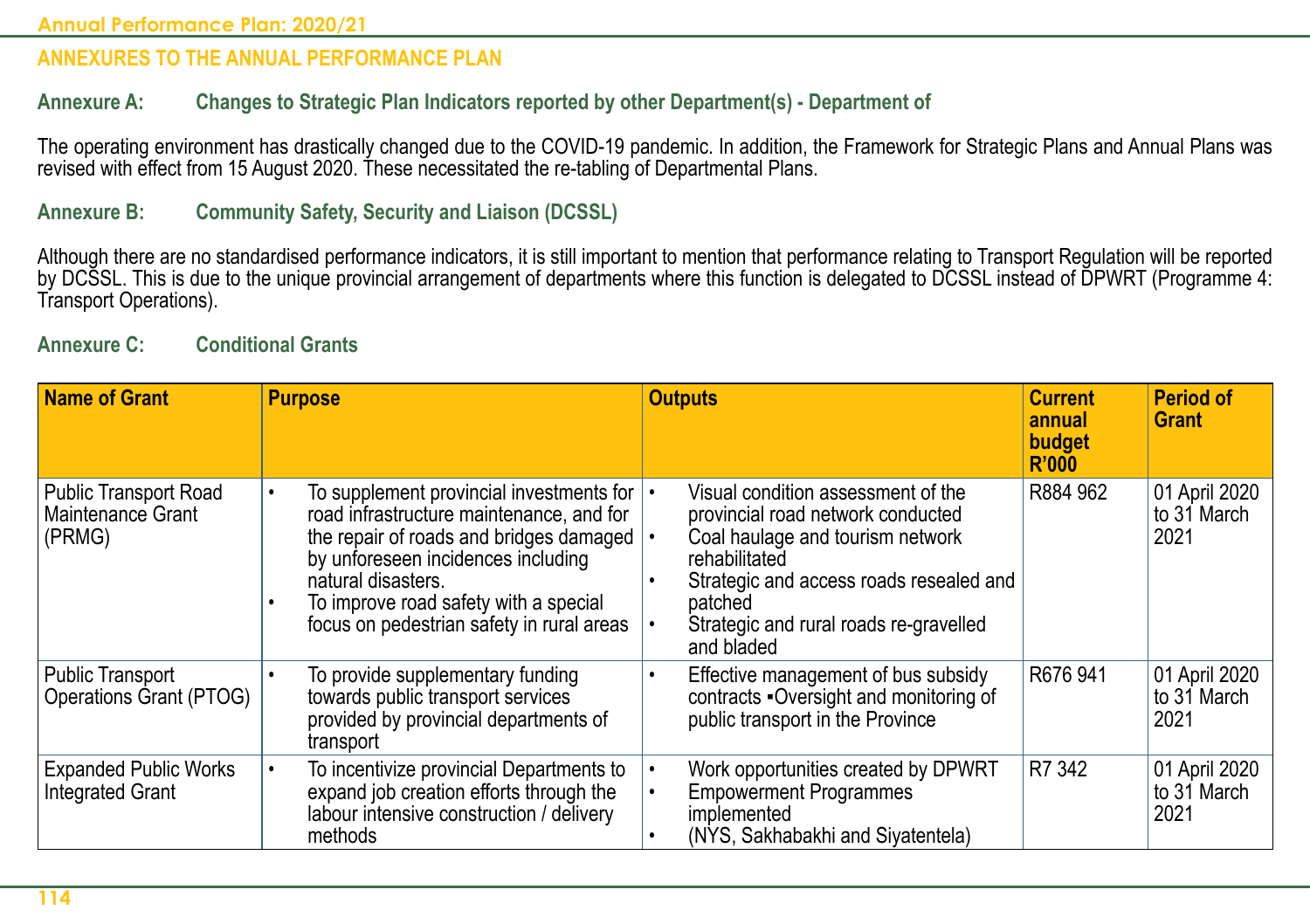### **Annexure D: Consolidated Indicators**

| <b>Institution</b>               | <b>Output Indicator</b>                          | <b>Annual Target</b> | Data Source                |
|----------------------------------|--------------------------------------------------|----------------------|----------------------------|
| Mpumalanga Provincial Government | Number of jobs created                           | . 43 322             | Audited reports from DPWI/ |
|                                  | Number of youth employed (18-35)                 | 23 827               | EPWP reporting system      |
|                                  | Number of women employed                         | 25 993               |                            |
|                                  | Number of persons with disabilities employed 866 |                      |                            |

# **Annexure E: District Development Model (DDM)**

The DDM gives a summary of government programmes and projects to be delivered by the Department of Public Works, Roads and Transport during 2020 – 2025. This model is further synchronised with the Integrated Development Plans (IDPs) of municipalities in order to improve the coherence and impact of government service delivery. Noteworthy, it excludes building infrastructure projects whose budgets are allocated to the various departments. These projects can be found in the Infrastructure Project Management Plans (IPMPs), Infrastructure Project Implementation Plans (IPIPs), User Asset Management Plans (UAMPs) Strategic Plans and Annual Performance Plans of each client department.

| <b>Areas of intervention Project Description</b> |                                                                | <b>District Municipality</b> | <b>Project Leader</b> | <b>Social Partners</b>                              |
|--------------------------------------------------|----------------------------------------------------------------|------------------------------|-----------------------|-----------------------------------------------------|
| Education                                        | Mkhondo Boarding school                                        | Gert Sibande                 | <b>DPWRT</b>          | <b>DOE</b>                                          |
| Members'<br>accommodation                        | Mpumalanga Parliamentary Village                               | Ehlanzeni                    | <b>DPWRT</b>          | Mpumalanga<br>Legislature                           |
| Maintenance of state-<br>owned facilities        | Renovation of Piet Retief Shared Office phase B                | Gert Sibande                 | <b>DPWRT</b>          | Gert Sibande<br>regional office                     |
|                                                  | Repairs and Refurbishment of Pietkoornhof Building<br>Phase 2C | Nkangala                     | <b>DPWRT</b>          | Nkangala regional<br>office                         |
|                                                  | Replacement of old lifts at Riverside Government<br>Complex    | Ehlanzeni                    | <b>DPWRT</b>          | Riverside<br>Government<br><b>Complex Buildings</b> |
|                                                  | Refurbishment, Renovation and Repairs at Government<br>Complex | <b>Ehlanzeni</b>             | <b>DPWRT</b>          | Riverside<br>Government<br><b>Complex Buildings</b> |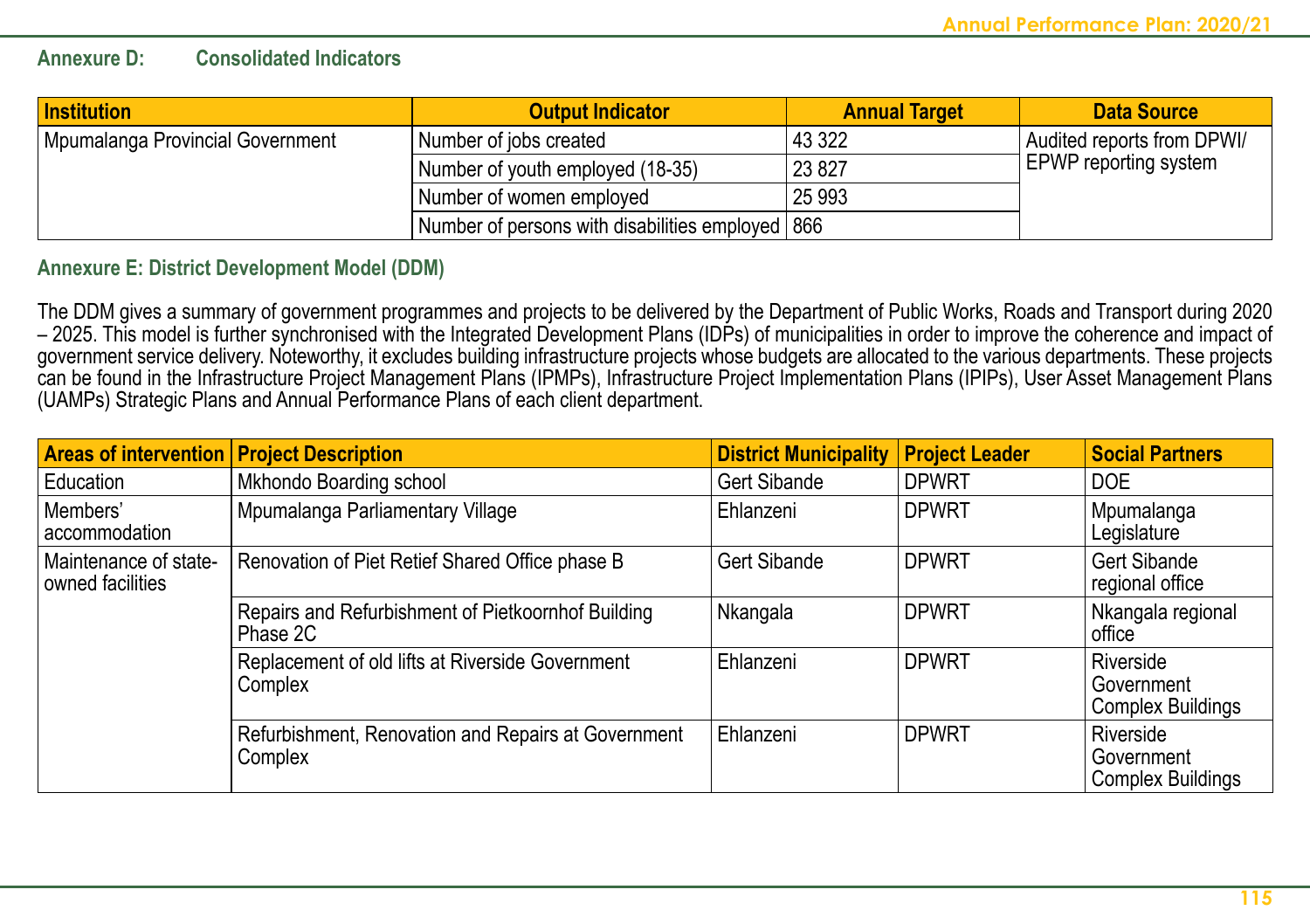| <b>Areas of intervention Project Description</b> |                                             | <b>District Municipality</b>                              | <b>Project Leader</b> | <b>Social Partners</b>                                                            |
|--------------------------------------------------|---------------------------------------------|-----------------------------------------------------------|-----------------------|-----------------------------------------------------------------------------------|
| Roads                                            | Upgrades from gravel to surfaced roads      | Ehlanzeni<br>Bohlabela<br>Nkangala<br>Gert Šibande        | <b>DPWRT</b>          | <b>COGTA</b><br>Local Municipalities                                              |
|                                                  | Integrated Rural Mobility and Access (IRMA) | Ehlanzeni<br>Bohlabela<br>Nkangala<br>Gert Sibande        | <b>DPWRT</b>          | <b>COGTA</b><br>Local Municipalities<br><b>DOT</b><br><b>DOD</b>                  |
|                                                  | Municipal township and rural roads paved    | Ehlanzeni<br>Bohlabela<br>Nkangala<br>Gert Šibande        | <b>DPWRT</b>          | <b>COGTA</b><br>Local Municipalities                                              |
|                                                  | Rehabilitation of coal haulage routes       | Ehlanzeni<br>Bohlabela<br>Nkangala<br>Gert Šibande        | <b>DPWRT</b>          | <b>GOGTA</b><br><b>DOT</b><br><b>DMRE</b><br><b>DCSSL</b><br>Local Municipalities |
|                                                  | Rehabilitation of tourism routes            | Ehlanzeni<br>Bohlabela<br>Nkangala<br>Gert Sibande        | <b>DPWRT</b>          | <b>DEDT</b><br><b>MTPA</b><br>DT<br><b>COGTA</b><br>Local Municipalities          |
|                                                  | Resealing of strategic and access road      | Ehlanzeni<br><b>Bohlabela</b><br>Nkangala<br>Gert Sibande | <b>DPWRT</b>          | <b>COGTA</b><br><b>Local Municipalities</b>                                       |
|                                                  | Re-gravelling of strategic and access road  | Ehlanzeni<br>Bohlabela<br>Nkangala<br>Gert Sibande        | <b>DPWRT</b>          | <b>COGTA</b><br>Local Municipalities                                              |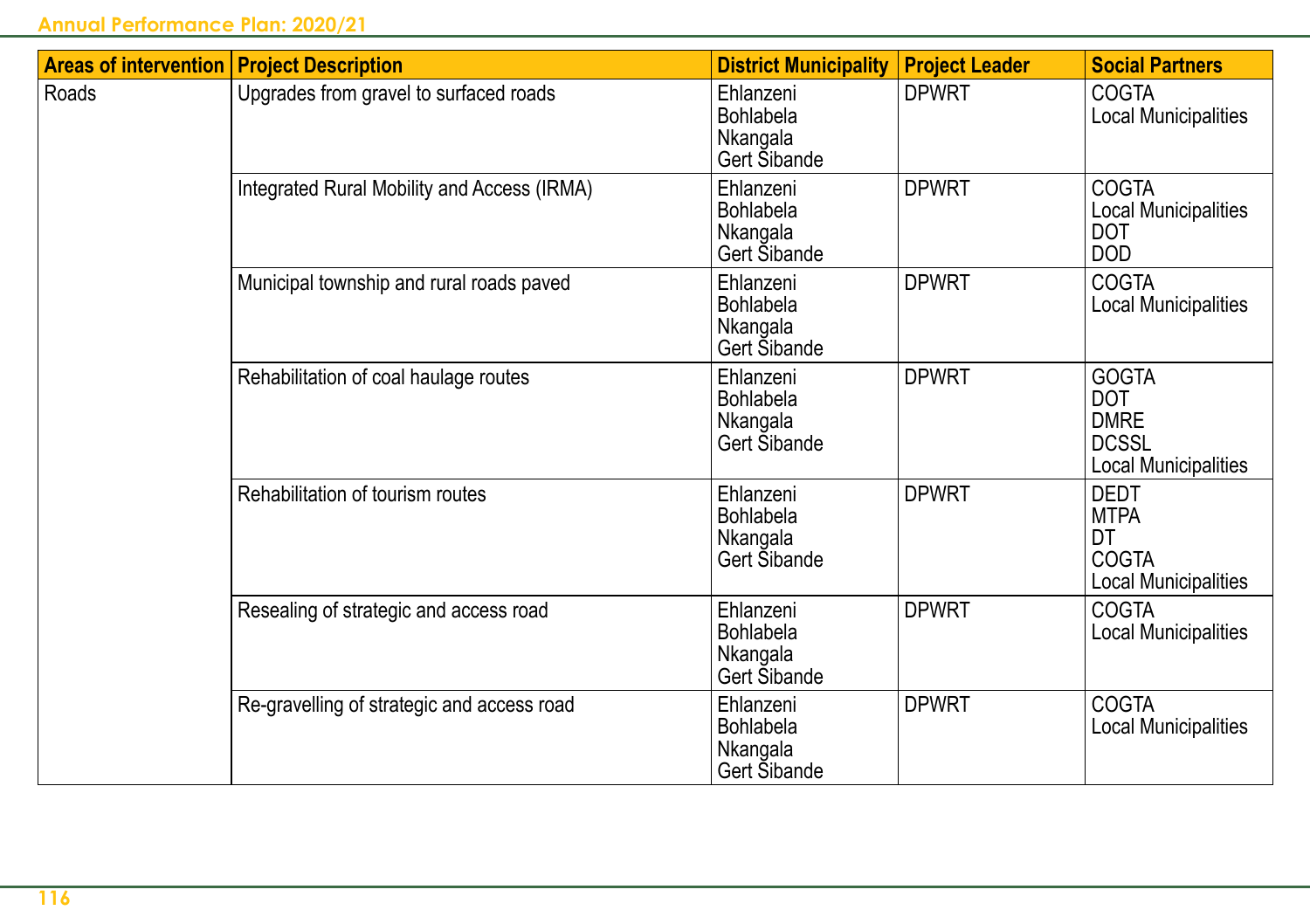| <b>Areas of intervention Project Description</b> |                                                          | <b>District Municipality</b>                              | <b>Project Leader</b> | <b>Social Partners</b>                                                                         |
|--------------------------------------------------|----------------------------------------------------------|-----------------------------------------------------------|-----------------------|------------------------------------------------------------------------------------------------|
|                                                  | Pothole patching of strategic and access roads           | Ehlanzeni<br>Bohlabela<br>Nkangala<br>Gert Sibande        | <b>DPWRT</b>          | <b>COGTA</b><br><b>Local Municipalities</b>                                                    |
|                                                  | Blading of strategic and rural roads                     | Ehlanzeni<br>Bohlabela<br>Nkangala<br>Gert Šibande        | <b>DPWRT</b>          | <b>GOGTA</b><br>Local Municipalities                                                           |
|                                                  | Routine roads maintenance                                | Ehlanzeni<br><b>Bohlabela</b><br>Nkangala<br>Gert Sibande | <b>DPWRT</b>          | <b>GOGTA</b><br><b>Local Municipalities</b>                                                    |
| Transport operations                             | Public transport services                                | Ehlanzeni<br><b>Bohlabela</b><br>Nkangala<br>Gert Sibande | <b>DPWRT</b>          | Bus associations<br>Taxi associations<br>Meter taxi<br>associations                            |
|                                                  | Scholar transport services                               | Ehlanzeni<br>Bohlabela<br>Nkangala<br>Gert Sibande        | <b>DPWRT</b>          | <b>DOE</b><br><b>SGBs</b><br>Scholar transport<br>operators<br>Independent<br>monitoring firms |
| Public employment<br>programmes                  | Expanded Public Works Programme                          | Ehlanzeni<br><b>Bohlabela</b><br>Nkangala<br>Gert Sibande | <b>DPWRT</b>          | Departments<br>Municipalities<br><b>Private Sector</b>                                         |
|                                                  | <b>National Youth Service</b>                            |                                                           |                       |                                                                                                |
|                                                  | Sakh'abakhi Emerging Contractor Development<br>Programme |                                                           |                       |                                                                                                |